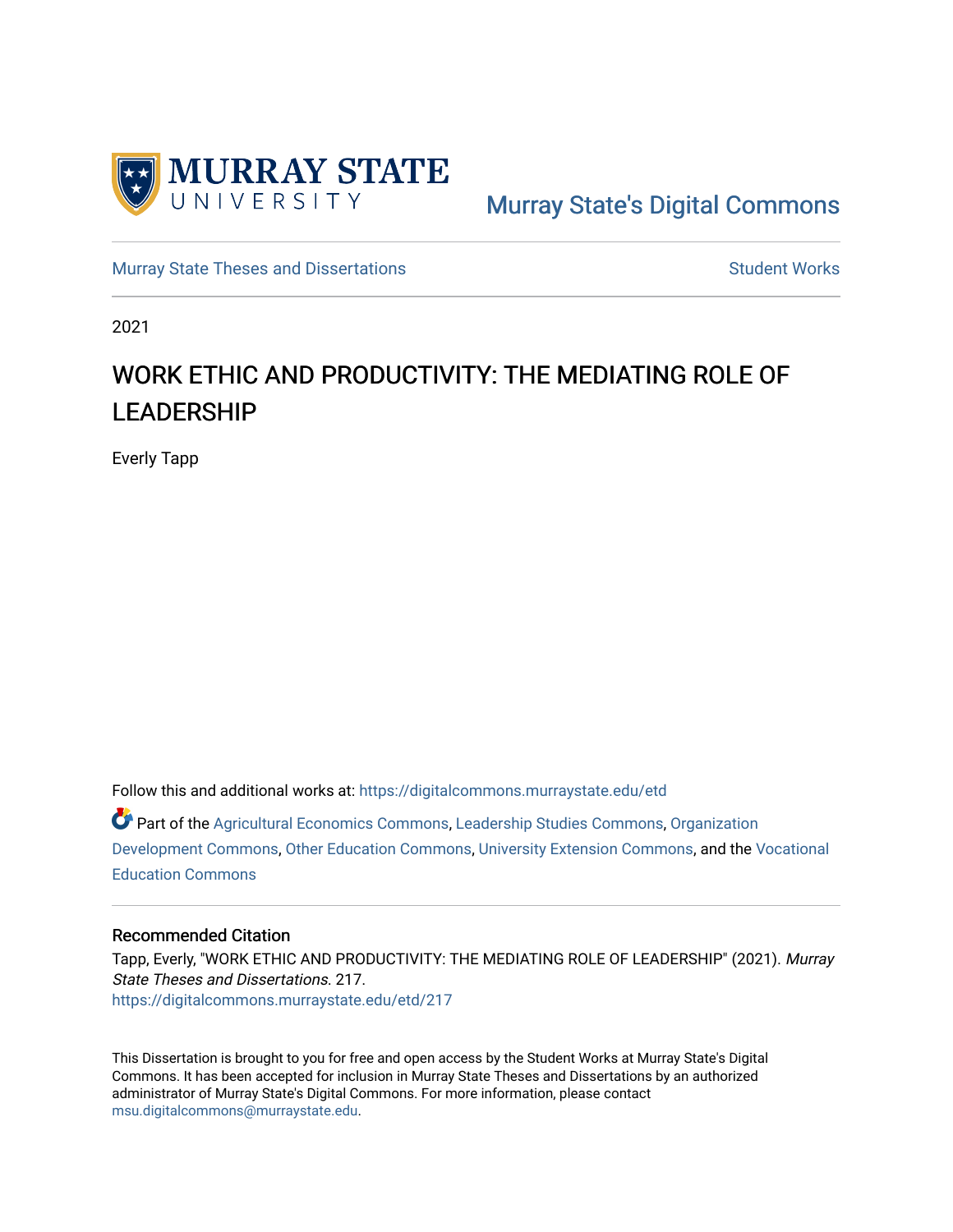# WORK ETHIC AND PRODUCTIVITY: THE MEDIATING ROLE OF LEADERSHIP

by

Everly Tapp

# A DISSERTATION

Presented to the Faculty of

The College of Education and Human Services

Department of Educational Studies, Leadership, and Counseling

at Murray State University

In Partial Fulfillment of Requirements

For the Degree of Doctor of Education

P-20 & Community Leadership

Specialization: Postsecondary

Under the supervision of Associate Professor Dr. Randal H. Wilson

Murray, KY

August 2021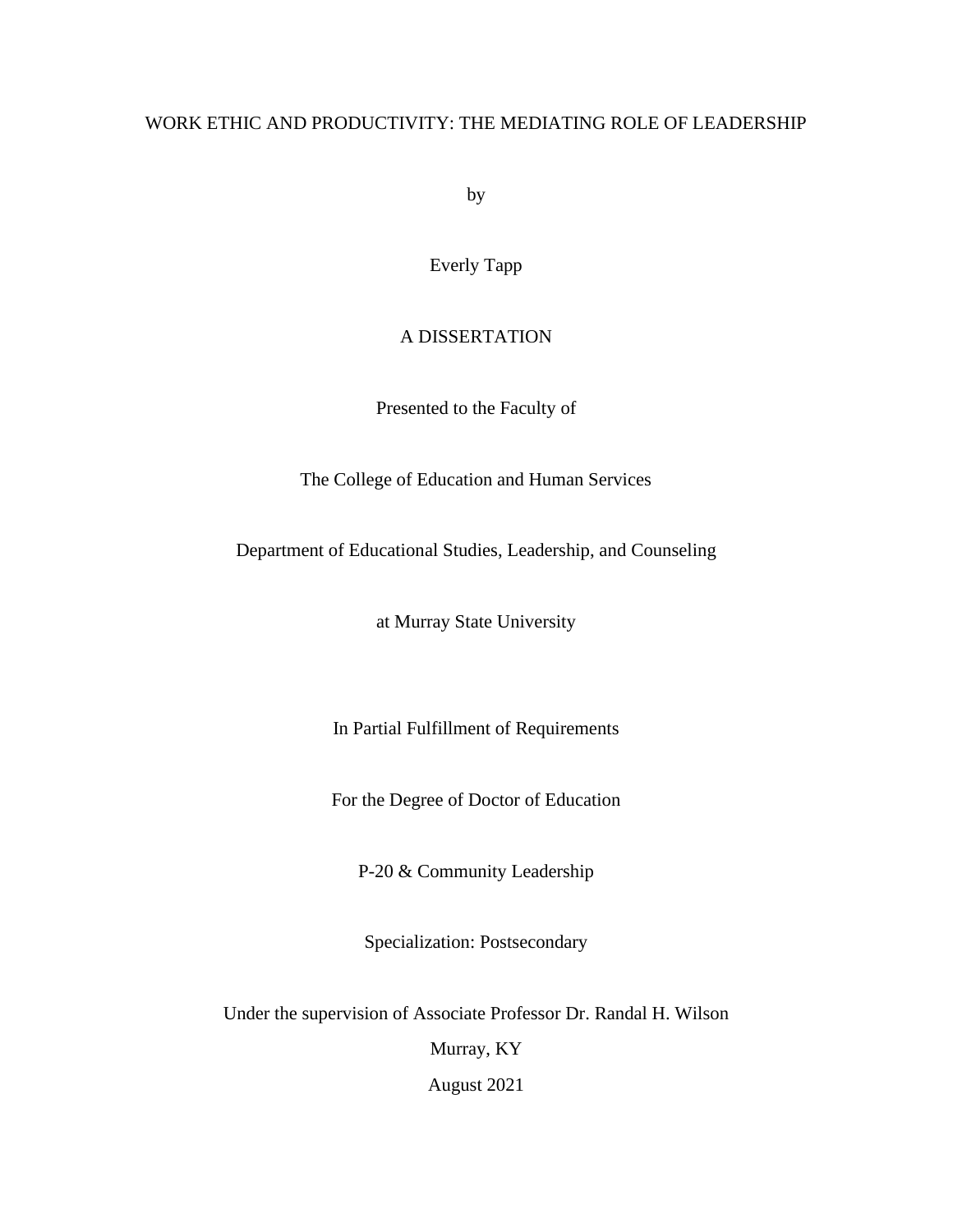# **Acknowledgements**

<span id="page-2-0"></span>I would like to thank Dr. Randal Wilson for his guidance throughout the dissertation process and extend my appreciation to Dr. Brian Parr and Dr. Peggy Pittman-Munke for serving on my dissertation committee. I would also like to thank my family for supporting me throughout this process. I recognize it takes the efforts of many to ensure the success of one, and I am forever grateful for the encouragement and support provided by all involved.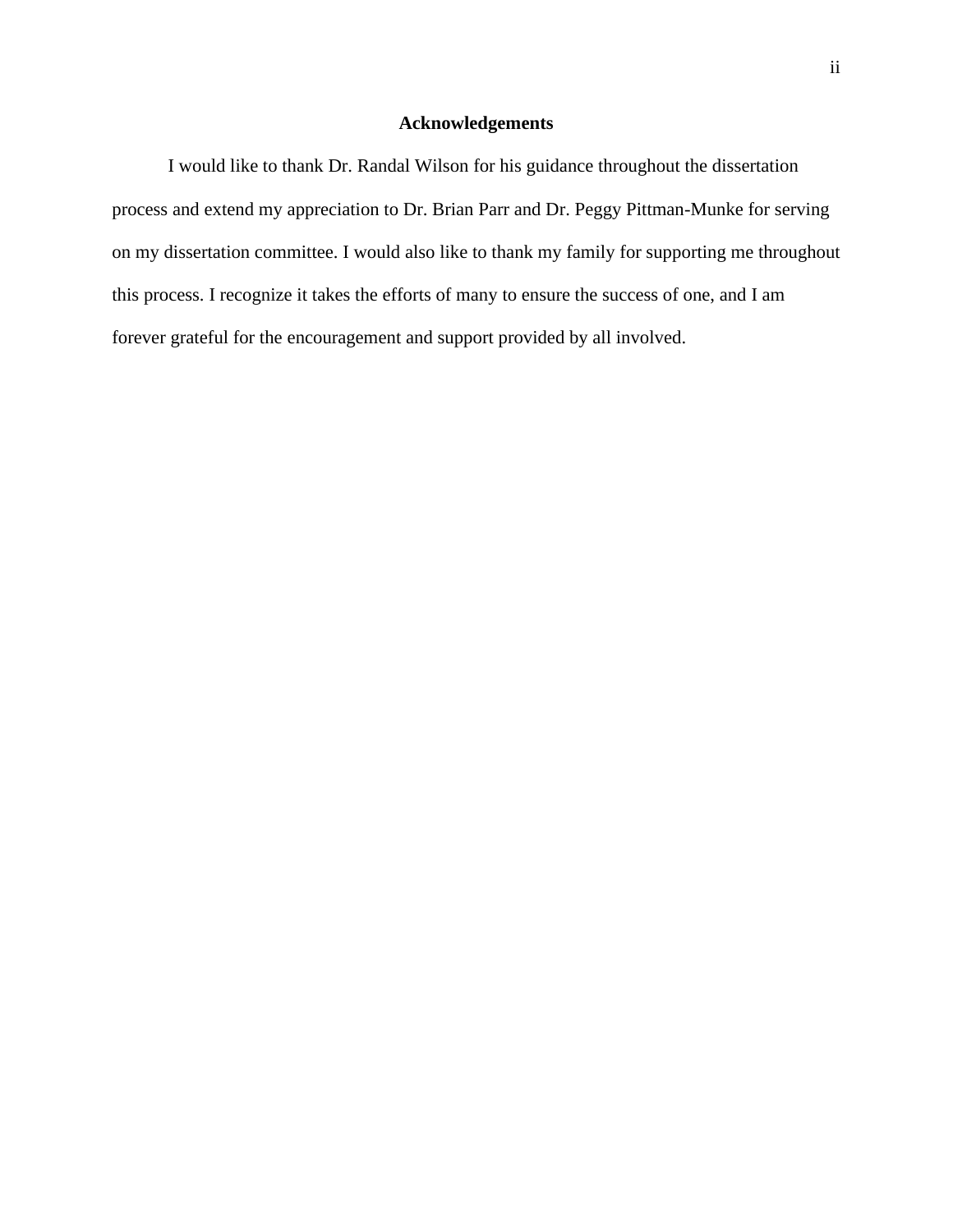## **Abstract**

<span id="page-3-0"></span>Employee work ethic and workplace productivity are vital for organizational success. Past research has shown leadership style to be influential on both, with the manager-employee relationship impacting employee's attitude and output in the workplace. This study investigated the relationship between employee work ethic and workplace productivity, while also examining the impact of transformational, transactional, and laissez-faire leadership styles on agriculture equipment dealership employees. The leadership style of service managers, as measured by the Multifactor Leadership Questionnaire (MLQ) (5x-Short), was compared to the workplace productivity and work ethic scores of the service technicians they manage. Service technician workplace productivity data was obtained directly from their employer, while work ethic scores were obtained utilizing the Multi-dimensional Work Ethic Profile (MWEP). Service managers were classified as "high" or "low" in transactional, transformational, and laissez-faire leadership to establish two independent groups of the independent variable. Utilizing the "high" and "low" groups for each leadership style, three independent-samples *t* tests were ran against each of the dependent variables of employee workplace productivity and work ethic. A Pearson *r* correlation was also ran to determine if a relationship exists between employee work ethic and workplace productivity. The results of the statistical analysis found no significance and failed to reject the null hypotheses. Conclusions, implications, and practical significance of the study results are discussed along with study limitations and calls for future research.

*Keywords:* leadership style, MLQ, MWEP, productivity, work ethic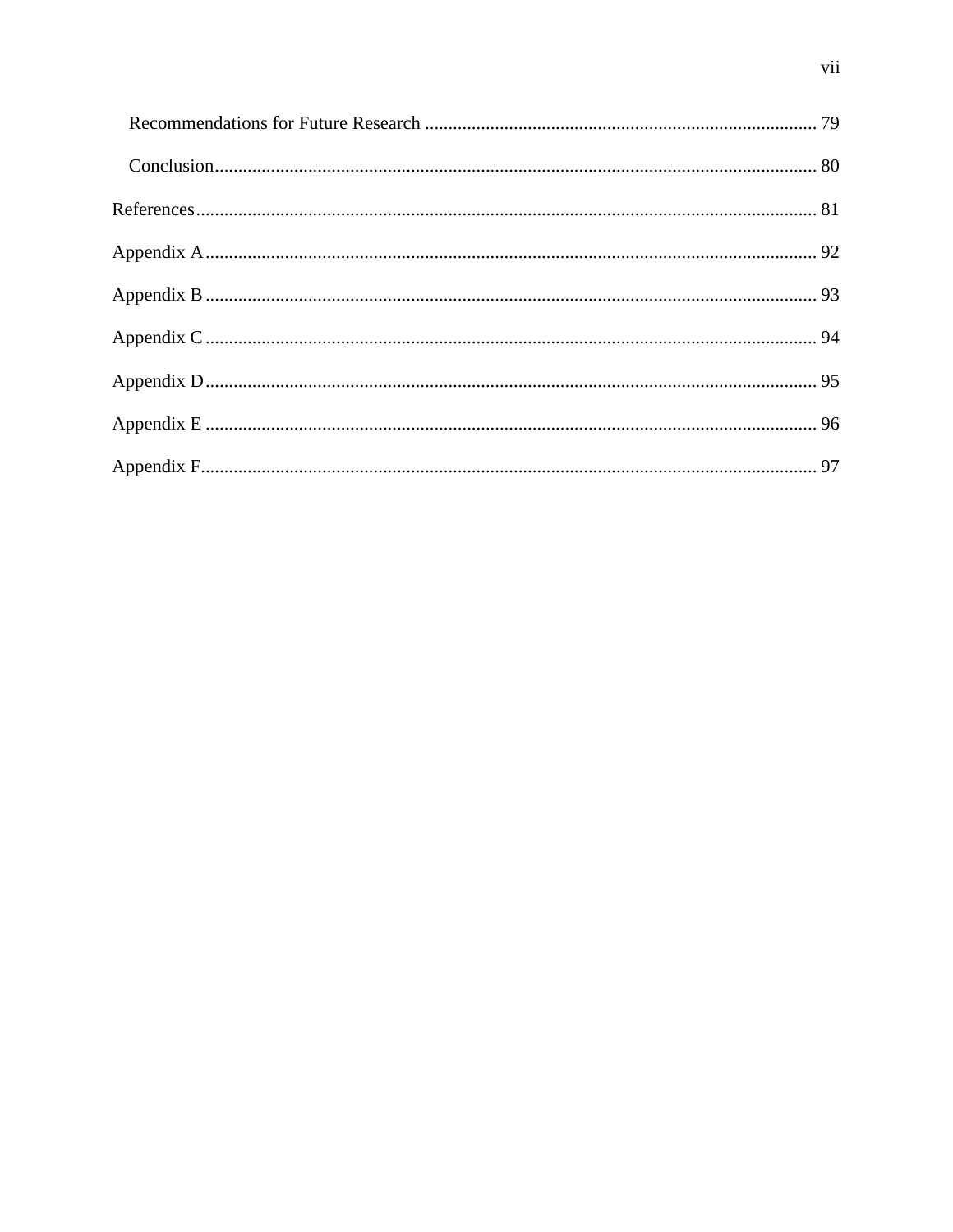<span id="page-8-0"></span>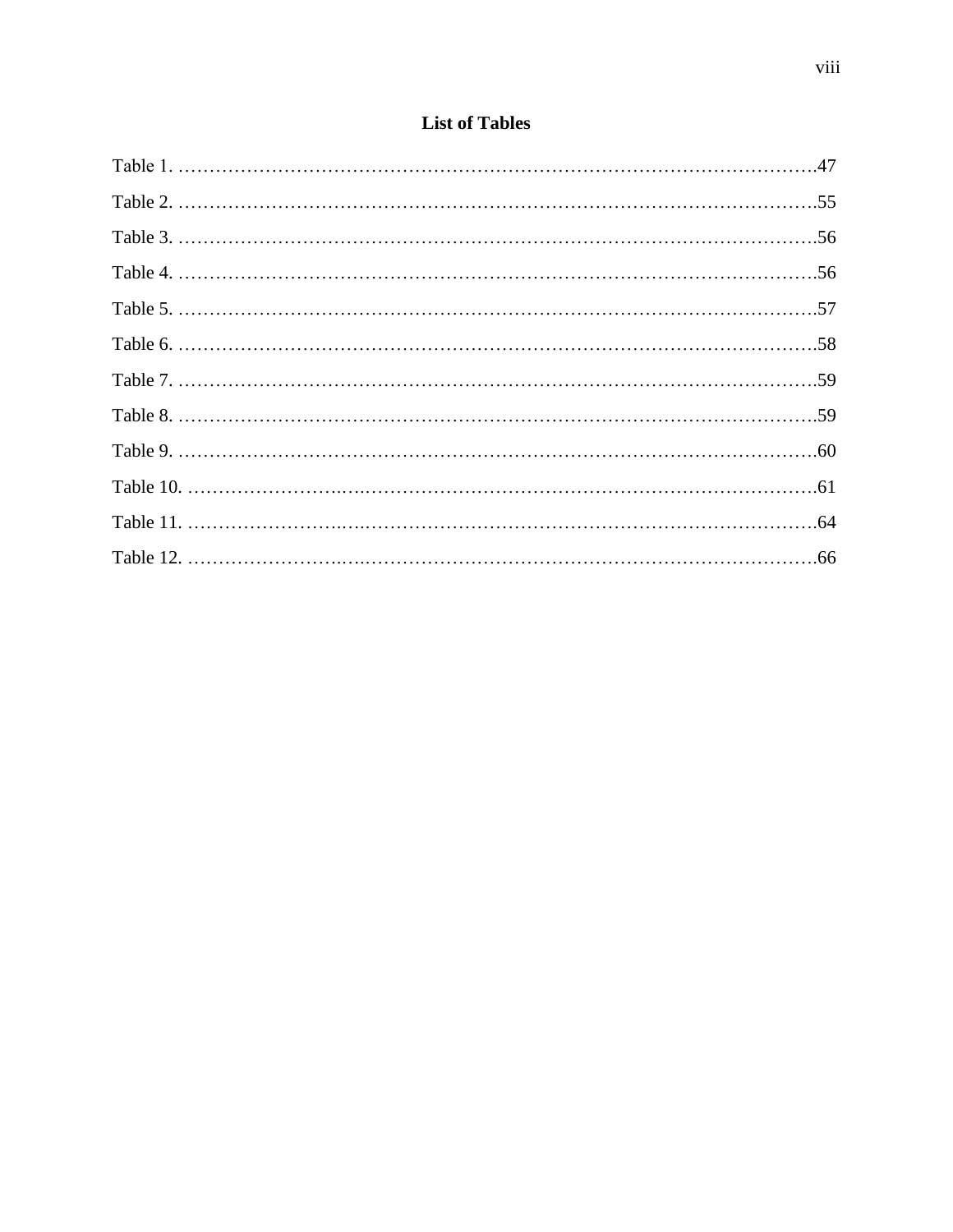# **Chapter I: Introduction**

# <span id="page-9-1"></span><span id="page-9-0"></span>**Overview**

The social and economic demands of the past coincided with hard work and diligence, but as society has evolved so have the work values and work ethic of the American people. Although work ethic has been evolving for centuries, the rate at which it has changed in the last century is alarming. More change has occurred since the early 1900's than was seen in the previous 300 to 400 years. The changes that have occurred over the last century have had enormous influence on people's lives but has also had a significant impact on business and industry's ability to operate (Cherrington, 1980). The virtues from which work ethic is comprised were instrumental in building this country, and examining such values possessed by an individual can bring to light their attitudes and beliefs concerning work (Velasco & Chavez, 2018; Miller, 1997). A person's work ethic has been shown to be an excellent predictor of work behavior which has enormous value when selecting individuals for employment (Miller, 1997).

Highly productive work behavior is influenced by both internal and external factors (Anjum et al., 2018). Productivity is more than an impersonal relationship between inputs and outputs, as it has a human dimension (Pascarella,1984). An individual's productivity at work is influenced by workplace environment, individual ability, supervisors support (Anjum et al., 2018), as well as internal values (Cherrington, 1980). Productivity in the workplace stems from a person possessing self-control, self-discipline, and personal initiative. Although preferably learned during the developmental years, the values of adults that influence behavior and performance at work can be changed. Such values are altered and acquired overtime through the patient and persistent efforts of good leaders (Cherrington, 1980).

1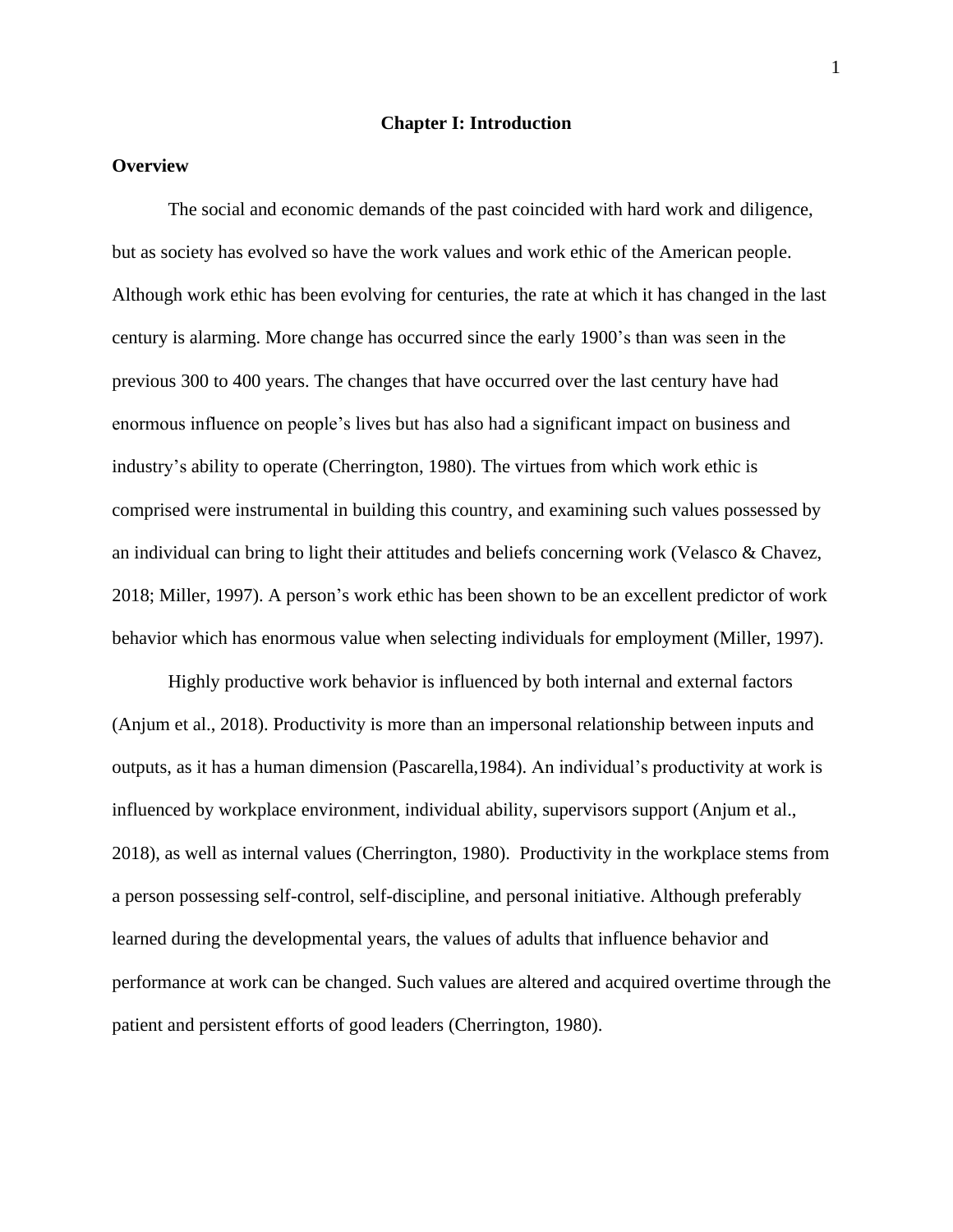Leadership has shown to provide a critical link between organizational success and individual worker performance. Over the past half century, leadership styles have become of great interest due to their propensity to influence employee productivity and organizational performance (Jing & Avery, 2008). The style of leadership utilized is considered by some researchers to be a key factor in evoking subordinate performance and achieving organizational goals (Barling et al., 1996; Berson et al., 2001; Zacharatos et al., 2000), as employee motivation has been shown to be directly influenced by the values, behaviors, and leadership methods used by managers (Zareen et al., 2014).

Overtime, research has identified specific behaviors and attitudes of a leader that have the greatest impact on employee impetus (Zareen et al., 2014). Through the collective works of many, including Downton (1973), Burns (1978), Bass (1985), and Bass and Avolio (2004), leader-follower relationships have been categorized as transformational, transactional, and laissez-faire. These leadership styles are differentiated by specific attitudes and behaviors of leaders as well as by the way they interact with and motivate subordinates (Zareen et al., 2014).

Transformational leadership focuses on the creation of a harmonious working relationship between leaders and followers (Louw et al., 2017). This style of leadership is considered an active form of leadership (Breevaart & Zacher, 2019), with transformational leaders being confident and articulate. Transformational leaders express strong ideals yet remain tolerant of opposing views. They work to create a vision and establish a culture in which they involve themselves (Northouse, 2010). Transformational leaders strive to develop followers to their fullest potential and motivate them according to their own interests for the betterment of all involved (Zareen et al., 2014).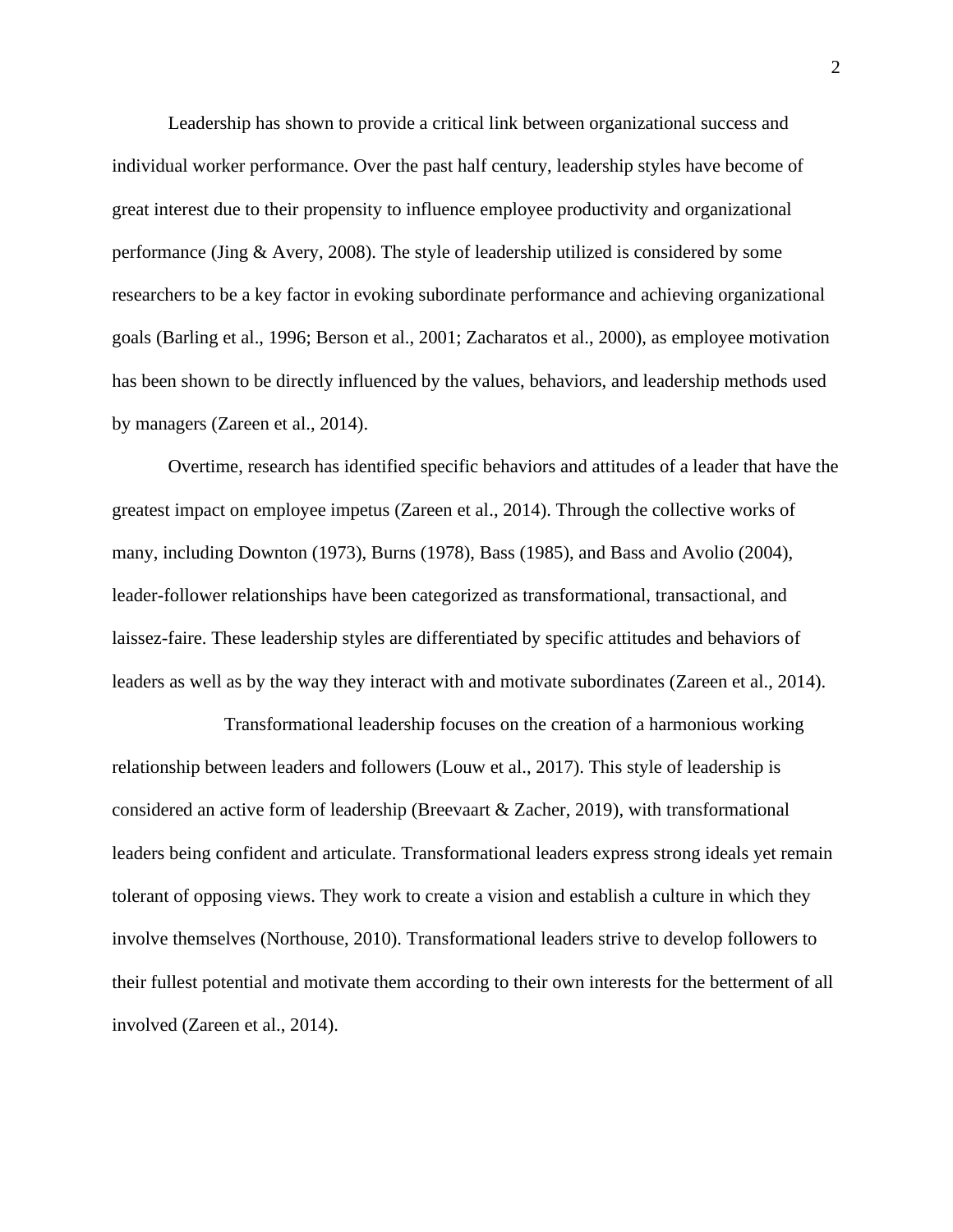Transactional leadership is centered around the leader follower exchange, with followers performing according to the direction of the leader. A transactional leader rewards followers for their desired efforts and reprimands them for undesirous behavior (Zareen et al., 2014). Transactional leaders provide subordinates things of value in exchange for their efforts which serves as the primary source of the leader's influence. Transactional leaders do not individualize the needs of subordinates, nor do they focus on their development, as it is not an important component of the transactional exchange that occurs between them (Northouse, 2010).

Laissez-faire leadership is a form of passive leadership that is often referred to as nonleadership (Breevaart & Zacher, 2019). Laissez-faire leadership is characterized by a leader who delegates most of the responsibility to their followers, providing them necessary tools and resources, but very little guidance. Although often not thought of as a positive leadership style, laissez-faire leadership can be beneficial in specific situations. The value of the leadership style can be witnessed when followers are highly skilled and self-motivated, or when there are relatively easy decisions to be made with few complexities or demanding criteria involved (Zareen et al., 2014).

Ghazzawi et al. (2017) study suggests employee productivity is influenced by the leadership behavior of managers. Zareen et al., (2014) supported and added to Ghazzawi et al. (2017) findings by concluding transformational, transactional, and laissez-faire leadership styles yield varying levels of employee motivation, thereby impacting overall job performance. Work ethic has been found to be instrumental in employee productivity as well, with the outcome of Huang and Cappelli's (2007) study suggesting individuals with stronger work ethics yield higher overall productivity in the workplace.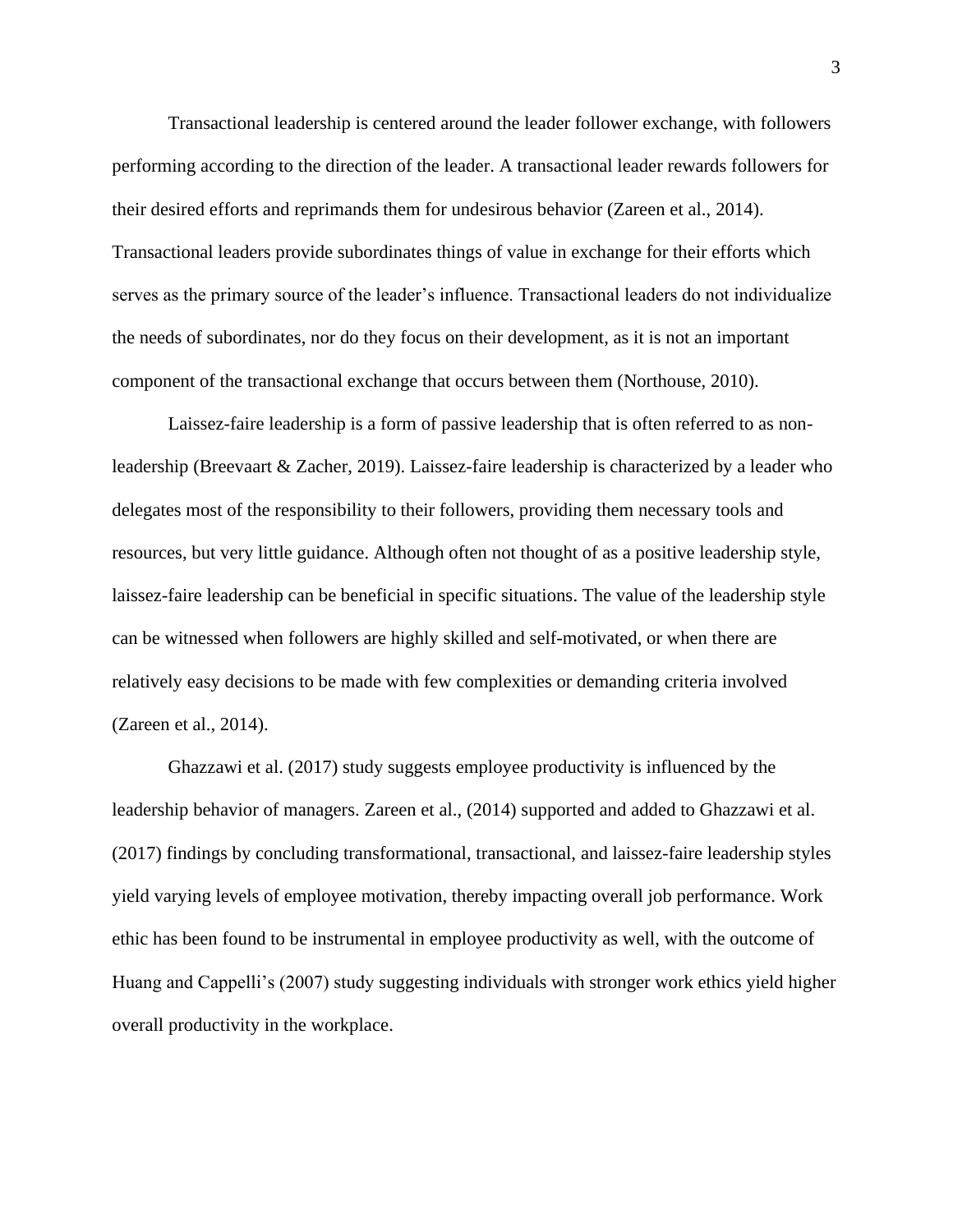When studying the literature, it is inherently clear there is widespread acknowledgement of the value and importance of leadership (Jing & Avery, 2008), and that leadership behavior is viewed as a principal factor in employee productivity (Ghazzawi et al., 2017). Despite such recognition, much of the research concerning leadership lacks coherence and fails to agree (Jing & Avery, 2008). Existing research on the leadership-performance relationship has many unsolved issues and limitations, with selected performance measurements often restricting the outcomes of studies.

#### <span id="page-12-0"></span>**Statement of the Problem**

Business leaders of today are faced with the challenge of adapting to an evolving workforce. The virtues from which work ethic is comprised were instrumental in building this country but have slowly been pushed to the wayside. The work ethic of the American people has been on the decline for nearly a century, with today's up and coming workforce being comprised of Millennials and Generation X individuals who do not identify with work the way previous generations have (Chester, 2015). This trend can be seen clearly throughout the agriculture industry, as the new generation of farmer, landowner, seedsman, equipment salesman, and equipment service technician often lack the level of dedication exhibited by their predecessors.

Healthy ambition and the pursuit of the American dream has evolved overtime as work has lost centrality in people's lives. With dwindling numbers of up-and-coming generations learning about and possessing a healthy attitude toward work (Chester, 2015), leaders are faced with the challenge of ensuring their actions maximize the potential of their workforce. Managers of agriculture equipment dealerships are no different, as they struggle to hire, retain, and motivate knowledgeable trained employees who are essential to providing customers the high level of service required to retain their business. The global agriculture equipment industry was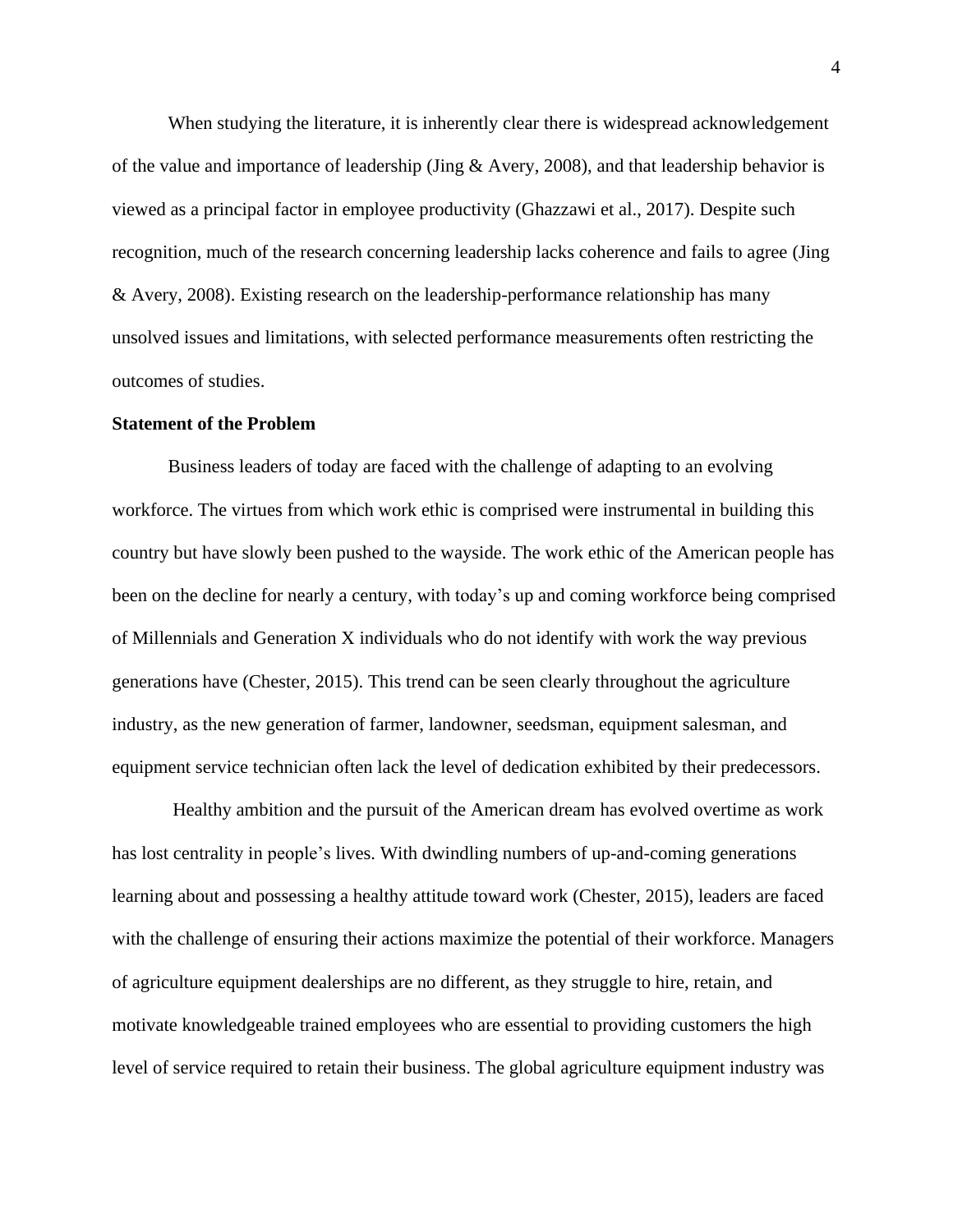over 139 billion dollars in 2018 and is expected to grow to approximately 156 billion by 2021, increasing the demand for qualified employees even more (Grandview Research, 2019).

The shortage of service technicians, and the cruciality of the department to the success of the dealership (Erwin, 2005), magnifies the importance of providing leadership that promotes a culture of high work ethic and productivity. The profitability of the service department is tied directly to the productivity of service technicians, lending to its importance. Every minute of a service technicians' workday is tracked, with paid available hours vs. billable hours generating their profitability percentage. Work ethic and leadership have both shown to influence individual and organizational productivity, but there is little to no research concerning leadership within agriculture equipment dealership service departments. To better understand to what extent work ethic and leadership influence workplace productivity, research must be conducted.

# <span id="page-13-0"></span>**Purpose of the Study**

The purpose of the study was to determine to what extent leadership style of managers impacts the work ethic and workplace productivity of employees in an agriculture organization setting. The extent to which employee work ethic impacts workplace productivity was also analyzed.

## <span id="page-13-1"></span>**Theoretical Framework**

Burns (1978) shed light on the fact that leadership was inseparable from the needs and goals of followers. Burns recognized that leadership did not simply entail the power wielding actions of a leader but was instead intertwined in the relationship that existed between leaders and followers. Burns (1978) outlined the influence leader's actions have on those of a follower and established the underlying differences between transactional and transforming leadership.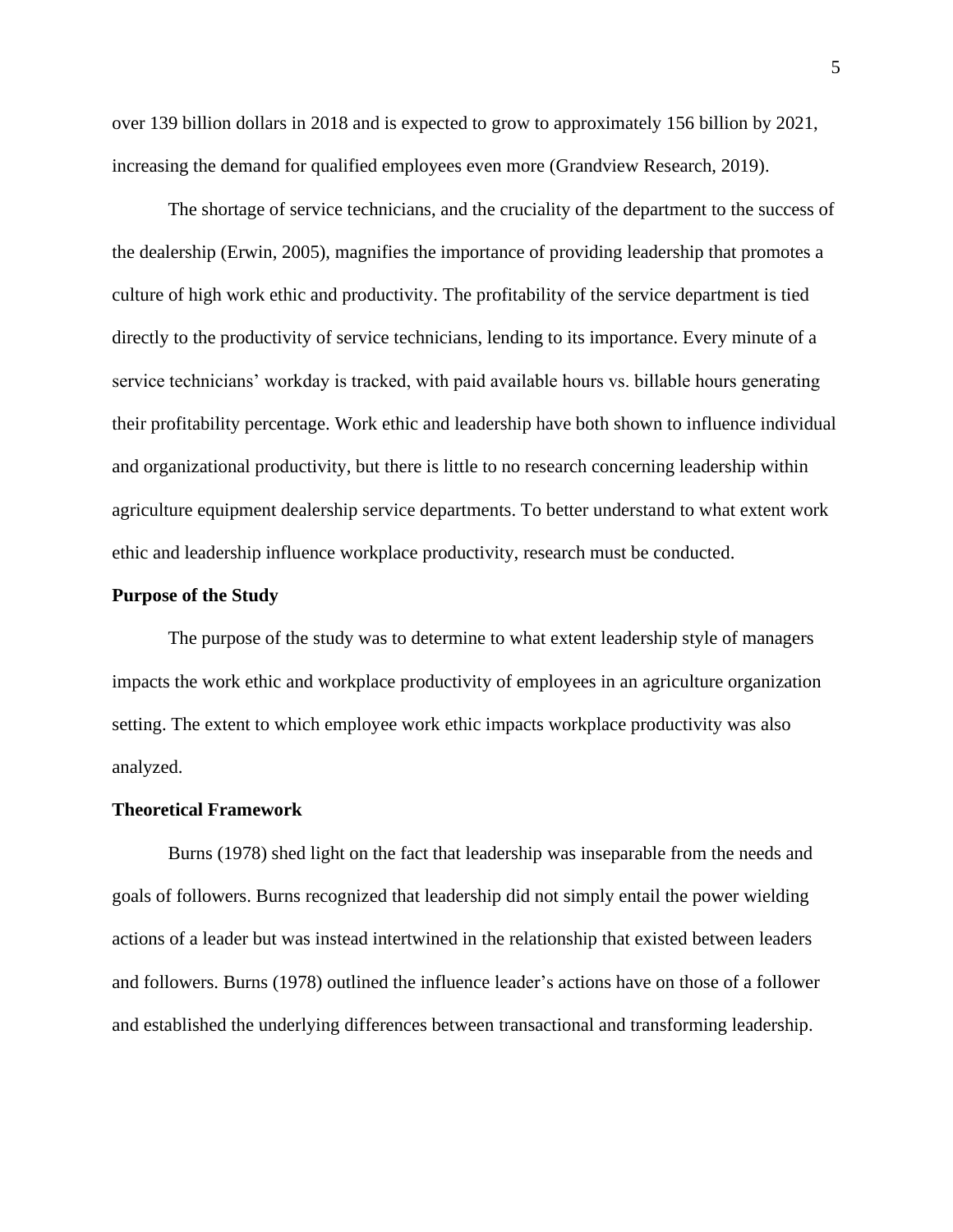According to Zareen et al. (2014), the leader-follower relationship recognized by Burns (1978) has great importance regarding the achievement of organizational goals and objectives. Zareen et al. showed the substantial influence of leadership style on employee motivation which was supported by Ghazzawi et al. (2017) findings that illustrated how effective leadership can improve employee motivation and workplace productivity. According to Pascarella (1984), leadership also plays a vital role in the development and sustainment of employee work ethic which has also proved to be an instrumental player in employee productivity.

### <span id="page-14-0"></span>**Research Questions and Hypotheses**

Questions that guided the research:

**Research Question 1**. Does leadership style according to the Multifactor Leadership Questionnaire (MLQ) have significant influence on the workplace productivity of employees?

**H0.** There will be no significant difference between workplace productivity levels of employees whose manager's transformational leadership dimension scores, when compared to normed population percentiles and averaged, were less than or equal to the  $50<sup>th</sup>$  percentile compared to managers who scored greater than the 50<sup>th</sup> percentile.

**H1.** There will be no significant difference between workplace productivity levels of employees whose manager's transactional leadership dimension scores, when compared to normed population percentiles and averaged, were less than or equal to the  $50<sup>th</sup>$  percentile compared to managers who scored greater than the  $50<sup>th</sup>$  percentile.

**H<sup>2</sup>**. There will be no significant difference between workplace productivity levels of employees whose manager's laissez-faire leadership dimension scores, when compared to normed population percentiles and averaged, were less than or equal to the  $50<sup>th</sup>$  percentile compared to managers who scored greater than the 50<sup>th</sup> percentile.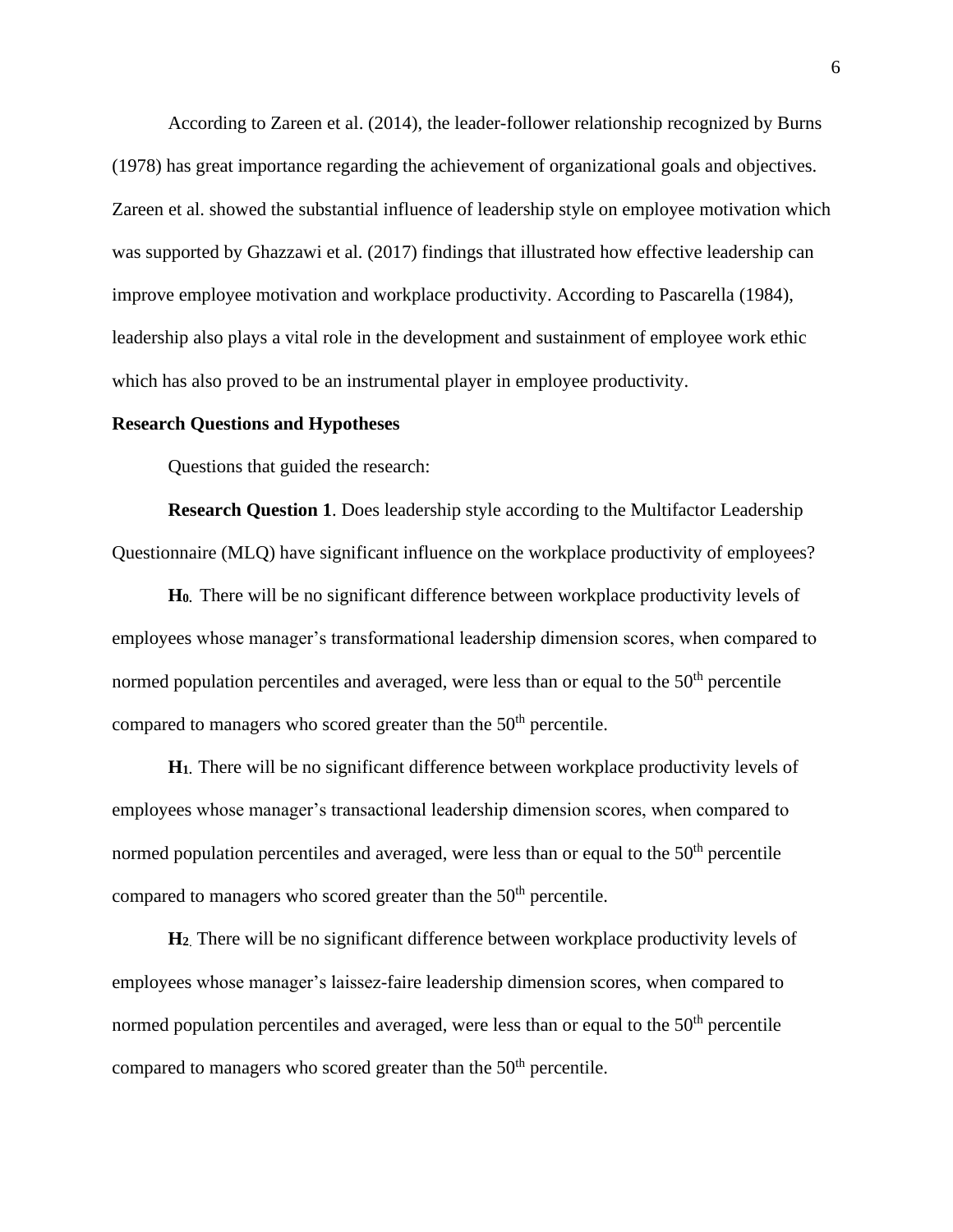**Research Question 2.** Does leadership style according to the Multifactor Leadership Questionnaire (MLQ) have significant influence on the work ethic of employees as measured by the Multidimensional Work Ethic Profile (MWEP)?

**H3.** There will be no significant difference between work ethic scores of employees whose manager's transformational leadership dimension scores, when compared to normed population percentiles and averaged, were less than or equal to the 50<sup>th</sup> percentile compared to managers who scored greater than the  $50<sup>th</sup>$  percentile.

**H4.** There will be no significant difference between work ethic scores of employees whose manager's transactional leadership dimension scores, when compared to normed population percentiles and averaged, were less than or equal to the  $50<sup>th</sup>$  percentile compared to managers who scored greater than the  $50<sup>th</sup>$  percentile.

**H<sup>5</sup>**. There will be no significant difference between work ethic scores of employees whose manager's laissez-faire leadership dimension scores, when compared to normed population percentiles and averaged, were less than or equal to the 50<sup>th</sup> percentile compared to managers who scored greater than the  $50<sup>th</sup>$  percentile.

**Research Question 3.** Does a relationship exist between employee work ethic, as measured by the MWEP, and workplace productivity level?

**H<sup>6</sup>**. There will be no significant difference between the work ethic of employees and their workplace productivity level.

# <span id="page-15-0"></span>**Significance of Study**

Leadership styles have been a topic of interest over the past several decades due to the predominate belief that leadership impacts organizational performance (Jing & Avery, 2008). This move toward understanding leadership styles coincides with dramatic changes that have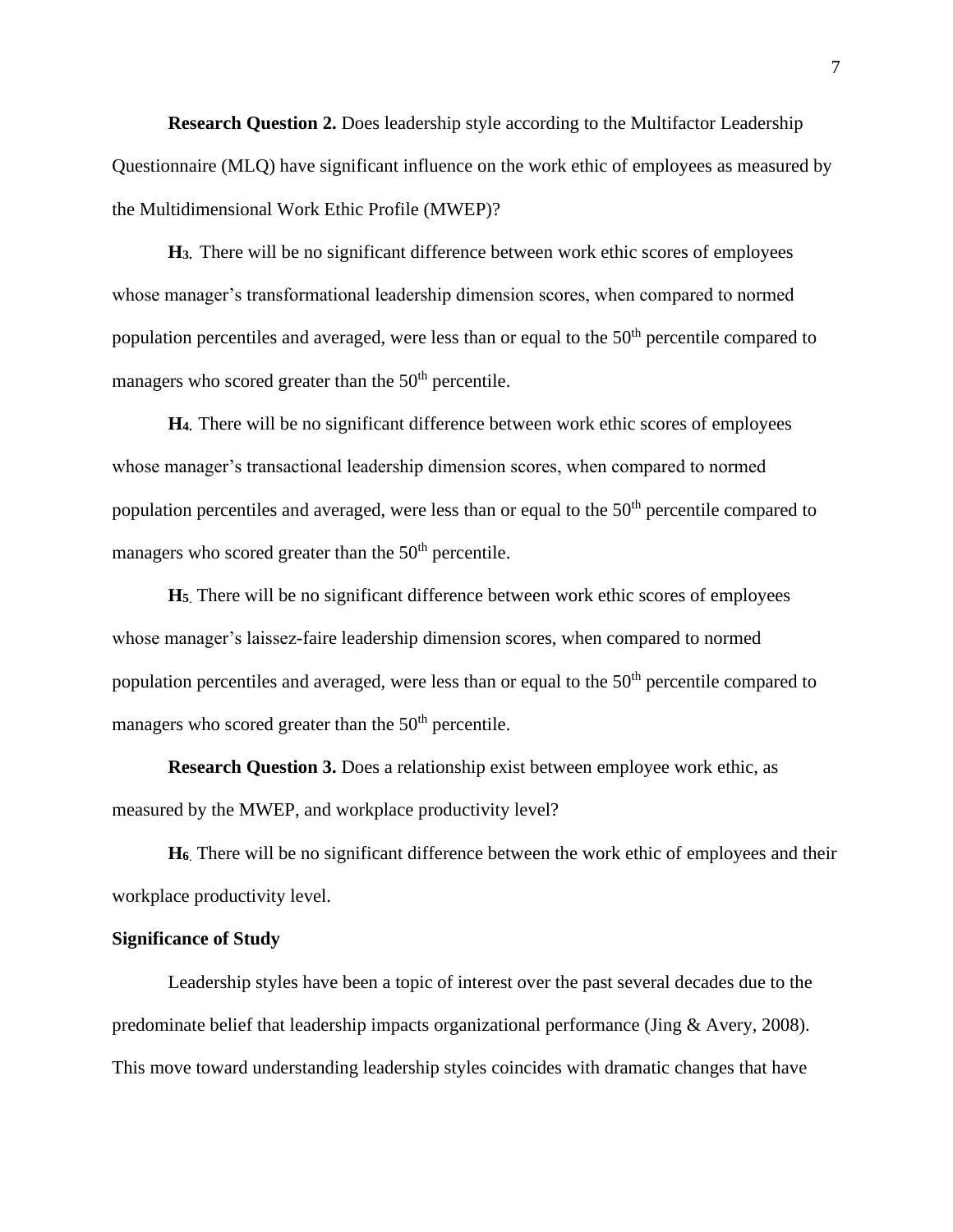occurred with work. Consistent evidence has supported superiority of some leadership behaviors over others as being linked to positive workplace performance (Avolio & Bass,2004). Much of the previous research has ignored context and management levels which has resulted in gaps and limitations in the literature creating the need to re-examine leader-follower interactions and their influence on employee work ethic and workplace productivity (Jing  $\&$  Avery, 2008). A study conducted to determine the impact of transformational, transactional, and laissez-faire leadership on employee work ethic and workplace productivity will provide insight concerning management selection and development that promotes both individual and organizational success. Investigating to what extend work ethic impacts productivity will also help determined its significance as a predictor of employee workplace success.

### <span id="page-16-0"></span>**Definitions**

*Leadership style:* is the behavior of a person who attempts to influence the actions and beliefs of others. Leadership style includes both directive (task) and supportive (relationship) behaviors (Northouse, 2010).

*Transformational Leadership*: involves inspiring followers to believe in and identify with a leader's vision beyond their own self-interest (Ng, 2017). Transformational leaders are attentive to followers and support their growth and development, helping them to reach their full potential and nurturing them in change (Northouse, 2010).

*Pseudo-transformational Leadership:* involves a leader promoting their own interests through the domination and control of followers (Barling et al., 2008). Psuedo-transformational leaders are self-consumed and tyrannical, with warped moral values (Northouse, 2010).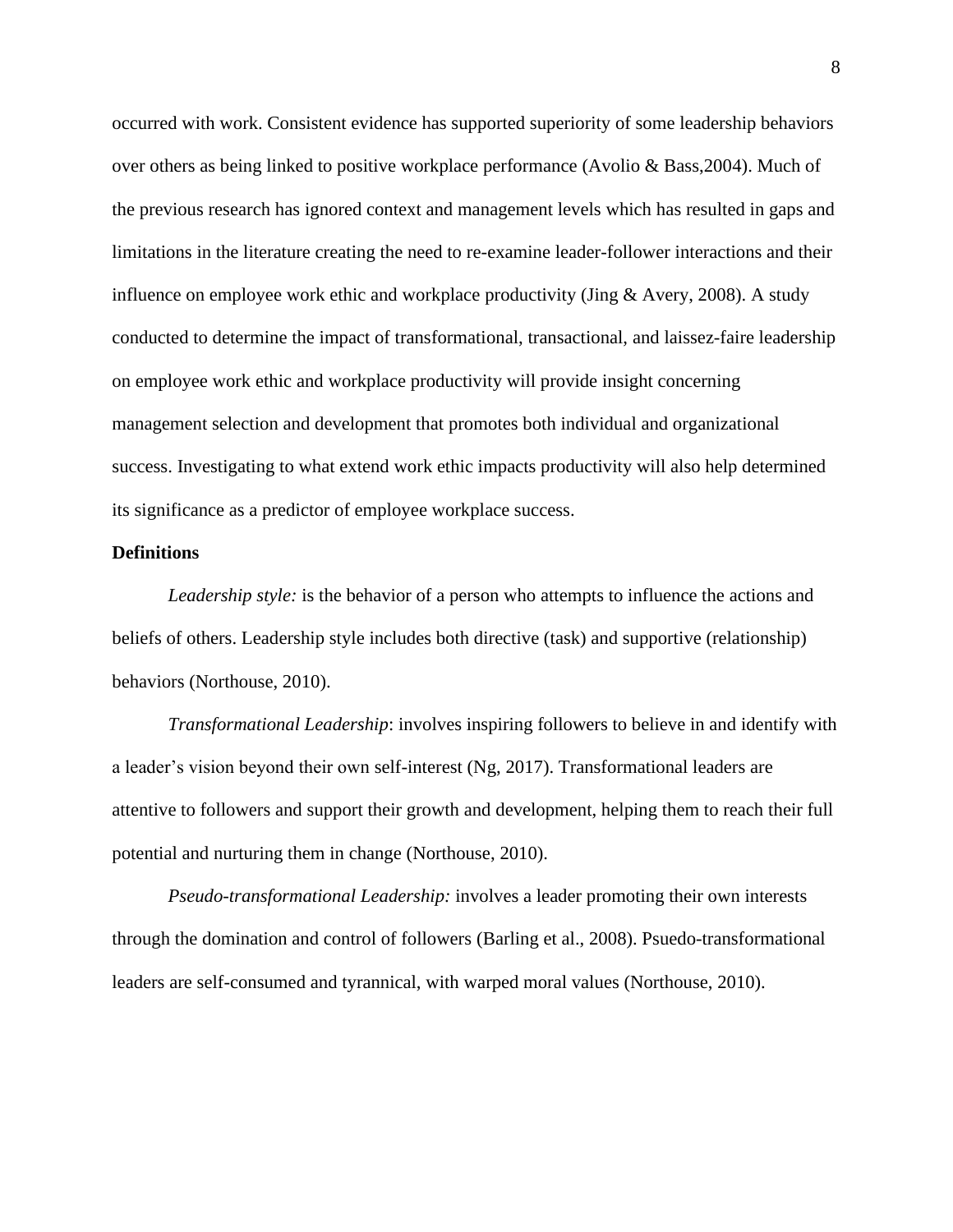*Transactional Leadership:* focuses on exchanges that occur between leaders and followers (Northouse,2010). Transactional leaders communicate 'what followers should do' and 'how they should do it,' monitoring them closely to ensure their satisfactory performance (Zareen et al., 2014).

*Laissez-faire Leadership*: is a form of passive leadership. Laissez- faire leaders delegating decision making powers to followers, providing them necessary tools and resources, but limited support (Zareen et al., 2014).

*Situational Leadership*: requires a leader to change the degree of supportiveness and directness provided to their followers according to the given situation. Situational leadership demands a leader alter their behavior according to the needs and commitment of their subordinates (Ghazzawi, 2017).

*Multifactor Leadership Questionnaire (MLQ) (5x-Short):* The MLQ (5x-Short) is a widely used instrument developed by B.M. Bass and B.J. Avolio that measures the perceptions of leadership behavior (Avolio & Bass, 2004).

*Work ethic:* is a cultural norm that advocates being personally accountable and responsible for the work one does and is based on a belief that work has intrinsic value (Hill  $\&$ Petty, 1995).

*Productivity:* involves the measuring of the efforts of an individual required to convert input resources into output (Anjum et al., 2018).

#### <span id="page-17-0"></span>**Summary**

Leadership has the propensity to influence multiple aspects of an organization, providing a link between the organization itself and the performance of its employees. Many organizations struggle to provide effective leadership that enables them to achieve a desired level of success.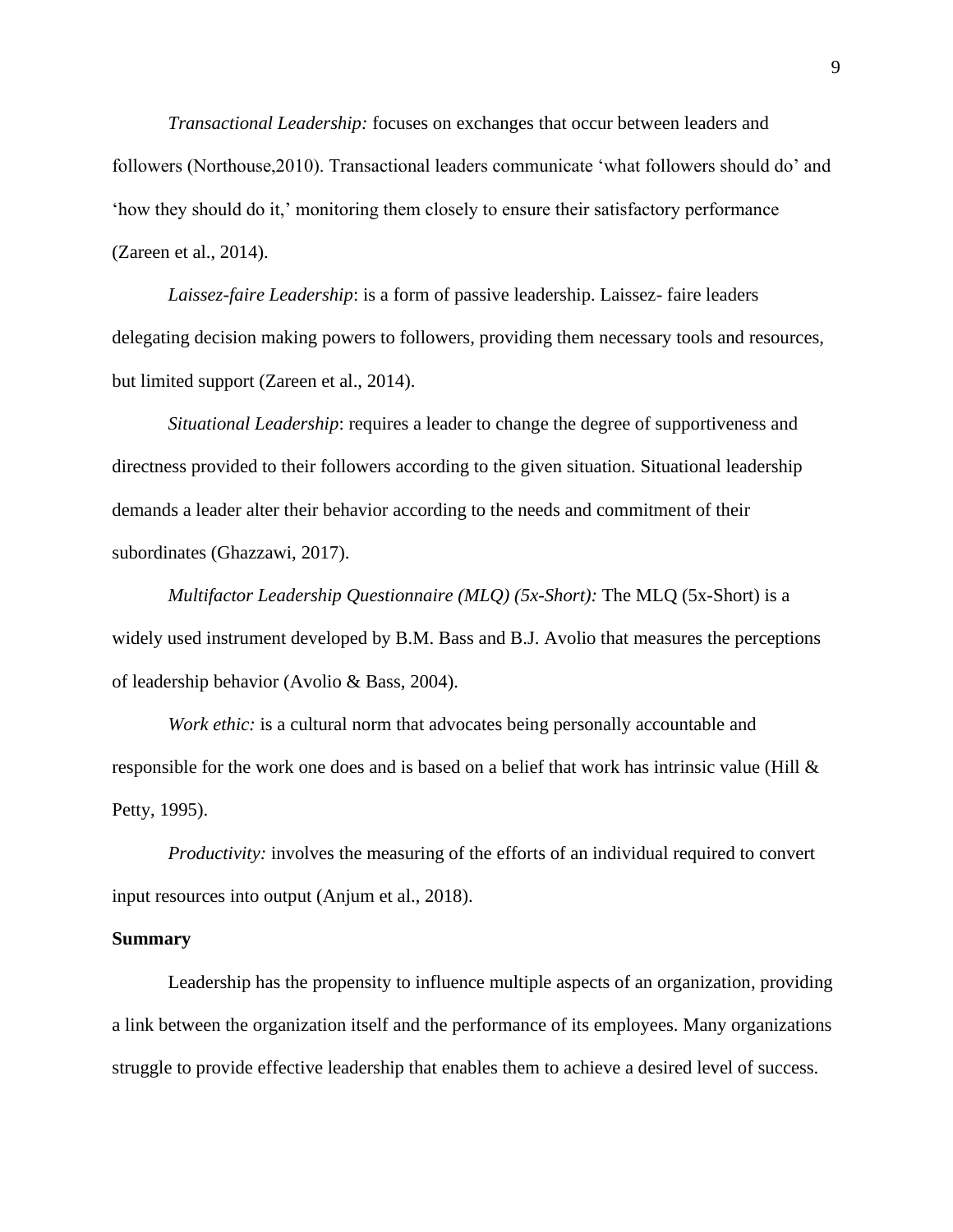Multiple leadership styles have been established, with research indicating some being more effective than others at promoting positive workplace performance. The leadership style of service department management in agriculture equipment dealerships has the propensity to influence technician work ethic and workplace productivity making it a vital component of their organizational management. There is limited research analyzing the leadership style of managers and its impact on employee work ethic and workplace productivity of direct reports within an agriculture organization.

Chapter two provides an in-depth literature review covering the primary constructs of the study. Work ethic, leadership, and productivity are discussed with each concept being examined in detail. Chapter two also provides a link between the constructs being analyzed, with the primary focus being the impact of leadership style and work ethic on positive performance in the workplace.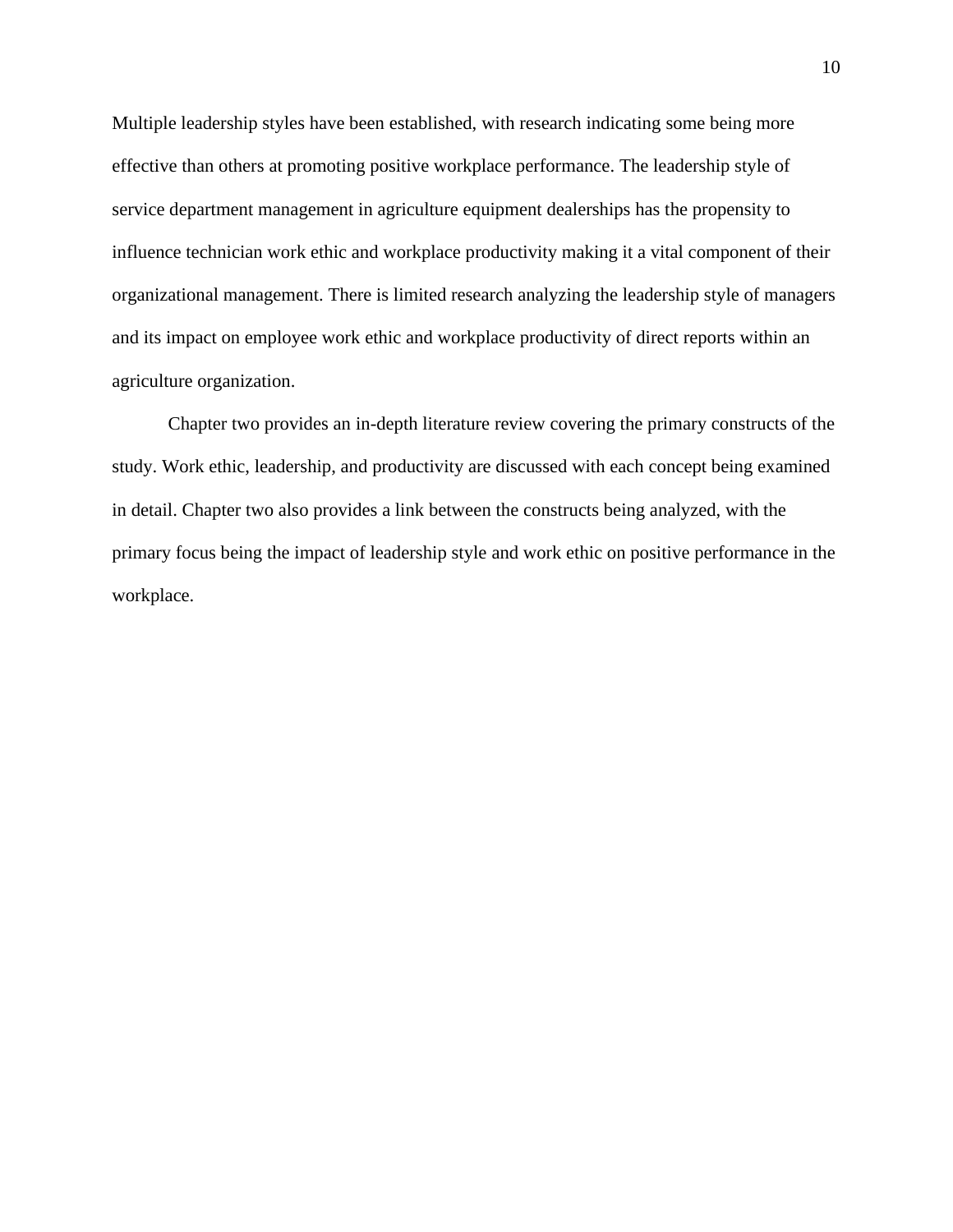#### **Chapter II: Literature Review**

<span id="page-19-0"></span>Determining the relationship between employee work ethic and workplace productivity, while investigating the potential influence of management's leadership style, will require an indepth analyzation of all associated concepts. The following review of the literature provides background information on each topic and aids in establishing a foundation of associated research and facts. The literature has been organized in a manner that recognizes the primary topics of work ethic, workplace productivity, and leadership individually, while also providing information concerning the relationship between them.

# <span id="page-19-1"></span>**Work Ethic**

Work ethic is the term coined to describe a combination of values associated with an individuals' character (Chașovschi, 2016). Miller et al., (2002) defined work ethic as a set of beliefs and attitudes that reflect the indispensable value of work. Throughout history, people have worked under varying moral justifications for their efforts, with a person's concept of what and who they are determining what they expect from work. An individual's obligations are attached to work according to how they see themselves and view their purpose. When work becomes a matter of 'ought to' for an individual, a work ethic arises (Pascarella, 1984).

## <span id="page-19-2"></span>*Origination*

In 1904 and 1905 Max Weber developed the Protestant Work Ethic (PWE) (McHoskey, 1994), and wrote the now two-part article titled, "The Protestant Ethic and the Spirit of Capitalism" (Miller, 1997). Weber, a sociologist and respected scholar, was motivated to study the differing developments of capitalism in both Western and Eastern civilizations (Lessnoff, 1994). Weber thought capitalism to be influenced by metaphysical beliefs (Weber, 1958), and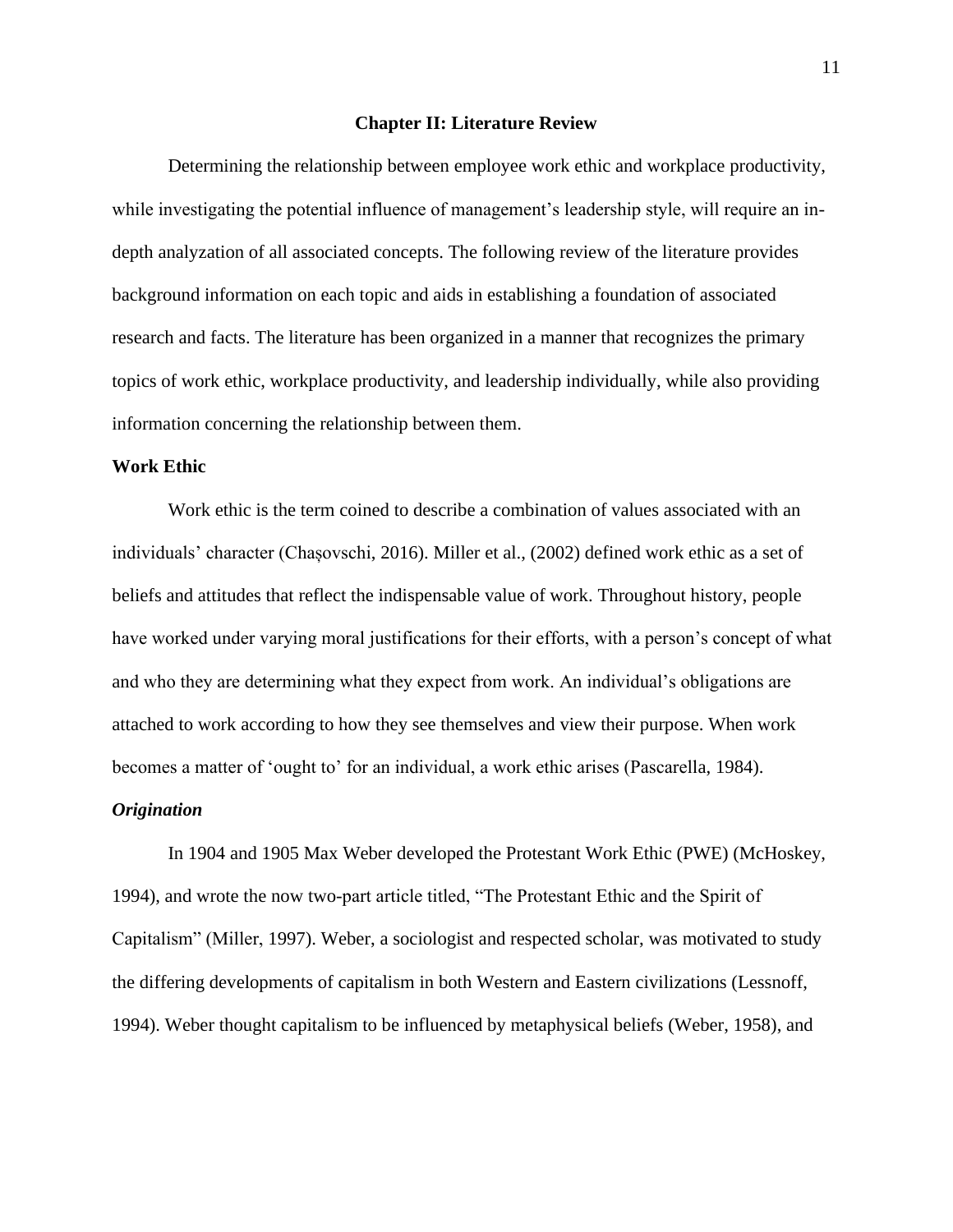strove to understand and explain its' expansion in Western Europe and North America (Lessnoff, 1994).

Weber's use of religion as the foundation of support for his ideology that metaphysical beliefs influenced the development and sustainment of capitalism was instrumental in the development of the PWE. Weber found the Puritan practice of Asceticism to coincide with the development of characteristics he believed were the foundation for the advancement of capitalism. Ascetism focused on the efficient use of time and was centered around depriving oneself of luxury and worldly pleasures to achieve personal discipline (Miller, 1997).

Ascetics believed their economic role on Earth was determined by God (Gilbert, 1977). They stood strong in the ideology that a person's calling was a sign to perform good works while on Earth (Furnham, 1990) which established a link between God and economic success. The Ascetics belief in such a relationship led to the display of occupational success being viewed as a sign a person had been chosen to receive salvation. This correlation led work to be seen as a means to obtain salvation, with laborers often considering their work a calling from God (Miller, 1997).

Through his research, Weber isolated what he believed to be the true driving force behind capitalism. He recognized economic development was not determined so much by the upperclass entrepreneurs, but instead by tireless efforts of the hard-working middle class. These individuals believed in hard work, lived modestly, found joy in work for work's sake, and were often the members of society that viewed work as a road to salvation (Weber, 1958). Although he recognized the impact other factors such as bureaucratic nations, credit institutions, the organization of free labor, and the development of legal systems had on capitalism (Charlton et al., 1986; Furnham, 1990; Lessnoff, 1994; Schluchter, 1981; Weber, 1961), Weber held fast in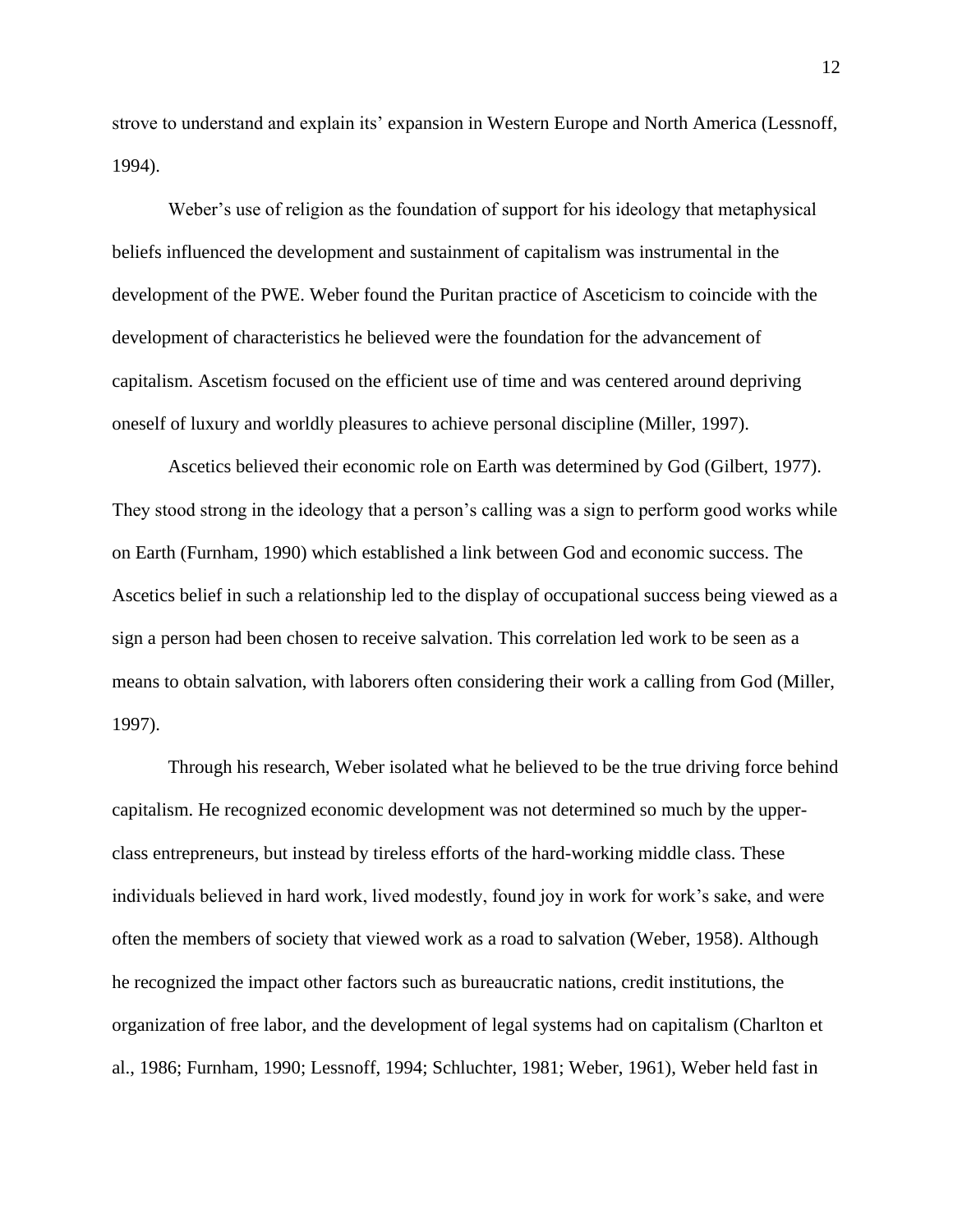his theory that aligned religion and the development of specific societal characteristics as the predominate influence of a society's success or failure (Giddens, 1995).

Weber's desire to understand capitalism ultimately led to the evaluation and reasoning behind peoples' perception of work, as well as how and why they developed it. Weber recognized people's relationship to work was multidimensional and although he used the fundamentals of Asceticism as the primary support for his theory (Miller, 1997), maintained other Protestant faiths shared common ideologies that lent them to have similar influence (Bouma, 1973; Nelson, 1973). Although the PWE has been defined in various ways since first presented, all descriptions have commonalities and build off fundamentals established in Weber's original work (Miller, 1997).

The fundamentals of the PWE were centered around hard work, and placed work at the center of a person's life. The PWE was thought to be indicative of a person's view of work in its totality, and not related to feelings associated with one specific job or position. High levels of PWE beliefs led an individual to have an engagement with work which they viewed as a meaningful activity. With the influence of PWE values, work itself would have value to a person and be more than merely a means to monetary or material wealth (Lenski, 1961). Weber believed an individual who possessed PWE beliefs would have a complete devotion to one's economic role on earth, and the application of such values would lead to what is now referred to as "work ethic" (Lessnoff, 1994).

#### <span id="page-21-0"></span>*Values and Dimensions*

Work ethic is displayed in an employee's behavior which originates from an individual's personal values and morals (Hill, 1992; Hill, 1997; Kazanas, 1978; Petty, 1995). According to Van Ness et al. (2010), work ethic is associated with ideals such as integrity, sense of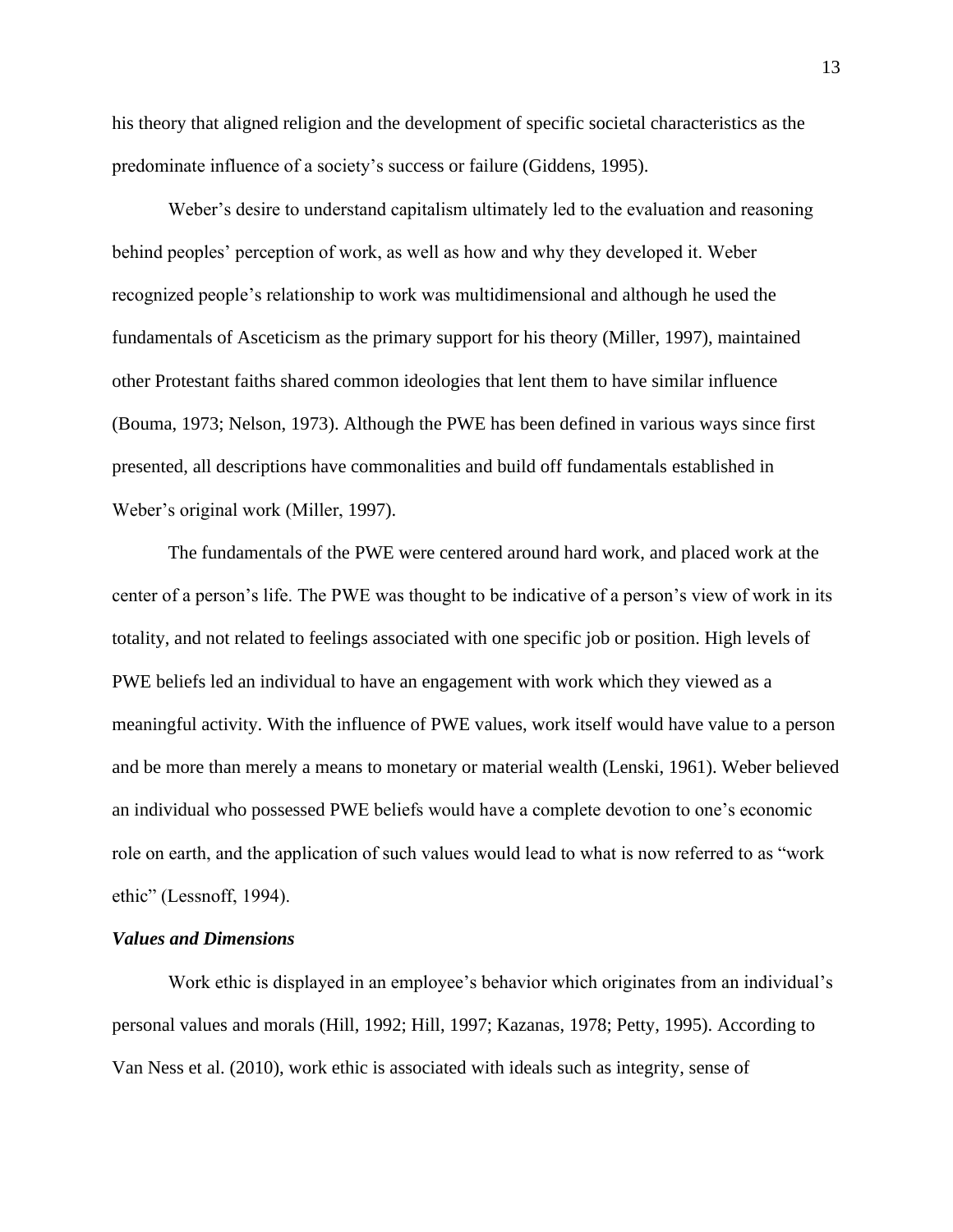responsibility, emphasis on quality, discipline, and a sense of cooperation. Additional values intertwined with work ethic include hard work, diligence, reliability, and self -motivation which, along with others, are obtained from family and formal education at an early age. As a person matures, these values evolve into principles and assumptions that ultimately shape a person and influence their actions and beliefs (Chașovschi, 2016).

One of the primary reasons a range of opinions concerning work ethic exist is the fact that overtime, it has been defined in a multitude of ways. There is not one single 'work ethic' that people either possess or reject, but instead several values that dictate how a person views and perceives work (Cherrington, 1980). Miller et al. (2002) drew on extensive literature originating from Max Weber's original work and came to the same conclusion as others before. Miller et al. construed work ethic is not merely one concept, but instead a collaboration of attitudes and beliefs pertaining to work behavior. A person may reject some values associated with justifications for work while embracing and accepting others (Cherrington, 1980).

Miller et al. (2002) interpreted work ethic to be both secular and learned and surmised it to be multi-dimensional. Miller et al. stated work ethic pertains not only to work, but workrelated activities in general. They found work-ethic fundamentals were not tied to any one job, and could be generalized across domains such as school, extracurricular activities, and personal hobbies. Although work ethic is a motivational construct represented by a person's behaviors, Miller et al. characterized work ethic as linked to an individual's attitudes and beliefs and not necessarily their conduct.

Miller et al. (2002) presented a review of work ethic where seven dimensions deemed dominate were isolated. The first dimension was centrality of work which is the belief in work for work's sake. Individuals who possess this trait have the mindset they would work even if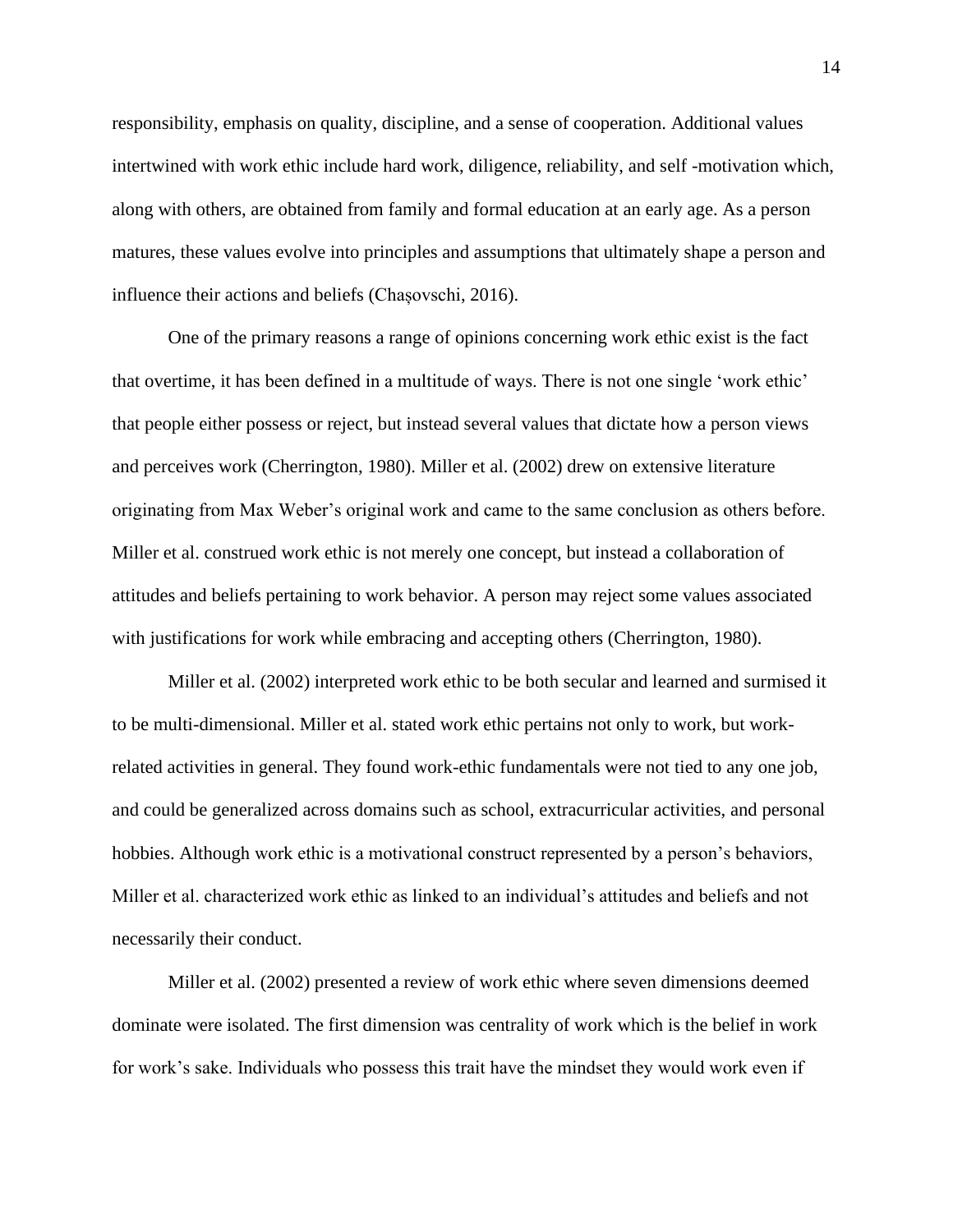they were monetarily wealthy and did not have to (Woehr et al., 2007). Self-reliance is the second dimension recognized by Miller et al. (2002) and is defined as striving for independence in daily work. Possessing this characteristic leads people to strive to reduce their dependence on others and have the outlook that self-reliance is the gateway to success (Woehr et al., 2007). Hard work is the third dimension recognized by Miller et al. (2002) and is rooted in the beliefs of the virtues associated with such. The belief that success comes through hard work, frugality, and perseverance is associated with this dimension of work ethic (Cherrington, 1980). Miller et al.'s (2002) fourth dimension of leisure recognizes the importance of employees having time off to enjoy other aspects of life to maintain a healthy work to life ratio. Although often overlooked, this dimension of work ethic plays an important role in ensuring a person feels satisfied, accomplished, and finds happiness during their life. The fifth dimension identified by Miller et al. (2002) is morality/ethics. This dimension is based around believing in a just and moral existence and having the mindset people should be fair in their dealings with others. The sixth dimension recognized by Miller et al. (2002) is delay of gratification and is used to define a person's orientation toward the future. A person possessing this characteristic will understand it takes time for hard work to pay off and will live by the adage "the best things in life are those you have to wait for" (Woehr et al., 2007, p. 156). The seventh and final dimension of work ethic acknowledged by Miller et al. (2002) is wasted time. A person embracing this dimension will have the attitude that time should be used productively and never treated frivolously (Woehr et al., 2007).

## <span id="page-23-0"></span>*Development*

The present conceptualization of work ethic has been linked to a person's attitudes and beliefs associated with industriousness, self-reliance, religion, leisure, self-discipline, the delay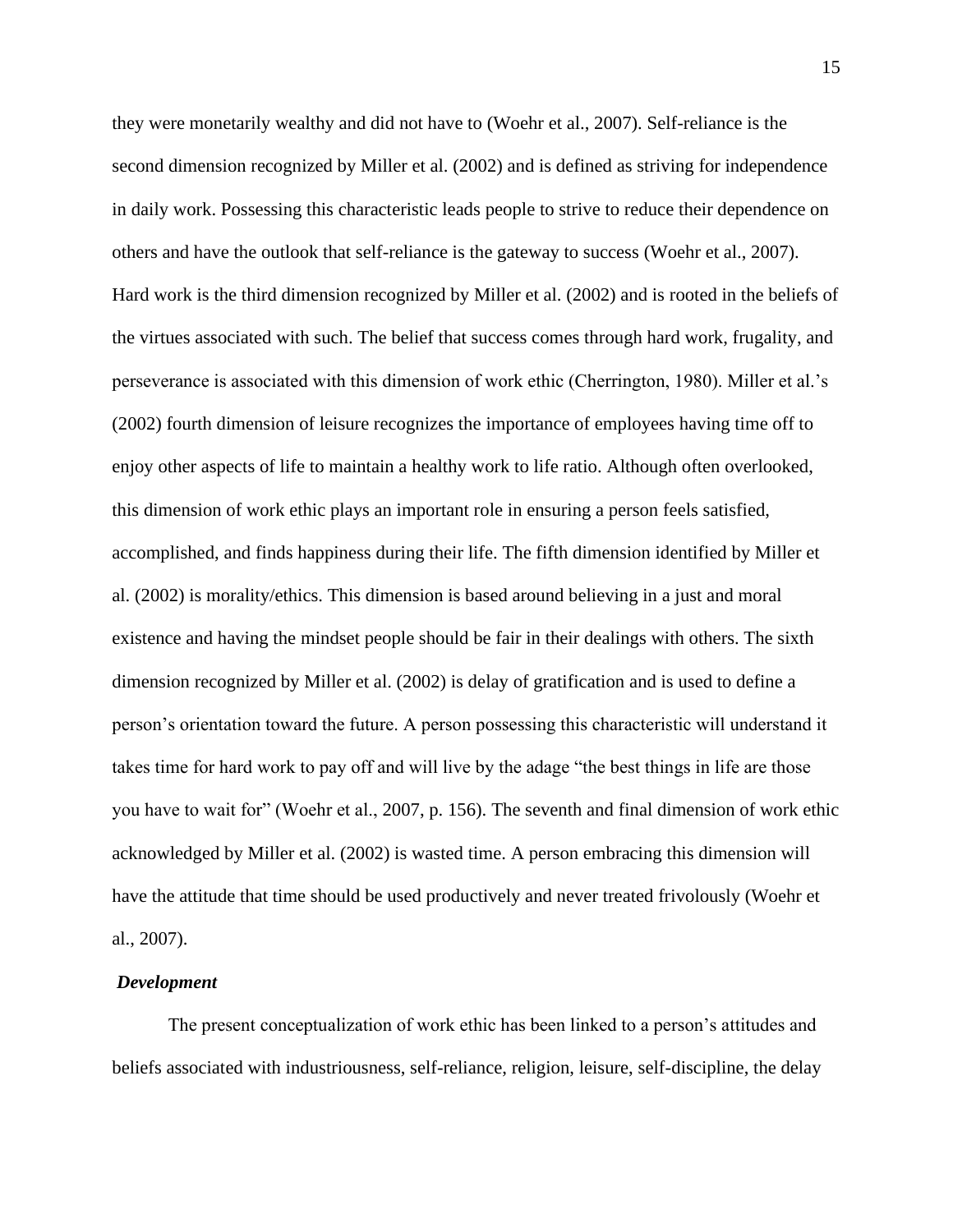of gratification, and importance of work (Miller, 1997). A person's development of such attitudes and beliefs have been strongly linked to experiences and expectations early in life, with values of adults having shown to be largely shaped during childhood. Experiences throughout this developmental time influence not just work ethic, but values associated with honesty and compassion, as well as countless others (Cherrington,1980).

Positive family values, structure, and practices have been connected to the development of beliefs associated with a strong work ethic and becoming a contributing member of society (Cherrington, 1980). Children with a positive relationship with either parent often adopt their parents' ethics which influence and guide their behaviors (Leenders, 2017). Children have shown to develop a strong work ethic later in life when they have experienced firm discipline during childhood and been taught both obedience and personal accountability by their parents. Familial expectations, exposure to work early in life, and discipline are vital factors that influence the development of strong beliefs about the importance of hard work and the dignity associated with labor (Cherrington, 1980).

The moral development that enables work to become an intrinsic reward for a person is crucial to the internalization of values that lead to pride in one's work and the development of a healthy positive attitude toward labor. People are not born with the need to work (Cherrington, 1980), and parents are instrumental in the moral development of their children (Moscolo, 2015). The principles they teach, or neglect to teach, have enormous impact on their children's view and mindset toward work and have the propensity to impact them for the rest of their life (Cherrington, 1980).

The two techniques that promote the establishment of work as an intrinsic reward are induction and modeling. Induction refers to all forms of verbal explanation such as reasoning and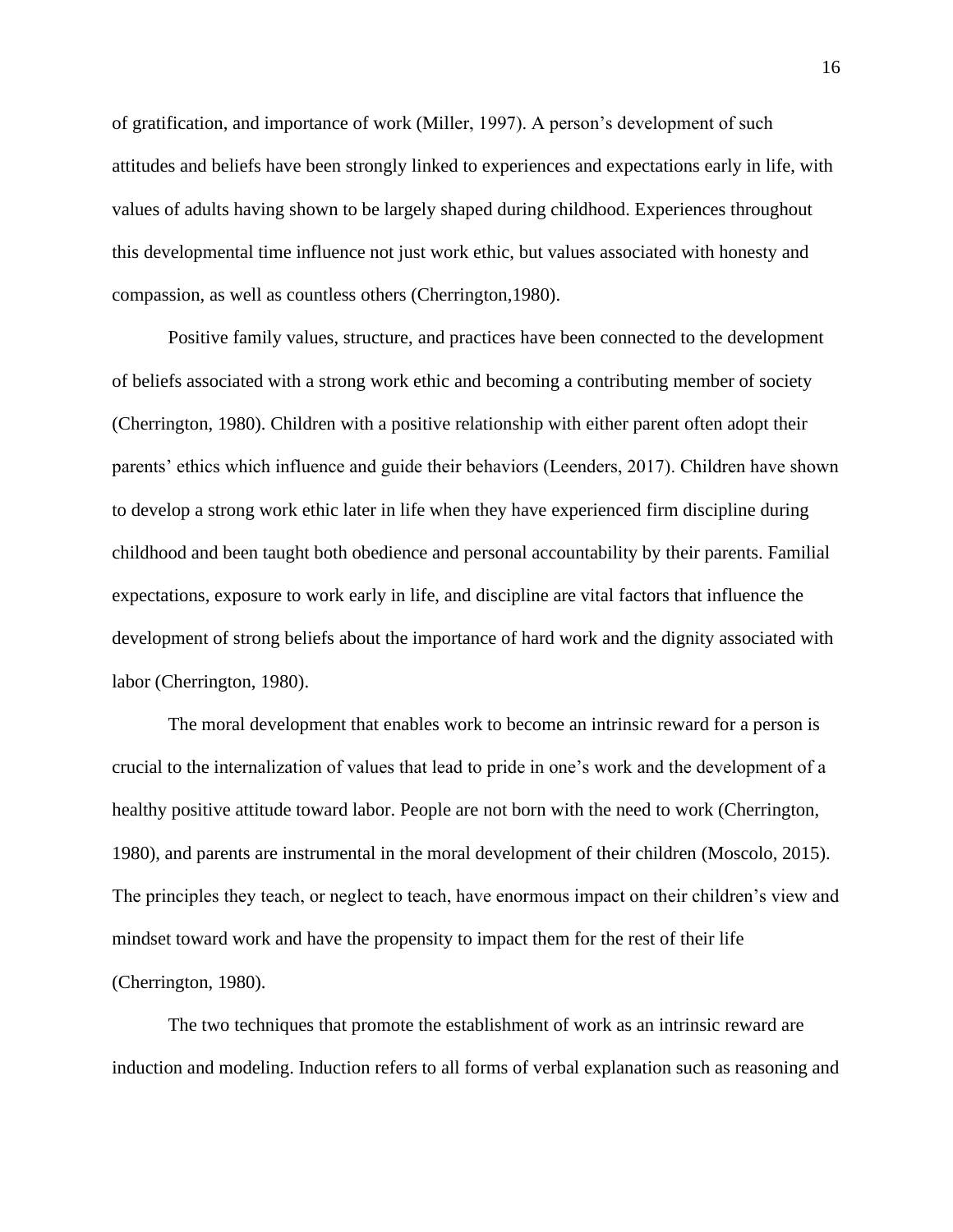teaching, while modeling refers to examples set for children by influential adults. Induction includes cognitive material that both defines and justifies appropriate behavior with studies indicating it to be an effective and essential technique in moral development. Induction includes all verbal reinforcements for positive behaviors and is a strong contributor to the internalization of moral standards (Cherrington,1980).

Modeling has enormous impact on the development of behaviors, values, and attitudes. What children visually see their parents do becomes the standard with which they compare all else (Cherrington, 1980). Children pattern their behavior after both the positive and negative actions of their parents (Mascolo, 2015), with emulations ranging from the way they respond to insult to the way they hold their cigarette and structure their sentences. Modeling is teaching by example, and when related to work ethic the parent's actions and behaviors at and toward work will often become that of their children (Cherrington, 1980).

## <span id="page-25-0"></span>*Dynamics of Work Ethic*

Bandura's (1989, 2005) social cognitive theory provides a framework for analyzing the dynamic of work ethic, the core of which is responsibility and accountability for one's work behaviors (Hill & Petty, 1995; Petty & Hill, 2005). The social cognitive theory is based on the fact humans are social beings, influenced by those with whom they come in contact. The theory states people learn by observing influential adults, such as friends and family members, and exude learned knowledge through actions and internal beliefs (Bandura, 1989, 2005).

Bandura's (1989, 2005) social cognitive theory recognized the relationship between the environment and an individual. The theory identified the association as bidirectional with an individual impacting the environment and vise-versa. Bandura (2005) recognized people not only contribute to their environment, but are products of it, with the environment, personal factors,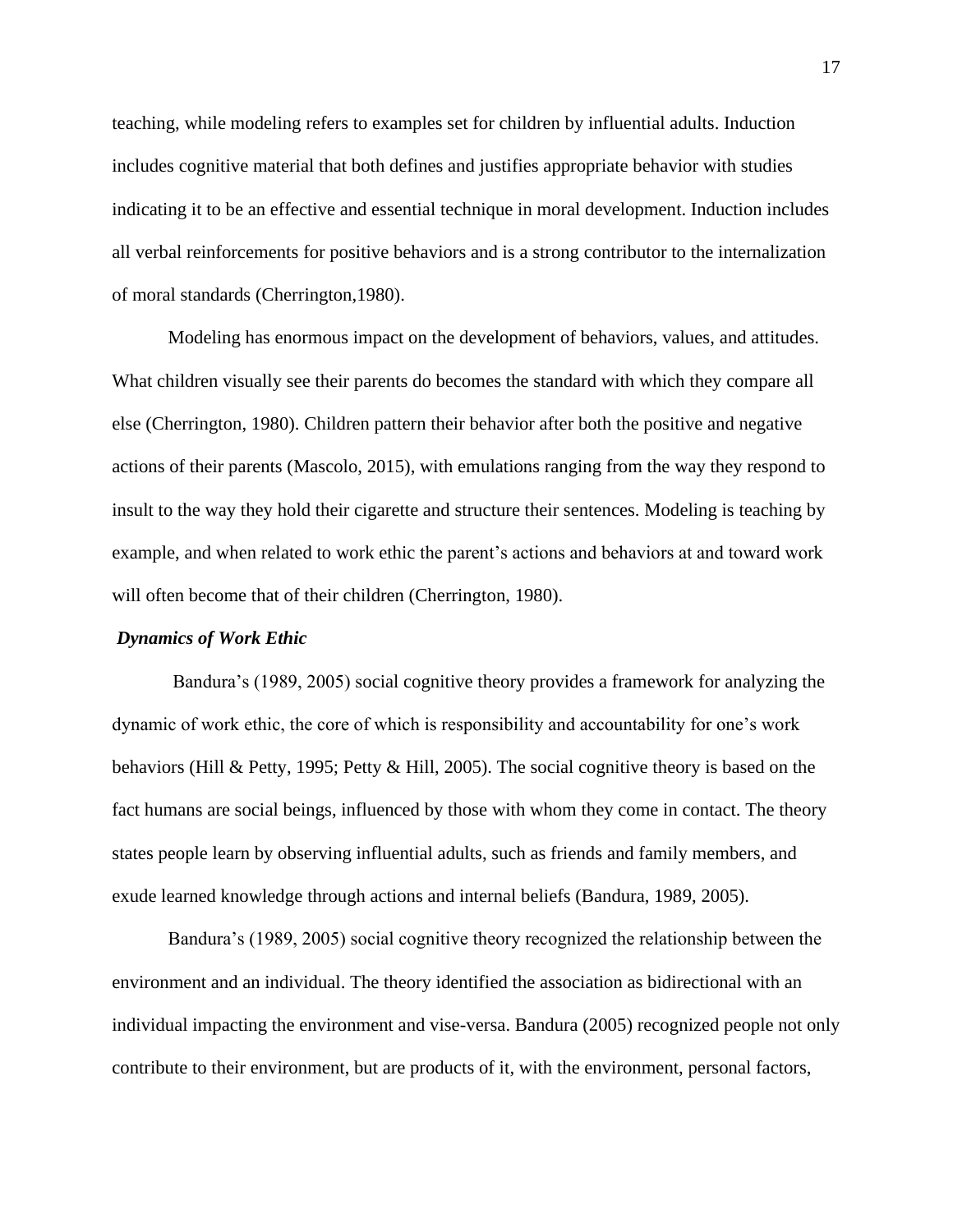and behaviors being identified as being reciprocally influenced by one another. A person's actions are influenced by their knowledge and beliefs, with societal reactions serving as feedback. A person's behaviors are influenced by reinforcement or punishment under social cognitive theory, leading a person's emotions and future actions to be shaped by the positive or negative feedback received from society (Bandura, 1989, 2005).

Individuals are self-organizing, proactive, self-regulating, and self-reflecting as contributors to and products of their environment (Bandura, 2005). Under Bandura's (1989, 2005) social-cognitive theory, the principles of self-efficacy and self-regulation hold great importance. Self-efficacy is a person's beliefs concerning capabilities that enable specific behaviors, while self-regulation is the mechanism people enact to exercise control over their motivation, thinking, and emotions (Bandura, 1985, 2005). These concepts give reason to how different behaviors can be expressed due to a person's level of self-efficacy and self-regulatory abilities (Bandura, 2005), and help explain how a person's work ethic is both developed and expressed (Hill, 1992; see also Hill & Petty, 1995; Kim, 2007).

# <span id="page-26-0"></span>*Evolution*

There was no doubt in early America about the importance of work ethic. Early American's viewed work as a necessary and important part of life. Dignity and honor were associated with all honest work, no matter the wage paid. Young people were taught that success was achieved through hard work, diligence, perseverance, honesty, and frugality. They were schooled on the importance and value of high morals and character and were taught to always be honest, dedicated to their work, and careful with their time (Cherrington, 1980). A person seeking to be successful and placing value on a job well done was the cultural norm (Park & Hill, 2016). Acquiring a new skill, learning a trade, obtaining an education, or advancing within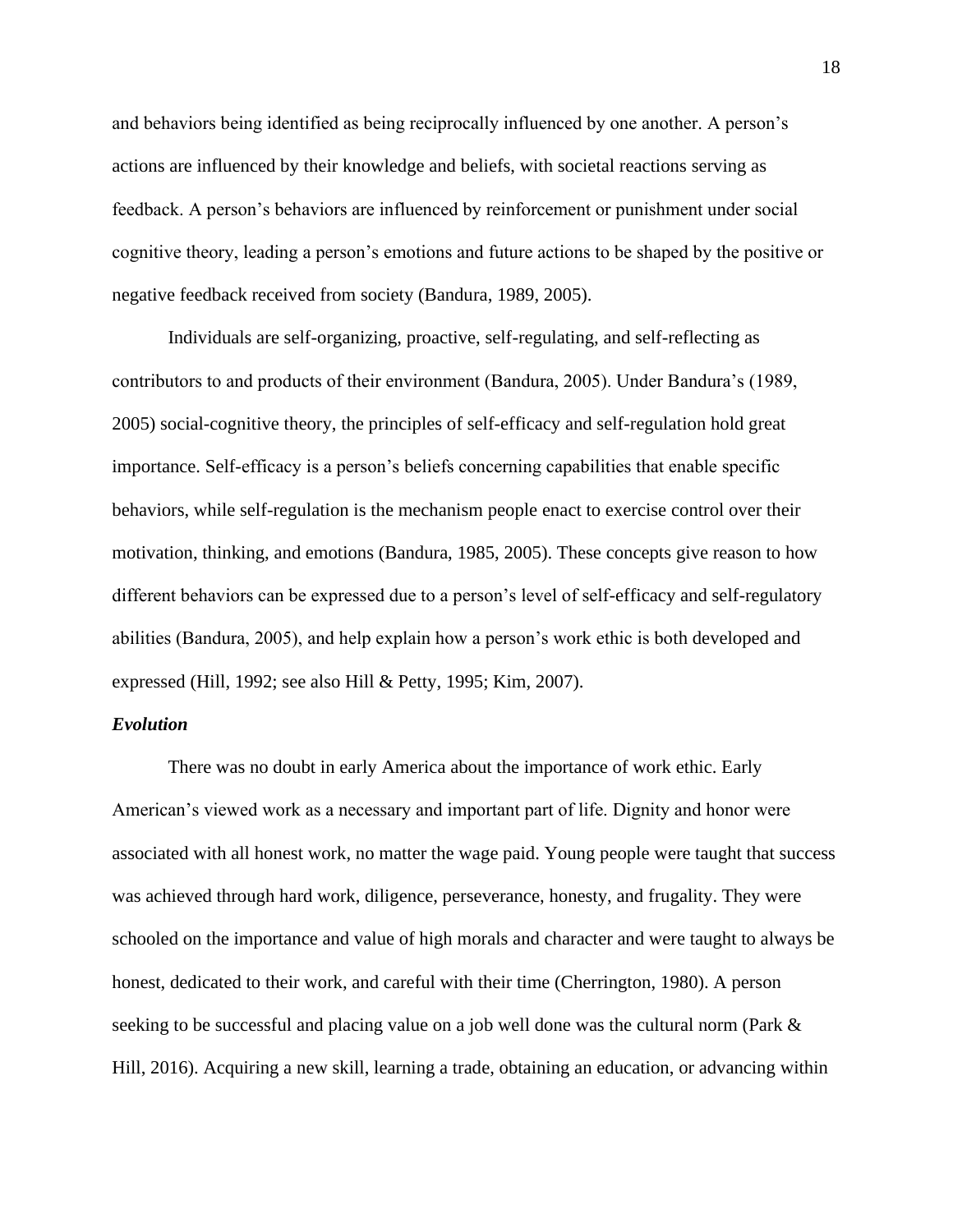one's occupation were looked upon with high regard, not because it meant greater personal success, but because it meant the individual could then make a greater contribution to society (Cherrington, 1980).

Concern is rising among today's business leaders as the work force's commitment to and value for hard work is slowly dwindling (Allerton, 1994; see also Corbo, 1997). Many believe America, as well as other industrialized countries, have and are continuing to experience a decline in work ethic (Ali & Azim, 1995; Eisenberger, 1989; Sacks, 1998). Although some argue that work ethic is not on the decline, but merely expressed differently by those generationally classified as Millennials and Generation X (Allerton, 1994; Corbo,1997), there is no denying the values on which work ethic is built influence an employee's workplace behaviors (Sheehy,1990).

Hard work and diligence have always been demanded by the social and economic constraints of the past, but as society has evolved, so have work values. The work ethic of American workers has changed along with jobs themselves. The nature of work is not the same as it was 100 years ago as industrialization and technological advancements have improved efficiencies leading to less effort often producing significantly greater rewards. Federal laws have also influenced aspects of work as job security has increased, unsafe working conditions have become unlawful, and employees have gained considerable power over employers. The ideology of having the 'privilege' to have a job has shifted and evolved into the 'right' to have job as society has succumb to the mentality of entitlement (Cherrington, 1980).

Changes in the dynamic of the workplace and society have challenged the traditional work ethic. Work weeks have shortened, hazardous and repetitive jobs are often automated, unemployment benefits and welfare reward individuals for not working, and employees are often incentivized to take retirement at an early age (Cherrington, 1980). The last two generations and

19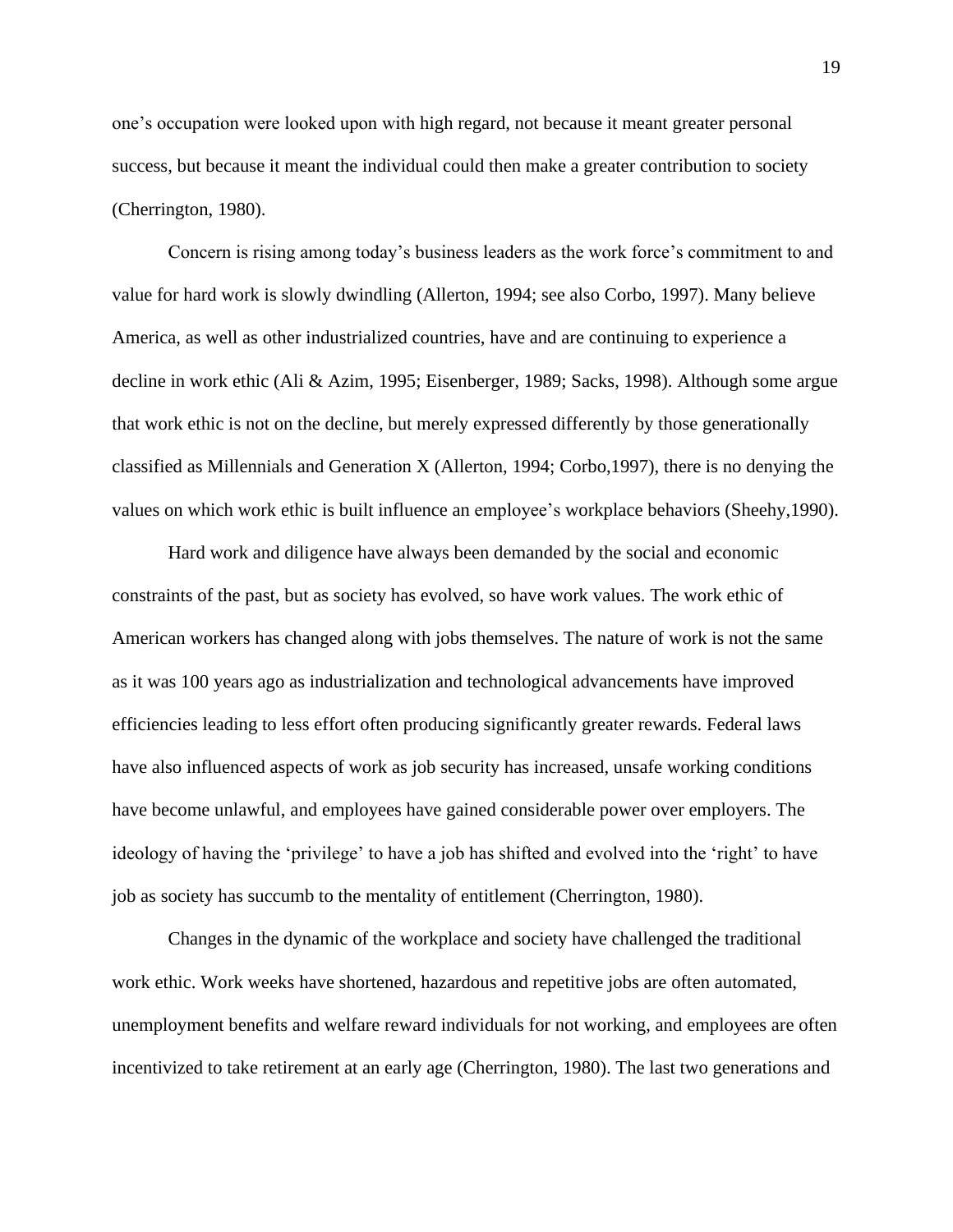counting have been raised in a culture that promotes self-esteem to help everyone feel valued and see themselves as the best of the best. The side effect of such an overdose of self-esteem is the creation of a self-focused, entitled mentality where the message to 'esteem the self' overtakes an individual (Chester, 2015).

The negative implications of such a mentality are numerous and can be witnessed in today's up and coming workforce (Chester, 2015). The decline in the values that correspond to a strong work ethic leads employers to see a decrease in employee job performance (Yandle, 1992), higher turnover rates, increased absenteeism (Klebnikov, 1993; Shimko, 1992), and increased incidences of counterproductive behavior such as unauthorized breaks and stealing (Sheehy, 1990). Up and coming generations don't identify with work as previous generations have, often viewing it as something to avoid or endure prior to a windfall coming their way (Chester, 2015). Attitudes come before actions, and if attitudes toward work are adverse, they will have a negative impact on outcomes (Brown, 1983).

#### *Impact in the Workplace*

Good work attitudes, values, and habits are important to both workers and employers. Research indicates when people lose their job or fail to obtain a promotion, it is commonly due to a poor attitude and work ethic and not their lack of true technical ability (Brauchle & Shafiqul, 2004). Leaders value workers who possess a strong work ethic (Petty & Hill, 2005), due to their propensity to enable higher productivity and enhance profitability (Huang & Capelli, 2007, as cited in Park & Hill, 2016). Work ethic has been isolated as one of the top required soft skills due to it having substantial influence on a person's attitudes and behaviors in the workplace (Miller, et al. 2002), which impact work quality, productivity, and organizational citizenship (Park & Hill, 2017). An individual's work ethic will often be indicative of their attitudes and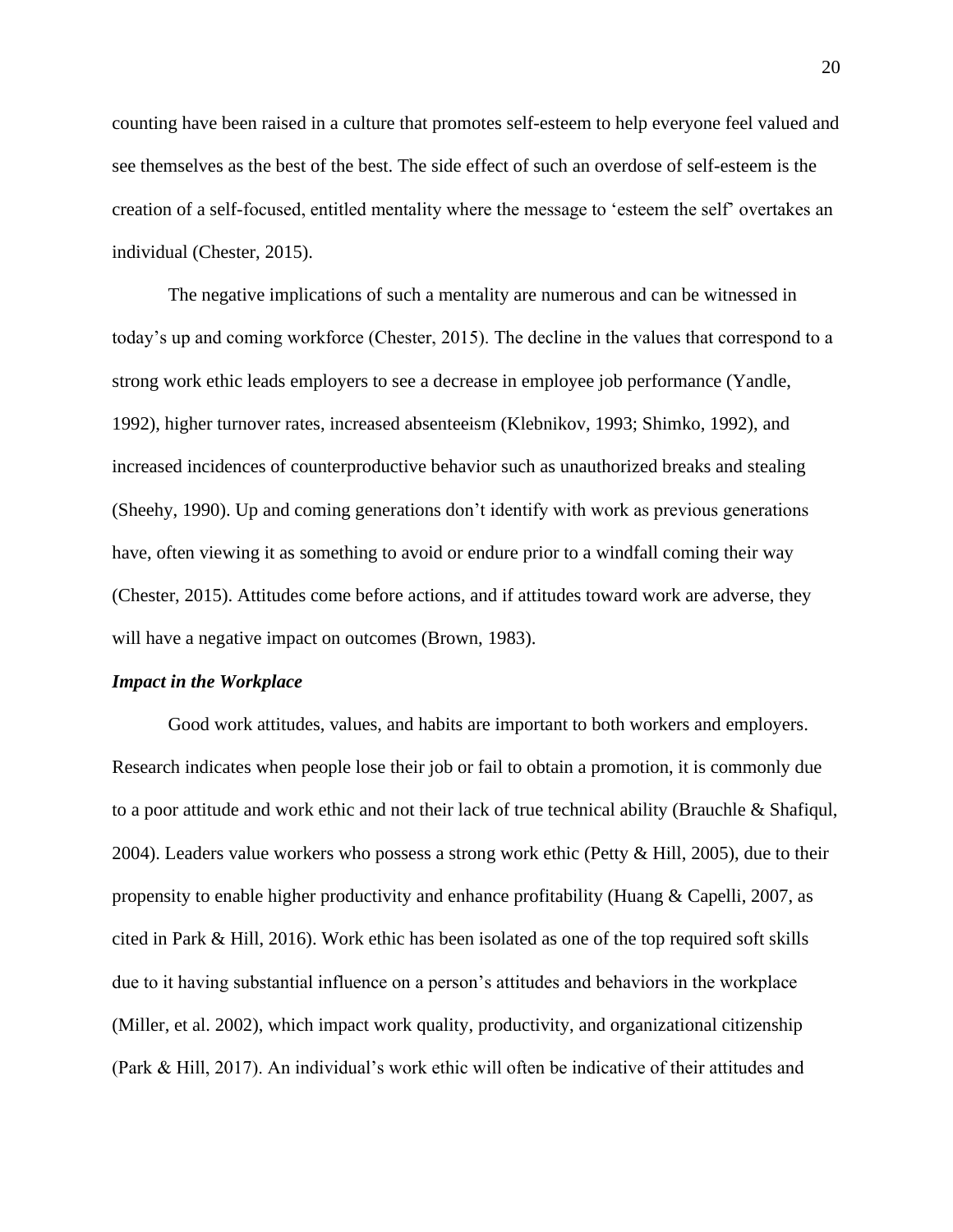beliefs with respect to the value they place on work (Miller, 1997), which are likely to impact the contextual aspects of an employee's performance in the workplace (Miller, et al., 2002).

The framework developed by Rojewski and Hill (2014) lists work ethic as an essential component all people must develop to find success in the workplace. Flynn (1994) states over 50 percent of hiring managers are more concerned with an applicant's attitude than aptitude and found nearly 60 percent ranked work ethic as the most important factor when looking to hire new employees. Assuming individuals had the necessary skills to perform the tasks of the position, work ethic was considered an essential quality and often ranked higher than characteristics such as intelligence, enthusiasm, and education (Flynn, 1994).

Today, more than ever, workers who possess a strong work ethic are valued by employers and customers alike. Teaching such values to today's workforce is essential to the success of not only America's companies and workforce, but the country itself, as these individuals go above and beyond to add value and do more than is required. They have proven too often be positive and enthusiastic people that show up on time prepared and appropriately dressed. A person with a strong work ethic will be honest and always play by the rules, making them every employer's dream employee. The instilment of a traditional work ethic into the up-and-coming workforce should be a priority for every society as it has the ability to produce economic and cultural shifts of enormous magnitude (Chester, 2015).

#### <span id="page-29-0"></span>**Productivity**

Employees are one of an organizations most important and valuable assets. Employees can help an organization and increase output or be unsuitable and detract from it. Measuring a person's ability to convert available input resources to a desired output or product is termed productivity. Many factors have been shown to influence employee and job productivity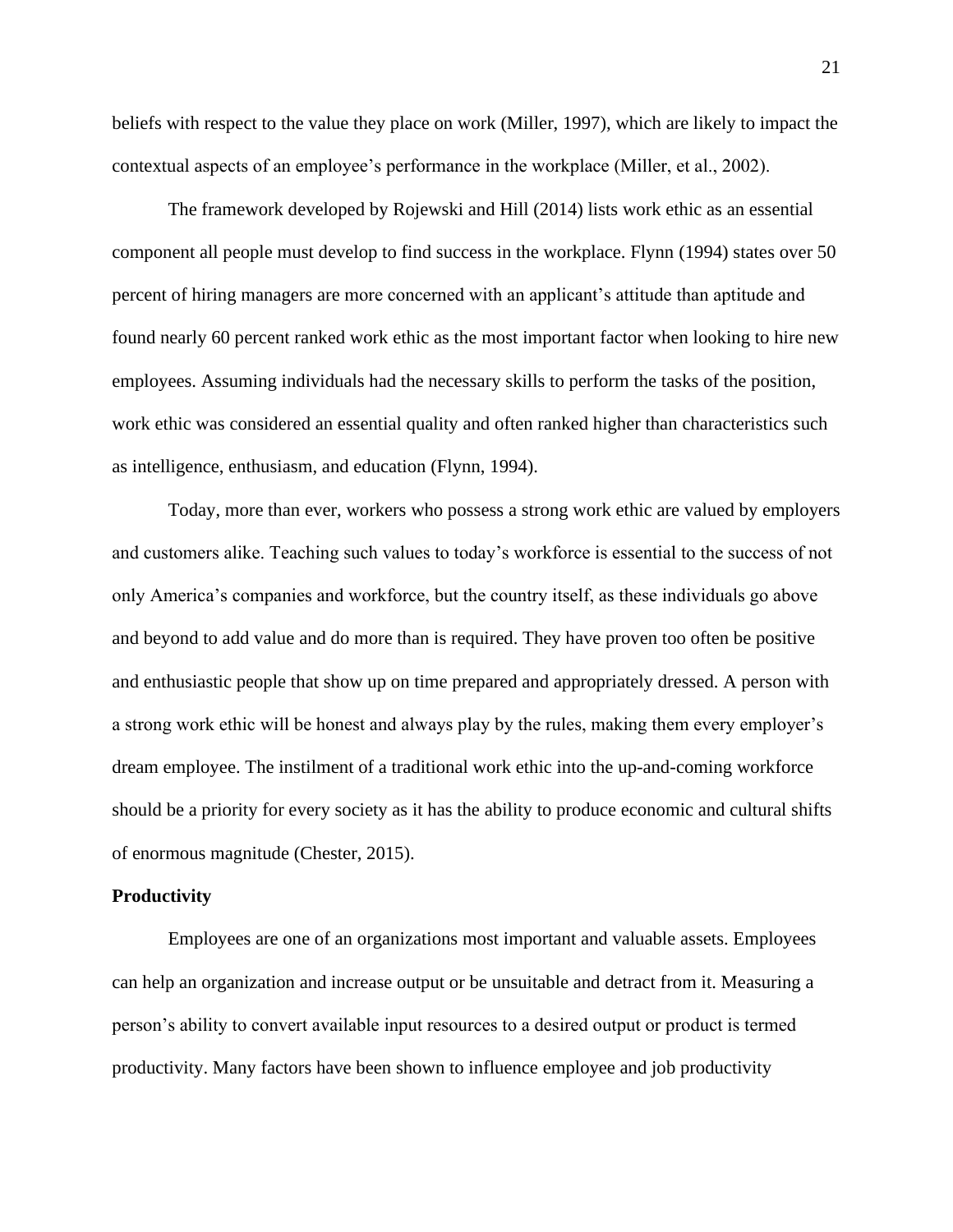including a person's values and beliefs, individual ability, work environment, supervisor support, and organizational standards and policies (Anjum et al., 2018). Merrens and Garrett (1975) concluded higher work ethic beliefs caused workers to work longer on monotonous tasks and be significantly more productive than individuals possessing low work ethic beliefs. Employers look for clues of a strong work ethic when making hiring decisions due to individuals possessing a strong work ethic enabling higher productivity and enhanced organizational profitability (Park & Hill, 2016).

Productivity does not have one single operational definition as it varies according to context, culture, organization, and task at hand. When measured, productivity is essentially the time spent on an activity or job an employee is expected to complete utilizing specific limited resources. Employees who enjoy their job and possess a high level of job satisfaction have shown to be more engaged, productive, happier, and healthier. Organizational productivity is provisional on the level of employee productivity, making it imperative organizations establish a workplace environment conducive to the wellbeing of their workforce (Anjum et al., 2018).

# <span id="page-30-0"></span>**Leadership**

Leaders lead others, not things. Leadership is exercised in conflict and competition when leaders appeal to the motive basis of their potential followers. A leader is only able to lead to the degree they recognize the motivations of others with the genius, and often success of a leader, lying in their ability to recognize and react to not only their personal values and motivations, but to those of their followers (Burns, 1978).

Leadership theory is undoubtably a hazy and perplexing area of social psychology that when investigated often leads to more questions than answers (Bennis, 1959). Like power, leadership has the central function of achieving a purpose but adding to its' complexity are its'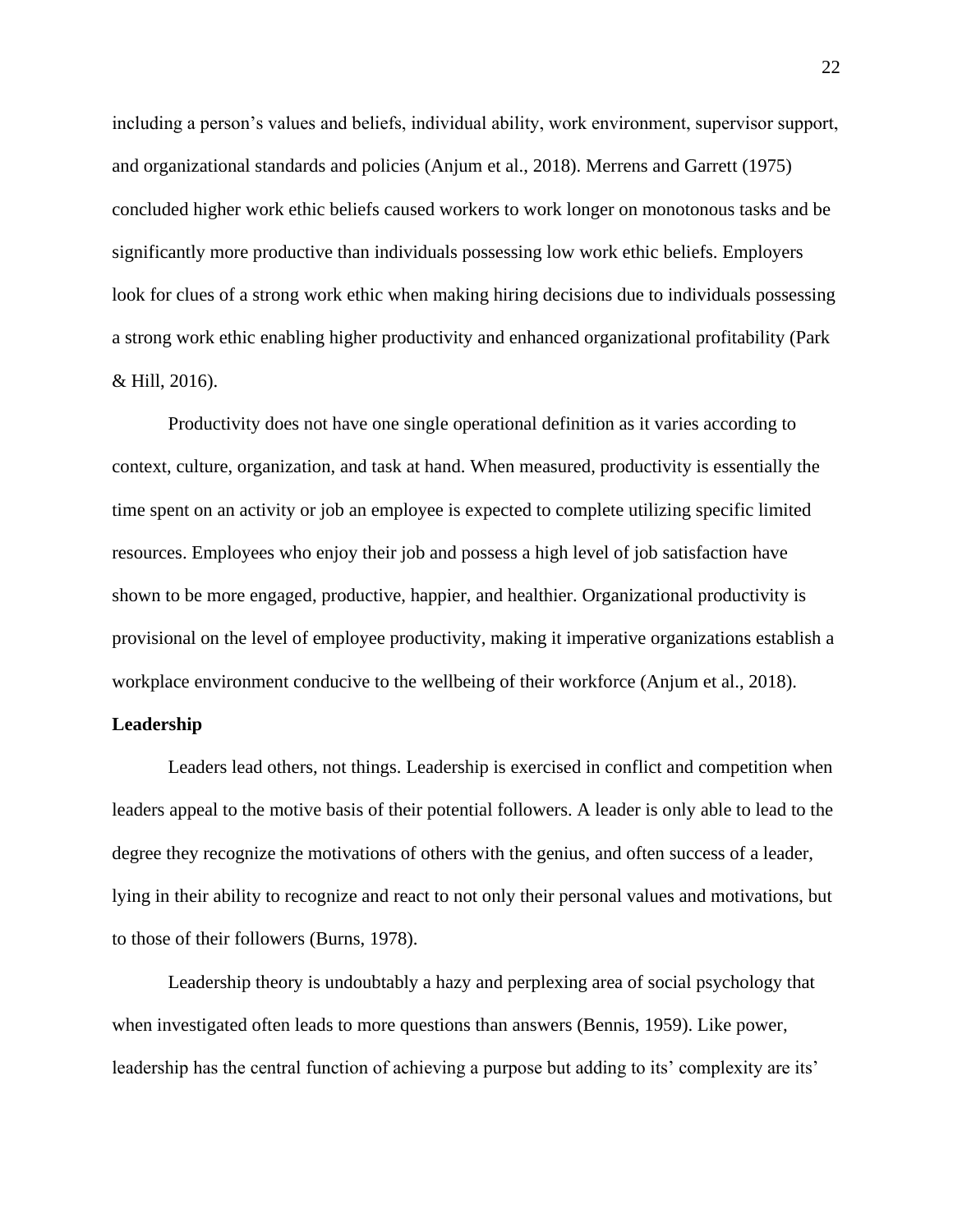relational and collective characteristics. Leadership occurs when followers join suit with their leader to pursue a common purpose that represents the standards, motivations, aspirations, and expectations of all involved (Burns, 1978).

Leadership, like the words love and peace, vary in meaning from person to person and across circumstances. Leadership produces change and creates movement by establishing direction and aligning, motivating, and inspiring people. Leadership is complex, involves multiple dimensions, and overtime has been defined countless ways. Although one defining definition has not been established, components central to leadership theory have been identified and widely recognized across the field of social psychology (Northouse, 2010).

The components identified with leadership establish it as a process with an individual influencing the actions of a group to achieve a common goal. This identification labels leadership as an event between a leader and follower, establishing it is not a trait or characteristic a person possesses. The components used to identify leadership emphasize it is not linear, but instead an interactive event available to everyone and not limited to one specified specific individual in a group (Northouse, 2010).

# <span id="page-31-0"></span>*Ethics*

Ethics originates from the Greek word ethos, meaning customs, conduct, or character. Ethics are central to leadership, and leaders are key to establishing organizational values and cultures. When ethics are applied to leadership, they become about the actions of leaders as well as who they are as a person (Northouse, 2010).

The influence a leader has impacts people, bringing about the burden of ethical responsibility. All individuals have ethical responsibilities, but leaders have greater ethical obligations due to their position enabling them to influence others in momentous ways.

23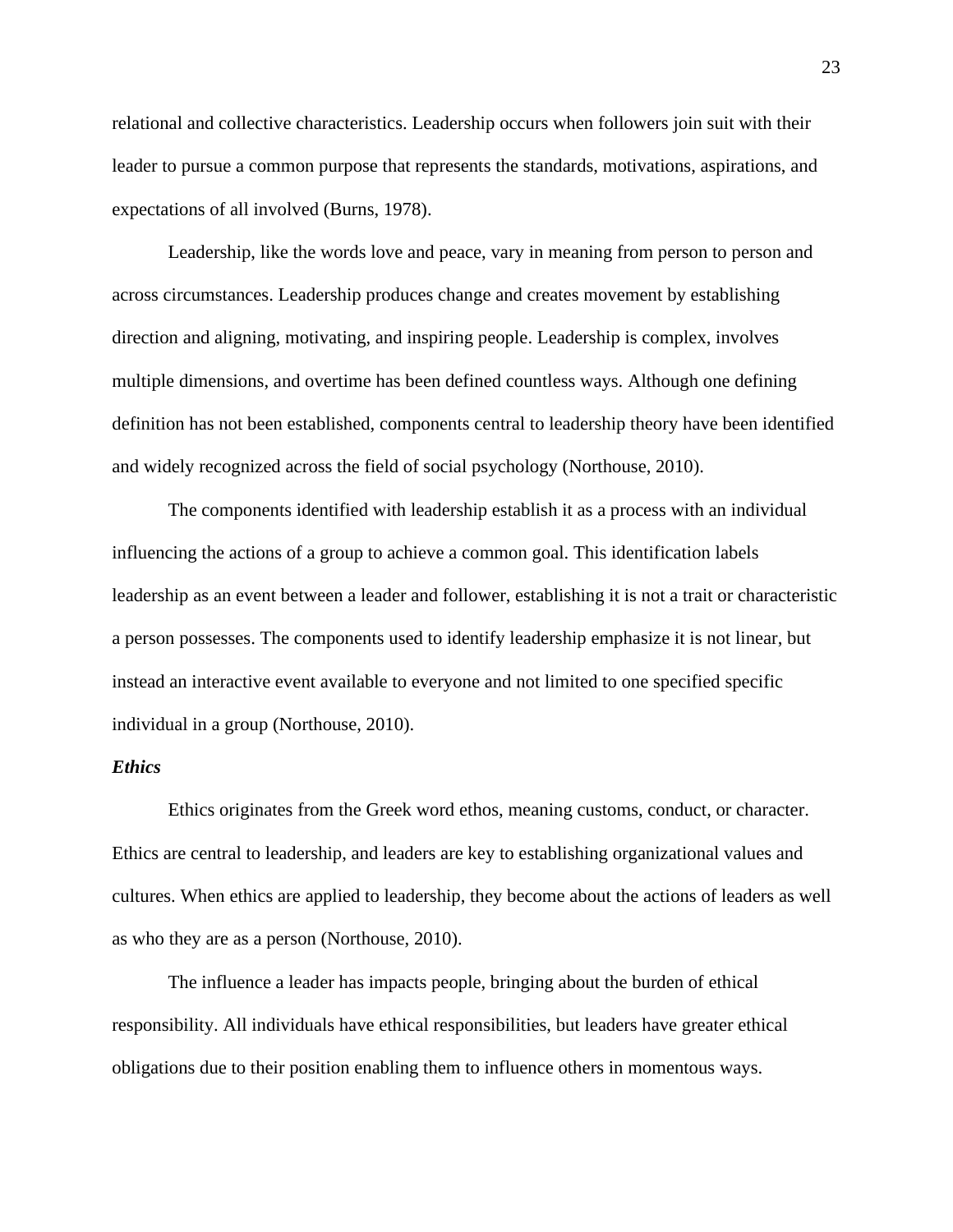(Northouse, 2010). Northouse (2010) discusses five principals that provide a foundation for ethical leadership across varying disciplines and domains. Although not entirely comprehensive the five principals of respect, service, justice, honesty, and community are longstanding, dating as far back as Aristotle.

*Respect* is a complex ethic. Leaders who show respect approach others with a since of worth and value them for their individual differences (Kitchener, 1984). They show empathy to others and tolerate oppositional views. Leaders who show respect give credence and overall treat others as worthy human beings. These actions build rapport with subordinates and allows them to feel confident about their work (Northouse, 2010).

Leaders who *serve* put their followers needs ahead of their own. They focus on the development of their followers instead of their own advancement (Northouse, 2010). They are altruistic, mentor others, and exhibit behavior that promotes empowerment and team building (Kanungo & Mendonca, 1996).

A leader who is ethical is *just* and is concerned with fairness. Equality is of the upmost priority to a just leader, and no one shall be treated differently except in the instance where their situation demands it. Should the situation arise for an individual to need to be treated differently, then grounds for different treatment are clear, reasonable, and moral (Northouse, 2010).

*Honesty* is an essential component of leadership that involves a broad spectrum of behaviors. Being honest means being open with others and representing reality in a straightforward manner. An honest leader must find balance between what they can appropriately share with others and being candid (Northouse, 2010).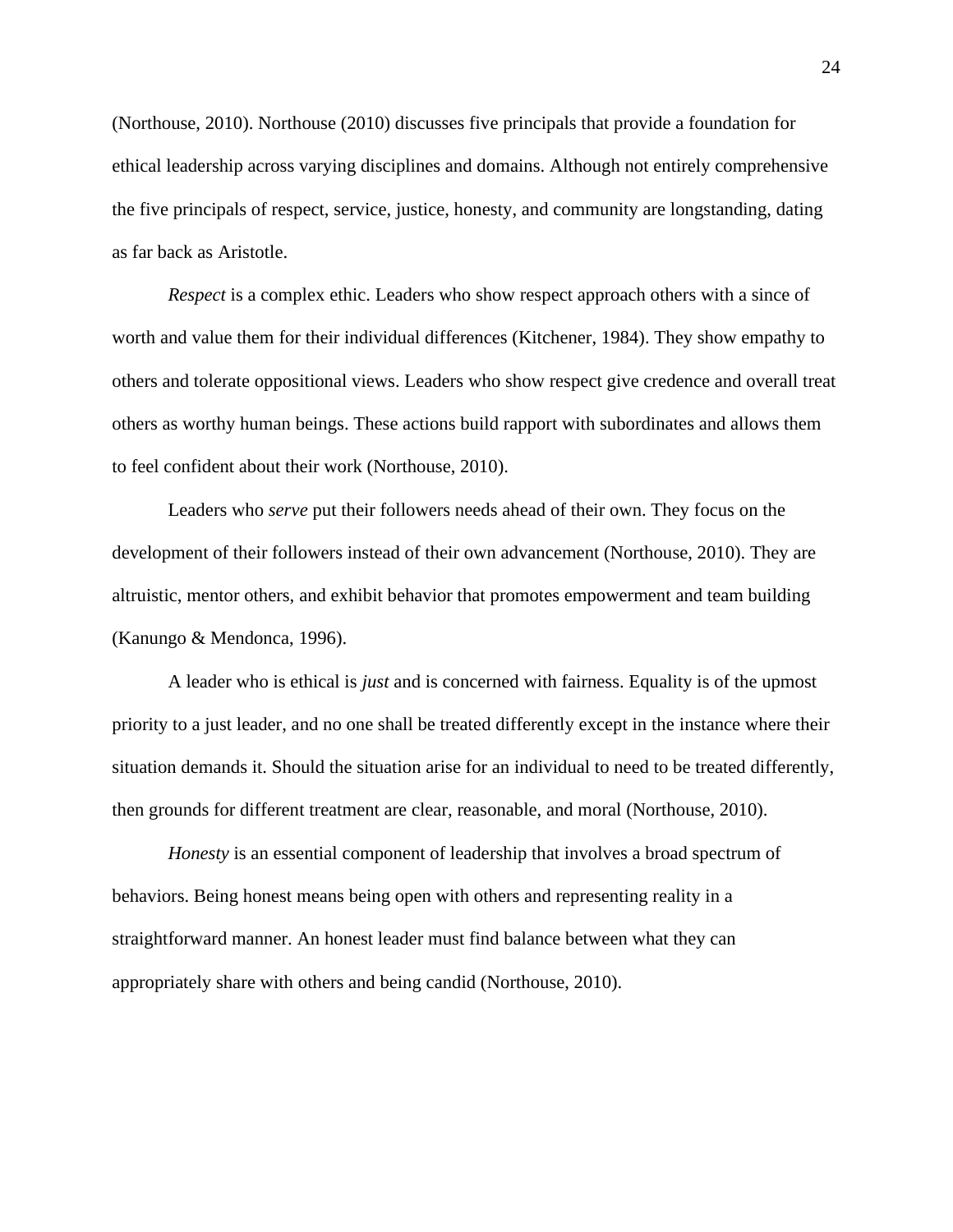An ethical leader builds *community* by working for the common good. They strive to establish goals that are well-suited for and compatible with everyone. An ethical leader considers the purpose of everyone involved as well as the interests of the community (Northouse, 2010).

# <span id="page-33-0"></span>*Theories*

<span id="page-33-1"></span>**Situational Leadership.** Situational leadership is one of the more widely accepted approaches to leadership and is commonly used in organizational leadership training and development. Situational leadership has stood the test of time and has been reported to be used in over 400 of the Fortune 500 companies. As the name implies, situational leadership focuses on leadership in varying circumstances and is based on the premise that different situations call for different leadership (Northouse, 2010). Developed by Hersey and Blanchard in 1969, situational leadership was based on W.J. Reddin's 3-D management style theory. Situational leadership requires a leader to be adaptable in order to be successful (Ghazzawi et al., 2017), and stresses there is both a directive and supportive dimension to leader/follower interactions (Northouse, 2010).

The success of situational leadership rests on the directive and supportive dimensions of leadership being applied appropriately. A successful situational leader must possess the ability to evaluate their followers in a specific situation and assess how competent and committed they are to perform a specific task. Employee's skills, motivation, and dedication evolve over time requiring situational leaders to alter the degree they are directive or supportive. A successful effective leader is one who can evaluate and recognize the needs of their followers and then adapt to accommodate those needs (Northouse, 2010).

<span id="page-33-2"></span>**Authentic Leadership.** Authentic leadership focuses on the genuineness of leadership. The emphasis of the theory is on the authenticity of a leader and their leadership. Authentic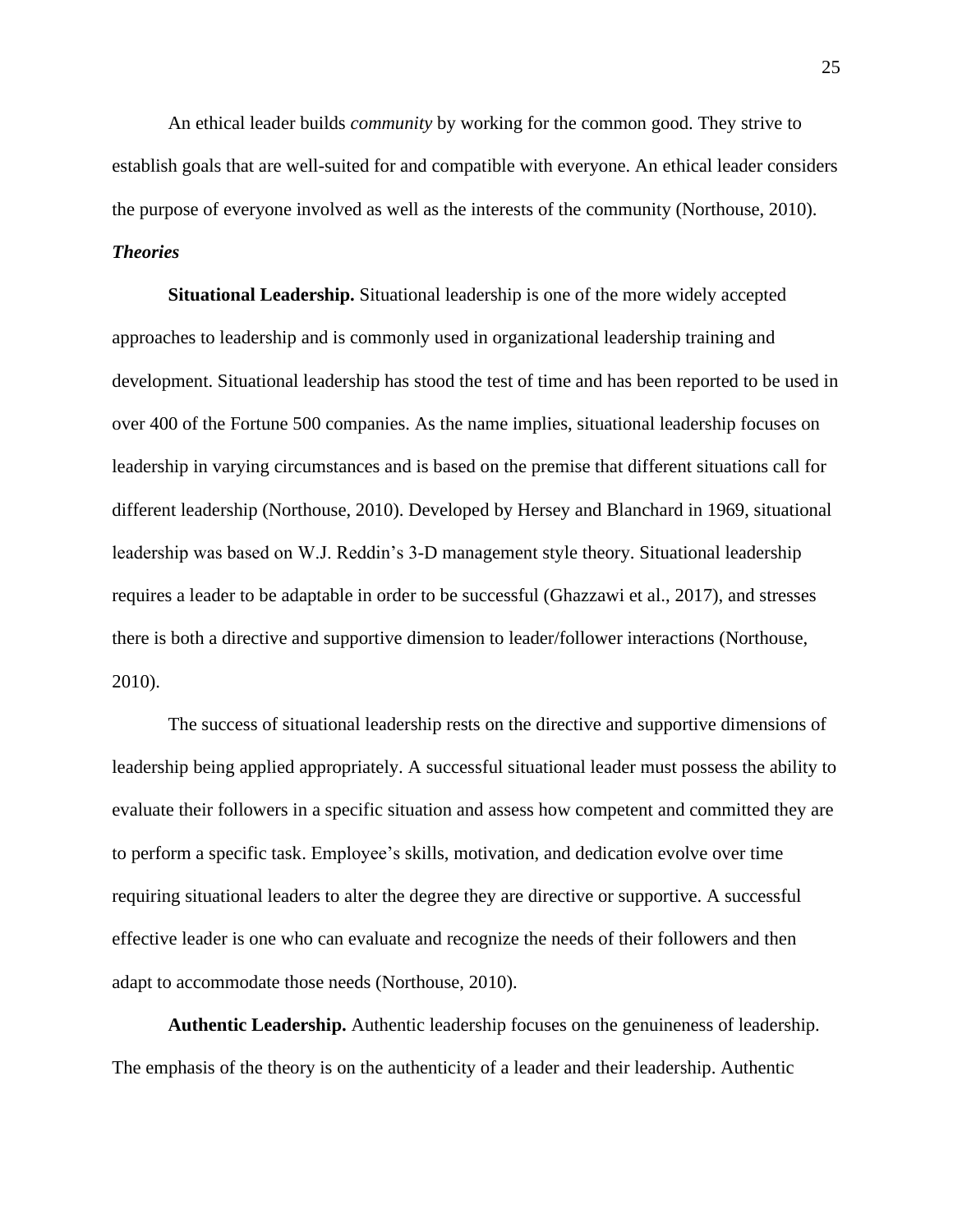leadership is relatively new and should be considered cautiously as thoughts and ideas surrounding it will inevitably change as new research findings are published (Northouse, 2010).

Turmoil in a society emphasizes the demand for authentic leadership. Corporate scandals, 9/11, political upsets, and other such factors lead to apprehension and uncertainty, driving people to search for honest genuine leaders they can trust. Peoples demand for credible leaders has sparked interest in authentic leadership, making research into the theory appropriate and worthwhile (Northouse, 2010).

Although strait forward sounding, authentic leadership has proven to be difficult to define. Due to its complex nature, three different perspectives have been used to characterize and define authentic leadership. The first perspective derived to define the theory is intrapersonal. Intrapersonal focuses on the leader and their internal processes and thoughts. Self-concepts and their influence on a leader's actions lie at the root of this perspective. Under the intrapersonal perspective, authentic leaders exhibit genuine leadership, lead from conviction, are original, and base their actions on their own morals and values (Northouse, 2010).

The second perspective used to define authentic leadership is developmental. This perspective views authentic leadership as something that people develop overtime as they move through life. The developmental perspective bases authentic leadership on a leader's positive psychologic qualities and ethics, and suggests it is composed of self-awareness, internalized moral perspective, balanced processing, and relational transparency (Northouse, 2010).

The third means by which authentic leadership has been defined is through the interpersonal perspective. This perspective views the theory as relational, recognizing the followers' contribution to leader/follower interactions. Under this definition, leaders must not only be unselfish and concerned with others but obtain their followers commitment to achieve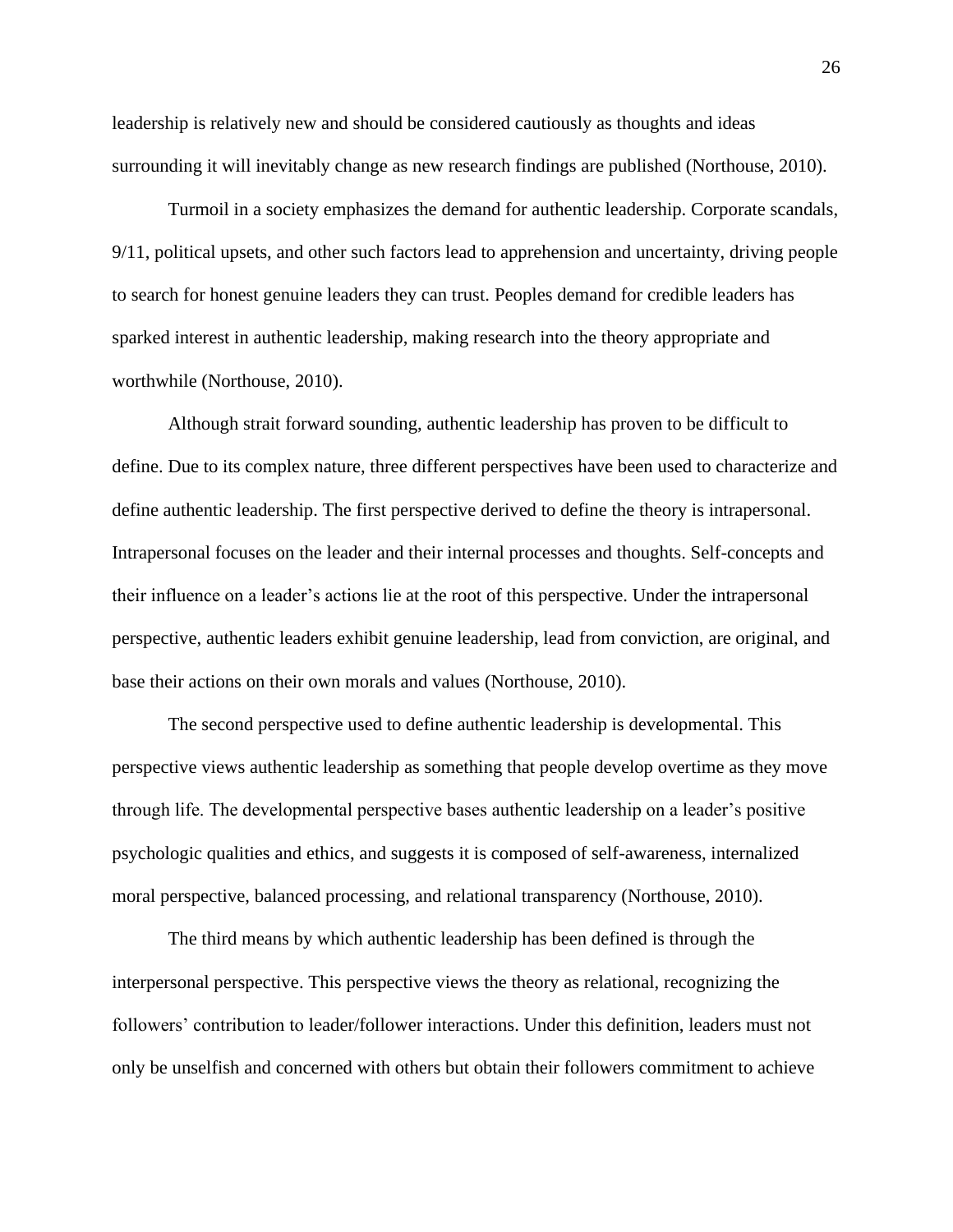desirous outcomes. The effectiveness of an authentic leader under this perspective rests on their ability to obtain "buy in" from followers with whom they can identify (Northouse, 2010).

Authentic leadership, unlike other types of leadership, does not have traits and behaviors that can be emulated to produce a certain style of leadership (Northouse, 2010). Bird and Wang (2011) indicated the value of authentic leaders resides in the fact they have a strong passion for their purpose but build relationships and relate well to others. Authentic leaders earn credibility and trust by acting in accordance with how they truly feel. They encourage input from team members, creating collaborative relationships that contribute to their perceived authenticity (Avolio et al., 2004).

### <span id="page-35-0"></span>*Styles*

To be effective, the influence of a leader must make a positive impact not only on direct reports, but throughout an organization (Louw et al., 2017). Studies have shown that leadership is directly tied to personal characteristics such as charisma, personality traits, and behaviors (Ghazzawi et al., 2017). Leaders have varying values, beliefs, attitudes, behaviors, and personalities that impact the way they interact with and lead followers (Zareen et al., 2015). According to Bass (1985), leaders implement a range of behaviors while leading followers, with some being more effective than others.

Leadership theories have evolved overtime and given rise to varying leadership styles. Leadership styles are characterized by distinct leader behaviors and are commonly deliberated and researched in the field of management due to their ability to impact employee productivity and subordinate performance (Ghazzawi et al., 2017). Leadership paradigms have shown to impact organizational performance in multiple ways (Jing & Avery, 2008), with the style of leadership being viewed by some researchers as particularly important to inducing the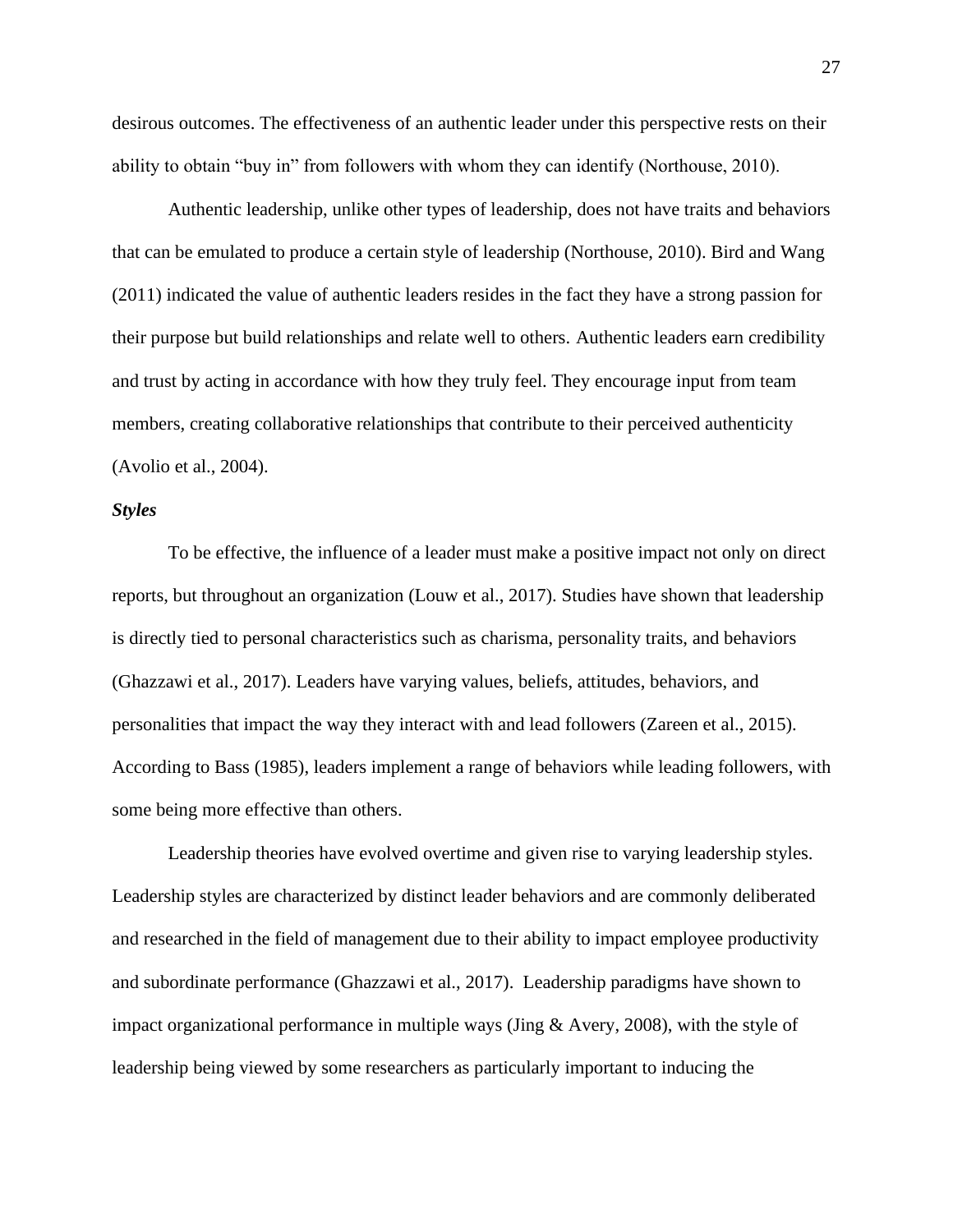performance of subordinates and achieving organizational goals (Barling et al., 1996; Berson et al., 2001; Zacharatos et al., 2000). The three leadership styles of transformational, transactional, and laissez-faire comprise a paradigm used today to understand both the lower and higher order impacts of leadership style within organizations (Nickels & Ford, 2017).

**Transformational Leadership**. Transformational leadership influences the attitudes and beliefs of followers (Burns, 1998). Transformational leaders create visions and emphasize goals and objectives that align with those of their followers. They promote the interests of the group ahead of their own and work for the collective good. Transformational leaders act on strong ethical values and moral standards and through self-sacrificing behaviors earn the respect and trust of their followers (Barling et al., 2008).

The basis of transformational leadership style rests on a leader's ability to motivate followers to achieve more than they originally planned (Krishnan, 2005). Transformational leadership considers the charismatic and affective elements of leadership and is concerned with emotions, values, ethics, standards, and long-term goals. Transformational leaders play an important role in bringing about change, but followers and leaders are bound together in the transformation process under this style of leadership (Northouse, 2010). Follower satisfaction and job performance are increased under transformational leadership through inspiration, support, and intellectual challenge. This style of leadership is an example of active leadership and has proven to have positive outcomes for both employees and organizations alike (Breevaart & Zacher, 2019).

Transformational leaders focus on the development of followers and motivate them to reach their full potential through influence and engagement (Bass,1985). Transformational leadership, also coined charismatic leadership (Zareen et al., 2015), has four main sub-variables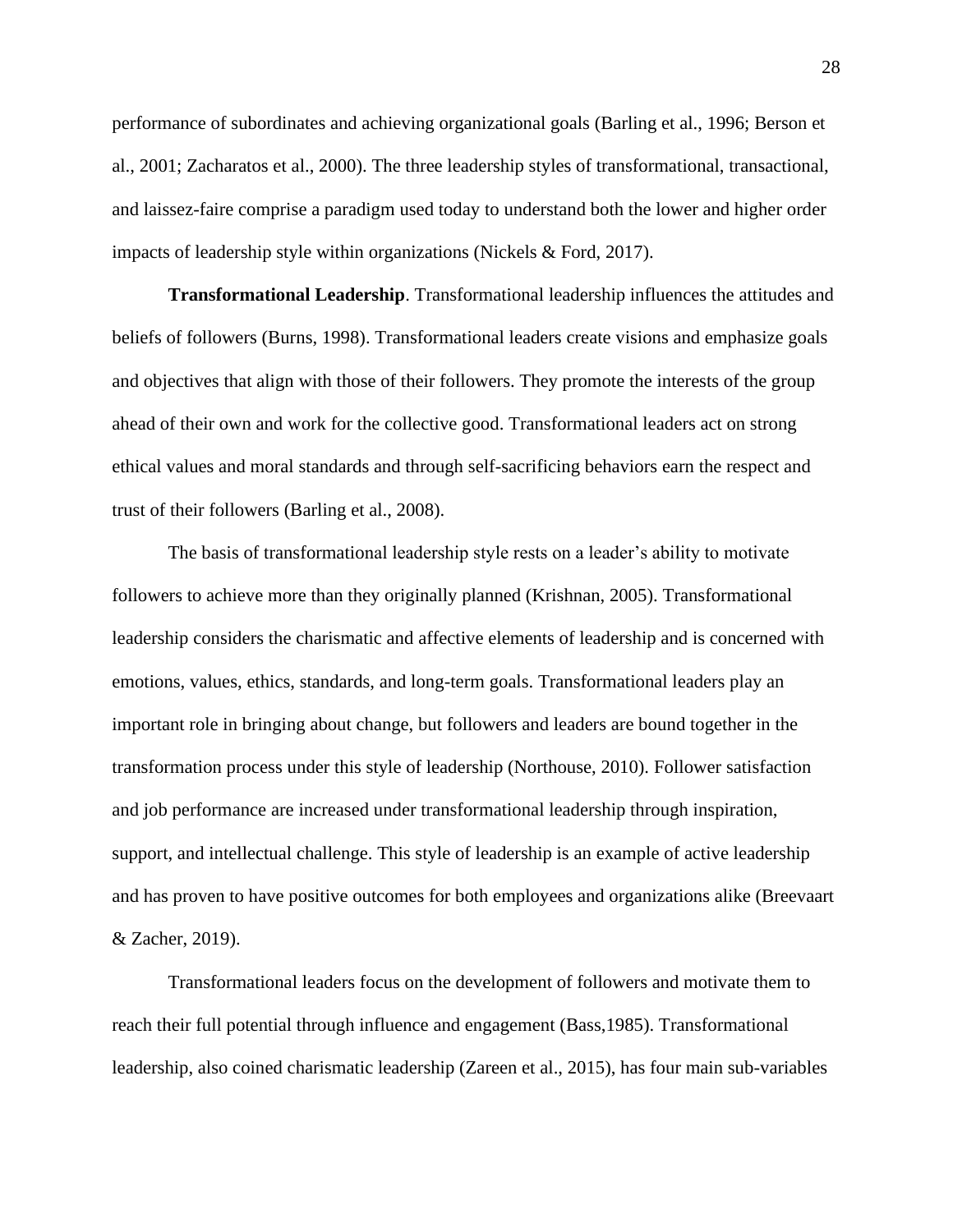with which it is associated (Louw et al., 2017). Bass and Avolio (1990, 1994) isolated the subvariables and label them inspirational motivation, intellectual stimulation, individualized consideration, and idealized influence attributes and behaviors.

Inspirational motivation is a leader's ability to mentor and provide inspiration to others (Bass & Avolio, 1994). Good communication skills, visioning, corrective action, and risk taking are all essential for such a leader and set the stage for encouraging individual championship and team spirit. Inspirational motivation also requires a leader be a hard-worker and possess confidence and optimism that inspires others, especially during bleak times (Hebert, 2011).

The intellectual stimulation sub-variable of transformational leadership emphasizes a leader's ability to encourage followers to think outside the box, be creative, and express ideas. (Bass & Avolio, 1994). This sub-variable deals with how leaders establish an inviting environment that welcomes follower input and provides a platform to express and develop new ideas. This is a crucial element of transformational leadership as it enables employees to think independently and provides them a means by which to express their thoughts on improving not only their performance, but also organizational operations (Bass, 1990; Herbert, 2011).

When a leader possesses individual consideration, they evaluate, and address employees needs individually (Bass & Avolio, 1994). They recognize the differences in people, their desires, wants, motives, and needs, addressing them separately instead of collectively as a group. Without individual consideration, the positive effects of a transformational leader are diluted leading to reduced employee support (Louw et al., 2017).

Idealized influence focuses on a leader's ability to establish a mission and demonstrate behavior that helps an organization, and its' members achieve the desired level of performance (Hayward, 2005). Divided into attributes and behaviors, idealized influence deals with both the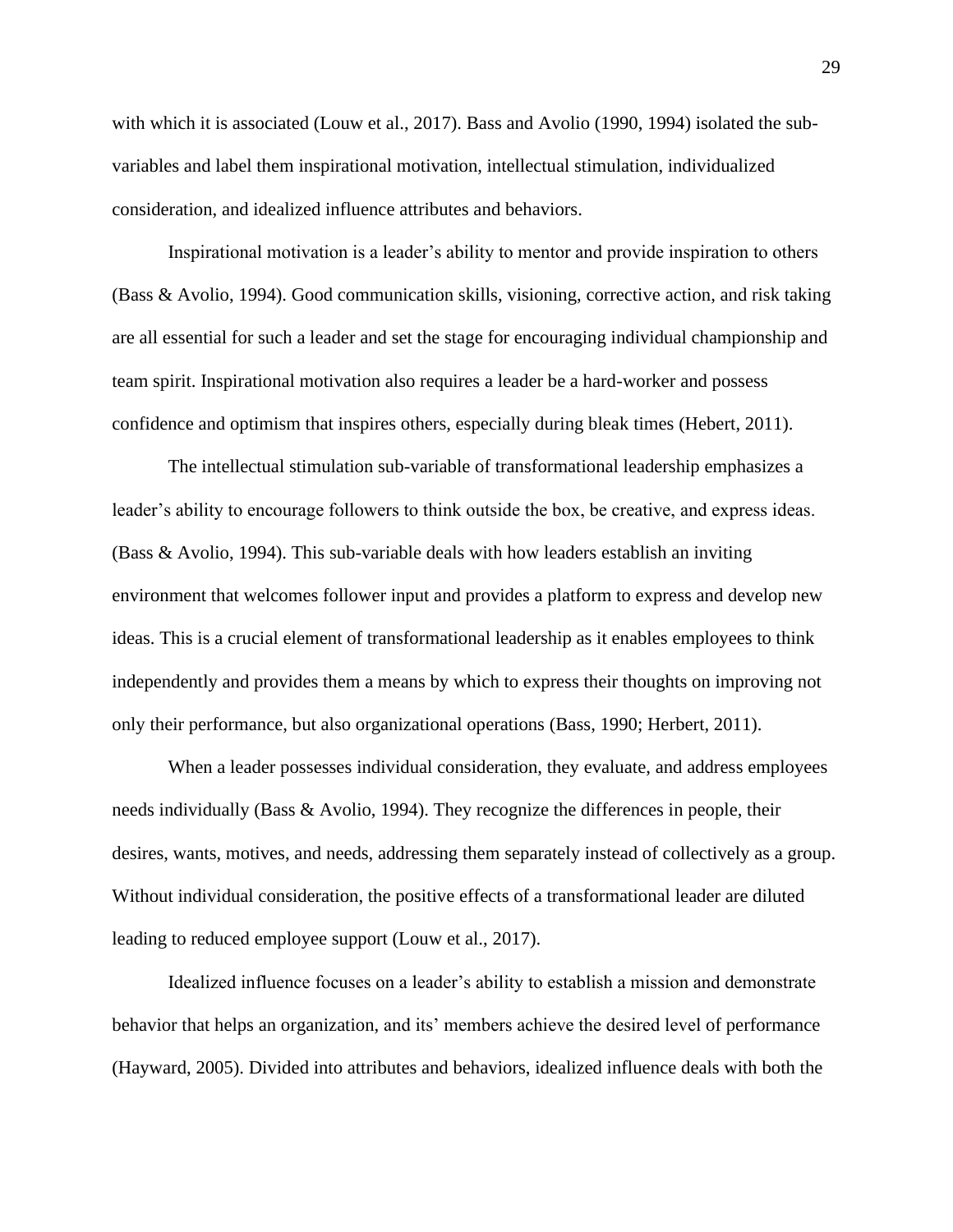personal qualities and actions of a transformational leader. A leader who possesses idealized influence attributes will capture and communicate an established mission while building confidence and trust among followers. They will install pride in others, act in ways that build others respect for them, and display a sense of power and confidence (Avolio & Bass, 2004). A transformational leader who exhibits behaviors associated with idealized influence will encourage followers to pursue individual and collective goals, be inspirational, considerate, and stimulate creativity and innovation in both self and others (Hebert, 2011). They will speak openly of important values and beliefs, specify the importance of having a strong sense of purpose, utilize ethics and morals to make decisions, and emphasize having and pursing a collective mission (Avolio & Bass, 2004).

Transformational leadership is more often seen at higher levels of management than at lower levels (Tichy & Uhich, 1984), although Bass and Avolio (1990) suggested it could be taught to all people within an organization. Transformational leadership can be utilized to improve team development, group decision-making, quality initiatives, as well as for reorganization (Avolio & Bass, 2004). The implementation of transformational leadership has shown to positively affect organizational performance (Northouse, 2010) through its' focus of creating a symbiotic working relationship between leaders and followers (Edward & Gill, 2012).

*Pseudo- transformational Leadership***.** Leaders who are transforming, but in a negative way, are deemed pseudo-transformational leaders. The factor, concern for others, is the delineating feature between true transformational leadership and pseudo-transformational leadership (Northouse, 2010). Bass (1998) coined the term pseudo-transformational leadership to deal with the problem of power wielding, self-absorbed, and oppressive leaders who possess warped moral values. Transformational leadership involves high moral standards, and the rising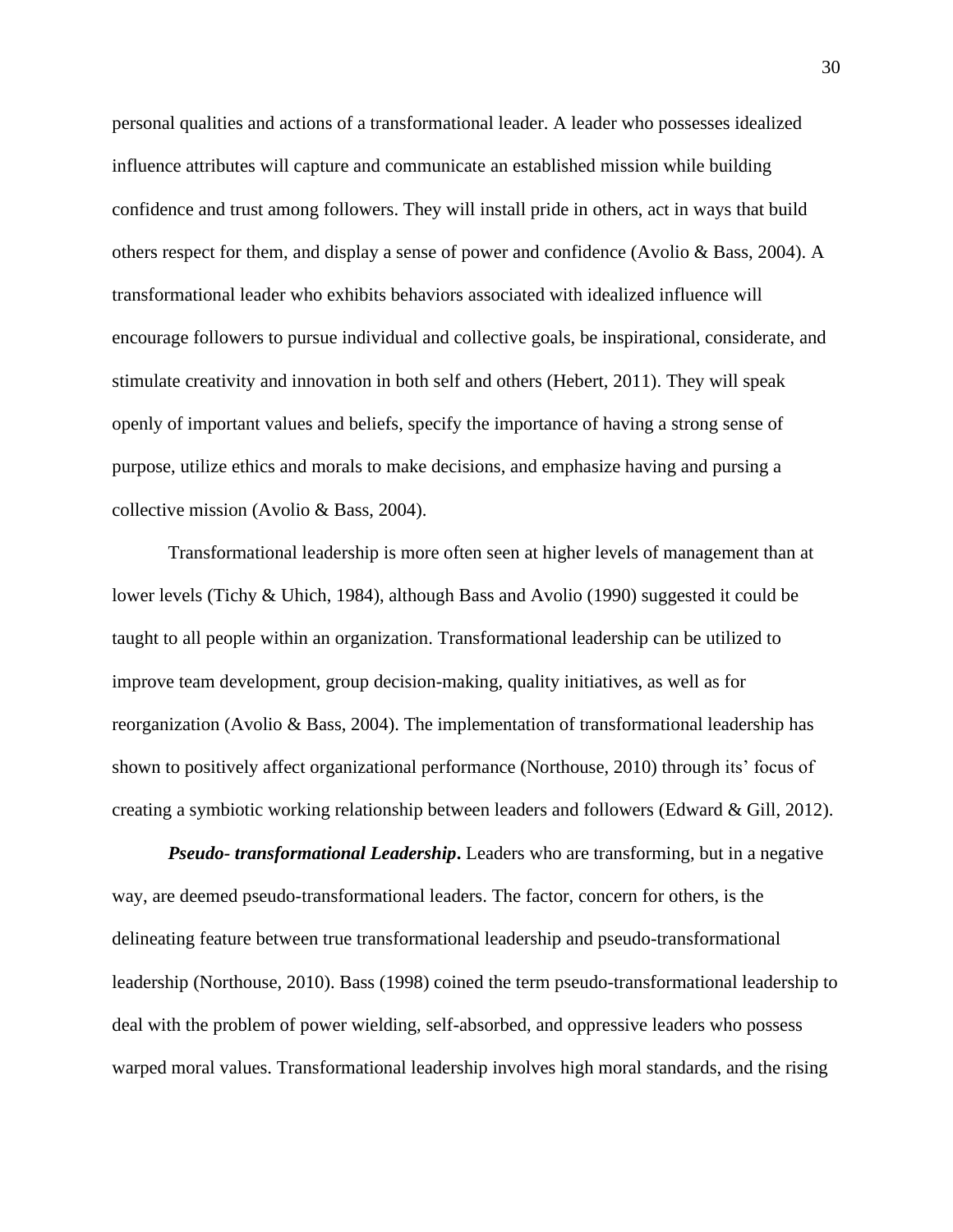of such in others, which made it unfit to describe unethical leaders. Leaders such as Adolf Hitler and Saddam Hussein fall under this category, as they were extremely transforming, but not in a positive manner (Northouse, 2010).

A pseudo-transformational leader is not simply an individual lacking prosocial values but is instead a person lacking such values while possessing specific others. A pseudotransformational leader will lack prosocial values but will also possess egotistical values as well as characteristics that enable them to be highly motivating to others. Motivating and inspiring others based on egotistical and self-serving values has the propensity to yield unethical pseudotransformational leadership with pervasive undesirable effects (Barling et al., 2008).

Pseudo-transformational leaders utilize their influence for self-serving purposes (Barling et al., 2008). Pseudo-transformational leadership is considered personalized leadership due to the focus being on the leaders' own interests instead of on the interests of others (Northouse, 2010). Price (2003) theorized two types of such leaders with one submitting to their own egotistical and self-interested ideals while the other acts inconsistently, straying often from their altruistic values.

Pseudo-transformational leaders' behaviors are often very similar to those of transformational leaders due to pseudo-transformational leaders using components of transformational leadership to promote their own self-interested agendas (Barling et al., 2008). Idealized influence is the first component of transformational leadership utilized by pseudotransformational leaders. Through idealized influence, pseudo-transformational leaders control their followers and work to become personal idols. Unlike transformational leaders, pseudotransformational leaders neglect the collective ideals of their followers and as a result often fail to earn their true respect (Barling et al., 2008).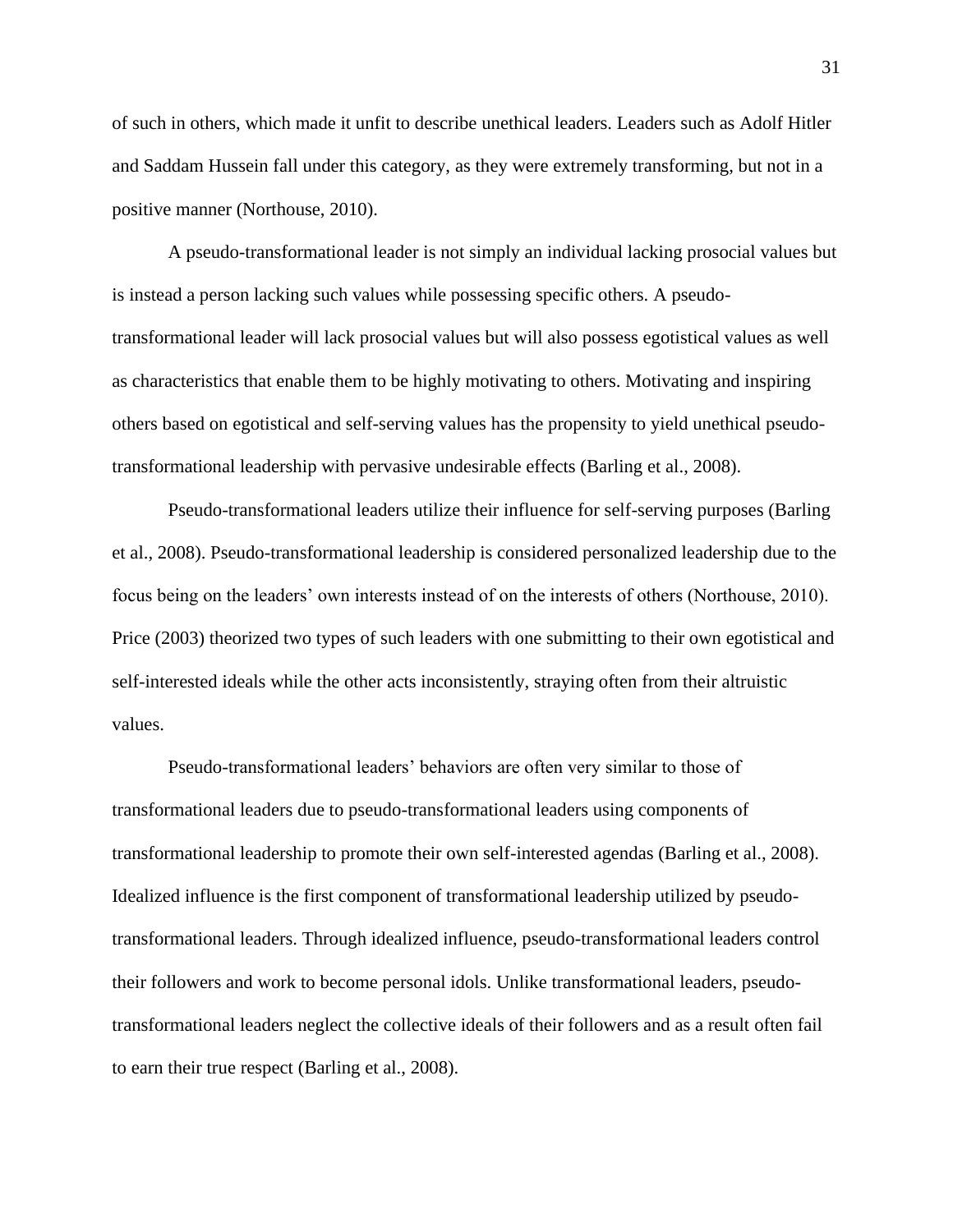Inspirational motivation is the second transformational leadership component utilized by pseudo-transformational leaders. Used in a positive manner by transformational leaders to instill a mission, motivate, and increase follower awareness, inspirational motivation is used by pseudo-transformational leaders in a much different manner. Pseudo-transformational leaders replace the logic of transformational leadership with self -indulgence. They promote their missions using bombast and pomposity which aids them in increasing the extent others view their vision as realistic and compelling. They often offer little more than deception and false promises, but inspirational motivation is one of the primary elements that makes pseudotransformational leaders appear transformational, compelling people to follow them (Barling et al., 2008).

**Transactional Leadership.** The fundamentals behind transactional leadership are centered around followers performing according to the leader's direction. Under transactional leadership, leaders communicate to followers *what they should do* and *how they should do it*. The exchange dimension of transactional leadership is very common and can be observed throughout multiple levels of leadership and across many types of organizational structures (Northouse, 2010). Transactional leaders monitor followers closely and provide reward or punishment for satisfactory or unsatisfactory performance (Zareen et al., 2015). This reward/corrective action relationship between leader and follower establishes a rapport for continuous learning that has shown to increase employee's commitment to organizational goals (Zhu et al., 2011), and lead to a somewhat higher follower skill-based knowledge than other leadership styles (Avery, 2004).

Transactional leadership is characterized as supporting the status quo through leaderfollower mutual self-interests across the three dimensions of contingent reward, active management by exception, and passive management by exception (Zareen et al., 2015).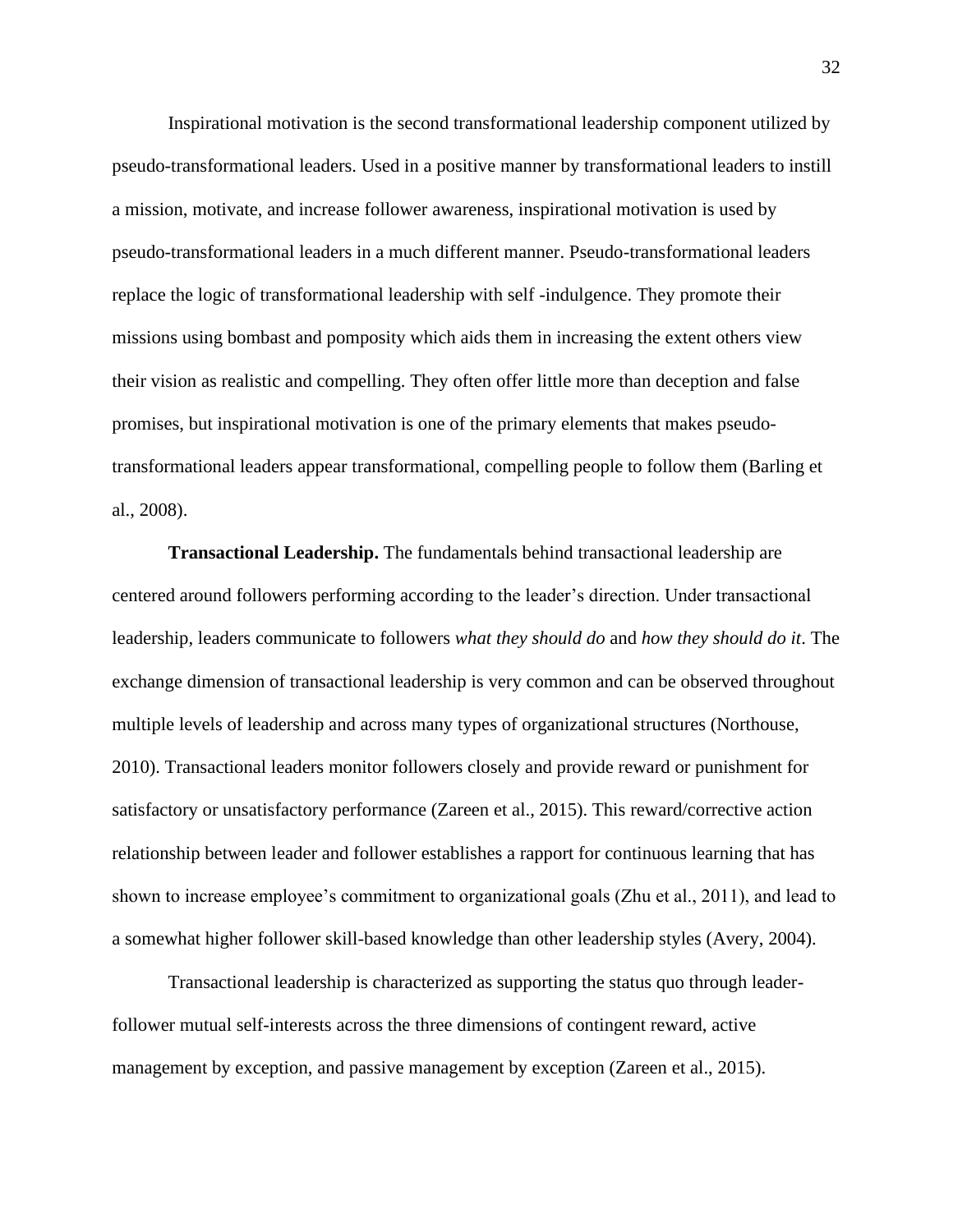Contingent reward is the degree to which the leader sets up constructive interactions with followers. The leader states follower expectations, establishing and providing recognition and rewards when they are met (Jing & Avery, 2008). The transactional leadership dimensions of active management by exception and passive management by exception are similar, with their difference lying in the reaction time of the leader (Howell & Avolio, 1993). Active management leaders monitor follower actions, anticipate problems, and implement corrective action prior to serious issues arising. Passive management leaders on the other hand do not pro-actively punish non-compliance, but instead react after behaviors have created disruption (Howell & Avolio, 1993; Judge & Piccolo, 2004).

Groves and LaRocca (2011) states that transactional leadership uses reciprocity and mutual altruism as primary modes of influence. They indicate transactional leaders rely on the dynamic of the power/reward leader-follower relationship to influence followers to demonstrate desired performance. Groves and LaRocca also noted transactional leaders are concerned with managing outcomes and seeking the behavioral compliance of followers to maximize mutual interests of both parties. Bass and Steidlmeier (1999) similarly states transactional leadership is founded on an individualist's philosophy in which leaders and followers rationally pursue their own self-interests.

According to Avery (2004), under transactional leadership, leaders adopt a consultative style of decision making. Transactional leaders engage in varying degrees of consultation with followers, but always get the final say. This style of leader rarely empowers followers, limiting follower influence in an organization to that of their personal labor efforts. Under transactional leadership a follower's commitment comes from previously negotiated rewards, agreements, and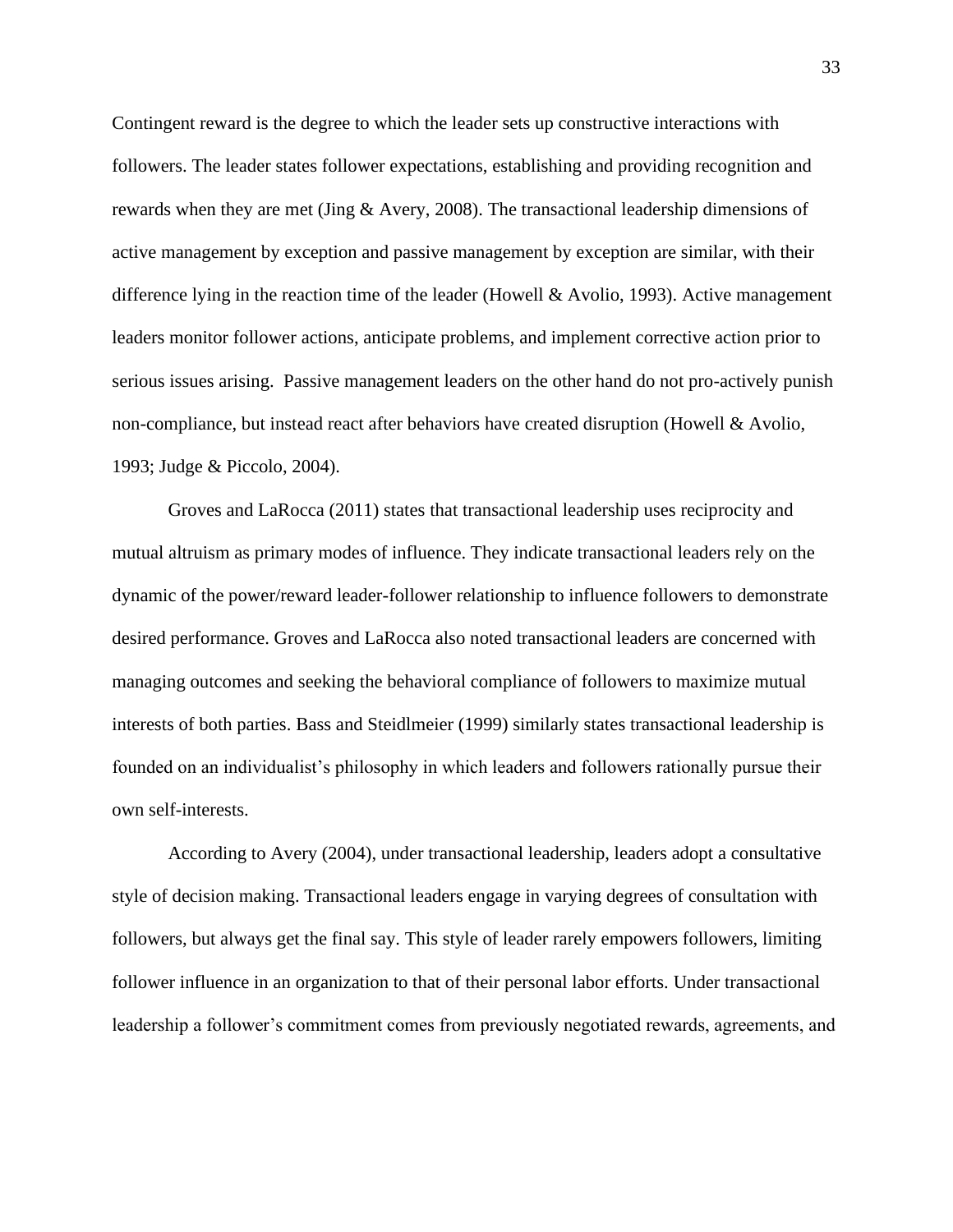expectations leading to a technical system with a high degree of regulation as well as routine and predictable operations mainly controlled by leaders (Jing & Avery, 2008).

**Laissez-Faire Leadership**. Laissez- faire leadership is also known as passive/avoidant leadership. On the leadership continuum, laissez-faire lies to the far-right which represents the absenteeism associated with the style. A laissez-faire leader takes a very inactive approach to leadership, delaying decisions, providing little feedback, and relinquishing responsibilities (Northouse, 2010). Leaders with this style often disregard supervisory duties, delegating the responsibility of decision making to their followers (Zareen et al., 2015). Laissez-faire leaders offer their followers limited support and are not driven to maximize productivity or complete tasks (Lewin et al., 1939 as cited in Zareen et. al, 2015).

Followers are granted more independence under laissez-faire leadership than with other styles, but with increased freedom comes greater expectation. Leaders provide followers needed tools and resources but have the expectation followers will remedy their own problems (Zareen et al., 2015). Feedback and/or support for followers is limited under laissez-faire leadership, leaving followers to work within their own means. According to Skogstad et al. (2007), this alienation can leave followers to deal with higher levels of stress and increased conflict with colleagues.

Many of today's employees are keenly aware of their capabilities and search for opportunities to develop in their roles. Laissez-faire leadership provides these employees the ideal opportunity, as the style empowers followers through involvement. Laissez-faire leaders provide followers the opportunity to utilize their capabilities to understand organizational issues while under their guidance, but then provide them the liberty to make decisions as they see fit.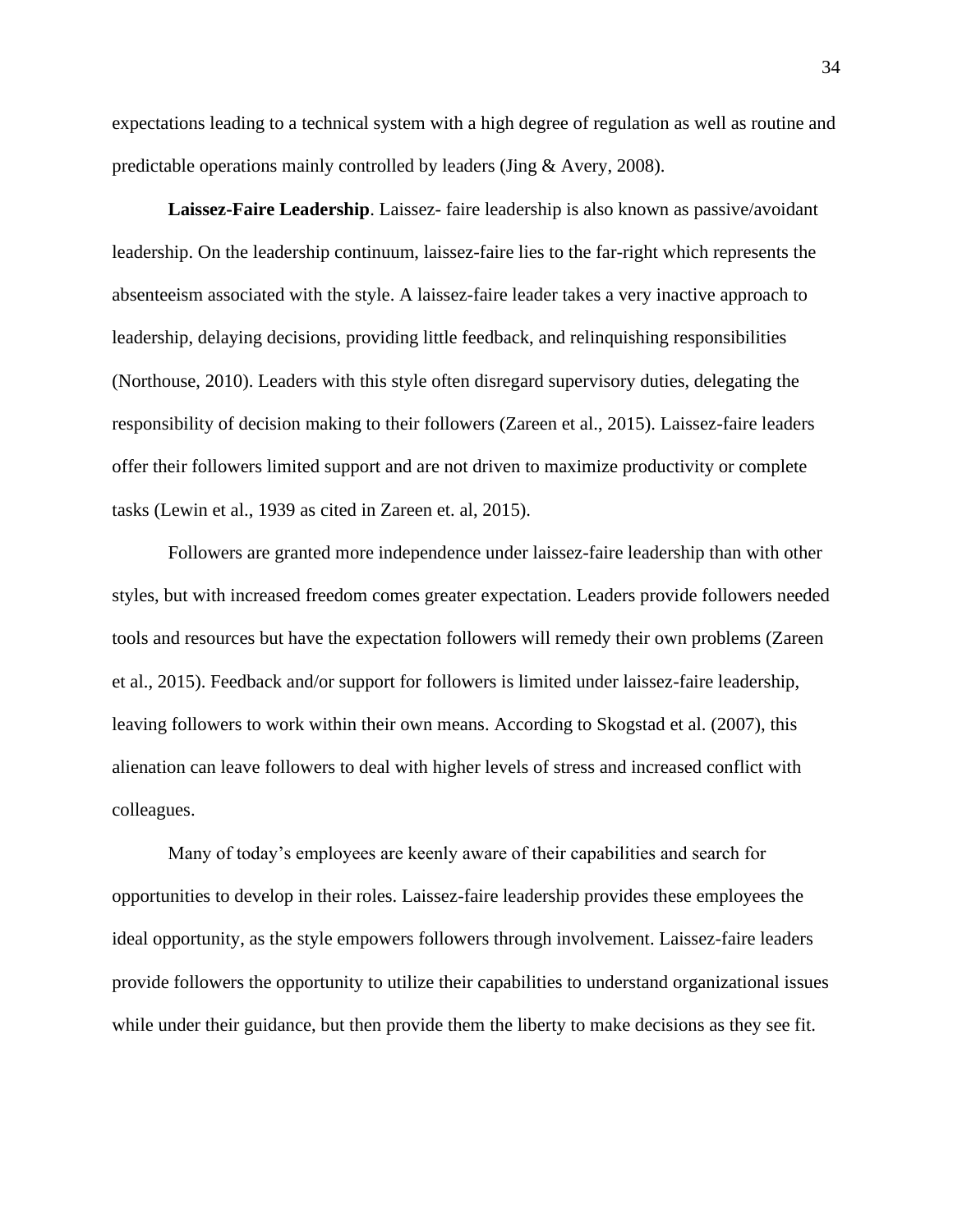Modern employees feel motivated when allowed to make decisions and get great satisfaction out of seeing the positive outcomes that are the result of their choices (Zareen et al., 2015).

The laissez-faire leadership style provides the opportunity for followers to be directly involved with organizational success (Zareen et al., 2015), and has shown to be most effective when followers are highly skilled, self-motivated, and work well independently (Eagly et al., 2003). According to Werbel and Gilliland (1999), follower involvement often leads to the alignment of employee and organizational values which have also shown to be strengthened through leader-follower relationships. Laissez-faire leadership is often found useful when large numbers of relatively easy decisions are needed, or followers must perform fairly simple tasks that have predetermined specifications and regulations. People have varying natures, and for individuals with limited knowledge, experience, problem solving skills, or desire to make decisions, the laissez-faire leadership style is not appropriate. These individuals will require a more involved leader-follower relationship which laissez-faire leadership does not provide (Zareen et al., 2015).

### *Impact of Leadership*

A leader's influence denotes their ability to alter follower behavior to achieve desired results (Louw et al., 2017). A leader is a key component of any organization as they choose the means and methods by which the company's goals and policies are communicated, expressed, achieved, and upheld. Different leadership practices have shown to foster varying organizational climates and cultures which in turn lead to different follower behaviors and attitudes. Leaders have the power to create a context that is beneficial, promoting desired follower behavior and attitudes, or develop an environment that is conducive to the opposite (Pereira & Gomes, 2012).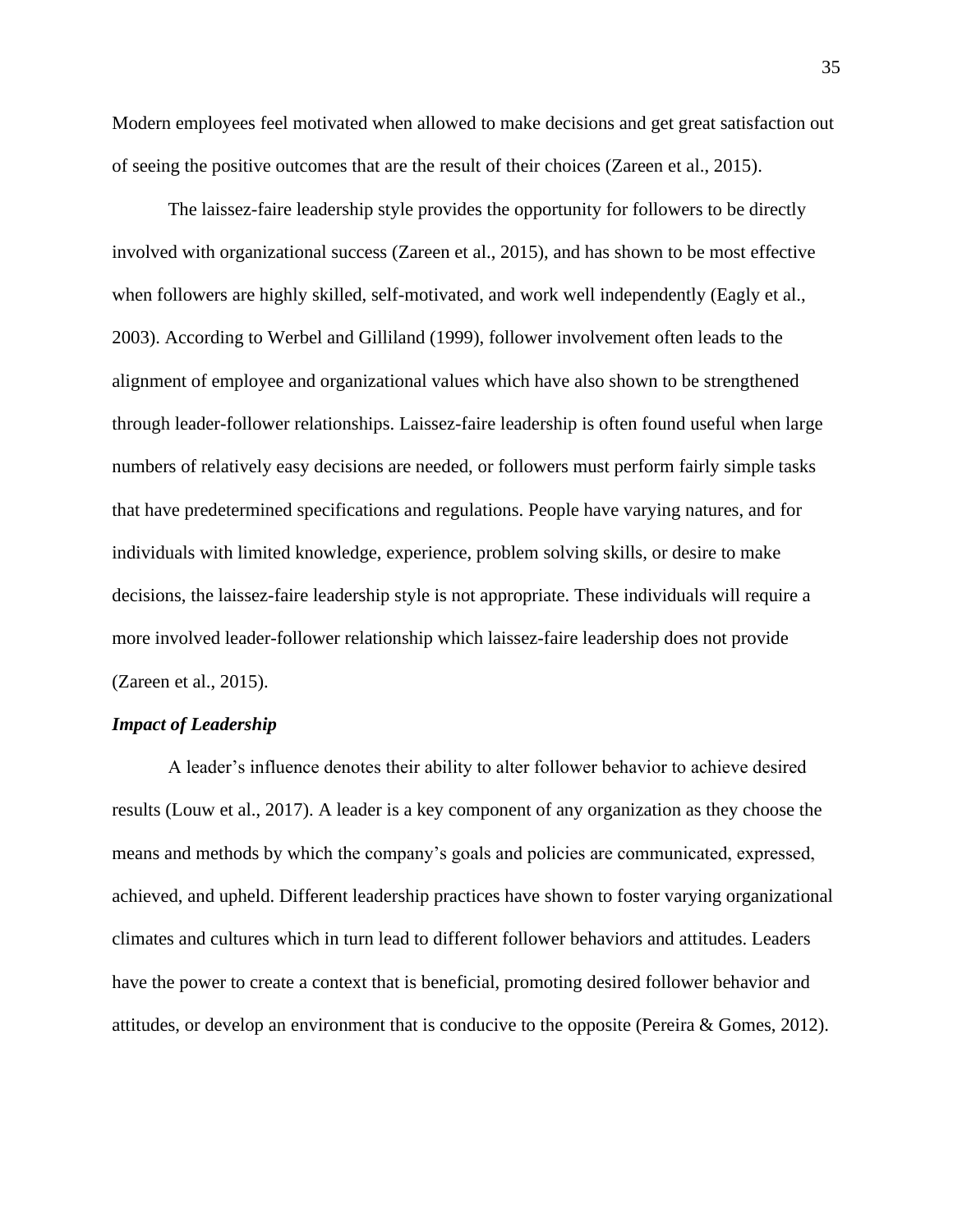Research has shown characteristics related to specific leadership styles impact follower job performance and organizational success (Ng, 2017). Positive leadership behavior lends followers to have a more optimistic assessment of their job's effort-performance and performance-outcome links, motivating them to perform at a higher level. This increase in positivity concerning the relationship between follower input and outputs leads to more engaged and committed employees who are willing to participate above and beyond their required duties (Judge & Piccolo, 2001).

Donnelly et al. (1992) states when people have an overall positivity toward work, trust their leaders, and know what is expected of them they are more committed, dedicated, and engaged in the workplace. Leadership has the propensity to impact each one of these factors as the leader-follower relationship has immense influence. An organization is only as good as the people who embody its mission, and cultivating a culture of trust, mutual respect, and empowerment through leadership is a sure way to help ensure success for all involved (Walter, 2013).

#### **Summary**

A person's work ethic is displayed through their work behavior and is based on personal values, beliefs, and morals (Petty & Hill, 2005). The term work ethic sums up a combination of qualities that translate to specific behaviors, and is often associated with hard work, diligence, being reliable, and having initiative to improve oneself. Work values are learned and interiorized during interactions throughout one's developmental years and are exhibited through beliefs and actions as a person matures (Chașovschi, 2016).

Since the writings of Max Weber in the early 1900's, society has evolved in ways that has led the Western culture to lose sight of many virtues that comprise work ethic. This country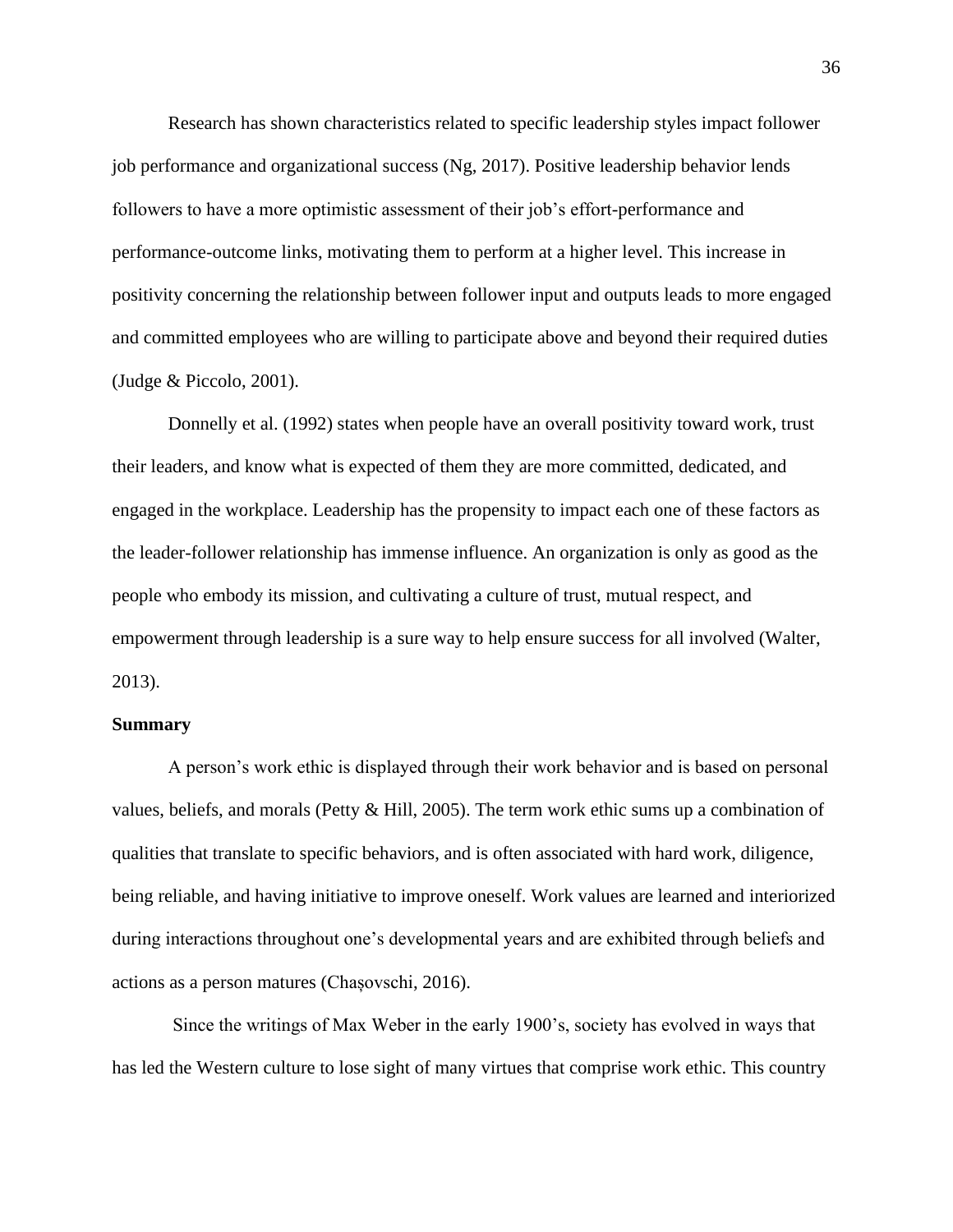was built on values associated with a strong work ethic, but as younger generations enter the workforce their presence is continually threatened (Chester, 2015). The workplace is becoming increasingly dynamic as multiple generations of workers with varying attitudes towards work are included in the workforce (Zemke et al., 2013).

Business and industry demand at the very least that employees remember the values they learned as kids and adhere to them in the workplace. These "sandbox values" include punctuality, working hard, doing your best, showing gratitude, and obeying the rules (Chester, 2015, p.33). These universal values have shown to comprise the foundation of a solid work ethic required to sustain employment, but all too often members of today's workforce report to work without them (Chester, 2015).

The evolution seen in today's workforce is not only a concern for today's leaders, but one of their biggest trials (Chester, 2015). Leaders are faced with the challenge of managing a dynamic labor force and must strive to comprehend the wave of changing values in order to be successful in the years ahead. As the values that lead personal growth are the very ones that generate economic development, leadership in the workplace will inevitably evolve and become less about molding people to fit organizations and more about personnel development and growth (Pascarella, 1984).

A leader is often thought of as a person with vision. An individual who can sell their own vison to others, and them blindly follow. In the past this may have been the case, but not in today's workplace. The effectiveness of leadership in today's workplace rests on a leader's ability to bring people together for a common purpose when they recognize the fact they can choose not to commit. Today's leaders must appeal to individual followers' aspirations and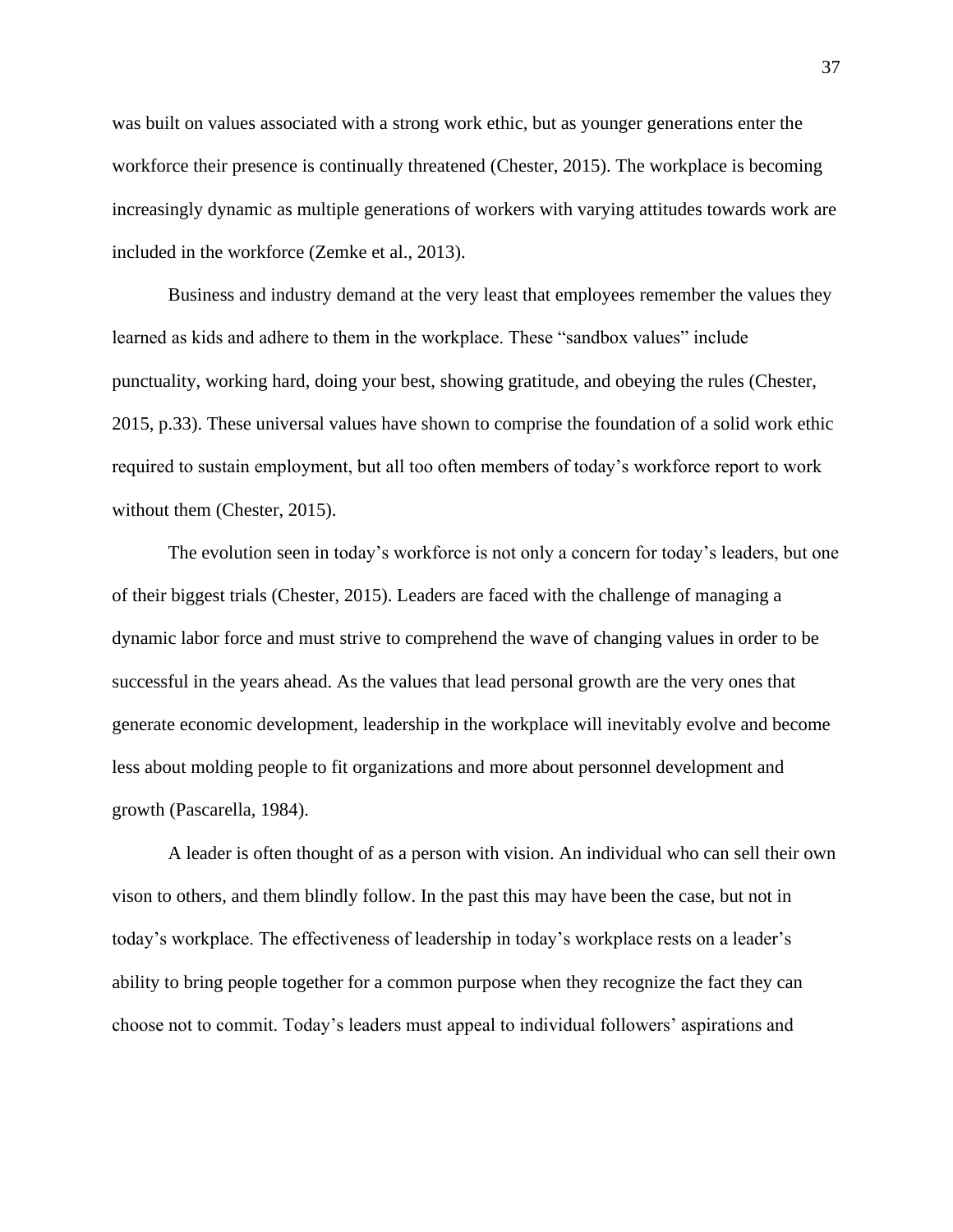values, articulate a vision or purpose in a manner that enables everyone to see and aspire towards it, and aid people in seeing what can be instead of what is (Pascarella, 1984).

Leaders must strive to bridge the gap between today's industry needs and the current state of America's workforce. Our declining work ethic has become systemic and has developed into a defining quality of our culture that must now be overcome. The evolution of society has led to an entitled mindset and a predilection for avoiding work, leaving the responsibility of developing a workforce with at least basic work-related values on employers (Chester, 2015). Gardner (1995) reiterated the importance of a strong work ethic when he stated, "society cannot achieve greatness unless individuals at many levels of ability accept the need for high standards of performance and strive to achieve those standards within the limits possible to them" (p. 267). Work ethic is a key component of success no matter the profession and establishing it in America's young employees is crucial to sustaining our companies and country alike (Chester, 2015).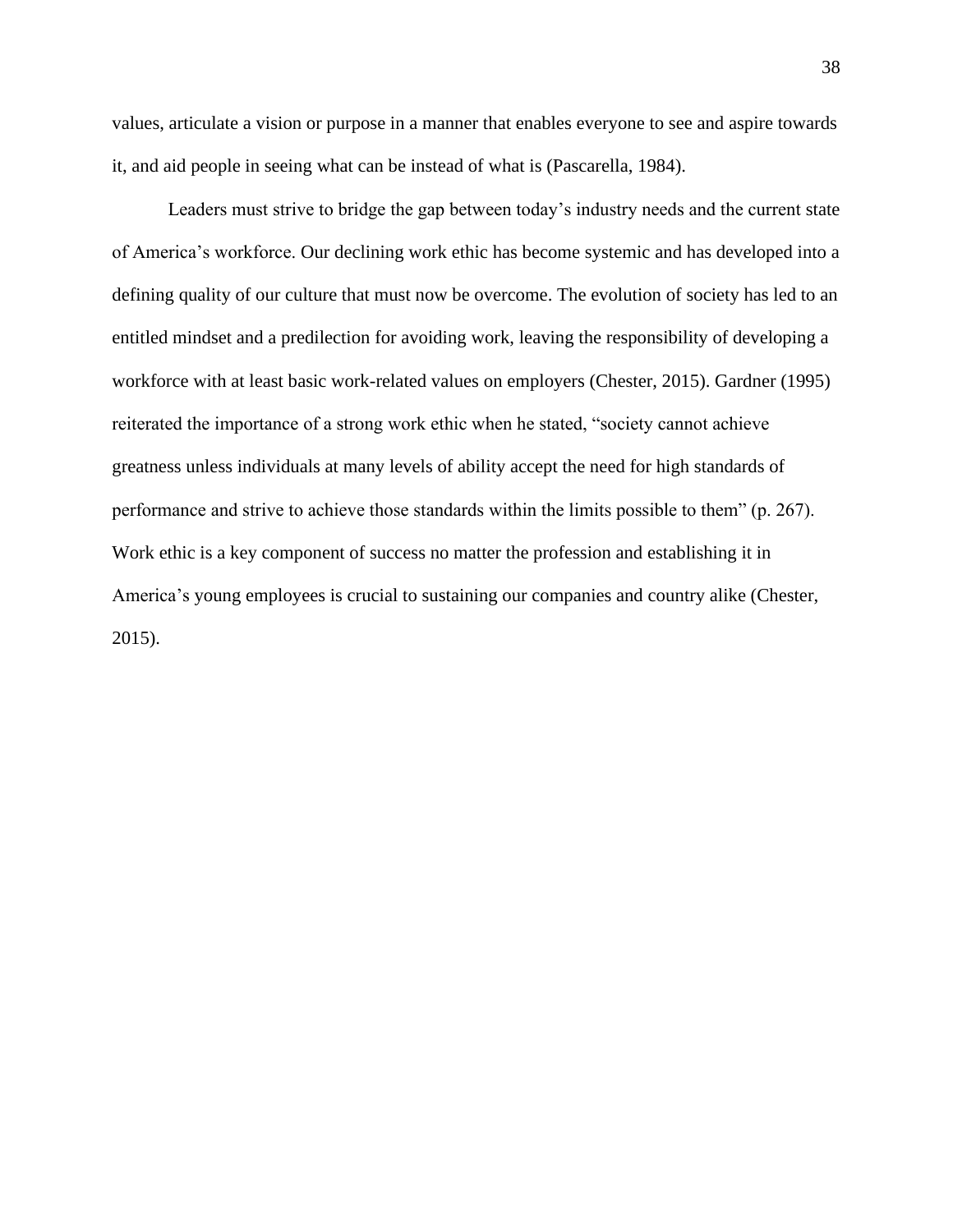#### **Chapter III: Methodology**

This chapter outlines the design and methodology used to complete the quantitative study. The study gathered leadership style data from agriculture equipment dealership service department managers along with their employees work ethic and workplace productivity data. The objective of the study was to determine if the leadership style possessed by managers impacted employee work ethic and workplace productivity. The study also sought to determine if a relationship existed between employee work ethic and workplace productivity in the agriculture organization setting being investigated.

#### **Purpose of Study**

The purpose of the study was to establish if the leadership style of managers influenced the work ethic and workplace productivity of employees. The study also sought to determine if a relationship existed between employee work ethic and workplace productivity. The *Multifactor Leadership Questionnaire* (MLQ) (5x-Short) leader form was used to obtain the leadership characteristics of service department managers while the *Multidimensional Work Ethic Profile* (MWEP) was utilized to score the work ethic of their employees with required productivity data being obtained directly from the employer. Statistical analysis using SPSS software was performed to determine if statistically significant relationships existed between the manager's leadership style scores, employee MWEP scores, and productivity data.

#### **Research Questions and Hypotheses**

**Research Question 1**. Does leadership style according to the Multifactor Leadership Questionnaire (MLQ) have significant influence on the workplace productivity of employees?

**H0.** There will be no significant difference between workplace productivity levels of employees whose manager's transformational leadership dimension scores, when compared to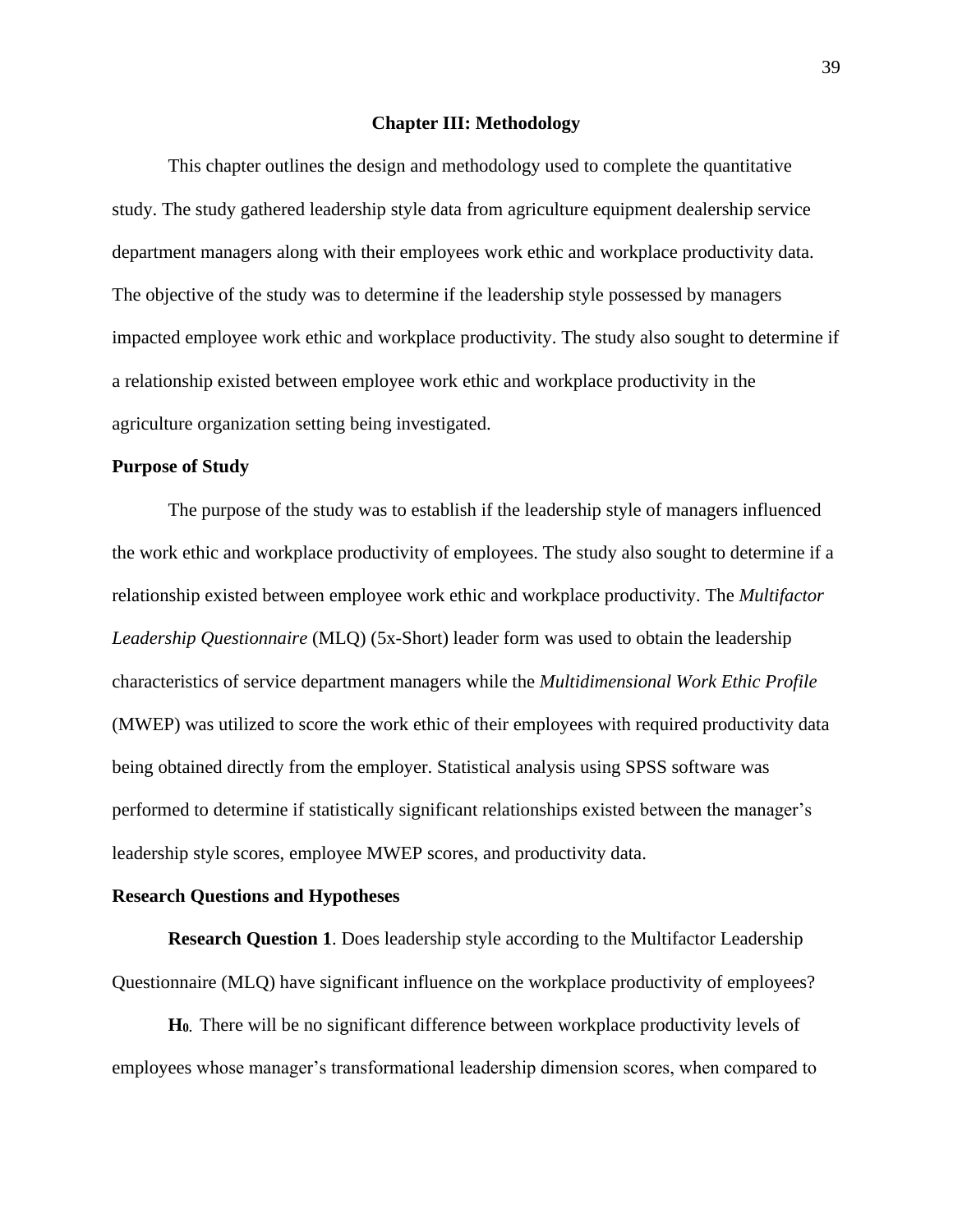normed population percentiles and averaged, were less than or equal to the  $50<sup>th</sup>$  percentile compared to managers who scored greater than the 50<sup>th</sup> percentile.

**H1.** There will be no significant difference between workplace productivity levels of employees whose manager's transactional leadership dimension scores, when compared to normed population percentiles and averaged, were less than or equal to the  $50<sup>th</sup>$  percentile compared to managers who scored greater than the  $50<sup>th</sup>$  percentile.

**H<sup>2</sup>**. There will be no significant difference between workplace productivity levels of employees whose manager's laissez-faire leadership dimension scores, when compared to normed population percentiles and averaged, were less than or equal to the  $50<sup>th</sup>$  percentile compared to managers who scored greater than the 50<sup>th</sup> percentile.

**Research Question 2.** Does leadership style according to the Multifactor Leadership Questionnaire (MLQ) have significant influence on the work ethic of employees as measured by the Multidimensional Work Ethic Profile (MWEP)?

**H3.** There will be no significant difference between work ethic scores of employees whose manager's transformational leadership dimension scores, when compared to normed population percentiles and averaged, were less than or equal to the 50<sup>th</sup> percentile compared to managers who scored greater than the  $50<sup>th</sup>$  percentile.

**H4.** There will be no significant difference between work ethic scores of employees whose manager's transactional leadership dimension scores, when compared to normed population percentiles and averaged, were less than or equal to the  $50<sup>th</sup>$  percentile compared to managers who scored greater than the  $50<sup>th</sup>$  percentile.

**H<sup>5</sup>**. There will be no significant difference between work ethic scores of employees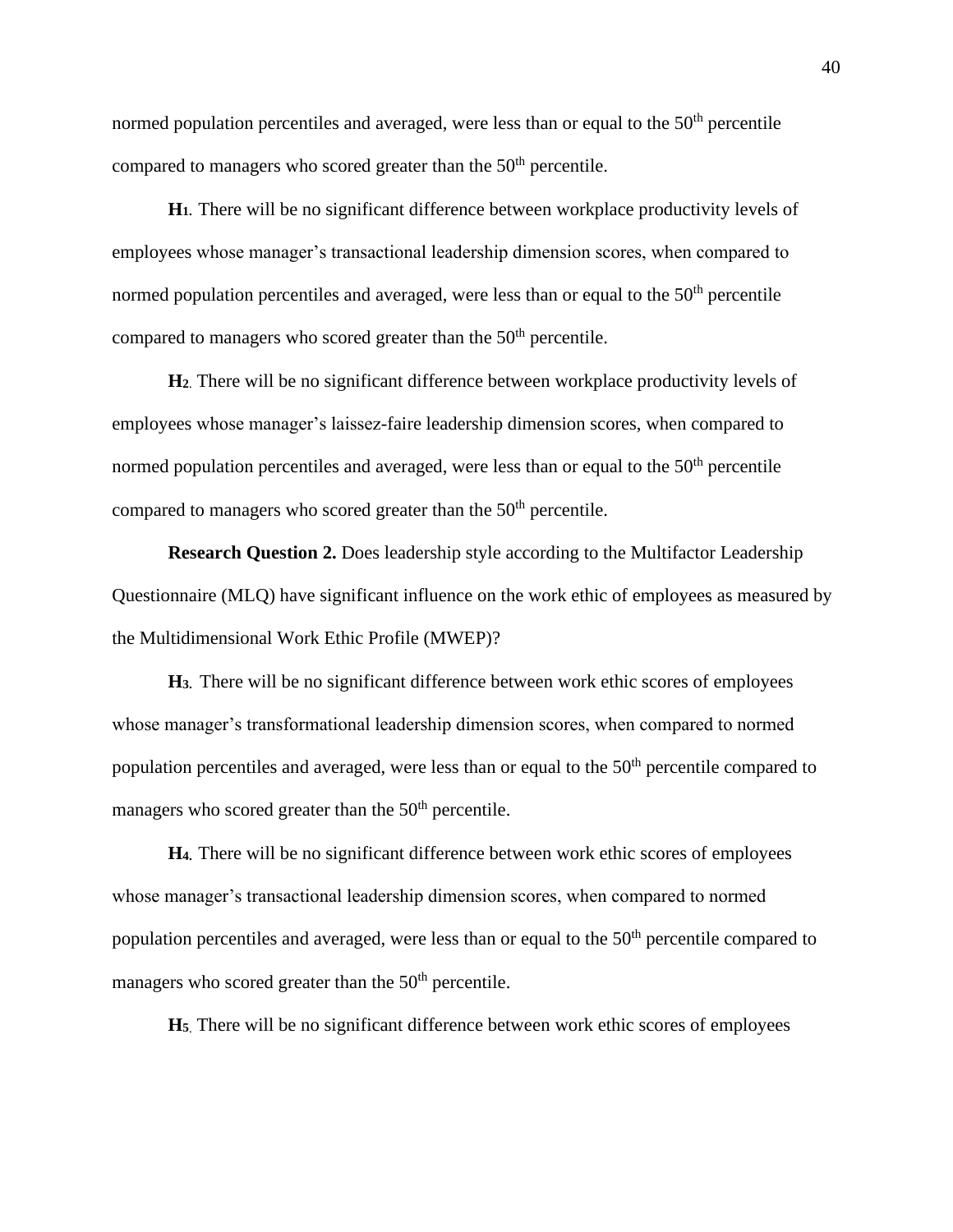whose manager's laissez-faire leadership dimension scores, when compared to normed population percentiles and averaged, were less than or equal to the  $50<sup>th</sup>$  percentile compared to managers who scored greater than the  $50<sup>th</sup>$  percentile.

**Research Question 3.** Does a relationship exist between employee work ethic, as measured by the MWEP, and workplace productivity level?

**H<sup>6</sup>**. There will be no significant difference between the work ethic of employees and their workplace productivity level.

## **Population**

The study focused on the relationship between service department manager's leadership style and subordinate employee work ethic and workplace productivity in agriculture equipment dealerships. The study was conducted using service department employees of a privately owned agriculture equipment dealership. The agriculture equipment dealership utilized for the study consisted of 17 store locations located across the southeastern United States. The dealership locations each had one service manager who oversaw the service department. Each dealership location varied concerning the number of service technicians managed by the service manager.

The service manager and service technician group's target populations for the study were 17 and 168, respectively. The dealership locations each had one service manager, comprising the target population of 17 for the group. Service technicians who had a productivity rating and billed dollars reported by the company's asset manager for the month of December 2020 comprised the target population of 168 for the study's service technician group.

### *Sampling Procedures*

Convenience sampling, a type of nonprobability sampling, was used to select study participants. Also known as incidental sampling, convenience sampling can yield results that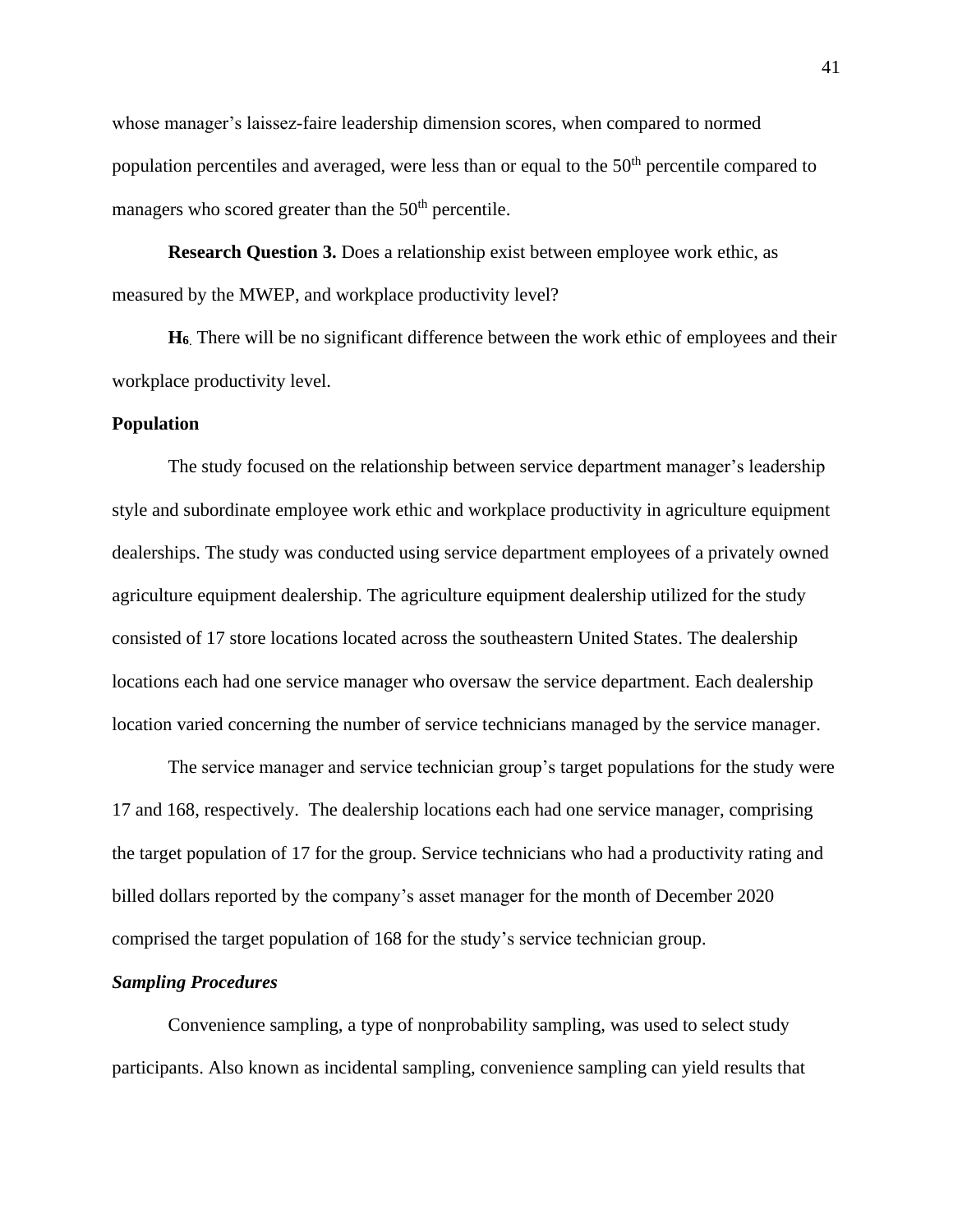may not be indicative across a broader scale. Consideration should always be given when generalizing study results from convenience sampling across a larger population (Ravid, 2015).

The study criterion required both service managers and service technicians to have been employed in their current positions and locations for at least one year as of December 31, 2020 to be included in the study. Establishing this criterion helped ensure an adequate amount of time had lapsed to accurately record any influence leadership style may have had on employee work ethic and workplace productivity. Only 16 of the 17 members comprising the target population of the service management group were determined to meet the time requirements of the study, resulting in a sample size of 16 for the respective group. The sample size of the service technician group was 90, which included all technicians available and present at the meetings when data collection took place at each location.

#### *Study Participants*

The 16 individuals that comprised the service manager study sample were all invited and provided the opportunity to participate in the study. All 16 service managers accepted the invitation and completed the MLQ(5x-Short) in its entirety, allowing all 16 service managers to be utilized in the study. The 16 responses included in the study represented 94% percent of the target population for the service manager group.

The 90 individuals in the service technician study sample were all invited to partake in the study. One technician opted not to participate, with 89 beginning the MWEP instrument and 86 completing it in its entirety. The three participants not completing the MWEP instrument were excluded from the study along with 19 that did not meet the requirement of holding their position for one year prior to December 31, 2020, leaving 67 remaining service technicians to comprise the study sample.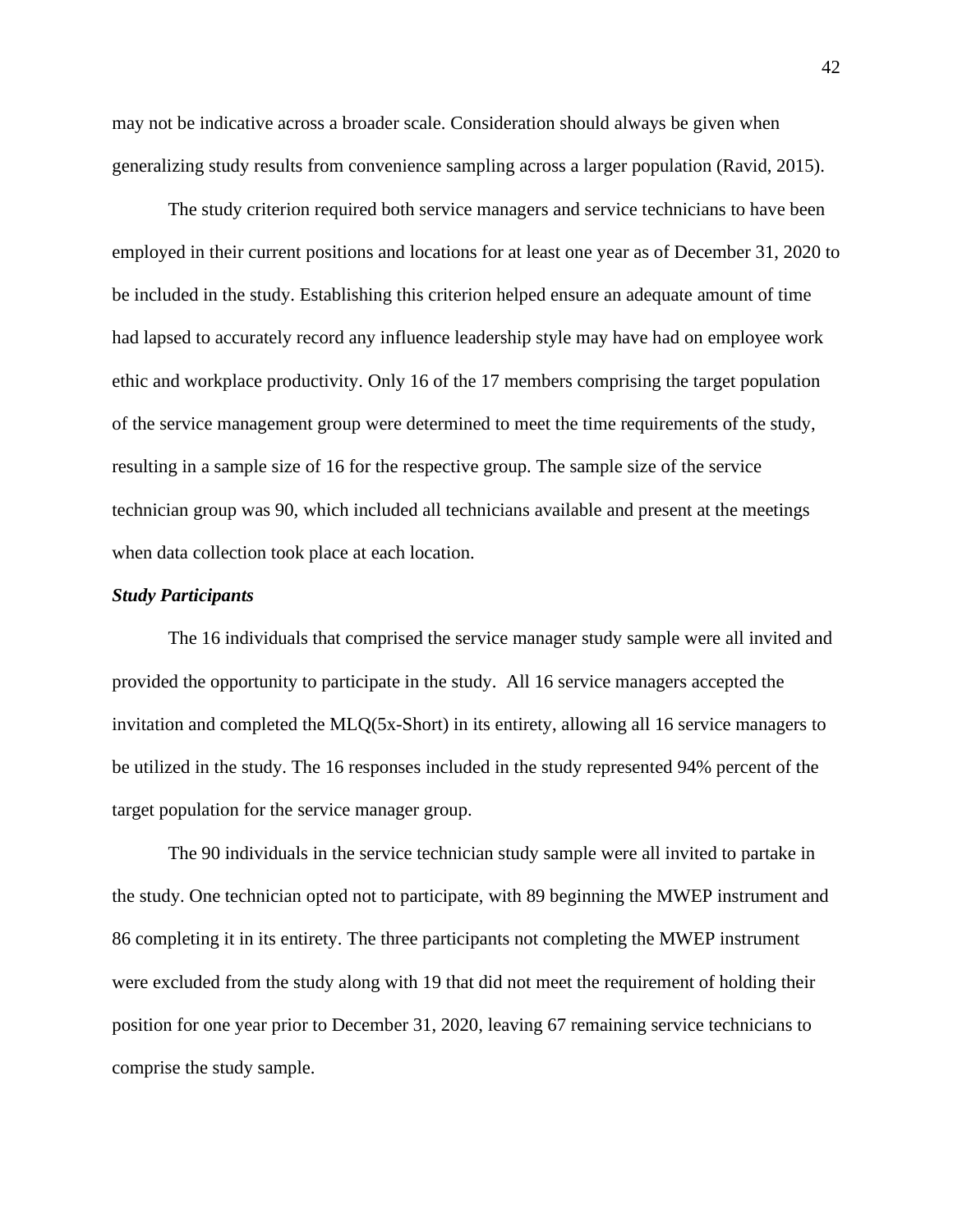**Demographics.** Fifteen males and one female comprised the study sample for the service manager group. The study sample for the group ranged in age from 27 to 62 with the median and mean ages being 44 and 45, respectively. The sixteen-service manager group study sample participants all responded "white" or "Caucasian" to the question concerning race.

The participants that comprised the study sample for the service technician group were all male. Their ages ranged from 19 to 62 with the median and mean ages being 35 and 37, respectively. When responding to the demographic question concerning race, 63 participants comprising the service technician study sample identified as "white" or "Caucasian," accounting for 94% of the group. One participant responded as "American," while one other participant responded as "human," each comprising one- and one-half percent of the groups study sample. Two participants neglected to respond to the question, making up the remaining three percent of the service technician study sample.

### **Voluntary Participation**

Participants were informed study participation was entirely voluntary prior to data collection and were made aware there was no personal gain to be had by participating. They were informed that should they chose to participate; they could withdraw from the study at any time with no repercussions. Everyone who chose to begin the study was provided and asked to sign a Murray State University Institutional Review Board approved informed consent document (see Appendix A). The document stated the purpose of the study, that participation was strictly voluntary, and that individual responses would not be shared although they may be combined with answers/data from others and reported collectively in presentations, publications, or scholarly journals.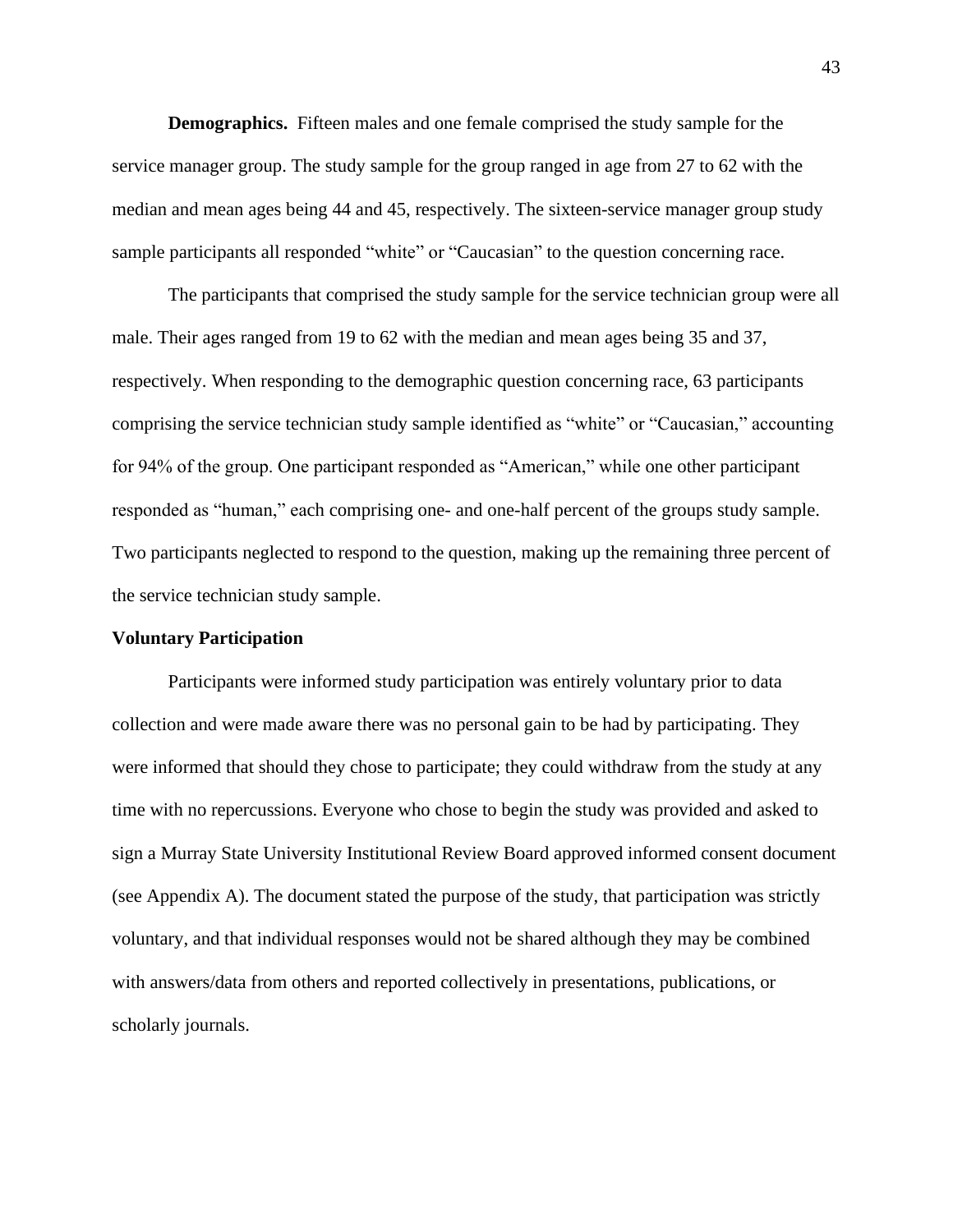## **Confidentiality and Anonymity**

Confidentiality of data was maintained by storing documents with identifying information in a locked filing cabinet at the researchers place of residence. The documents included completed MLQ(5x-Short) and MWEP instruments, signed consent forms, and workplace productivity information obtained directly from the employer. Data transferred to software applications for analyzation were stored on a password protected computer.

Anonymity was ensured by using identifiers which were assigned to each completed instrument. Once identifiers were assigned, participant names and other identifying information were no longer associated with the data. Assigned identifiers allowed grouping of participants by dealership location, with no other distinctions being discernable.

### **Instrumentation**

Approval to conduct the study was obtained from Murray State University's Institutional Review Board (see Appendix B). The instrumentation used to conduct the study included the *Multifactor Leadership Questionnaire* (MLQ) (5x-Short) (see Appendix C), the *Multidimensional Work Ethic Profile* (MWEP) (see Appendix D), and productivity data obtained directly from the agriculture equipment dealership participating in the study. Permission to obtain and reproduce the MLQ(5x-Short) was obtained from Mind Garden (see Appendix E), with authorization to utilize the MWEP being granted by one of its creators, David Woher (see Appendix F). The MLQ(5x-Short) was used to discern the agriculture equipment dealership's service managers reliance on behaviors associated with transformational, transactional, and laissez-faire leadership styles, while the MWEP and productivity data were utilized to rate the work ethic and corresponding workplace productivity of the service technicians they manage.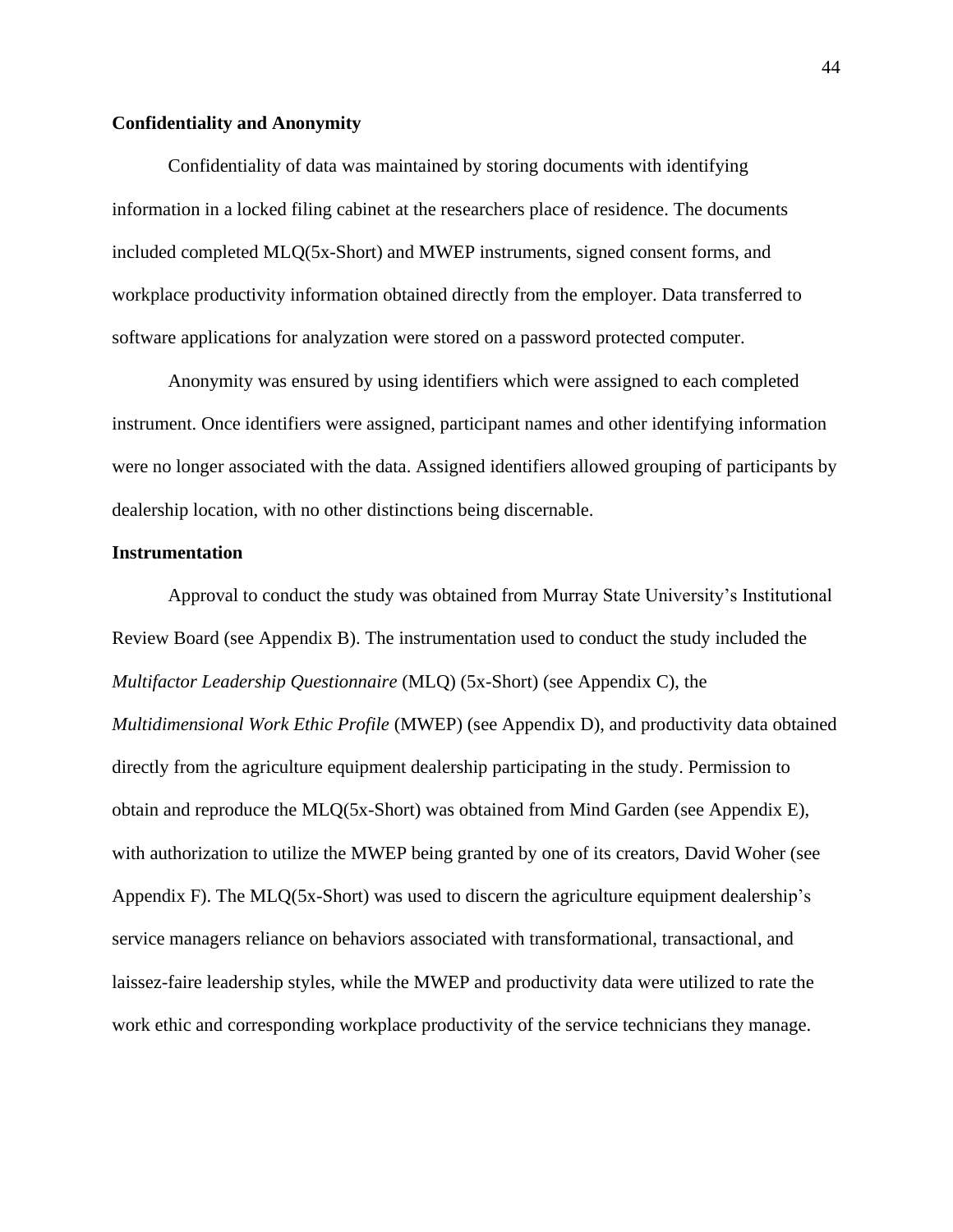## *Multifactor Leadership Questionnaire*

The Multifactor Leadership Questionnaire (MLQ) was created by Bruce J. Avolio and Bernard M. Bass. The content of the instrument was based on Bass's (1985) theory of transactional and transformational leadership (Tepper & Percy, 1994). The major leadership constructs that underly the MLQ are transformational, transactional, and passive/avoidant or laissez-faire (Nickels & Ford, 2017). Bass and Avolio (1990) developed scales to assess these constructs and produced the original 73- item MLQ. The MLQ has been validated through its use in past research, and through the assessment of its psychometric properties (Tepper & Percy, 1994).

The MLQ has been refined since its development, with the only available version being the shorter 45- item MLQ(5x-Short) (Nickels & Ford, 2017). The MLQ(5x-Short) comes in two forms, the leader form and the rater form. The leader form measures self-perceptions of leadership behaviors, while the rater form enables followers to rate their leaders (Avolio & Bass, 2004). The MLQ (5x- Short) uses a five-point Likert scale ranging from zero to four with "*0 = not at all*" and "*4 = frequently, if not always*." The lower scores indicate the ineffective end of the range and coincides with the laissez-faire leadership style, while the higher scores lie at the most effective end of the range and correlate with characteristics associated with transformational leadership (Nickels & Ford, 2017).

The 45-questions that comprise the MLQ (5x- Short) allows for the analyzation of behaviors associated with transformational, transactional, and laissez-faire leadership, as well as providing insight into their influence on three leadership outcomes. The MLQ defines nine leadership dimensions associated with transformational, transactional, and laissez-faire leadership and utilizes four questions to provide scores for each factor. The remaining nine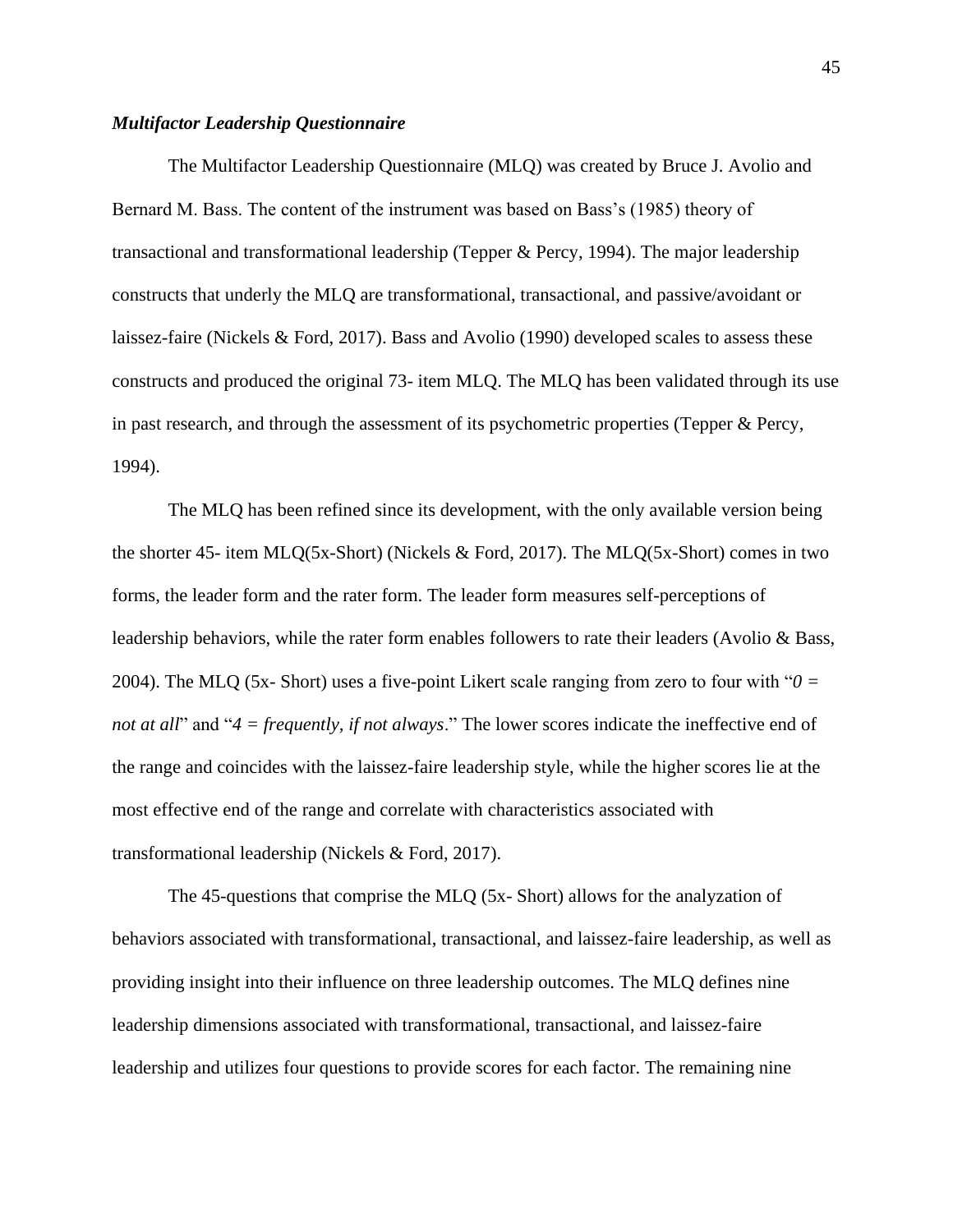questions comprising the instrument are utilized to provide scoring for the three leadership outcomes of extra effort, effectiveness, and satisfaction (Avolio & Bass, 2004).

Five of the nine factors identified by the MLQ are dimensions of transformational leadership and include idealized influence attributes, idealized influence behavior, inspirational motivation, intellectual stimulation, and individual consideration. Three additional dimensions of contingent reward, management by exception active, and management by exception passive are also identified by the MLQ(5x-Short) and are characterizations of transactional leadership. The final and last dimension identified by the MLQ (5x-Short) is non-leadership which is associated with laissez-faire leadership (Muenjohn & Armstrong, 2008).

#### *Multidimensional Work Ethic Profile*

The Multidimensional Work Ethic Profile (MWEP) was developed by David J. Miller, David J. Woehr, and Natasha Hudspeth in 2002. The purpose of developing the instrument was to offer a means by which to identify the structure of work ethic and provide a practical, relevant, and current means of measurement applicable across religious orientations (Velasco & Chavez, 2018). Early instruments created to examine work ethic were developed around the Protestant ethic and had varying constructs depending on the context with which they were to be used. As the Protestant ethic evolved overtime to become known as work ethic in Western countries, the need for instruments identifying skills essential to the contemporary work ethic evolved (Park & Hill, 2017).

According to Miller et al., (2002), the MWEP is based on Weber's original ideologies concerning work ethic but is suitable to study the work ethic of individuals in today's society. The MWEP is more comprehensive than any work ethic instrument preceding it, analyzing several dimensions that have not been studied by previously developed scales. The deminsions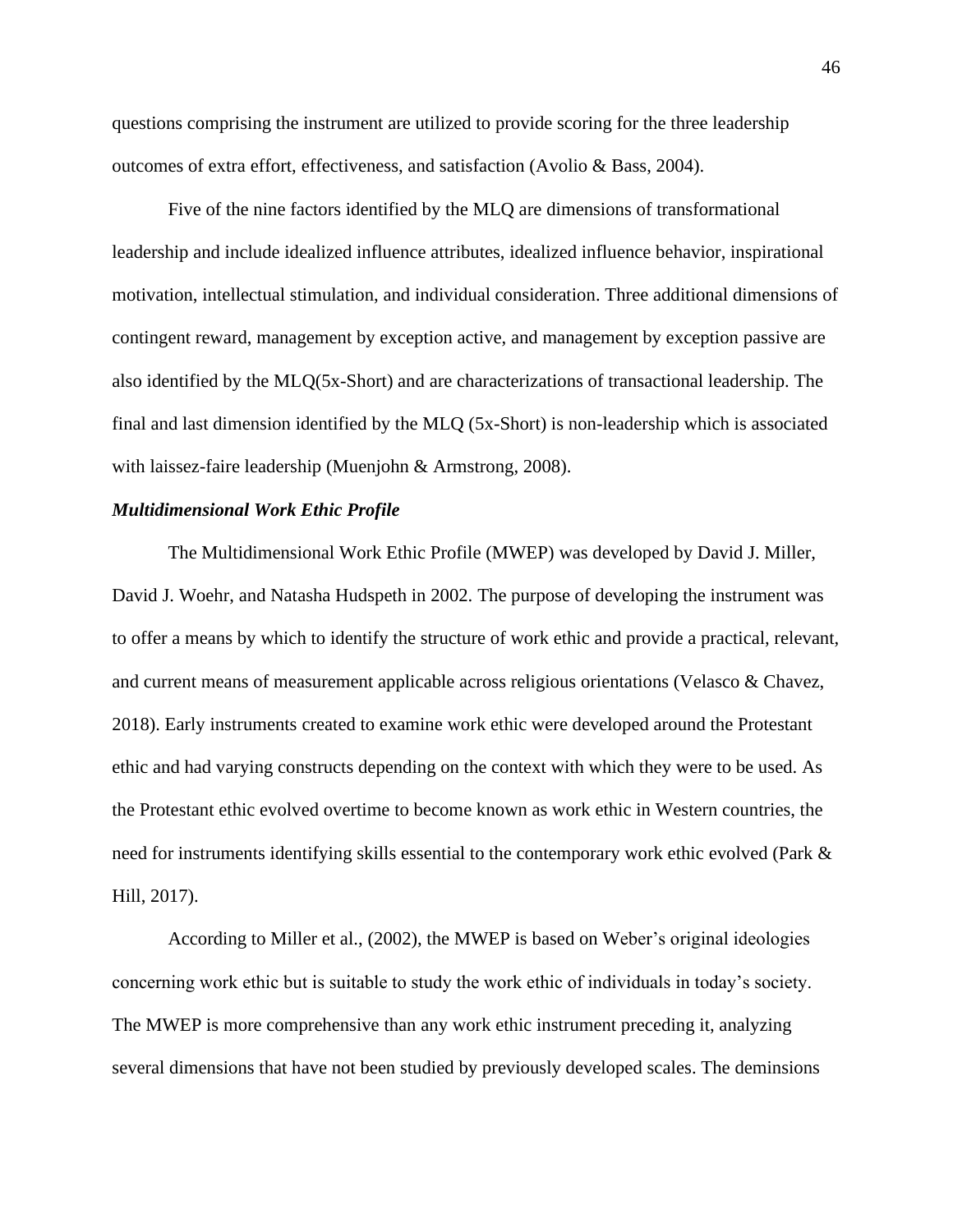analyzed by the MWEP include hard work, self-reliance, centrality of work, morality/ethics, delay of gratification, wasted time, and leisure (Miller et al., 2002). Meriac et al. (2013) defined the dimensions of work ethic analyzed by the MWEP as shown in Table 1.

The MWEP is comprised of 65 items and uses a five-point Likert scale with participants having the ability to select *strongly agree (SA)*, *agree (A)*, *neither agree nor disagree (N)*, *disagree (D)*, or *strongly disagree (SD)* as a response to each statement. Select items on the instrument are reverse scored to minimize response bias. The instrument provides scores for each individual dimension which may be analyzed separately or combined for an overall composite score (Miller et al., 2002).

## **Table 1**

| Centrality of Work | Belief in work for work's sake and the importance of work                 |
|--------------------|---------------------------------------------------------------------------|
| Self-Reliance      | Striving for independence in one's daily work                             |
| Hard-Work          | Belief in the virtues of hard work                                        |
| Leisure            | Proleisure attitudes and beliefs in the importance of non-work activities |
| Morality/Ethics    | Believing in a just and moral existence                                   |
| Delay of           | Oriented toward the future; the postponement of rewards                   |
| Gratification      |                                                                           |
| <b>Wasted Time</b> | Attitudes and beliefs reflecting active and productive use of time        |

# *MWEP Dimensions and Definitions*

Dimension Definition

#### **Productivity Data**

The service technician productivity data used for this study was calculated by the participating dealerships asset manager and included the 12-months of 2020. Individual technician's productivity percentages were present on the instrument and were calculated by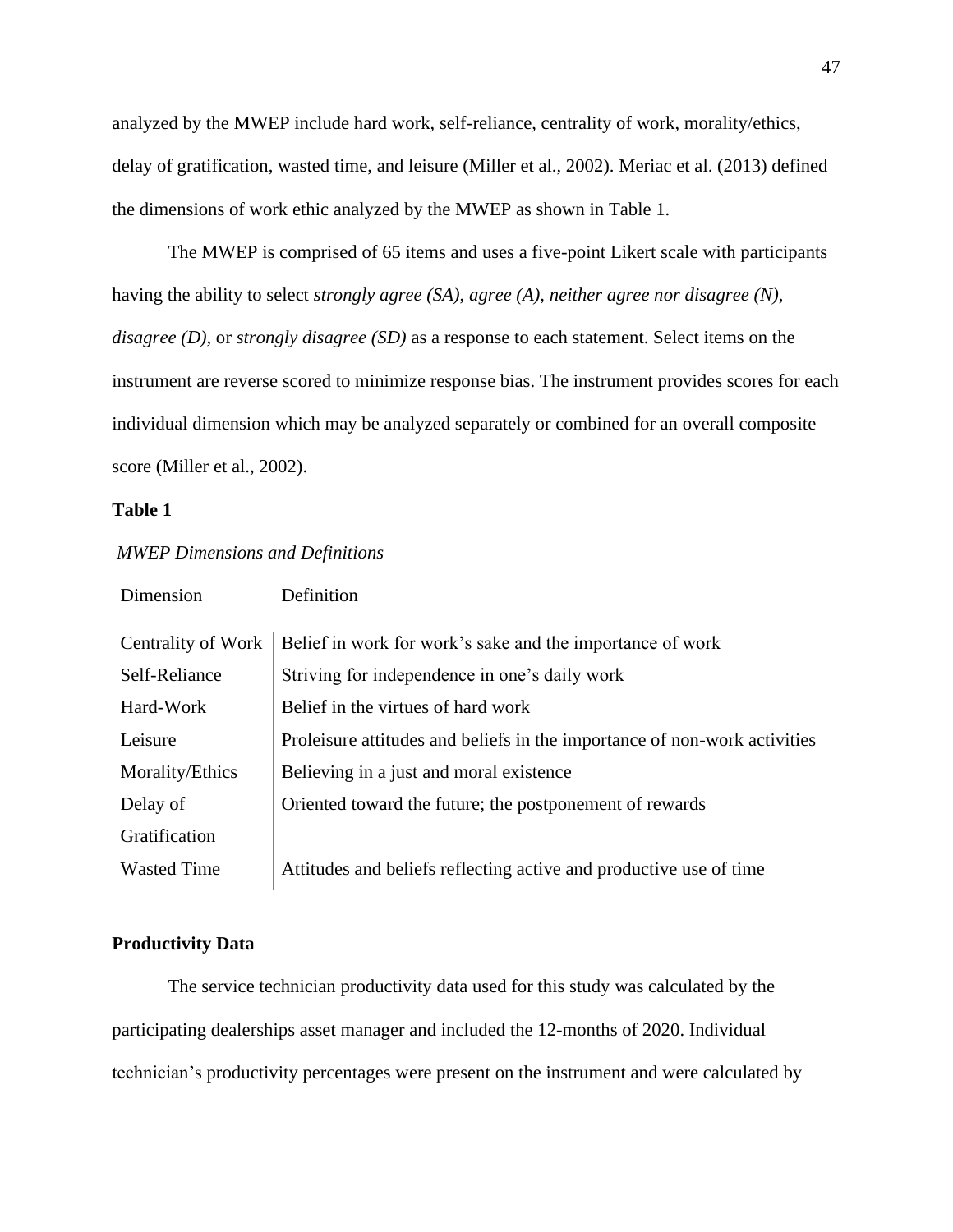dividing each service technician's actual hours billed for the year 2020 by their hours paid that were available for billing during that time. Hours paid to technicians for training, vacations, holiday's, and other excused unbillable time were not considered hours available to bill and were not used to calculate productivity. Paid sick time however was not considered excused unbillable time and was used to calculate their productivity percentage for 2020.

## **Data Collection**

Data collection for this study took place between January  $19<sup>th</sup>$  and February  $23<sup>rd</sup>$ ,  $2021$ . Data was collected from each of the 16 agriculture equipment dealership locations individually. The researcher made an appointment with the service manager of each location to ensure disruption to the dealerships daily operations was kept to a minimum. Meetings were scheduled during normal business hours with participants remaining on the clock for the duration of their participation in the study. Meetings were scheduled for times when each service manager and most technicians were expected to be present. Individuals not present for any reason at the time of the meeting did not have the opportunity to participate in the study due to not being available to complete the required instruments.

The researcher traveled to each location and assembled study participants in an adequately sized area as to maintain social distancing. The researcher verbally explained the purpose of the study, thoughts behind the research, and that participation was strictly voluntary. Individuals agreeing to participate were provided, and asked to read and sign, the Murray State University Institutional Review Board approved informed consent document. Following signing the informed consent document, study participants in both the service manager and service technician groups completed a document requesting demographic data and commenced to complete their groups required questionnaire.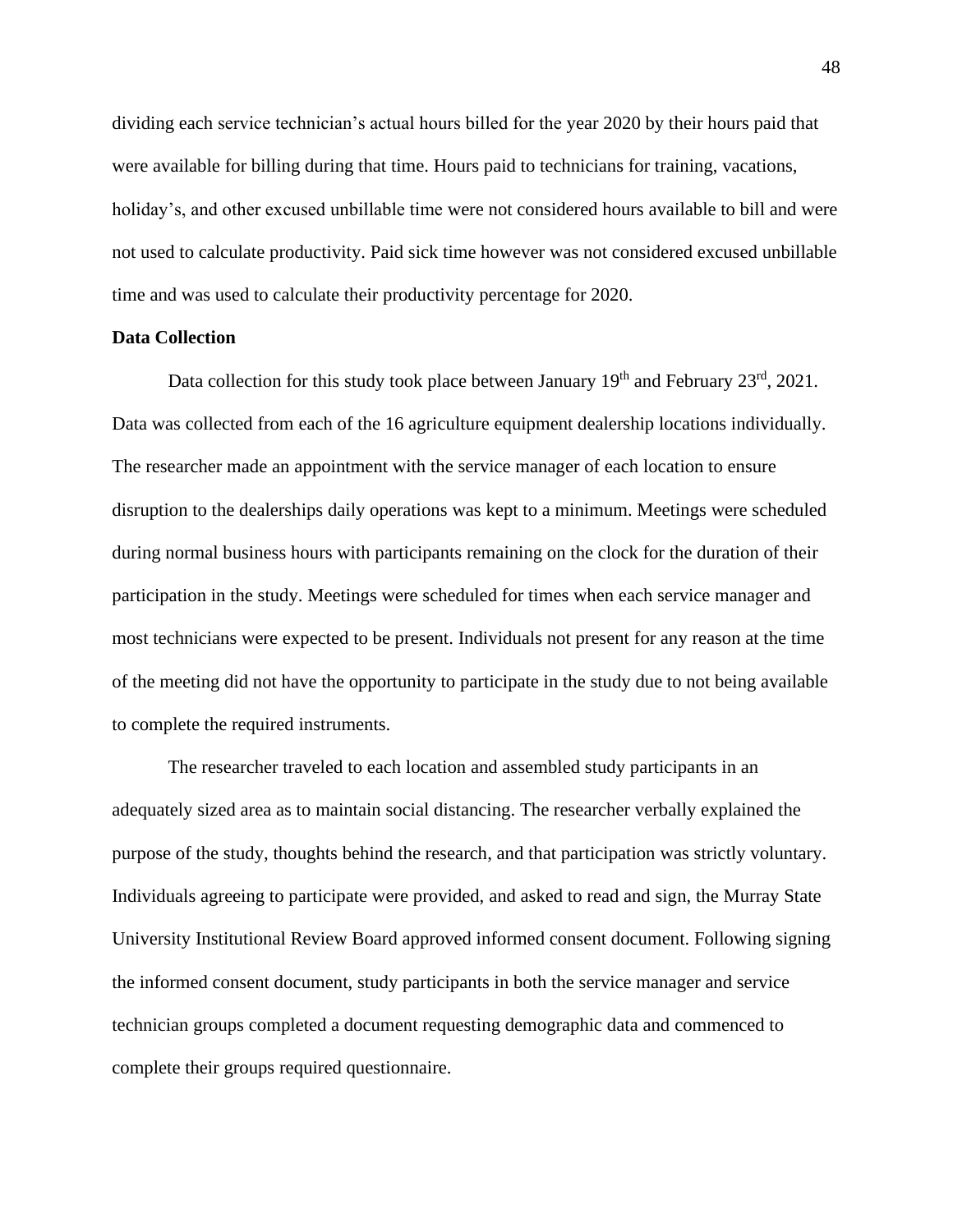Participants in the service manager group were provided a document requesting their age, gender, race, and time holding current position, which was attached to a "pen and paper" version of the MLQ(5x-Short). Participants in the service technician group were provided a document requesting their name, age, gender, race, and time holding current position, which was attached to a "pen and paper" version of the MWEP. When providing study participants with the data collection documents the researcher verbally informed them to answer all questions to the best of their ability and to place completed documents in a specified location. The researcher also reiterated to participants that participation was voluntary, and they could cease their involvement at any time by simply discarding their documents and leaving the area.

The researcher left the area where participants were assembled following verbal explanation of the study and participant instructions. When all participants had finished answering the questionnaires, the researcher retrieved the completed documents and placed them in a sealed envelope. The envelope was marked with the dealership location and placed in a locked filing cabinet until data collection had been completed at all 16 locations.

#### **Data Analysis**

#### *Instrument Scoring*

Data from each dealership location was assessed individually to ensure co-mingling did not occur. The MLQ(5x-Short) from each location were immediately assigned an identifier. The completed MWEP instruments were paired with the individual technicians corresponding productivity percentage obtained from the productivity instrument. Once pairing was completed, an identifier was assigned to each MWEP that allowed the researcher to associate it with the corresponding service manager's MLQ(5x-Short). Following the assignment of identifiers,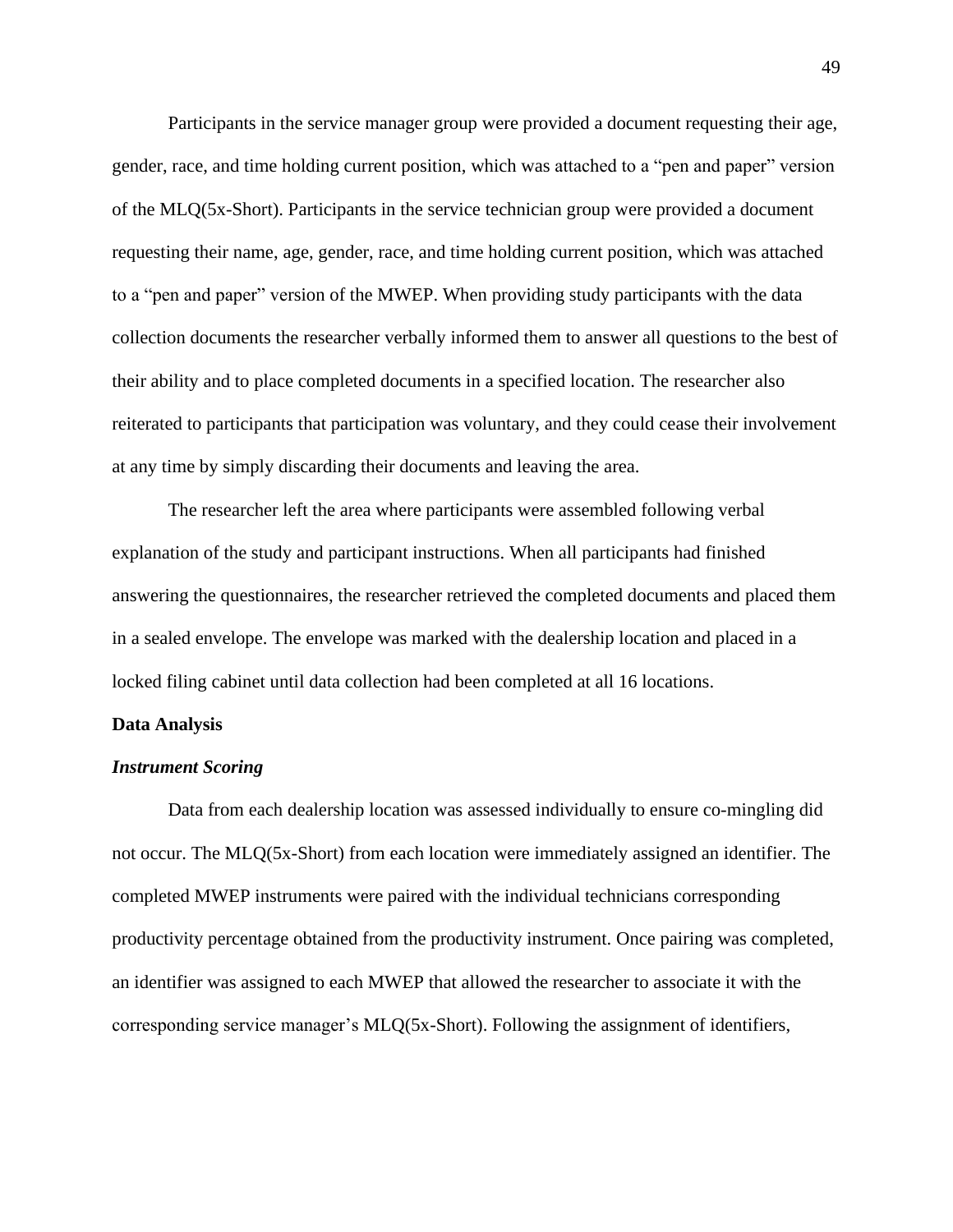names and other identifying information were no longer used as a means of differentiating between documents.

A scoring sheet was created in Microsoft Excel to analyze each of the completed MLQ(5x-Short)'s included in the study. Categories for the nine dimensions and three leadership outcomes were created, with the associated questions grouped below each dimension. The instruments were scored individually with numerical responses to each question being transferred to the scoring sheet. Any question left blank was discarded per the scoring instructions obtained from the Multifactor Leadership Questionnaire Manual. Once all responses were transferred, a score for that dimension was obtained by calculating the average of the respective responses.

The 67 MWEP documents included in the study were scored by entering each service technicians 65 individual question responses into Microsoft Access. A table was configured in Microsoft Access to allow for productivity comparison and grouping of service technicians by the corresponding service manager's MLQ(5x-Short). The scoring instructions of the MWEP were then followed to obtain a composite work ethic score for each study participant.

## *Statistical Analysis*

The data obtained from study participants during the data collection period provided the complete data set needed for statistical analysis. IBM Statistical Package for the Social Sciences (SPSS) software was used to analyze the data and evaluate if there were statistically significant differences between the analyzed groups and variables. Six independent sample *t* tests were used to analyze the data for research questions one and two, while a Pearson *r* correlation coefficient was used to analyze the relationship between employee work ethic and workplace productivity for research question three.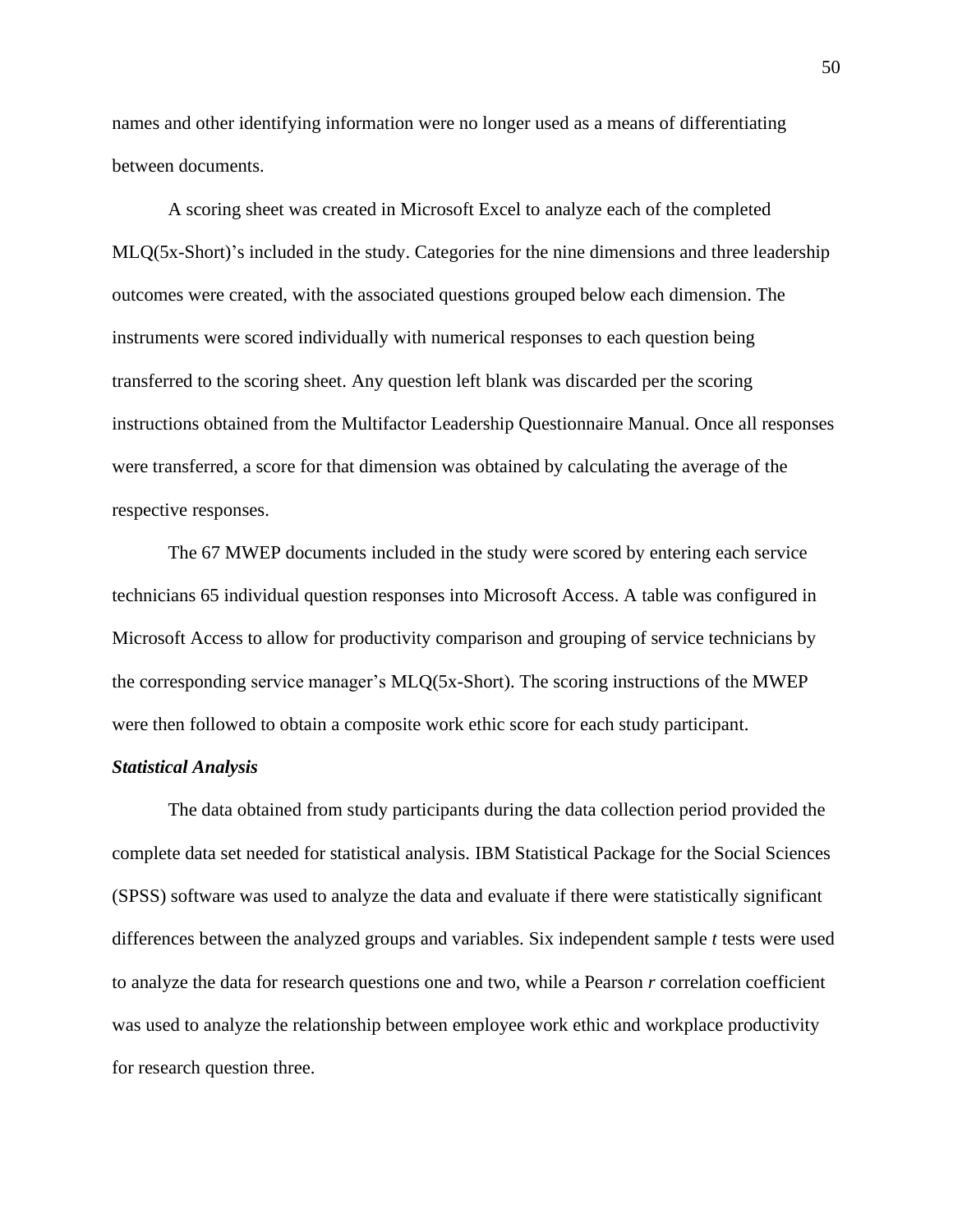The *t* test compares two means to ascertain which is significantly higher. The test can be utilized to compare means from two paired samples, a sample and a population, or as in the case of this study two independent groups (Ravid, 2015). The independent-samples *t* test is suitable for statistical analysis when the means of two independent groups are being compared on a continuous dependent variable (Yockey, 2018). The independent sample *t* test analysis yields a *t* value indicating whether differences between two groups are the result of statistical probability or random occurrence (Kim, 2015).

The independent sample *t* test requires an independent variable consisting of two independent groups and one continuous dependent variable of interest (Yockey, 2018). The two independent variable groups needed to utilize the *t* test for research questions one and two were created by using the MLQ(5x-Short) data and classifying service managers as either "high" or "low" for each leadership style. The "high" or "low" classification for each leadership style was based on where each service manger's nine leadership dimension scores fell in relation to scores of the normed population which were provided in the Multifactor Leadership Questionnaire Manual.

The normed population percentiles for the nine leadership dimension scores were pulled from the Multifactor Leadership Questionnaire Manual for each of the service managers MLQ(5x-Short). These percentiles indicated where in relation to the normed population the respondent scores fell for each of the nine leadership dimensions. The percentiles of the dimensions associated with each leadership style were averaged, resulting in each service manager having one percentage score for each of the three leadership styles. Service managers with averages falling at or below the  $50<sup>th</sup>$  percentile for a given leadership style were classified as "low", with all others being classified as "high" for the given style.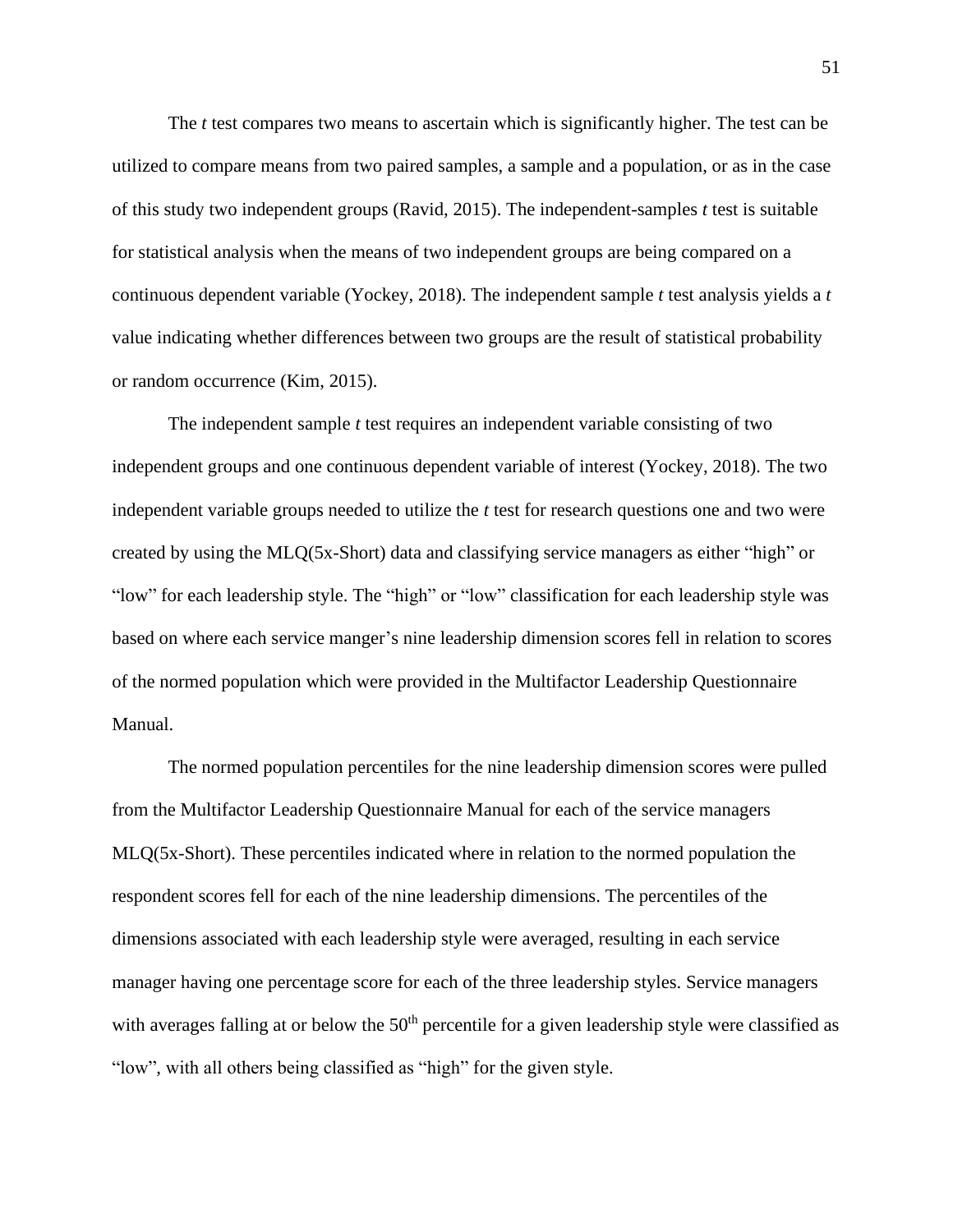Utilizing the classifications of "low" and "high" transformational, transactional, and laissez-faire leaders to establish the two independent groups of the independent variable, three independent sample *t* tests were ran to analyze research question one. The two independent variable groups utilized for the first test were "low" and "high" transformational, for the second test were "low" and "high" transactional, and for the third test were "low" and "high" laissezfaire. The continuous dependent variable of interest for all three *t* tests was the productivity scores of each service manager's subordinate service technicians. The *t* tests evaluated differences in service technician productivity between "low" and "high" transformational, transactional, and laissez-faire leadership groups.

The analyzation of research question two also utilized the classifications of "low" and "high" transformational, transactional, and laissez-faire leaders to establish the two independent groups of the independent variable, leadership style. Three independent-samples *t* tests were ran, with the two dependent variable groups for the first being "low" and "high" transformational, for the second being "low" and "high" transactional, and for the third test being "low" and "high" laissez-faire. The composite MWEP scores of each service manager's subordinate service technicians served as the continuous dependent variable of interest for all three of the *t* tests used to analyze research question two. The independent sample *t* tests evaluated differences in service technician work ethic between "low" and "high" transformational, transactional, and laissez-faire leadership groups.

Research question three investigated the relationship between the work ethic and workplace productivity of service technicians. The work ethic and workplace productivity scores utilized to investigate research question three were both measured on an interval scale and correlated to have a linear relationship. This allowed the data to meet the requirements of the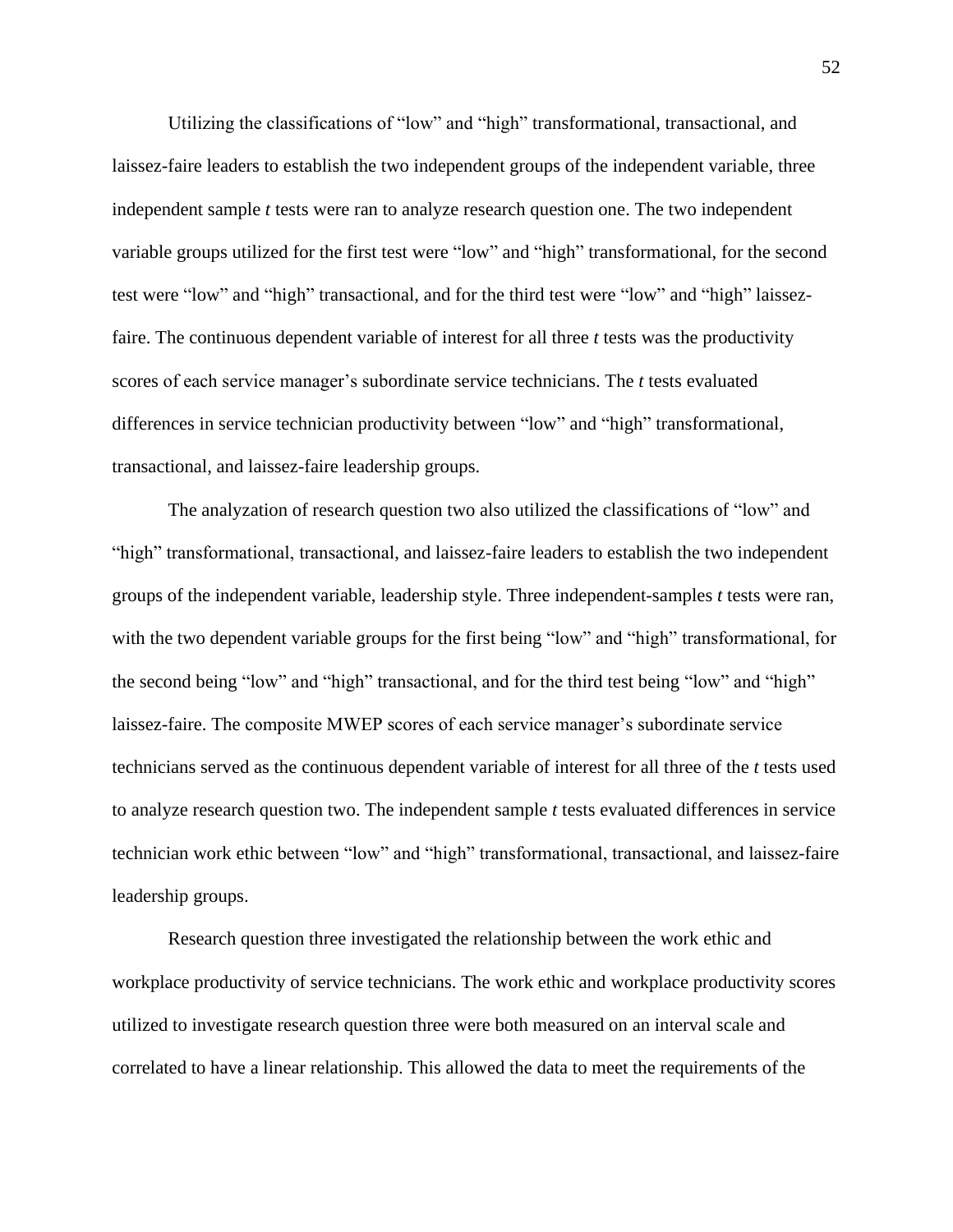Person *r* correlation coefficient which was used to measure the degree of linear relationship between the two variables.

Correlation investigates the relationship or association between two or more variables and can be used for prediction when statistical tests of regression are utilized. Correlation simply investigates the association between two variables and does not imply causality as there is often a third variable that lends both variables to correlate. Correlation requires variables to be numerical, and related or paired. A correlation coefficient allows a relationship to be quantified and tells whether variables have a positive or negative correlation, and if the correlation is low, moderate, or high. (Ravid, 2015).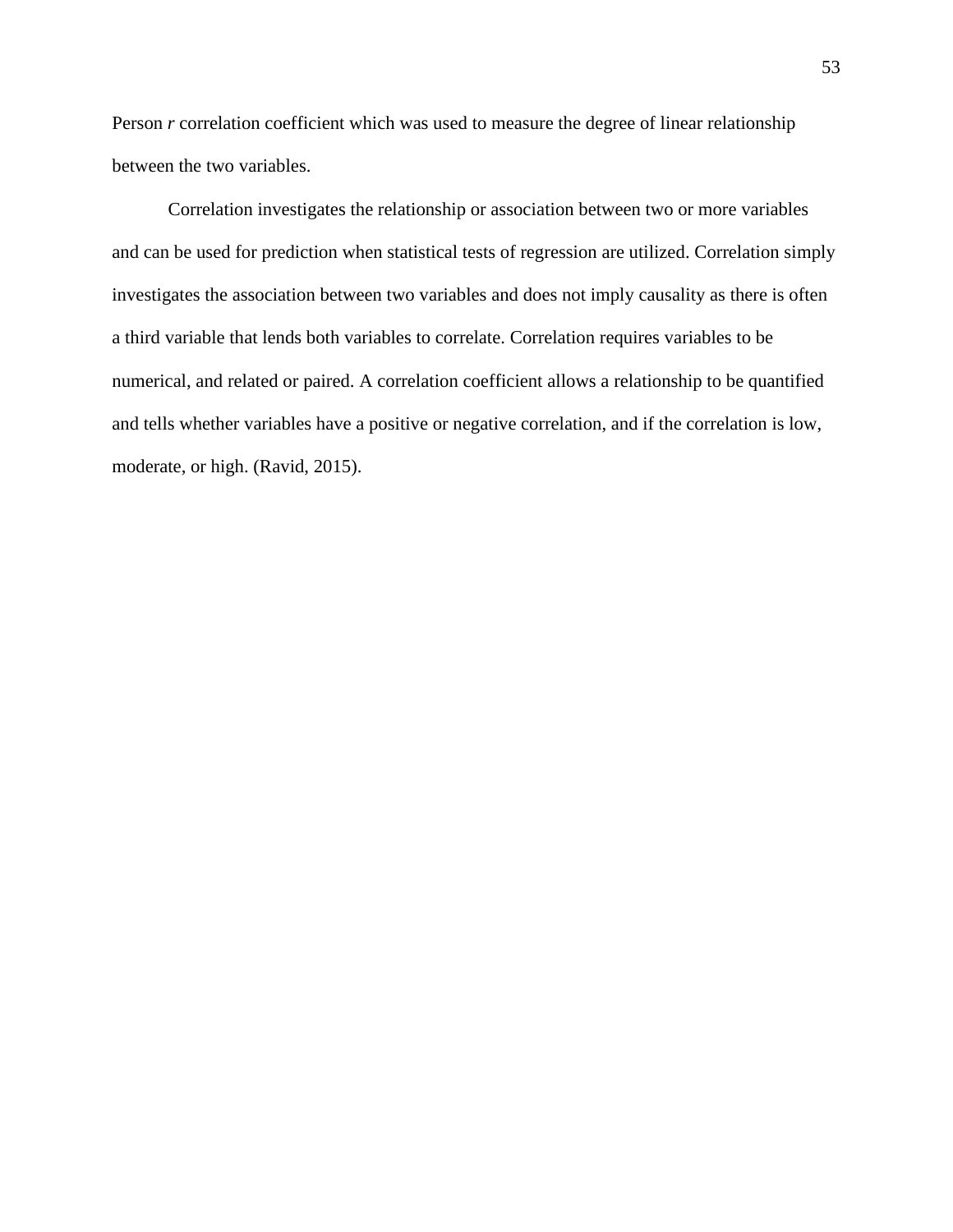#### **Chapter IV: Findings and Analysis**

This study investigated the impact of leadership style on, and the relationship between, employee work ethic and workplace productivity. The design of the study was implemented to assess factors viewed as influential to employee productivity in agriculture equipment dealerships. This chapter presents a breakdown of the data along with the results of the study.

# **Data**

#### *Multifactor Leadership Questionnaire*

Study participants in the service manager group completed the 45-item leader form of the *Multifactor Leadership Questionnaire* (MLQ) (5x-Short). This version of the MLQ(5x-Short) allowed leaders to rate their behavior, with results determining their reliance on measures associated with transformational, transactional, and laissez-faire leadership. The MLQ(5x-Short) assesses individuals in each of the nine leadership dimensions with five being associated with transformational, three with transactional, and one with laissez-faire.

Responses to the 45 items of the MLQ(5x-Short) were recorded individually, with answers to items ranking respondents in each of the nine leadership dimensions being grouped and averaged. These means served as the respondents scores for the nine leadership dimensions identified by the MLQ(5x-Short) which were compared to normed population score data provided by Multifactor Leadership Questionnaire Manual. This comparison provided a percentile for each leader in each of the nine leadership dimensions in relation to the normed population. The percentiles of the dimensions used to assess each leadership style were averaged to determine if the respondent ranked "low" or "high" in transformational, transactional, and laissez-faire leadership.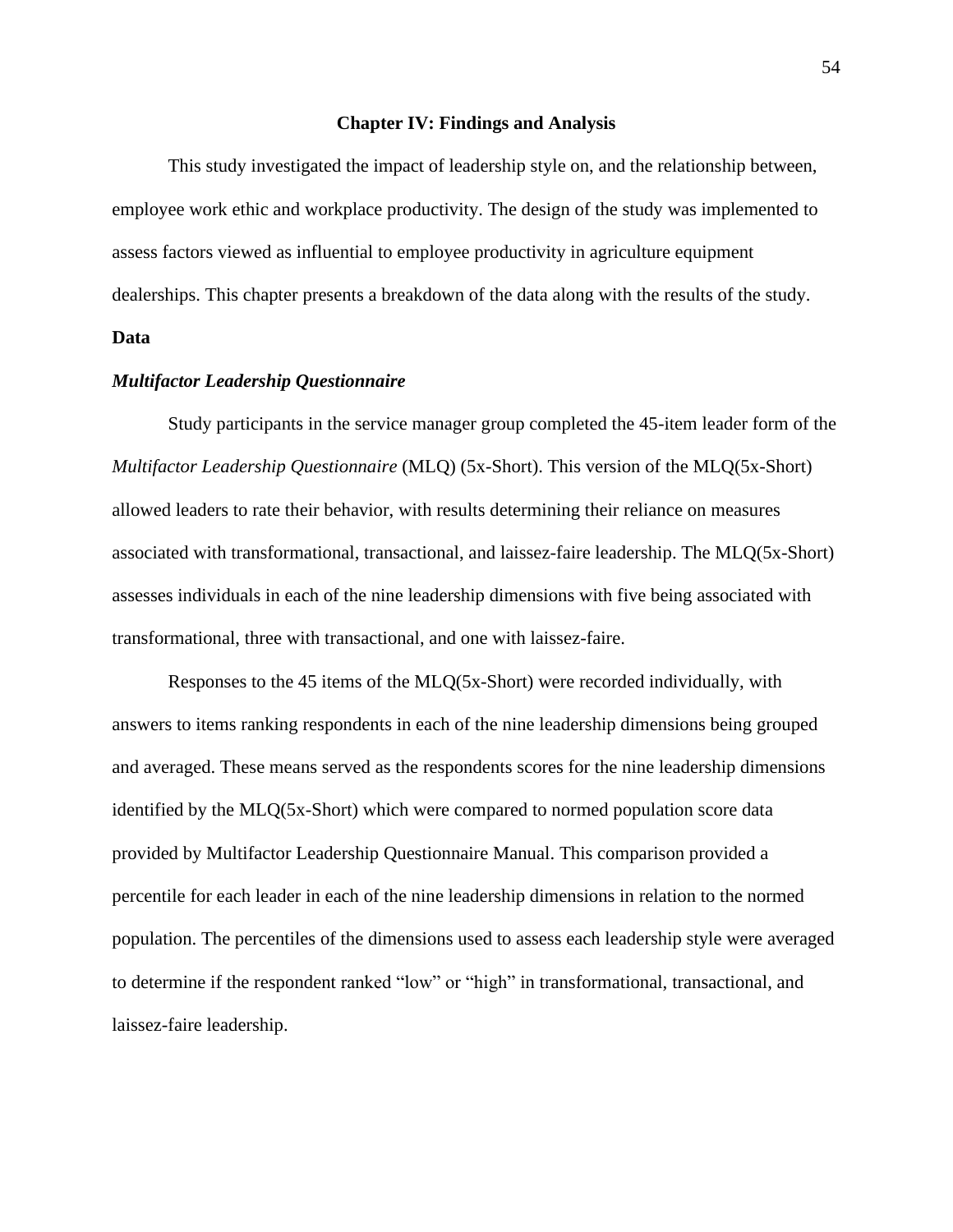**Transformational Leadership.** Five of the nine leadership dimensions assessed by the MLQ(5x-Short) were associated with transformational leadership. These dimensions include idealized influence attributes, idealized influence behavior, inspirational motivation, intellectual stimulation, and individual consideration. Four questions on the MLQ(5x-Short) were allocated to assessing each of the five dimensions associated with transformational leadership. The average of the four responses for each dimension was calculated resulting in one overall score for that dimension. The respondents overall score for each of the five dimensions was then compared to the normed population scores to obtain a normed percentile for each.

*Idealized Influence Attributes***.** Idealized influence attributes are associated with a leader's ability to instill pride in their followers (Avolio & Bass, 2004). Questions 10, 18, 21, and 25 of the MLQ(5x-Short) measured this attribute, with the "low" and "high" transformational leaders' idealized influence attribute percentiles and their means being depicted in Table 2.

#### **Table 2**

*Idealized Influence Attribute Percentiles* 

|                  |    |    |    |    |     |     |    |    |    |    | IИ | ΩD    |
|------------------|----|----|----|----|-----|-----|----|----|----|----|----|-------|
|                  |    |    |    |    |     |     |    |    |    |    |    |       |
| Low              | 60 | 40 | 20 | 40 | -10 | 20  | 40 | 60 | 40 | 40 | 37 | 16.36 |
| Transformational |    |    |    |    |     |     |    |    |    |    |    |       |
| Leaders          |    |    |    |    |     |     |    |    |    |    |    |       |
|                  |    |    |    |    |     |     |    |    |    |    |    |       |
| High             | 60 | 20 | 90 | 40 | 70  | -10 |    |    |    |    | 48 | 30.61 |
| Transformational |    |    |    |    |     |     |    |    |    |    |    |       |
| Leaders          |    |    |    |    |     |     |    |    |    |    |    |       |

*Idealized Influence Behaviors.* Idealized influence behaviors are associated with the actions of a leader that emphasize the importance of a strong sense of purpose and provide followers a collective sense of mission (Avolio & Bass, 2004). Questions 6, 14, 23, and 34 of the

 $M$  *CD*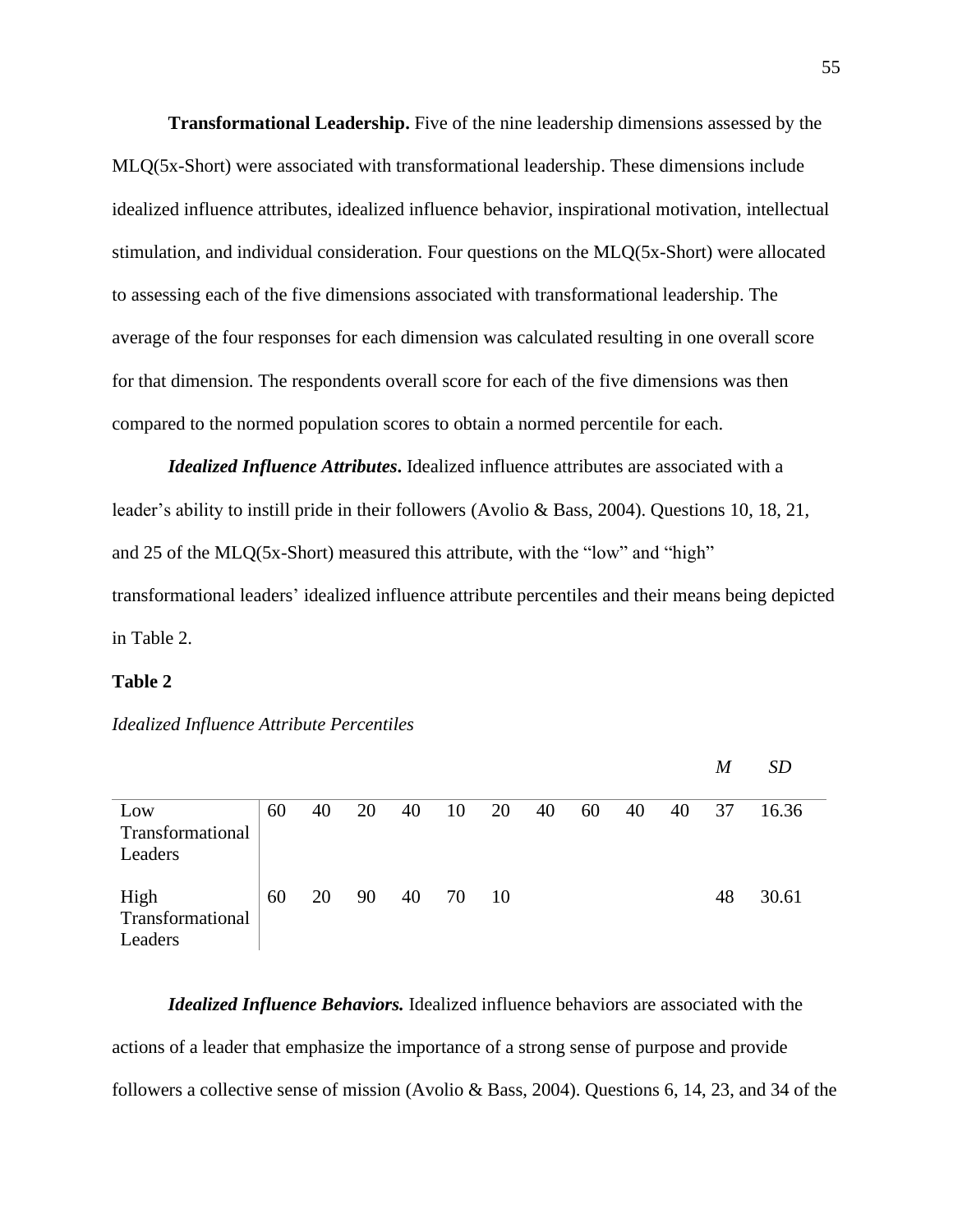MLQ(5x-Short) measured this attribute with the "low" and "high" transformational leaders' idealized influence behavior percentiles and their means being depicted in Table 3.

# **Table 3**

# *Idealized Influence Behavior Percentiles*

|                                     |    |    |    |      |    |    |    |    |    |    | M | <i>SD</i>  |
|-------------------------------------|----|----|----|------|----|----|----|----|----|----|---|------------|
| Low<br>Transformational<br>Leaders  | 50 | 20 | 30 | 20 5 |    | 80 | 30 | 30 | 30 | 20 |   | 31.5 20.56 |
| High<br>Transformational<br>Leaders | 80 | 90 | 30 | -70  | 90 | 50 |    |    |    |    |   | 68.3 24.01 |

*Inspirational Motivation.* Inspirational motivation allows leaders to provide meaning to work and motivate those around them. Enthusiasm and optimism are components of inspirational motivation which aids a leader in portraying a positive and compelling vision for the future (Avolio & Bass, 2004). Questions 9, 13, 26, and 36 of the MLQ(5x-Short) measured this attribute with the "low" and "high" transformational leaders' inspirational motivation percentiles and their means being depicted in Table 4.

## **Table 4**

*Inspirational Motivation Percentiles* 

|                                     |    |    |          |         |       |    |    |    |    |    | M | <i>SD</i>  |
|-------------------------------------|----|----|----------|---------|-------|----|----|----|----|----|---|------------|
| Low<br>Transformational<br>Leaders  | 60 | 30 |          | 30 30 5 |       | 30 | 50 | 60 | 80 | 50 |   | 42.5 21.51 |
| High<br>Transformational<br>Leaders | 80 |    | 95 90 50 |         | 60 50 |    |    |    |    |    |   | 70.8 20.10 |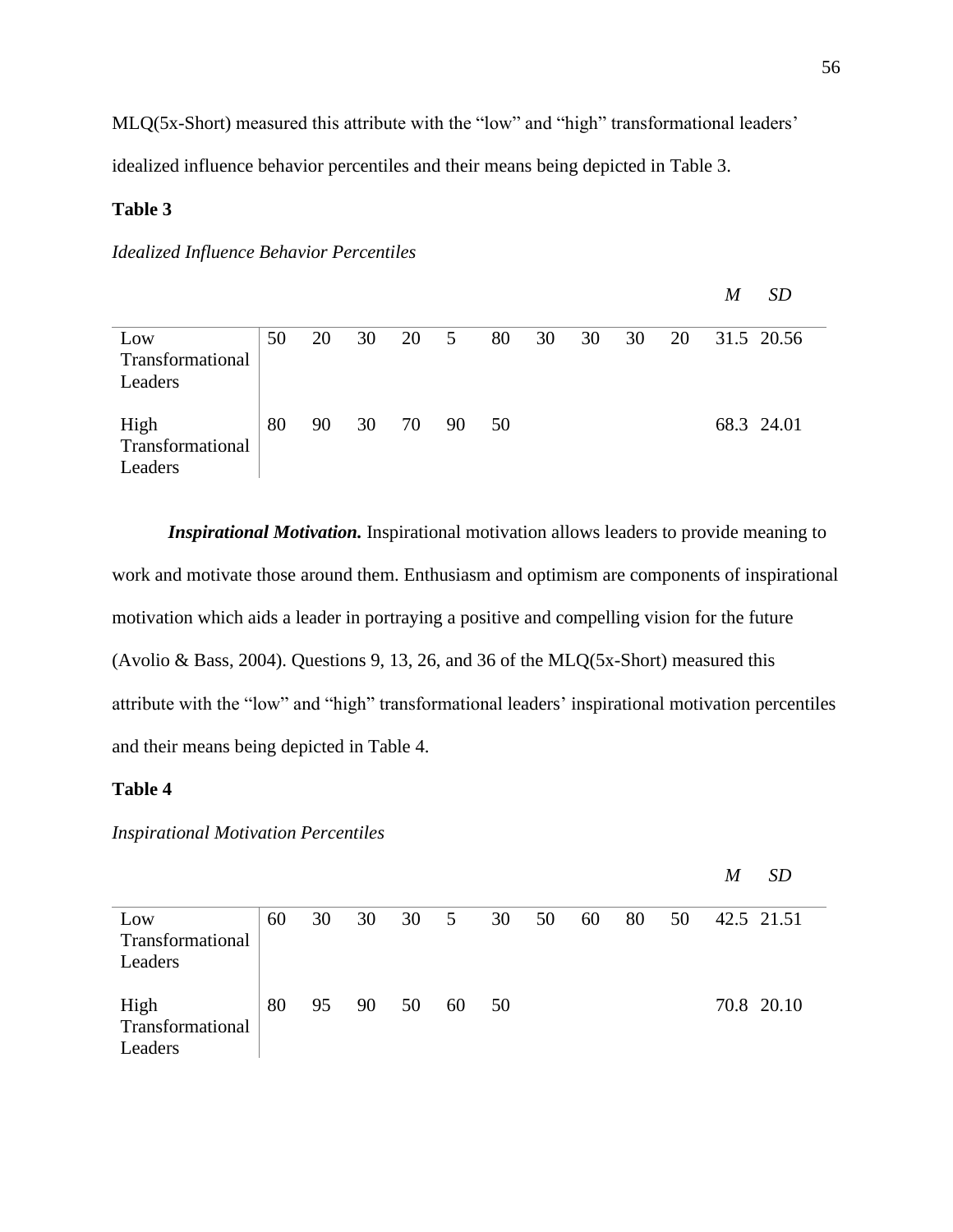*Intellectual Stimulation*. Intellectual stimulation is associated with a leader's ability to innovate and develop new ideas and creative solutions by soliciting input from followers. Intellectual stimulation is the dimension of transformational leadership that enables leaders to include followers and address problems and issues through creativity and inclusion of varying perspectives (Avolio & Bass, 2004). Questions 2, 8, 30, and 32 of the MLQ(5x-Short) measured this attribute with the "low" and "high" transformational leaders' intellectual stimulation percentiles and their means being depicted in Table 5.

#### **Table 5**

### *Intellectual Stimulation Percentiles*

|                                     |    |    |    |    |    |    |    |    |    |    | M         | <i>SD</i>  |
|-------------------------------------|----|----|----|----|----|----|----|----|----|----|-----------|------------|
| Low<br>Transformational<br>Leaders  | 60 | 20 | 80 | 30 | 80 | 95 | 60 | 20 | 40 | 40 |           | 52.5 26.59 |
| High<br>Transformational<br>Leaders | 95 | 95 | 80 | 80 | 70 | 80 |    |    |    |    | 83.3 9.83 |            |

*Individual Consideration.* Individual consideration is associated with a leader's ability to individually promote their followers. Individual needs, desires, and differences are recognized under this dimension of transformational leadership with leaders treating followers as people rather than members of a collective group (Avolio & Bass, 2004). Questions 15, 19, 29, and 31 of the MLQ(5x-Short) measured this attribute with the "low" and "high" transformational leaders' individual consideration percentiles and their means being depicted in Table 6.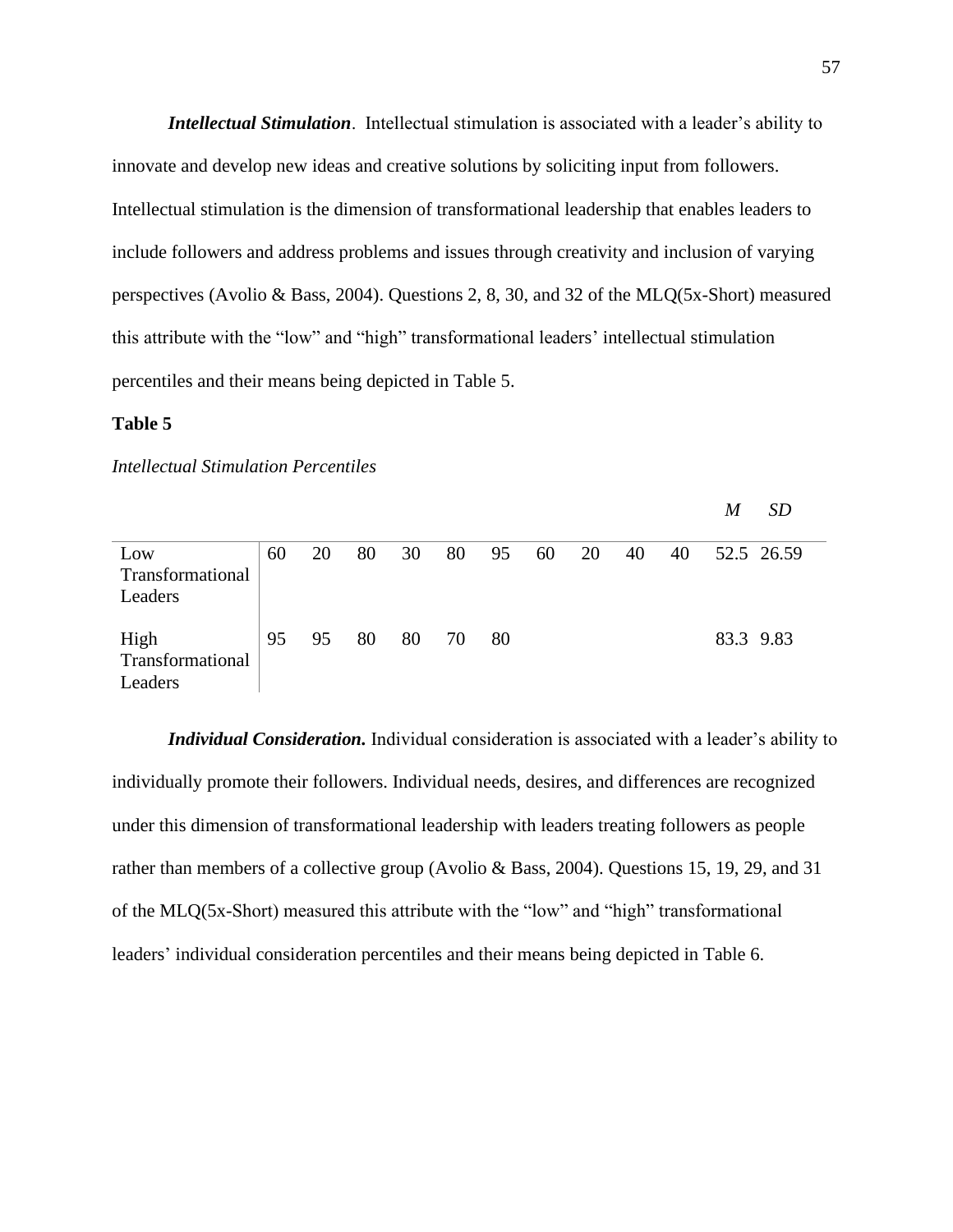## **Table 6**

# *Individual Consideration Percentiles*

|                                     |    |                |                |  |  |  | M | <i>SD</i>                        |  |
|-------------------------------------|----|----------------|----------------|--|--|--|---|----------------------------------|--|
| Low<br>Transformational<br>Leaders  | 20 | $5\phantom{0}$ |                |  |  |  |   | 80 20 5 20 40 60 5 20 27.5 25.19 |  |
| High<br>Transformational<br>Leaders | 90 |                | 95 40 70 60 90 |  |  |  |   | 74.2 21.55                       |  |

**Transactional Leadership.** Three of the nine leadership dimensions assessed by the MLQ(5x-Short) were associated with transactional leadership. These dimensions include contingent reward, management by exception active, and management by exception passive. Four questions on the MLQ(5x-Short) are allocated to assessing each of the three dimensions associated with transactional leadership. The average of the four responses for each dimension was calculated resulting in one overall score for that dimension. The respondents overall score for each of the three dimensions was then compared to the normed population scores to obtain a normed percentile for each.

*Contingent Reward*. Contingent reward allows for the clarification of goals and provides acknowledgment for goal obtainment which helps maintain desired performance on both the individual and group level (Avolio & Bass, 2004). Contingent reward is an exchange process where follower output is rewarded with specified payoffs (Northouse, 2010). Questions 1, 11, 16, and 35 of the MLQ(5x-Short) measured this attribute with the "low" and "high" transactional leaders' contingent reward percentiles and their means being depicted in Tables 7.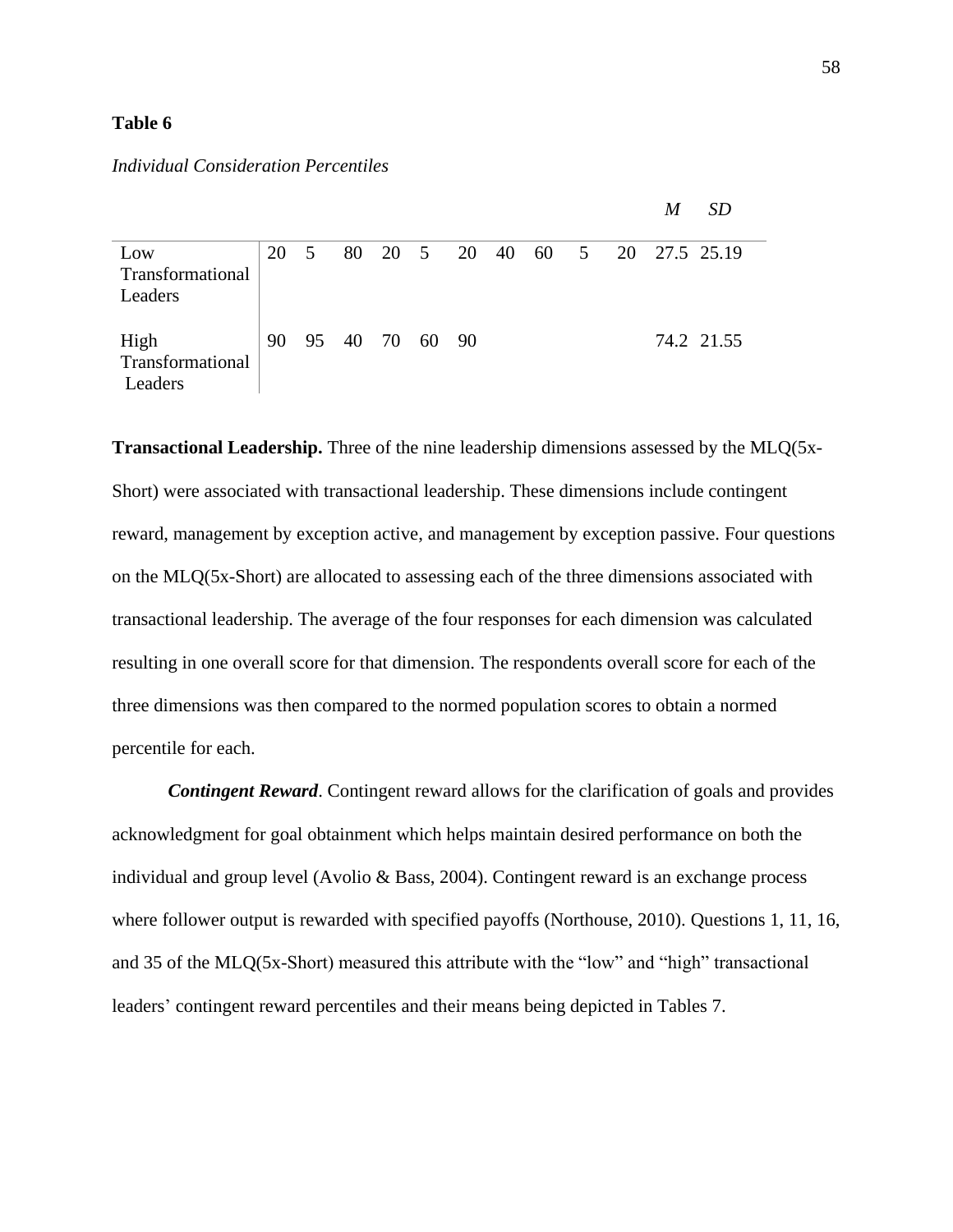# **Table 7**

# *Contingent Reward Percentiles*

|                                  |    |          |  |  |  |  | M                                 | <i>SD</i> |
|----------------------------------|----|----------|--|--|--|--|-----------------------------------|-----------|
| Low                              | 20 | 50 80 50 |  |  |  |  | 50                                | 24.5      |
| Transactional<br>Leaders         |    |          |  |  |  |  |                                   |           |
| High<br>Transactional<br>Leaders | 30 |          |  |  |  |  | 70 5 50 80 30 70 80 70 70 95 62.1 | 27.8      |

*Management by Exception Active.* Management by exception active is leadership that involves closely monitoring follower performance and taking prompt corrective action when needed. Under this dimension, standards are stated, and punishment is incurred when the conditions are not met (Avolio & Bass, 2004). Questions 4, 22, 24, and 27 of the MLQ(5x-Short) measured this attribute with the "low" and "high" transactional leaders' management by exception active percentiles and their means being depicted in Table 8.

## **Table 8**

*Management by Exception Active Percentiles*

|                                  |             |  |  |  |  |  | M                                        | <i>SD</i> |
|----------------------------------|-------------|--|--|--|--|--|------------------------------------------|-----------|
| Low<br>Transactional<br>Leaders  | 95 30 30 80 |  |  |  |  |  | 58.8                                     | 33.76     |
| High<br>Transactional<br>Leaders |             |  |  |  |  |  | 85 90 60 60 90 60 70 85 80 95 95 95 80.4 | 14.22     |

*Management by Exception Passive.* Management by exception passive is a reactive form of leadership with often no action being taken until a problem has arose (Avolio & Bass, 2004). Questions 3, 12, 17, and 20 of the MLQ(5x-Short) measured this attribute with the "low" and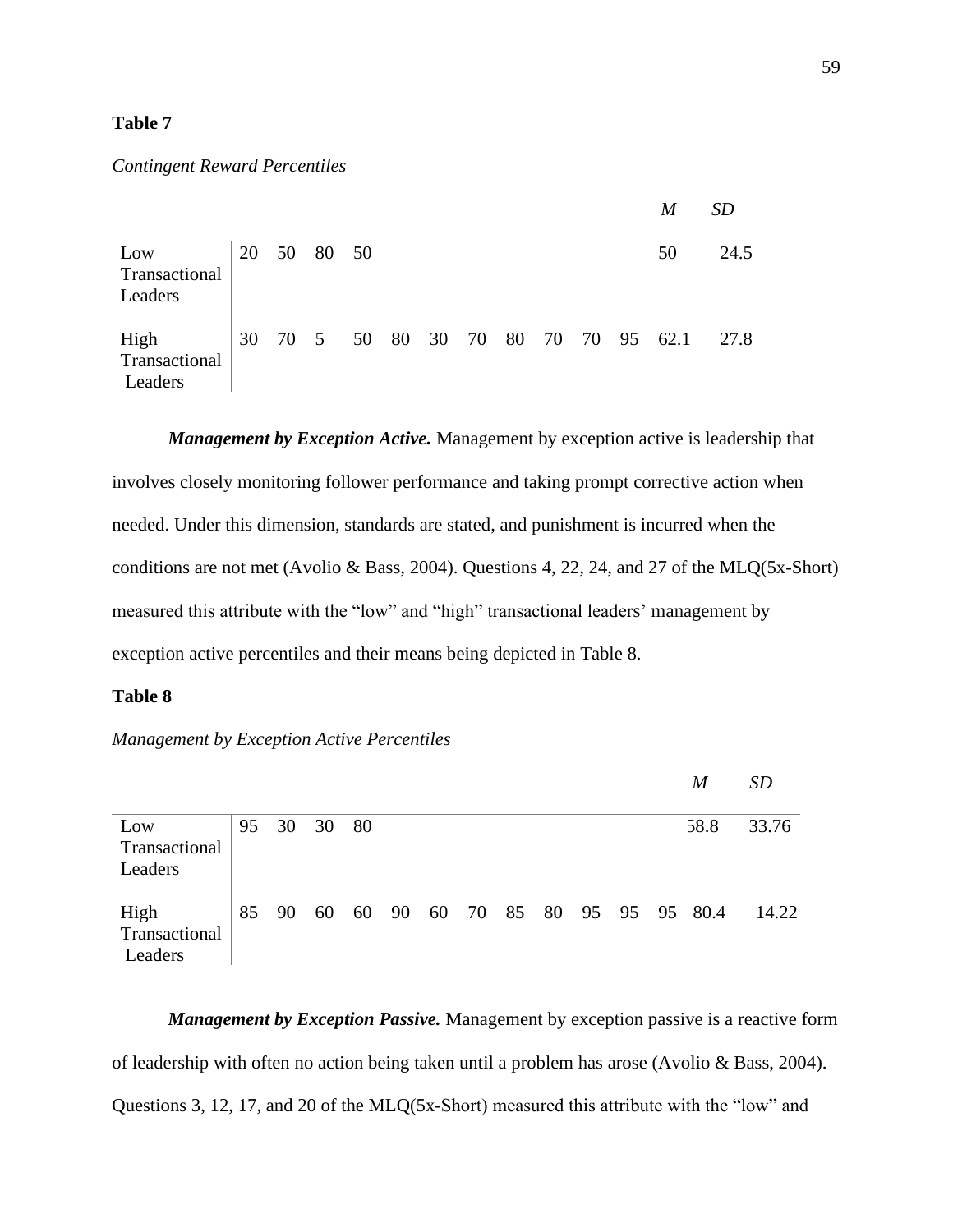"high" transactional leaders' management by exception passive percentiles and their means

being depicted in Table 9.

# **Table 9**

*Management by Exception Passive Percentiles*

|                                  |  |             |  |  |  |  | $\boldsymbol{M}$                         | SD    |
|----------------------------------|--|-------------|--|--|--|--|------------------------------------------|-------|
| Low<br>Transactional<br>Leaders  |  | 10 50 10 15 |  |  |  |  | 21.3                                     | 19.31 |
| High<br>Transactional<br>Leaders |  |             |  |  |  |  | 85 90 95 60 30 95 85 30 80 50 30 25 62.9 | 24.48 |

**Laissez-Faire Leadership.** The remaining dimension assessed by the MLQ(5x-Short) is associated with laissez-faire leadership. The dimension is non-leadership and represents the absence of leadership (Northouse, 2010). Unlike transformational and transactional leadership, laissez-faire does not have multiple dimensions associated with it. Four questions on the MLQ(5x-Short) are allocated to assessing non-leadership, with their average serving as the respondents score for the dimension. The respondent's non-leadership dimension score was compared to the normed population scores to obtain a normed percentile.

*Non-leadership.* Non- leadership involves leaders avoiding leadership, being absent when needed, and delaying responses to urgent questions and decisions (Avolio & Bass, 2004). Questions 5, 8, 27, and 33 of the MLQ(5x-Short) measure non-leadership with the "low" and "high" laissez-faire leaders' non-leadership percentiles and their means being depicted in Table 10.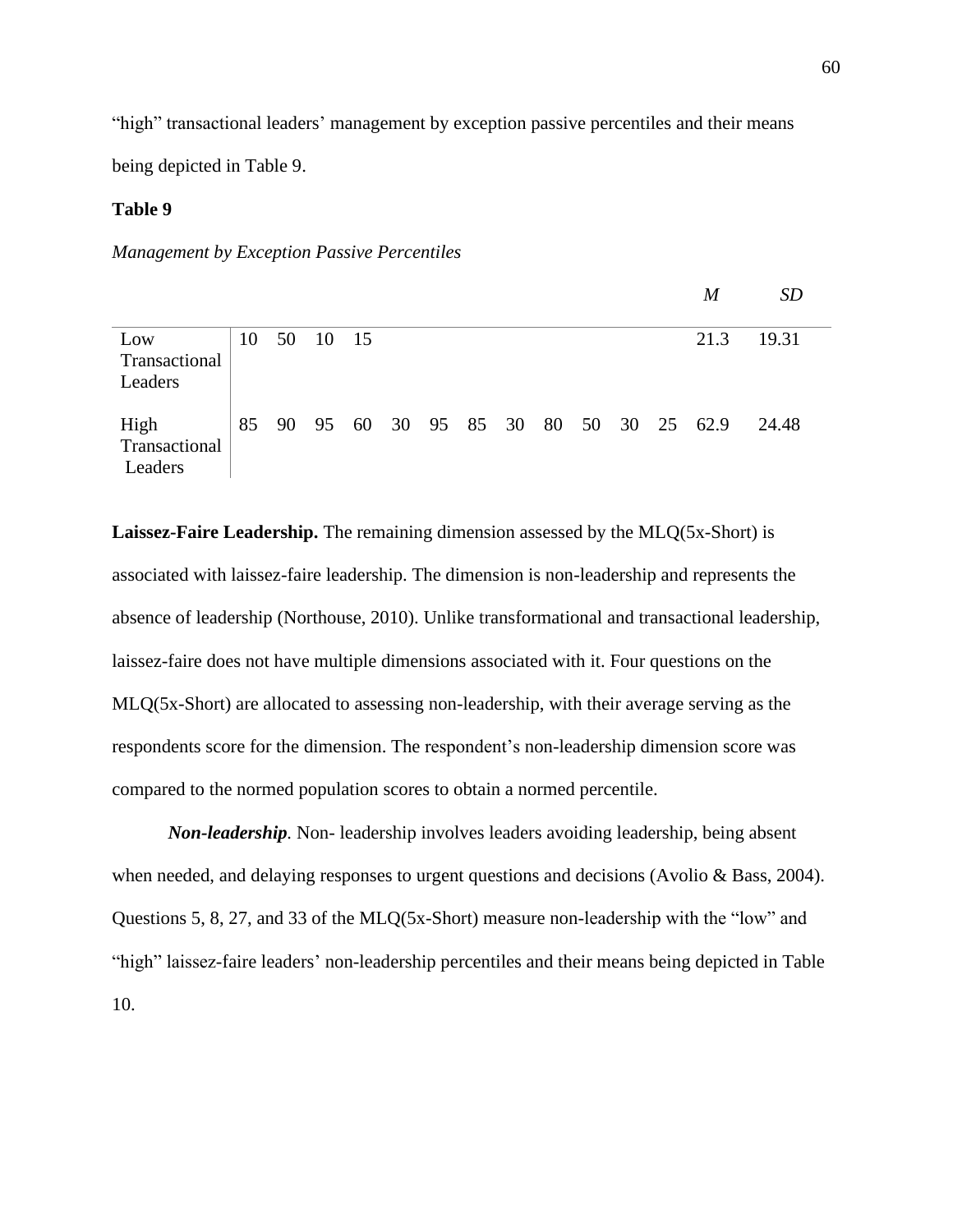## **Table 10**

## *Non-leadership Percentiles*

|               |    |    |    |       |                |    |     |     | M    | <b>SD</b> |
|---------------|----|----|----|-------|----------------|----|-----|-----|------|-----------|
|               |    |    |    |       |                |    |     |     |      |           |
| Low           | 10 | 30 | 30 | 10 50 | 50             | 40 | -10 | -10 | 26.7 | 17.32     |
| Laissez-faire |    |    |    |       |                |    |     |     |      |           |
| Leaders       |    |    |    |       |                |    |     |     |      |           |
|               |    |    |    |       |                |    |     |     |      |           |
| High          | 70 | 80 |    |       | 95 90 95 95 70 |    |     |     | 33.3 | 21.21     |
| Laissez-faire |    |    |    |       |                |    |     |     |      |           |
| Leaders       |    |    |    |       |                |    |     |     |      |           |

## *Multi-dimensional Work Ethic Profile*

The *Multi-dimensional Work Ethic Profile* (MWEP) is a multidimensional inventory that assesses seven distinct dimensions of work ethic (Woehr et al., 2007). The individuals that comprised the service technician group each completed the 65-item instrument which was scored to obtain a composite MWEP score for each study participant. The MWEP scores ranged from 232 to 331 with a mean score of 276. The median MWEP score was 273, with the mode scores of 250 and 254 each occurring four times.

## *Productivity*

The productivity data used for the study was obtained directly from the asset manager of the study participants' employer. The productivity ratings for each technician were calculated by dividing their billed hours by their hours paid that were available for billing. Individuals comprising the service technician group study sample had productivity scores ranging from 50 to 102, with a median score of 90. The mean productivity score was 85.34 with the mode being 97 and occurring eight times.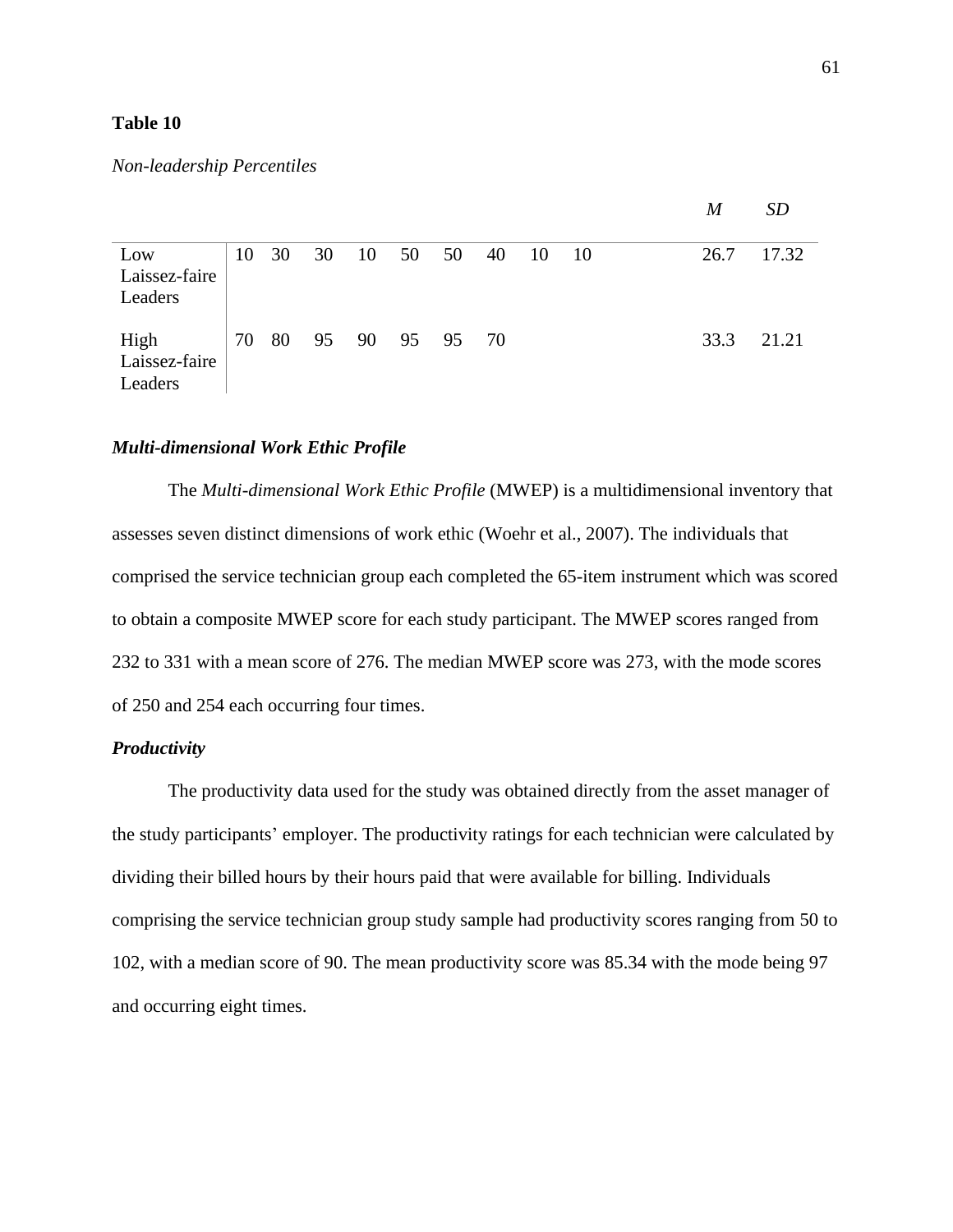# **Analysis**

Addressing research question one and two required the study participants of the service manager group to be categorized as either "high" or "low" transformational, transactional, and laissez-faire leaders. The "high" or "low" classification for each leadership style was based on where each service manger's nine leadership dimension scores fell in relation to the scores of the normed population provided in the Multifactor Leadership Questionnaire Manual. Each service manager's nine leadership dimension scores were compared to those of the normed population which allowed a percentage to be obtained that showed where in relation to the normed population each respondents' scores ranked. The percentiles of the dimensions associated with each individual leadership style were averaged, resulting in each service manager having one percentage score for each of the three leadership styles. Service managers with averages falling at or below the 50<sup>th</sup> percentile for a given leadership style were classified as "low", with all others being classified as "high" for the given style.

The data gathered during the study was analyzed using SPSS software. The results of the analysis were used to determine if the null hypotheses of each research question were accepted or rejected. The data analysis conducted to address the research questions presented in the study is depicted below.

### *Research Questions*

**Research Question 1.** Does leadership style according to the Multifactor Leadership Questionnaire (MLQ) have significant influence on the workplace productivity of employees?

Utilizing the classifications of "low" and "high" transformational leaders to establish two independent groups of the independent variable, an independent-sample *t* test was ran to test the following hypothesis: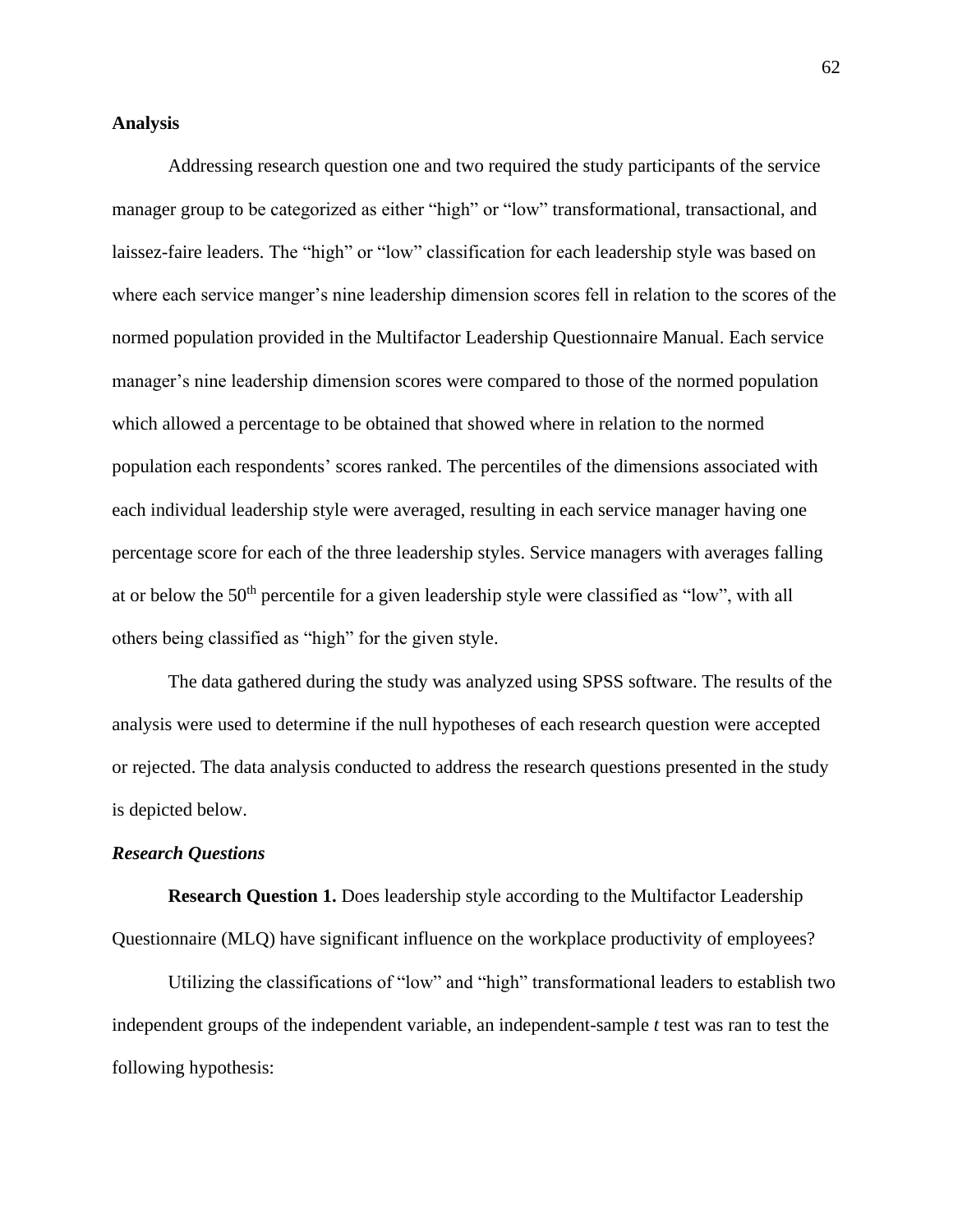**H0.** There will be no significant difference between workplace productivity levels of employees whose manager's transformational leadership dimension scores, when compared to normed population percentiles and averaged, were less than or equal to the  $50<sup>th</sup>$  percentile compared to managers who scored greater than the  $50<sup>th</sup>$  percentile.

The results of the independent-samples *t* test yielded no significance. The service technician workplace productivity levels of "low" transformational leaders (*M*= 84.8, *SD*=13.5) were not significantly different than those of "high" transformational leaders (*M*= 86.5, *SD*= 13.1),  $t(65)=0.469$ ,  $p > .05$ ,  $d=0.124$ , and the study failed to reject the null hypothesis.

Utilizing the classifications of "low" and "high" transactional leaders to establish two independent groups of the independent variable, an independent-sample *t* test was ran to test the following hypothesis:

**H1.** There will be no significant difference between workplace productivity levels of employees whose manager's transactional leadership dimension scores, when compared to normed population percentiles and averaged, were less than or equal to the  $50<sup>th</sup>$  percentile compared to managers who scored greater than the 50<sup>th</sup> percentile.

The results of the independent-samples *t* test yielded no significance. The service technician workplace productivity levels of "low" transactional leaders (*M*= 86.7, *SD*=12.8) were not significantly different than those of "high" transactional leaders (*M*= 84.7, *SD*= 13.6), *t*(65)=  $-0.593$ ,  $p > 0.05$ ,  $d = -0.15$ , and the study failed to reject the null hypothesis.

Utilizing the classifications of "low" and "high" laissez-faire leaders to establish two independent groups of the independent variable, an independent-sample *t* test was ran to test the following hypothesis: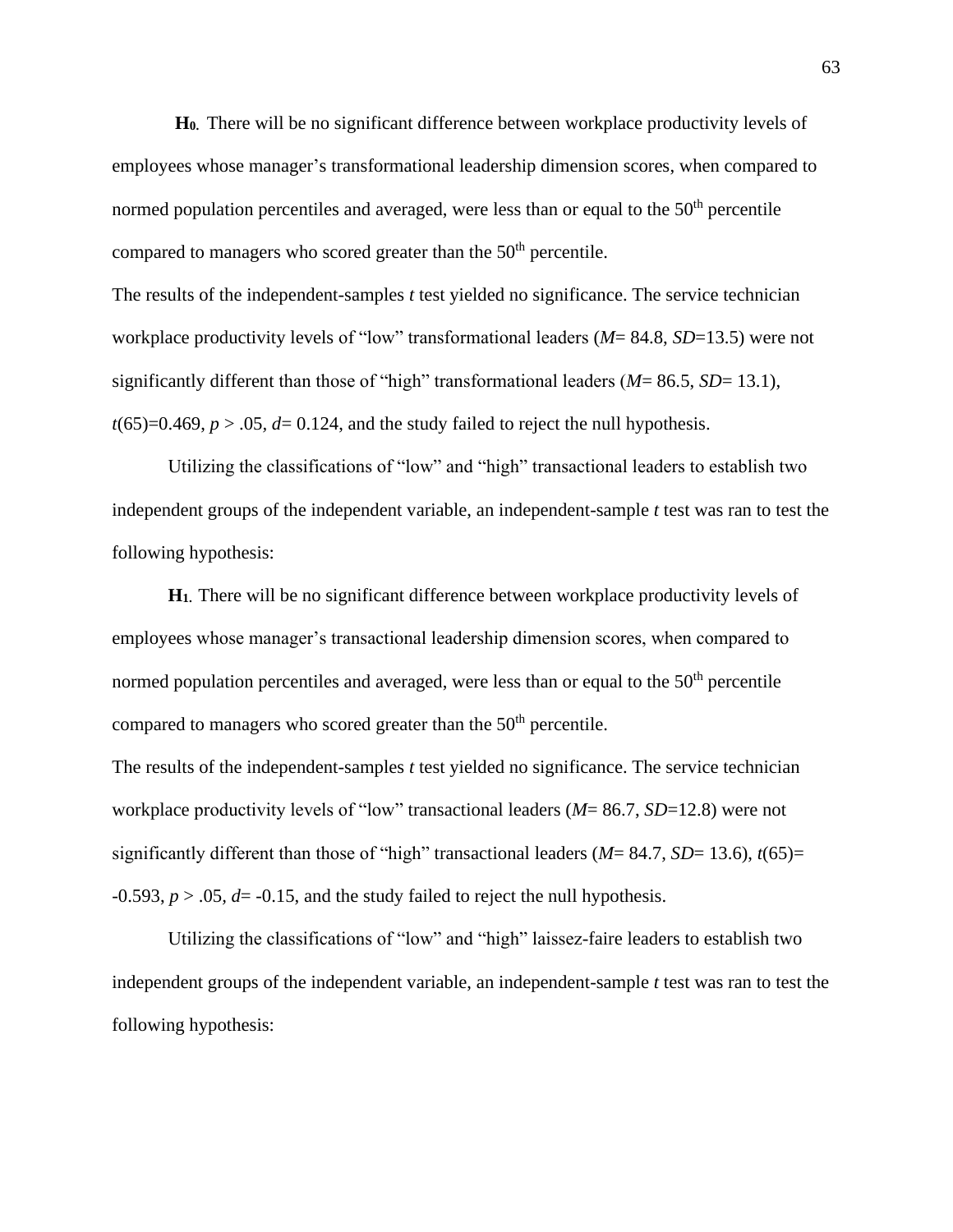**H<sup>2</sup>**. There will be no significant difference between workplace productivity levels of employees whose manager's laissez-faire leadership dimension scores, when compared to normed population percentiles and averaged, were less than or equal to the  $50<sup>th</sup>$  percentile compared to managers who scored greater than the  $50<sup>th</sup>$  percentile.

The results of the independent-samples *t* test yielded no significance. The service technician workplace productivity levels of "low" laissez-faire leaders (*M*= 85.1, *SD*=13.8) were not significantly different than those of "high" laissez-faire leaders  $(M = 85.6, SD = 12.7)$ ,  $t(65) =$ 0.155,  $p > 0.05$ ,  $d=0.384$ , and the study failed to reject the null hypothesis.

The results of the three independent-samples *t* tests conducted to analyze the data to address research question one is presented in Table 11.

## **Table 11**

| Leadership<br><b>Style</b> | Low              |                  |           |                  | High | t(65)     | $\boldsymbol{p}$ | 95% CI of<br>Mean<br>Differenc<br>e |                 |
|----------------------------|------------------|------------------|-----------|------------------|------|-----------|------------------|-------------------------------------|-----------------|
|                            | $\boldsymbol{n}$ | $\boldsymbol{M}$ | <i>SD</i> | $\boldsymbol{n}$ | M    | <i>SD</i> |                  |                                     |                 |
| <b>Transformational</b>    | 46               | 84.8             | 13.5      | 21               | 86.5 | 13.1      | 0.47             | .84                                 | $[-5.38, 8.68]$ |
| Transactional              | 22               | 86.7             | 12.8      | 45               | 84.7 | 13.6      | 0.593            | .18                                 | $[-9.0, 4.79]$  |
| Laissez-faire              | 39               | 85.1             | 13.8      | 28               | 85.6 | 12.7      | 0.155            | .90                                 | $[-6.11, 7.06]$ |

*Results of Leadership Style Analysis Examining Employee Workplace Productivity*

**Research Question 2.** Does leadership style according to the Multifactor Leadership Questionnaire (MLQ) have significant influence on the work ethic of employees as measured by the Multidimensional Work Ethic Profile (MWEP)?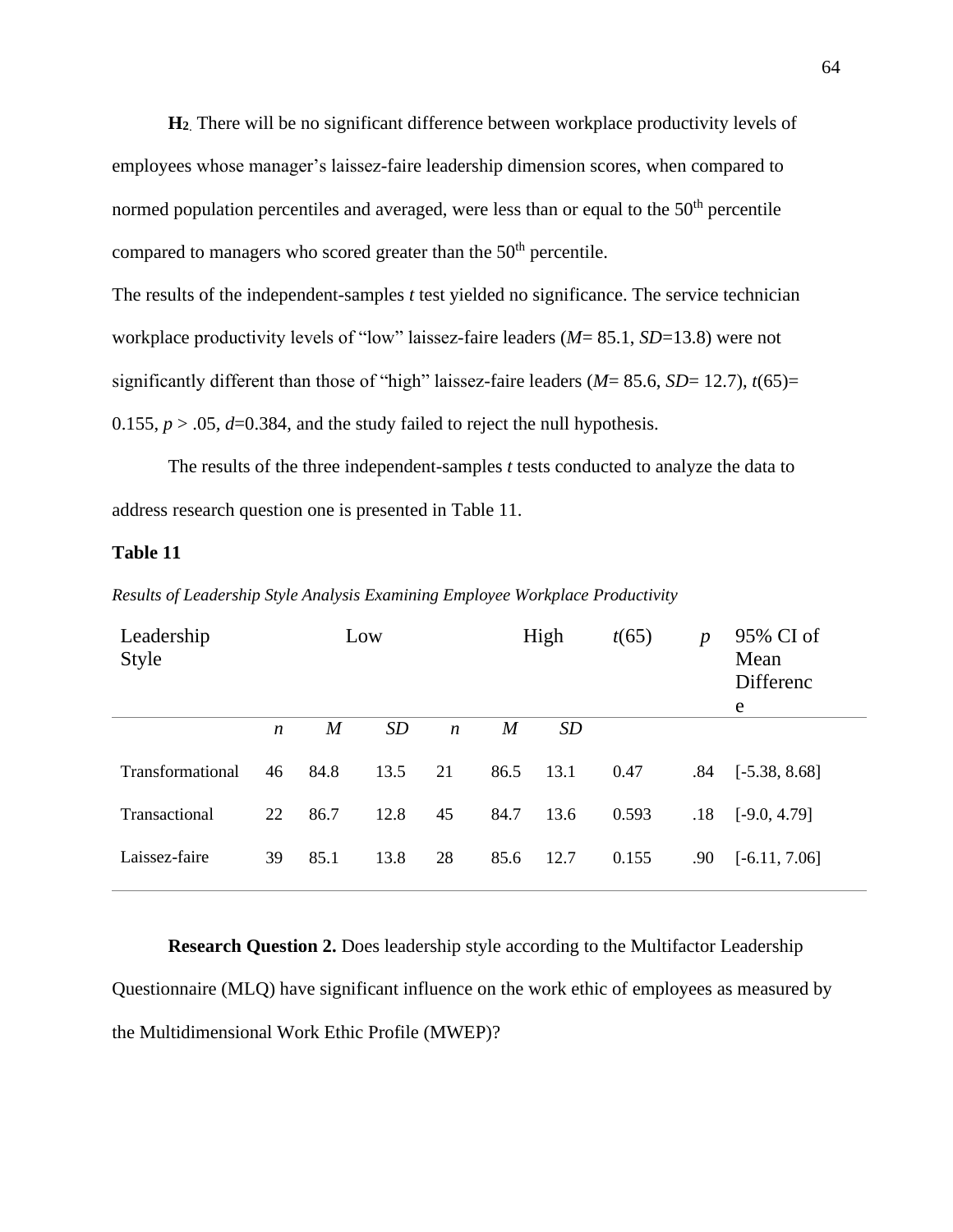Utilizing the classifications of "low" and "high" transformational leaders to establish two independent groups of the independent variable, an independent-sample *t* test was ran to test the following hypothesis:

**H3.** There will be no significant difference between work ethic scores of employees whose manager's transformational leadership dimension scores, when compared to normed population percentiles and averaged, were less than or equal to the 50<sup>th</sup> percentile compared to managers who scored greater than the  $50<sup>th</sup>$  percentile.

The results of the independent-samples *t* test yielded no significance. The service technician work ethic scores of "low" transformational leaders (*M*= 279, *SD*=20.7) were not significantly different than those of "high" transformational leaders ( $M = 270.8$ ,  $SD = 25$ ),  $t(65) = -1.41$ ,  $p >$ .05*, d*= -0.371, and the study failed to reject the null hypothesis.

Utilizing the classifications of "low" and "high" transactional leaders to establish two independent groups of the independent variable, an independent-sample *t* test was ran to test the following hypothesis:

**H4.** There will be no significant difference between work ethic scores of employees whose manager's transactional leadership dimension scores, when compared to normed population percentiles and averaged, were less than or equal to the  $50<sup>th</sup>$  percentile compared to managers who scored greater than the  $50<sup>th</sup>$  percentile.

The results of the independent-samples *t* test yielded no significance. The service technician work ethic scores of "low" transactional leaders (*M*= 273.5, *SD*=19.5) were not significantly different than those of "high" transactional leaders ( $M = 277.8$ ,  $SD = 23.6$ ),  $t(65) = 0.751$ ,  $p > .05$ , *d*= 0.195, and the study failed to reject the null hypothesis.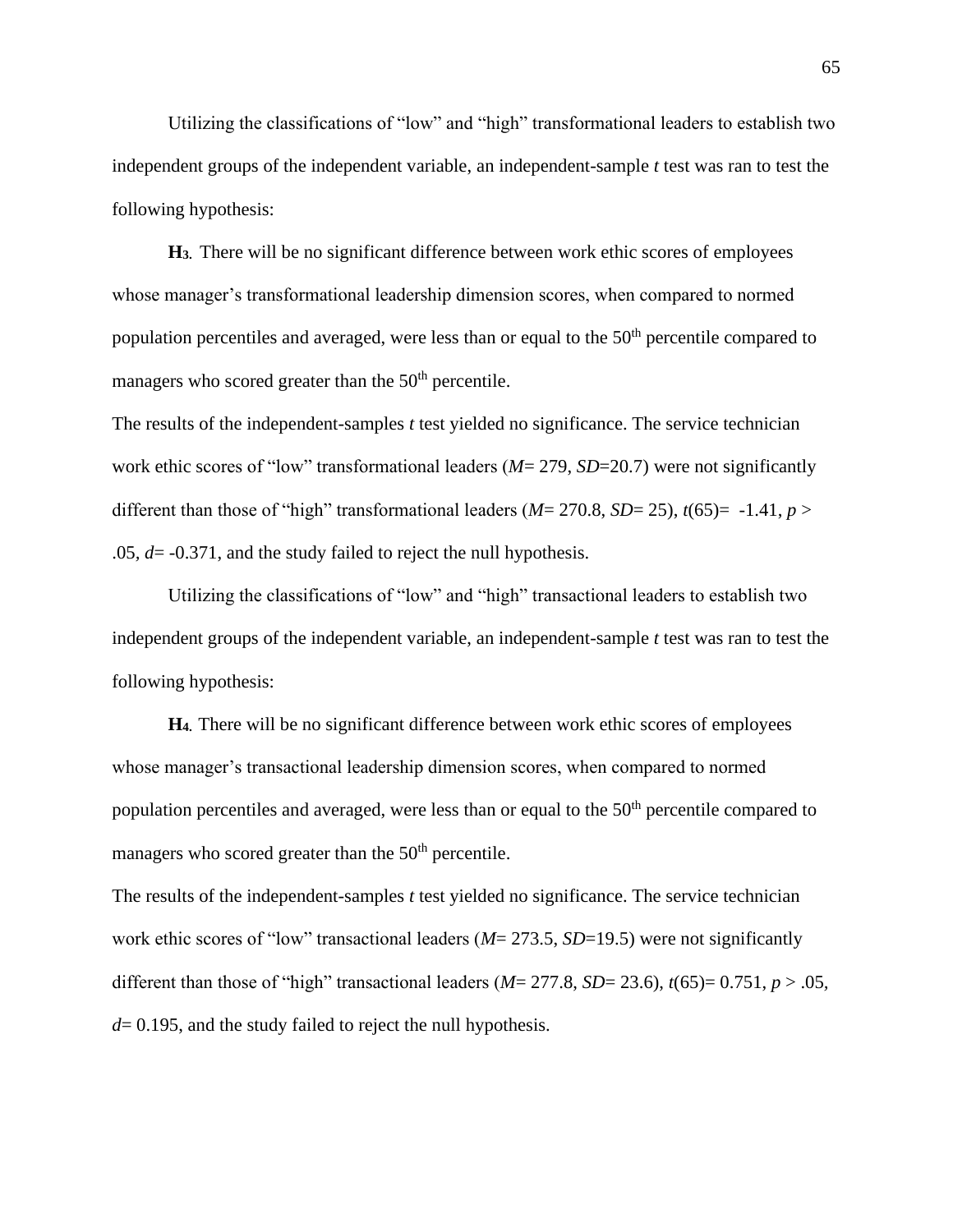Utilizing the classifications of "low" and "high" laissez-faire leaders to establish two independent groups of the independent variable, an independent-sample *t* test was ran to test the following hypothesis:

**H<sup>5</sup>**. There will be no significant difference between work ethic scores of employees whose manager's laissez-faire leadership dimension scores, when compared to normed population percentiles and averaged, were less than or equal to the 50<sup>th</sup> percentile compared to managers who scored greater than the  $50<sup>th</sup>$  percentile.

The results of the independent-samples *t* test yielded no significance. The service technician work ethic scores of "low" laissez-faire leaders (*M*= 275.6, *SD*=22.5) were not significantly different than those of "high" laissez-faire leaders (*M*= 277.5, *SD*= 22.31), *t*(65)= 0.33, *p* > .05*, d*= 0.082, and the study failed to reject the null hypothesis.

The results of the three independent-samples *t* tests conducted to analyze data to address research question two is presented in Table 12.

### **Table 12**

*Results of Leadership Style Analysis Examining Employee Work Ethic*

| Leadership<br><b>Style</b> |                  | Low   |           | High             |       |           | t(65)   | $\boldsymbol{p}$ | 95% CI of<br>Mean<br>Difference |
|----------------------------|------------------|-------|-----------|------------------|-------|-----------|---------|------------------|---------------------------------|
|                            | $\boldsymbol{n}$ | M     | <i>SD</i> | $\boldsymbol{n}$ | M     | <i>SD</i> |         |                  |                                 |
| <b>Transformational</b>    | 46               | 279   | 20.7      | 21               | 270.8 | 25        | $-1.41$ | .47              | $[-19.82, 3.43]$                |
| Transactional              | 22               | 273.5 | 19.5      | 45               | 277.8 | 23.6      | 0.751   | .58              | $[-7.24, 15.98]$                |
| Laissez-faire              | 39               | 275.6 | 22.5      | 28               | 277.5 | 22.3      | 0.33    | .55              | $[-9.24, 12.94]$                |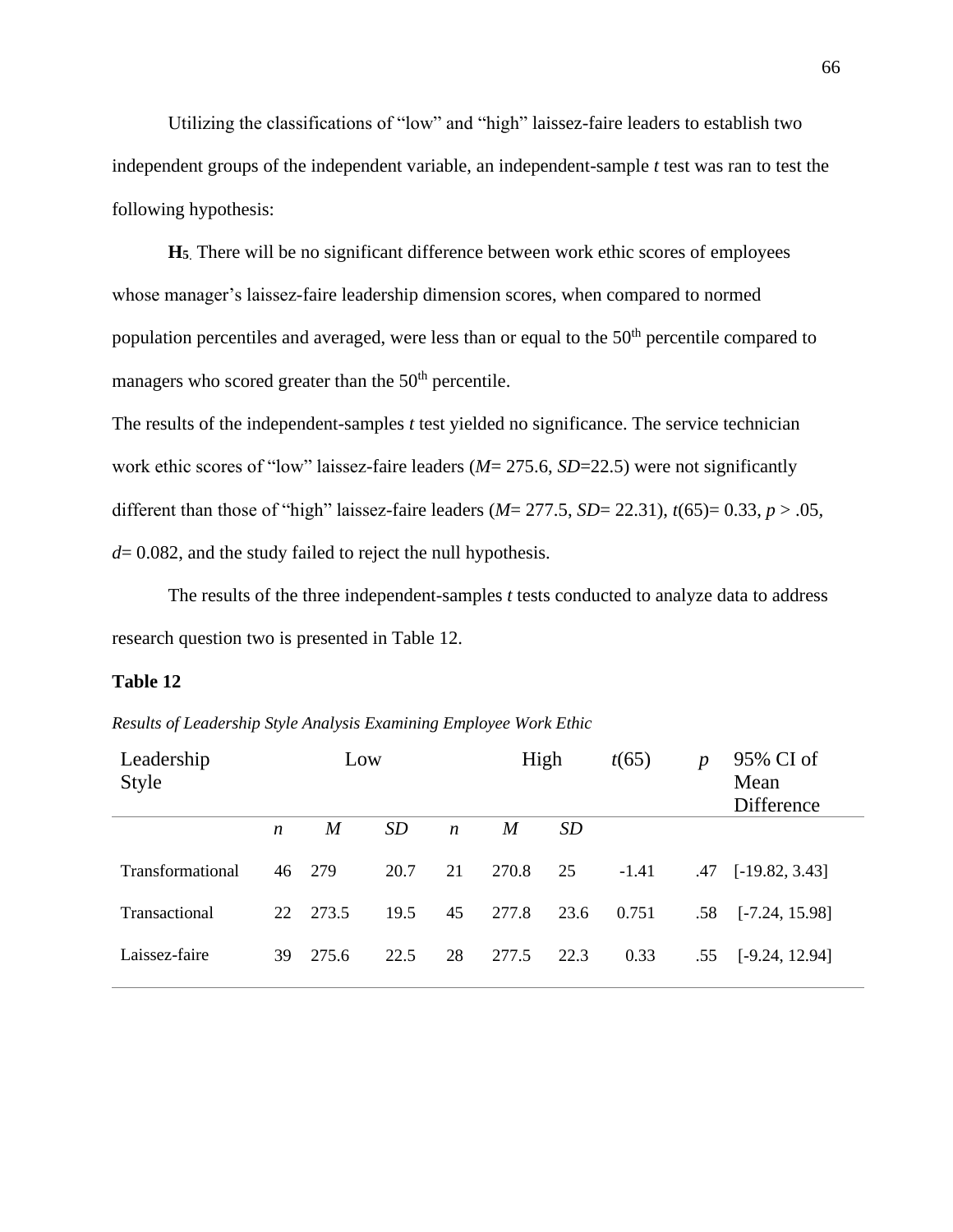**Research Question 3.** Does a relationship exist between employee work ethic, as measured by the MWEP, and workplace productivity level?

Research question three required the use of a Pearson *r* correlation. The composite work ethic scores of service technicians were correlated against their workplace productivity scores to test the following hypothesis:

**H<sup>6</sup>**. There will be no significant difference between the work ethic of employees and their workplace productivity level.

The results of the Pearson *r* correlation yielded no significance between the work ethic of employees and their workplace productivity level,  $r(65) = 0.04$ ,  $p > .05$ . The study failed to reject the null hypothesis.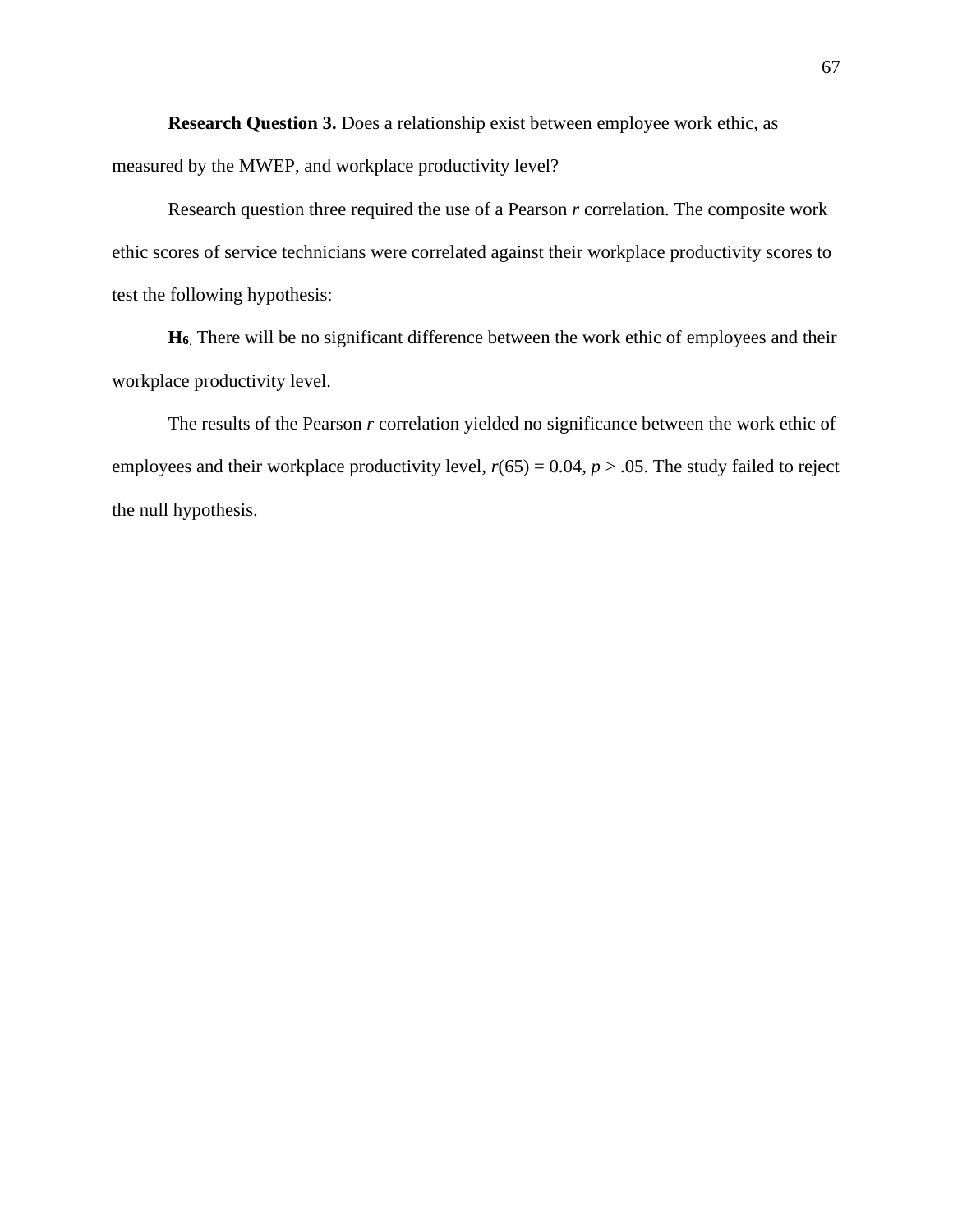#### **Chapter V: Conclusions and Discussion**

Members of the business community express a growing concern about the evolution of the work force as they recognize employees today have a different commitment to the value and importance of work than their predecessors. These beliefs concerning work influence a person's work ethic which has been shown to affect workplace behavior (Miller et al., 2002). A person's work ethic, although primarily established during early family and school education, has shown to be influenced by organizational culture and leadership. Leaderships influence on work ethic is of great interest as organizations work to improve employee workplace productivity (Chașovschi, 2016).

Leadership has shown to influence individual and group behaviors and substantially impact the performance of employees inside organizations. Leadership style is often studied in the field of management due to its role in influencing employee productivity with many theories having evolved that assert the importance of leadership in employee management (Ghazzawi et al., 2017). Understanding the role of leadership on employee performance is crucial, as leadership is regarded by some researchers as one of the primary driving forces behind an organization's success (Jing & Avery, 2008).

The purpose of this study was to establish if the leadership style of managers influenced the work ethic and workplace productivity of employees. The study also sought to determine if a relationship existed between employee work ethic and workplace productivity. Study participants were employees of a multi-location agriculture equipment dealership, with the leadership style of service managers being equated against the work ethic and workplace productivity of their direct reports, service technicians. Service technician work ethic and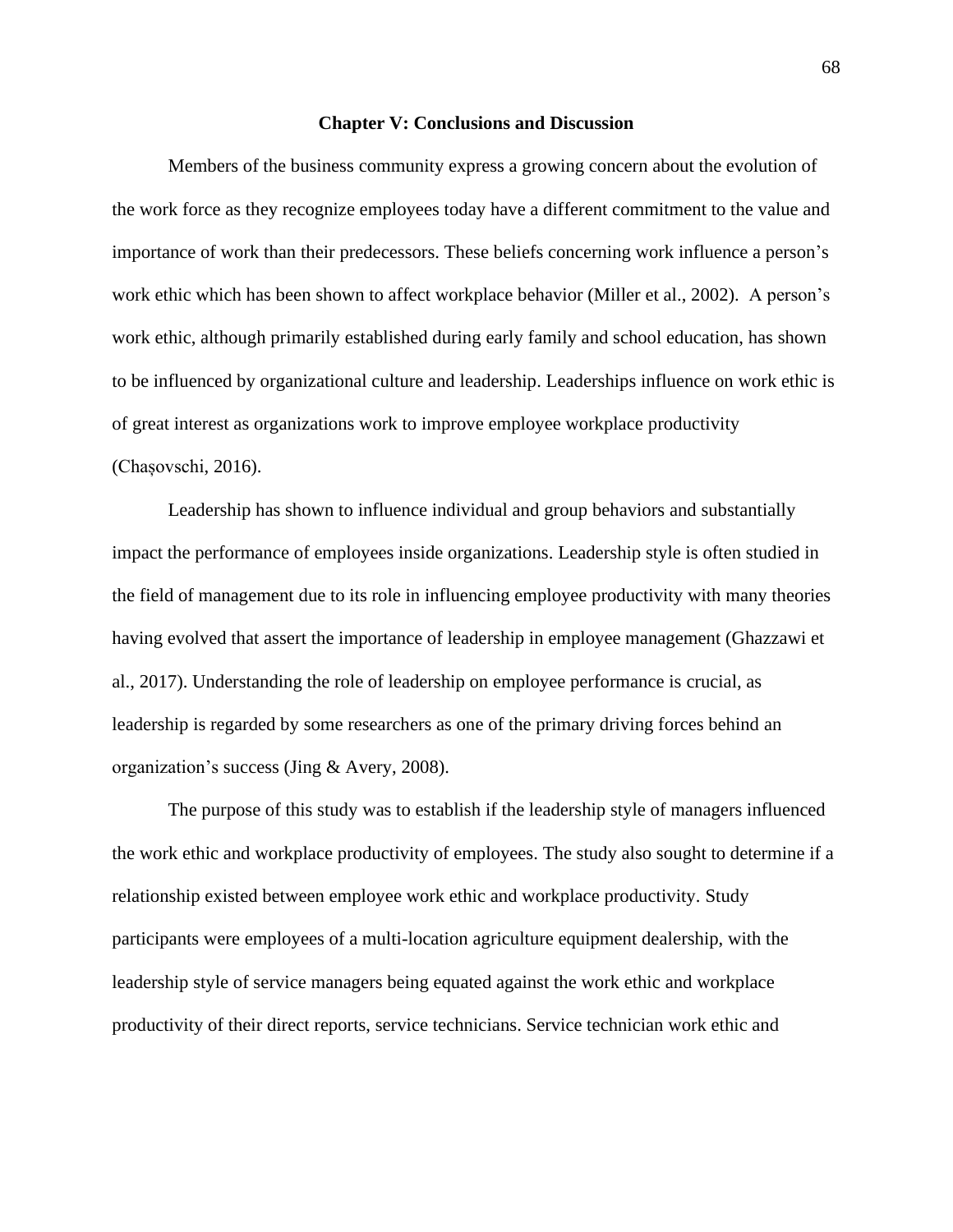workplace productivity were also compared to determine if there was a relationship between them.

## **Summary of Findings**

## *Research Question One*

Research question one guided the study concerning the influence of leadership style, as measured by the *Multi-factor Leadership Questionnaire* (MLQ) (5x-Short), on employee workplace productivity. Using employee productivity data obtained directly from the employer, three null hypotheses were formulated to address the leadership styles measured by the MLQ(5x-Short). The null hypotheses addressed the impact of transformational leadership  $(H_0)$ , transactional leadership  $(H_1)$ , and laissez-faire leadership  $(H_2)$  on employee workplace productivity.

Independent-sample *t* tests were performed for each of the hypotheses. The three *t* tests were ran to determine if there were significant differences in employee workplace productivity between "low" and "high" transformational, "low" and "high" transactional, and "low" and "high" laissez-fair leaders. Analysis of the three *t* test results revealed no significance, and the study failed to reject the null hypotheses  $H_0$ ,  $H_1$ , and  $H_2$ .

## *Research Question Two*

Research question two guided the study concerning the influence of leadership style, as measured by the (MLQ) (5x-Short), on employee work ethic as measured by the *Multidimensional Work Ethic Profile* (MWEP). Using service technician MWEP scores, three null hypotheses were formulated to address the leadership styles measured by the MLQ(5x-Short). The null hypotheses addressed the impact of transformational leadership (H3), transactional leadership  $(H_4)$ , and laissez-faire leadership  $(H_5)$  on employee work ethic.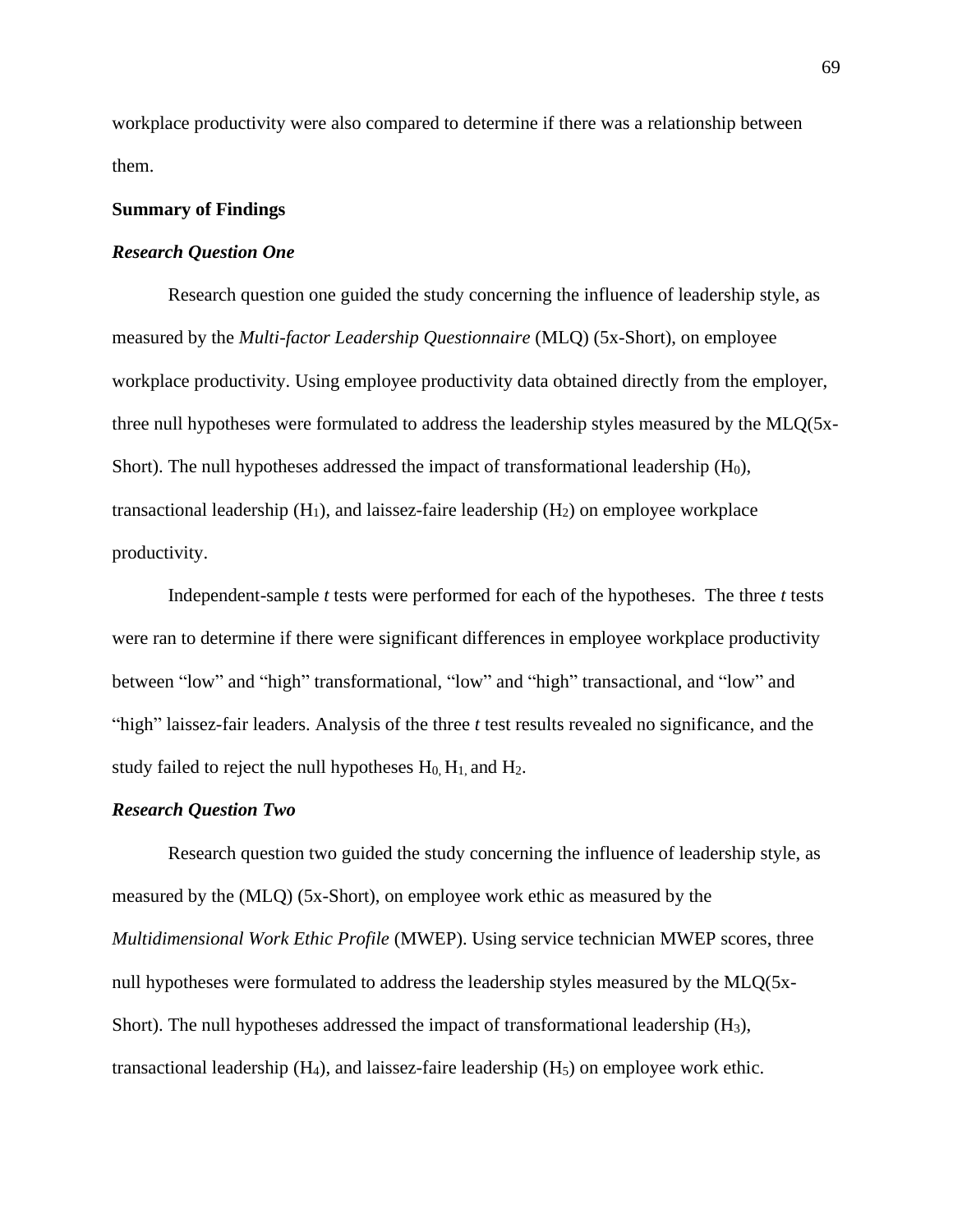Independent-sample *t* tests were performed for each of the hypotheses. Three *t* tests were ran to determine if there were significant differences in employee work ethic between "low" and "high" transformational, "low" and "high" transactional, and "low" and "high" laissez-fair leaders. Analysis of the three *t* test results revealed no significance, and the study failed to reject the null hypotheses  $H_3$ ,  $H_4$ , and  $H_5$ .

### *Research Question Three*

Research question three posed whether a relationship existed between employee work ethic and employee workplace productivity. Using service technician MWEP scores and individual workplace productivity data, null hypothesis  $H_6$  was formulated to address the relationship between the two factors. A Pearson *r* correlation was ran to analyze the data. There was not a statistically significant relationship found between work ethic and workplace productivity, and the study failed to reject null hypothesis  $H_6$ .

## **Interpretations**

The facilitating role leadership plays in promoting work ethic and workplace productivity in employees has been one of great interest over the past few decades. Literature resulting from past research acknowledges the importance and value of leadership and recognizes it as a critical link between employee performance and organizational success (Jing & Avery, 2008). Leaders have the power to create a framework that supports desired behaviors and attitudes through practice and the leader-follower relationship (Pereira & Gomes, 2012). Although the results of the study did not find leadership to have a statistically significant impact on employee work ethic or workplace productivity, the proven and profound influence leadership has on employees cannot be underestimated.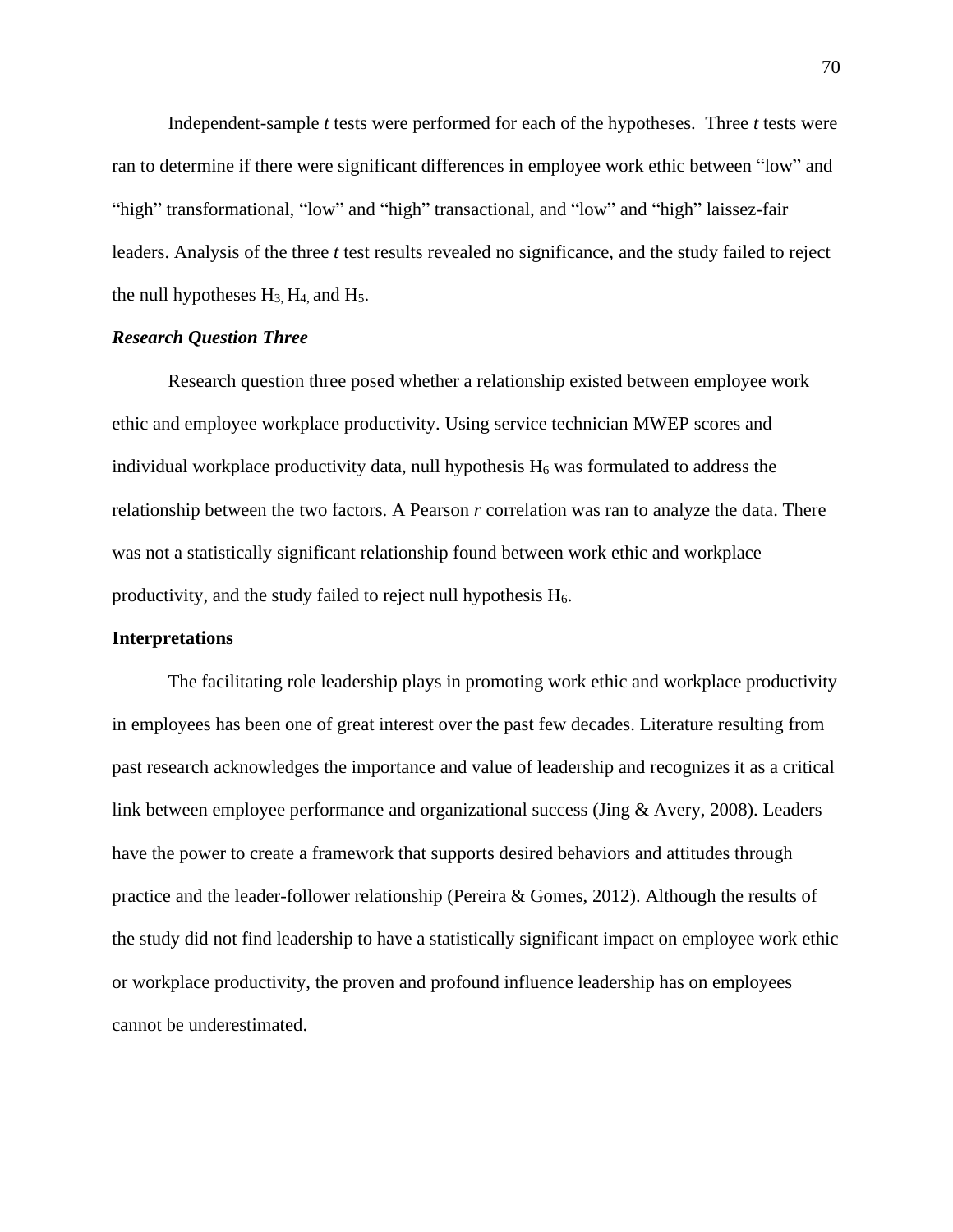The study analyzed the influence of leadership style on employee work ethic and workplace productivity by utilizing the MLQ(5x-Short) to discern service managers reliance on behaviors associated with transformational, transactional, and laissez-faire leadership styles. No leader relies only on behaviors associated with one leadership style (Avolio & Bass, 2004), and circumstances and situations have shown to influence a leader's behavior (Northouse, 2010). This theory concerning leadership causes the lines between transformational, transactional, and laissez-faire leadership, as determined by the leader form of the MLQ(5x-Short), to blur due to the impact of external forces and the environment being recognized. Restructuring how leadership was analyzed may have led to service managers being categorized differently and yielded statistically significant findings when looking at leaderships influence on employee work ethic and workplace productivity. Investigating the leadership style of upper management and taking into account its influence on employee work ethic and workplace productivity may also have yielded alternate findings.

Although literature indicates the importance of leadership style and its effect on organizational success, it also recognizes that multiple factors impact the performance of individuals inside an organization (Ghazzawi et al., 2017). Isolating such variables is difficult, and although leadership style is influential, it may not have been the dominate independent factor influencing employee work ethic and workplace productivity resulting in non-statistically significant study results. Organizational culture has also been shown to influence organizational outcomes, with toxic workplace environments leading to decreased workplace productivity and diminished organizational success (Anjum et al., 2018). While leadership style influences workplace culture, equating the culture and climate of the individual dealership locations against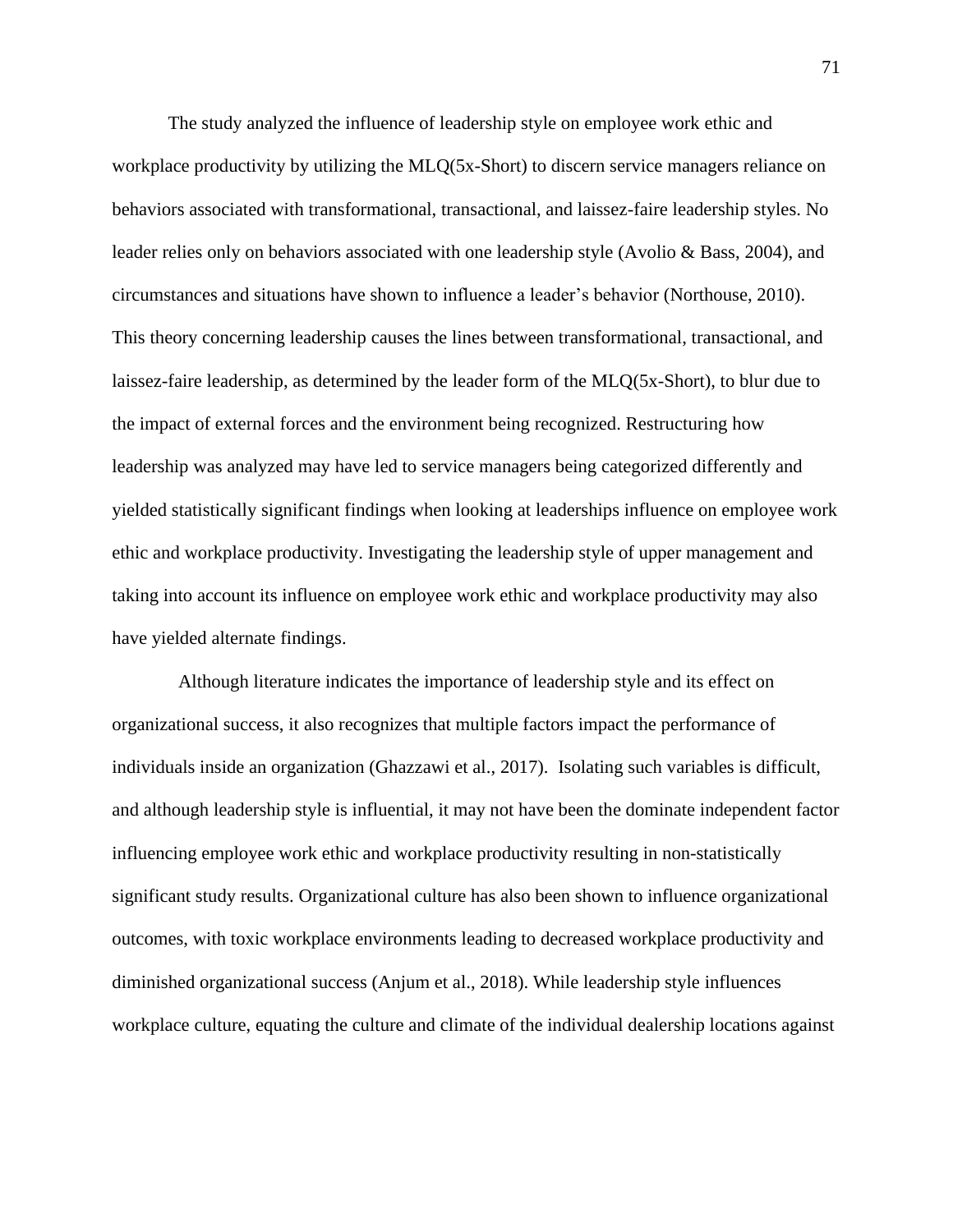its employees' work ethic and workplace productivity may have yielded statistically significant results.

Measuring performance outcomes within an organization is difficult (Jing  $&$  Avery, 2008). The workplace productivity data used during the study, although meticulously calculated, did not consider influencing circumstances such as sickness, technician skill level, or job assignment. Restructuring the study and utilizing the service departments overall productivity rating to determine the influence of the service manager's leadership style would have reduced variability experienced with individual service technician workplace productivity data and possibly yielded statistically significant findings.

Although the results of the study indicated a non-statistically significant relationship between work ethic and workplace productivity, review of the literature reveals a strong association between the two factors. Work ethic has been shown to influence workplace behavior with a favorable work ethic leading to increased productivity (Velasco  $\&$  Chavez, 2018). The work ethic scores of service technicians were obtained by using the MWEP with individual service technician workplace productivity data being obtained directly from the employer. The utilization of an alternative work ethic instrument to obtain work ethic scores for service technicians could have yielded study results that coincide with the literature. Using an alternative performance measure in place of employee workplace productivity could have also influenced study results.

## **Discussion**

The results of the study indicated the leadership style of service managers did not have a statistically significant impact on service technician work ethic or workplace productivity. Although the results do not coincide with the literature on the influence of leadership style, they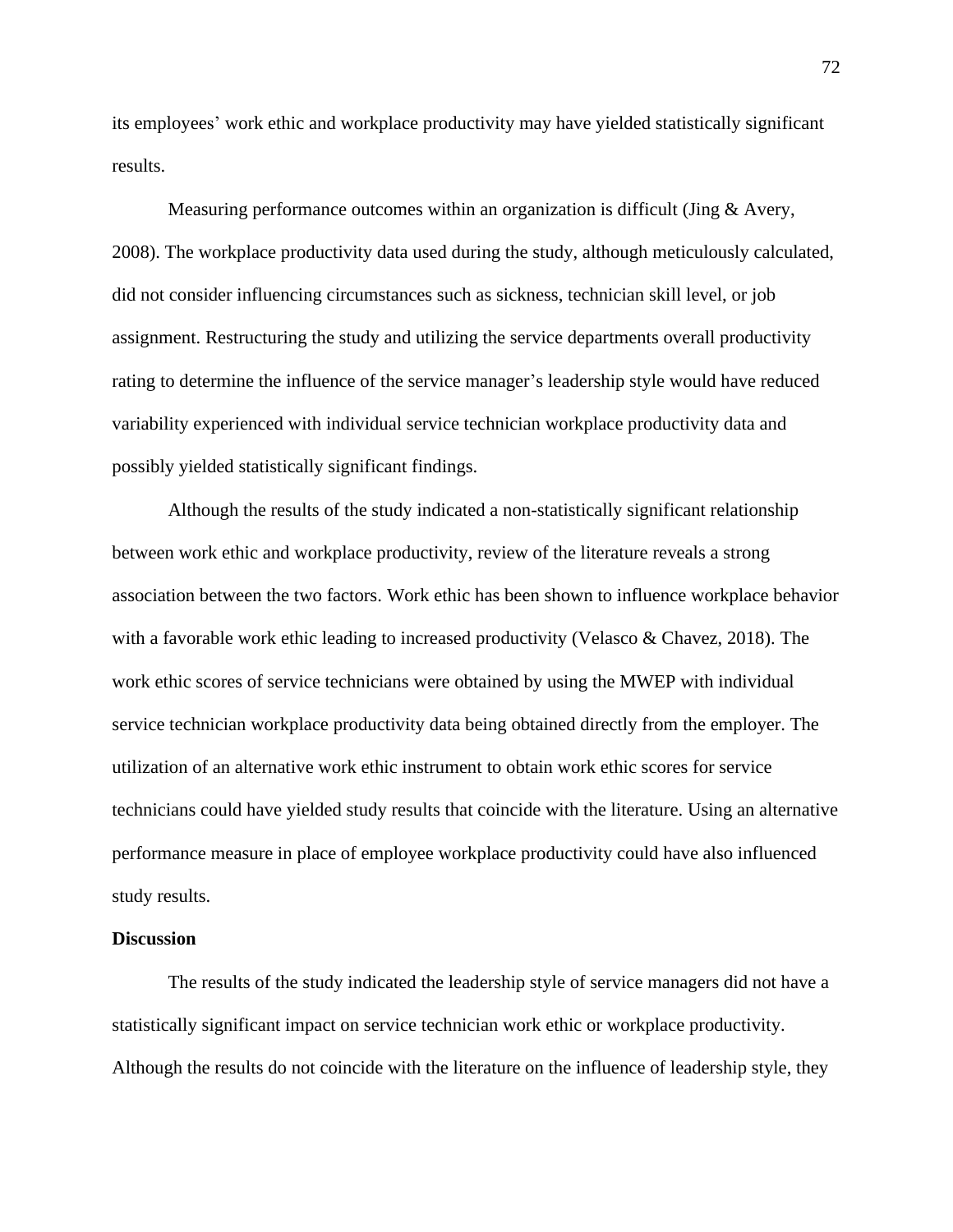do concur with the multifaceted nature and volatility of leadership. Leadership is not a science but an art, and according to Northouse (2010), has a situational component with outcomes being influenced by the leader, the follower, their interactions, their relationship, and many other factors dictated by the work environment.

The data suggests that factors other than the leadership style of service managers had a predominate influence on service technician workplace productivity. With no significance being found, it is likely other influences overshadowed the impact of the leadership style of service managers. Past research into workplace experiences, processes, and environments that influence organizational outcomes has shed light on their mediating role between organizational climates and employee behaviors, attitudes, and outcomes (Pereira & Gomes, 2012). Considering the influence of work environment on employee and organizational productivity that studies such as Anjum et al. (2018) have found, it would have been applicable to assess the leadership style of each store manager along with that of the service manager. The store manager has as a substantial impact on the culture and climate of each location which could easily domineer the influence of the leadership style of the service manager.

Past research indicates the leadership style implemented by a leader influences employees' attitudes towards and engagement at work (Breevaart & Zacher, 2019). Although the results of the study failed to find a statistically significant relationship between leadership style and employee work ethic, or work ethic and workplace productivity, the data did reveal relatively high work ethic scores. The mean *Multidimensional Work Ethic Profile* (MWEP) score for the service technician group was 276.6 which was 18 points higher than the mean score obtained in the Woehr et al. (2007) study which examined work ethic across cultures. The Woehr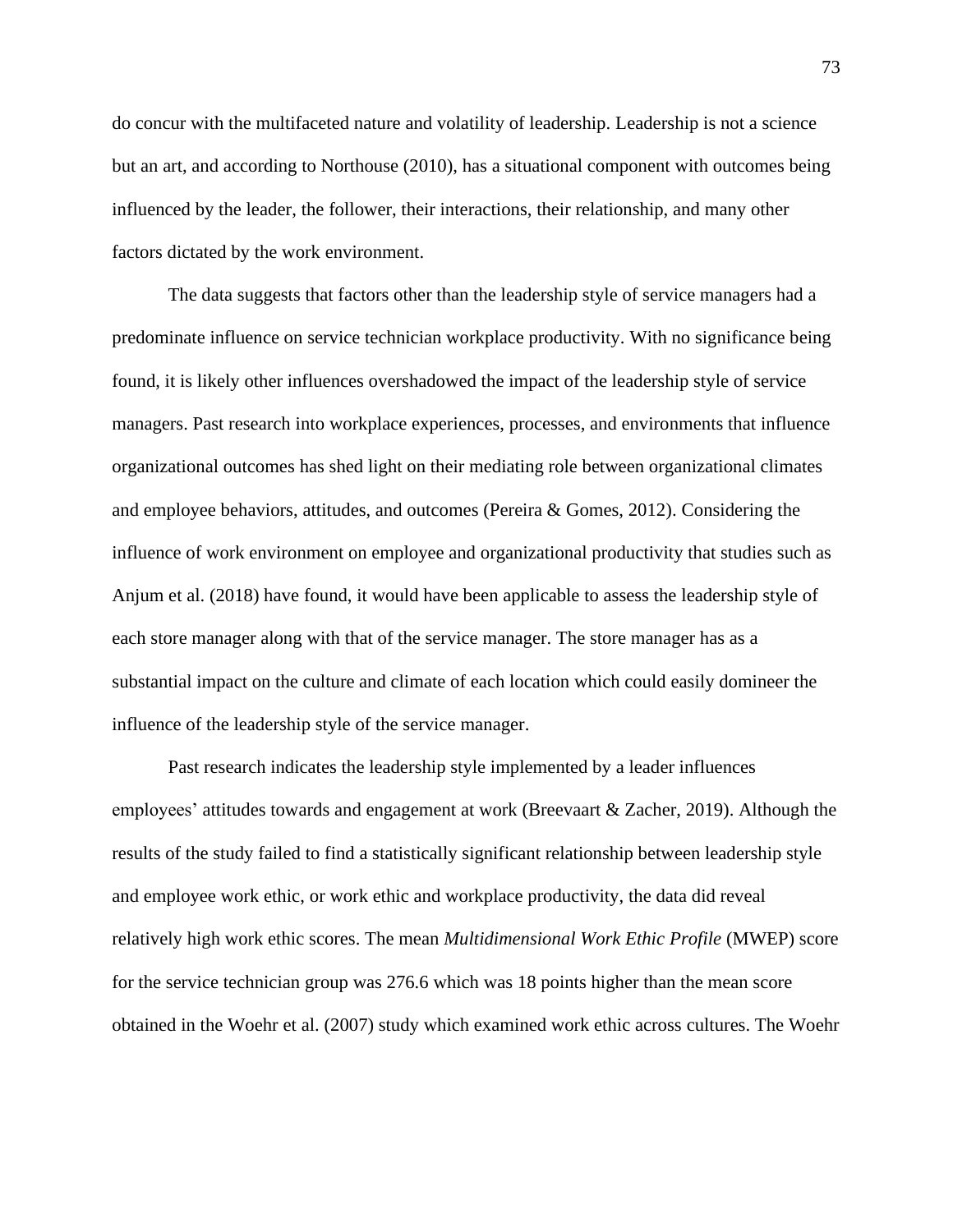et al. study utilized the MWEP to assess work ethic across the diverse cultures of Korea, Mexico, and the United States, providing MWEP scores from varied populations.

The higher MWEP scores of the service technician study group lead to reduced variation between individual results, with scores ranging from 232 to 331. This contributed to the study's lack of statistically significant findings when analyzing the impact of leadership style on work ethic as the differences between individuals were minimized, thereby reducing the differences associated with the leadership style of service managers. Although the cause of the higher MWEP scores has not been researched, it is plausible it is a result of the study being conducted in an isolated setting with individuals from a similar geographical area, background, and industry.

The reduced spread of MWEP scores also contributed to the study's lack of statistically significant findings when analyzing the relationship between work ethic and workplace productivity. With the scores only varying by 99 points, the influence of work ethic on workplace productivity was minimized as the spread of the MWEP scores was reduced. There is substantial literature indicating work ethic impacts employee output, and the circumstances contributing to the study results should be considered.

A leader's reliance on behaviors associated with varying leadership styles could be seen in the study data. When classified as "high" or "low" in the three leadership styles of transformational, transactional, and laissez-faire, multiple service managers scored "high" in the same styles. Five of the six service managers who scored "high" transformational also scored "high" transactional, while eight of the nine scoring "high" laissez-faire also scored "high" transactional. This data agrees with the literature reintegrating the fact that leaders do not only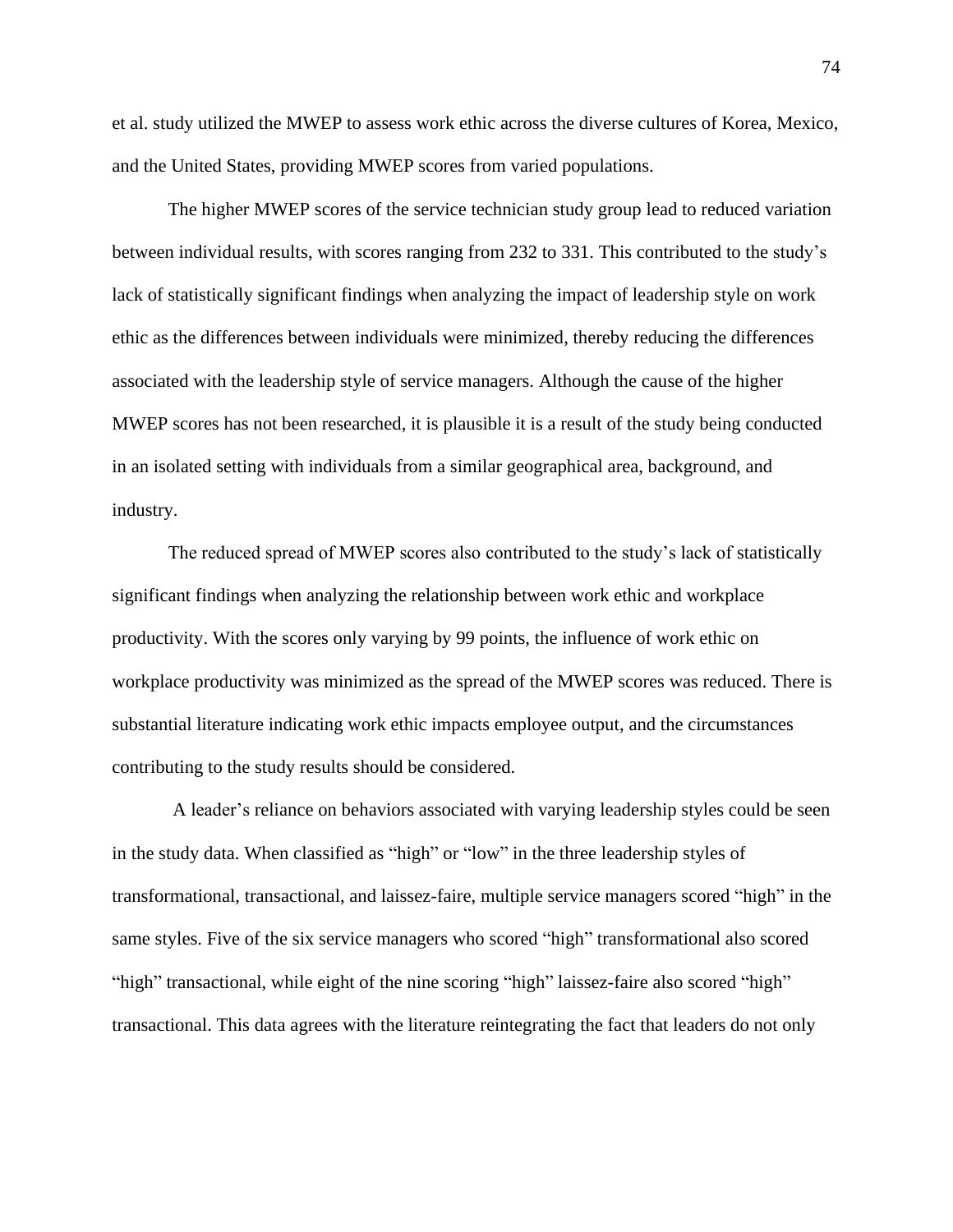implement one leadership style, but instead overtime as situations change utilize behaviors associated with transformational, transactional, and laissez-faire leadership.

## **Practical Significance**

When investigating avenues to increase the profitability of a service department, service technician workplace productivity is always center focus with the leadership of the service manager often being viewed as a primary vector for improvement. However, the overall results of the study indicate differently and show that service managers may not be as influential as originally believed. The study results suggest the leadership style of service managers may not have an overarching impact, and that a service technician's work ethic and achievement of a high level of workplace productivity may perhaps be impacted by other factors.

Although the results of the study yielded no significant findings concerning the influence of leadership style on, or relationship between, employee work ethic and workplace productivity significant knowledge can still be obtained from the results and analyzation of the literature. The knowledge gained emphasizes that service technician's achievement of a high level of workplace productivity is not strongly influenced by the leadership style of the service manager, with other factors most likely having a more significant impact. This information allows service managers to concentrate on aspects of their position that have a greater impact on the profitability of the department instead of on ones that offer nominal returns. Service managers can devote their time to scheduling, job preparation, marketing, resource procurement, and customer relations which will support service technician efficiency and workplace productivity and in turn positively impact the department.

Understanding the limitations of the leadership style of service managers on service technician workplace productivity allows company managers to better select employees for the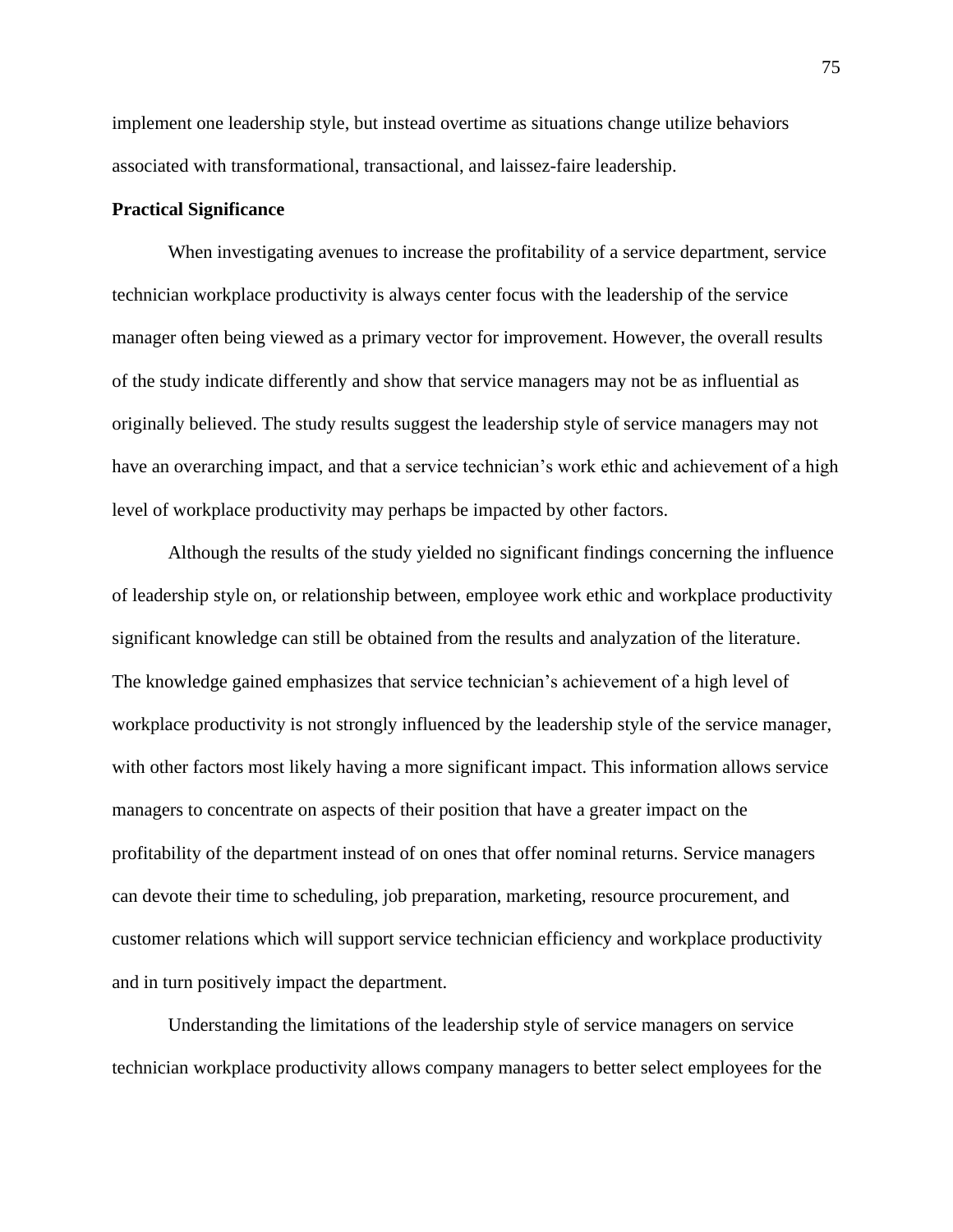position. Emphasis on leadership style can be minimized, as it is now understood that other characteristics will most likely have a greater influence on department profitability. Although there is no all-inclusive list of specific skills and qualities of a successful service manager, heightened importance can be placed on qualities associated with department management instead of employee leadership. Individuals who possess good communication and interpersonal skills, excel at time and project management, and recognize, understand, and implement good business practices will be sought to fill future available service manager positions as the results of the study showed the leadership style of service managers having minimal impact on service technician workplace productivity.

The literature indicates that an individual's beliefs and values associated with work influence one's work behavior (Woehr et al., 2007). Although the results of the study do not indicate a statistically significant relationship between the work ethic and workplace productivity of service technicians, a strong work ethic has been associated with positive outcomes in the workplace and its importance should not be overlooked. According to Chașovschi (2016), a person's work ethic sums up a conglomeration of values associated with their character that translates to specific behaviors that are beneficial to them as an employee and the organization.

Understanding a service technician's work ethic is not directly linked to their workplace productivity allows managers to search for other factors that influence productivity in the workplace. If a person's internalized values, characteristics, and attitude toward work is not the predominate determining factor of workplace productivity, then external influences must be examined. Identifying the impact of external factors such as work environment/culture, resource availability, training, and experience can help determine where consideration should be given, and change implemented, to yield the greatest improvement. Unlike internal characteristics,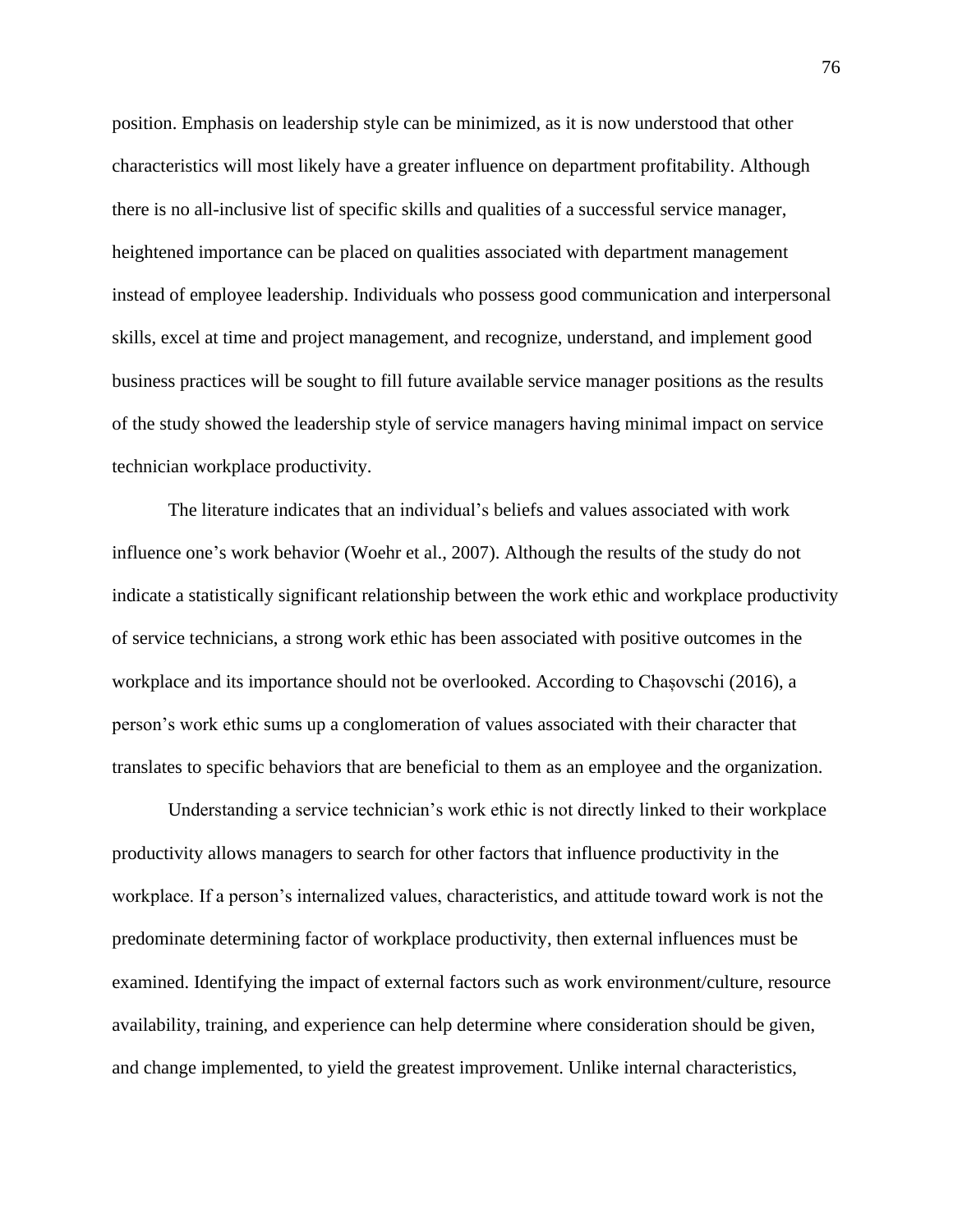values, and morals individuals possesses that affect workplace performance, external factors can be changed to achieve desired outcomes thereby emphasizing the importance of determining their impact.

## **P-20 Implications**

The basic values associated with work ethic are shown to be learned early in life. These values are interiorized during early family and school education and evolve into beliefs and intrinsic assumptions as one ages (Chașovschi, 2016). The work ethic that was once a prominent social philosophy in America has lost its place at the expense of individuals, organizations, and society. A belief in work and recognizing the dignity of labor contributes to job satisfaction, a better quality of life and the material well-being of society (Cherrington, 1980). Individuals who possess a positive work ethic are valued by employers (Petty & Hill, 2005), and installing a positive attitude toward work should be a focus of today's educational system.

A primary component of P-20 education is workforce and career readiness. Work ethic lies at the core of success in the workplace and promotes employee and organizational productivity. This study focused on factors influencing employee work ethic and workplace productivity as the literature reiterates multiple times the important role each play in organizational and individual success. By promoting the value in, and attributing to the development of, a positive work ethic the educational system can aid in cultivating strong work values in the up-and-coming workforce and help students understand the positive impact a good work ethic can have on their educational and work careers.

#### **Limitations**

The study was limited by the use of convenience sampling. Study participants were selected due to their availability, and the researcher's access to individual workplace productivity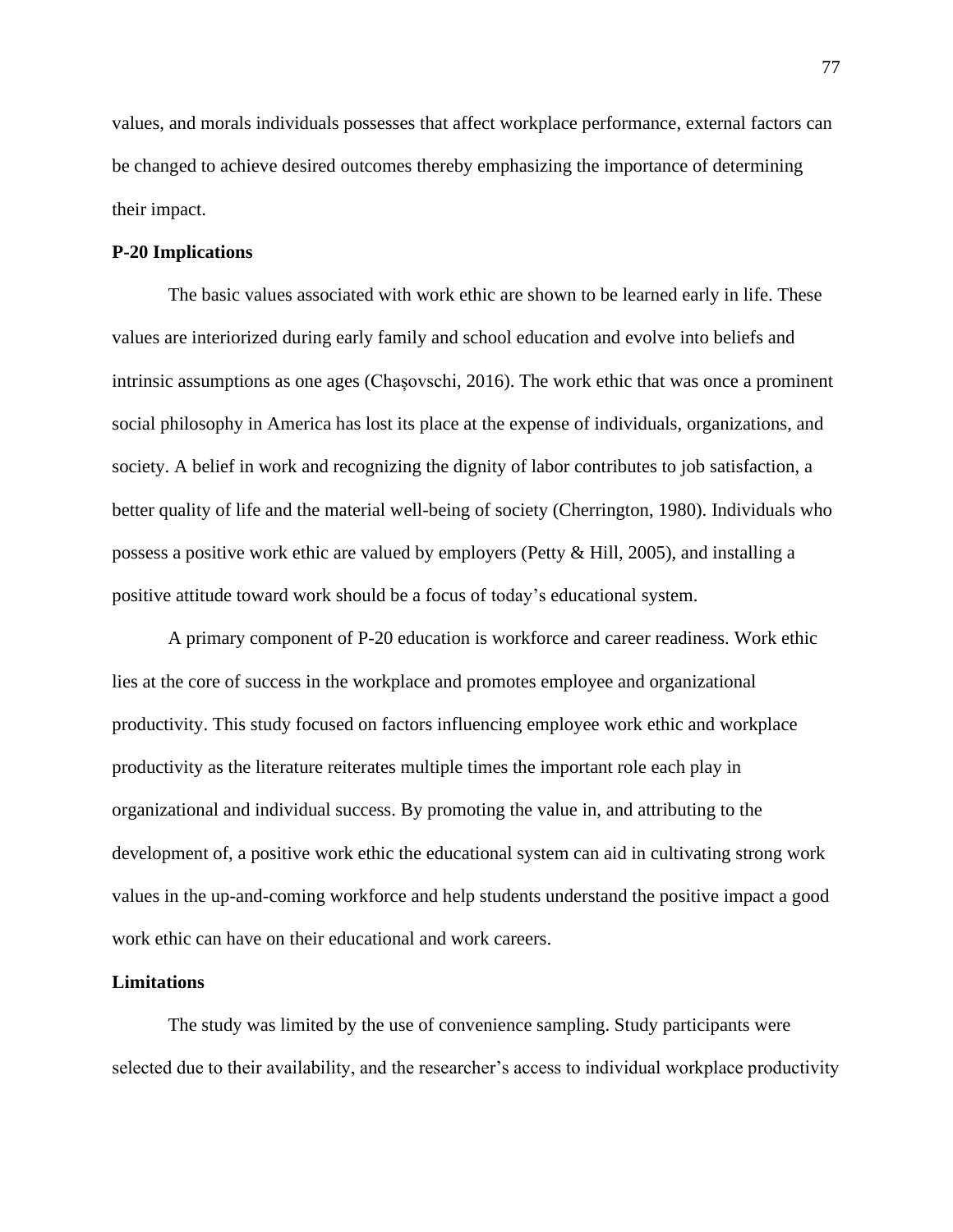data. The utilization of this non-probability sampling method did not allow for random selection which reduced the generalizability of study results.

Restricting the study to service department employees of one agriculture equipment dealership led to further study limitations. This constraint greatly reduced the scope of the study as participants were all employed in the same industry, lived in a specific geographical area, and operated under the same corporate management structure. This constraint also led to relatively small sample sizes.

The service technician workplace productivity data obtained directly from the employer was also a limiting factor in the study. Service technician workplace productivity was calculated by dividing each individuals' billed hours by their hours available to bill. Although this performance measure reduced personal biases, the workplace productivity data used for the study did not take into account technician skill level, variables associated with job assignment, or other factors influencing a service technician's billed hours which affected their individual workplace productivity scores.

The MLQ(5x-Short) used to determine the leadership style of service managers was also a limiting factor in the study. The instrument, although well validated, does have limitations (Muenjohn & Armstrong, 2008). The leader form of the MLQ(5x-Short) was the sole method used to determine leadership style, with service managers scoring their own leadership behaviors. It is possible the ratings service managers applied to their own leadership behaviors were not indicative of their true leadership style. Human nature lends individuals to think positive concerning one's own behaviors, and ratings obtained from their employees may have provided better insight into the true leadership style utilized by the service managers.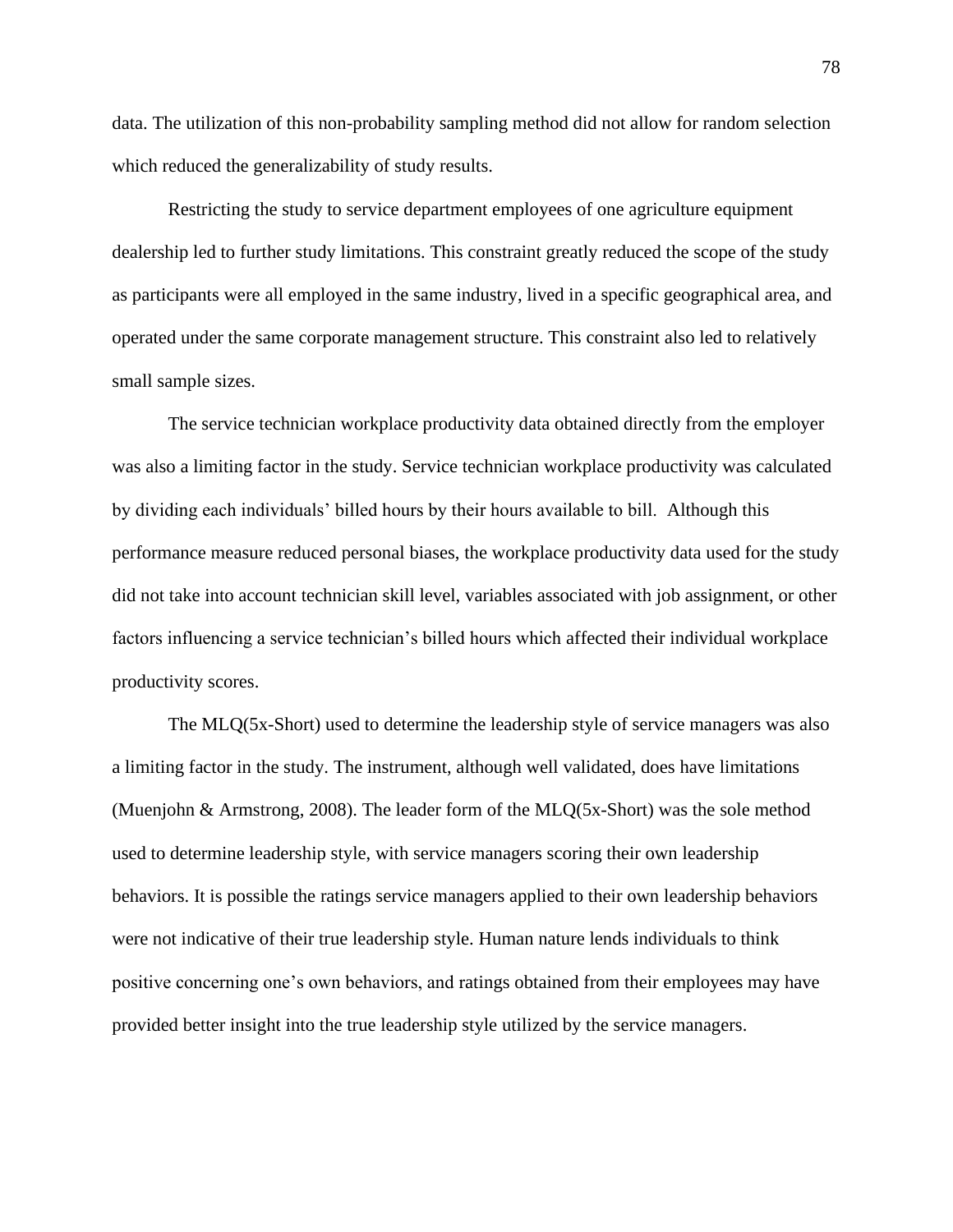## **Recommendations for Future Research**

Although the study revealed no statistically significant findings, understanding how leadership impacts work ethic and employee productivity in the workplace can help improve organizational performance (Jing & Avery, 2008), especially in high demand industries such as agriculture. The study evaluated the influence of service management's leadership style on employee workplace productivity and work ethic but neglected to assess the potential impact of leadership style of higher management or its influence on other dealership department employees. Additional research with an expanded range of management and employees being evaluated would provide further information concerning the impact of store managers leadership style in agriculture equipment dealerships.

Leadership is multifaceted with its foundations residing on relationships between leaders and followers (Zareen et al., 2014). The nature of a relationship between a leader and follower has shown to influence productivity and performance (Ghazzawi et al., 2017), but this dimension of leadership is often not captured or evaluated by standardized questionaries. A qualitative study evaluating employees' perspectives and opinions of direct managements leadership styles and methods would provide insight into how such dimensions influence workplace productivity and employee work ethic. A qualitative study would assess how interpersonal aspects of the leader follower relationship impact the situational component of leadership.

Interest in how to utilize leadership paradigms to improve organizational performance has been on the rise over recent decades. Previous research has revealed intangibles such as leadership style, culture, and motivation as positive assets, and instrumental to an organization's ability to combine people and processes to maximize performance (Jing & Avery, 2008). A study evaluating the impact of leadership style on workplace culture and climates could be conducted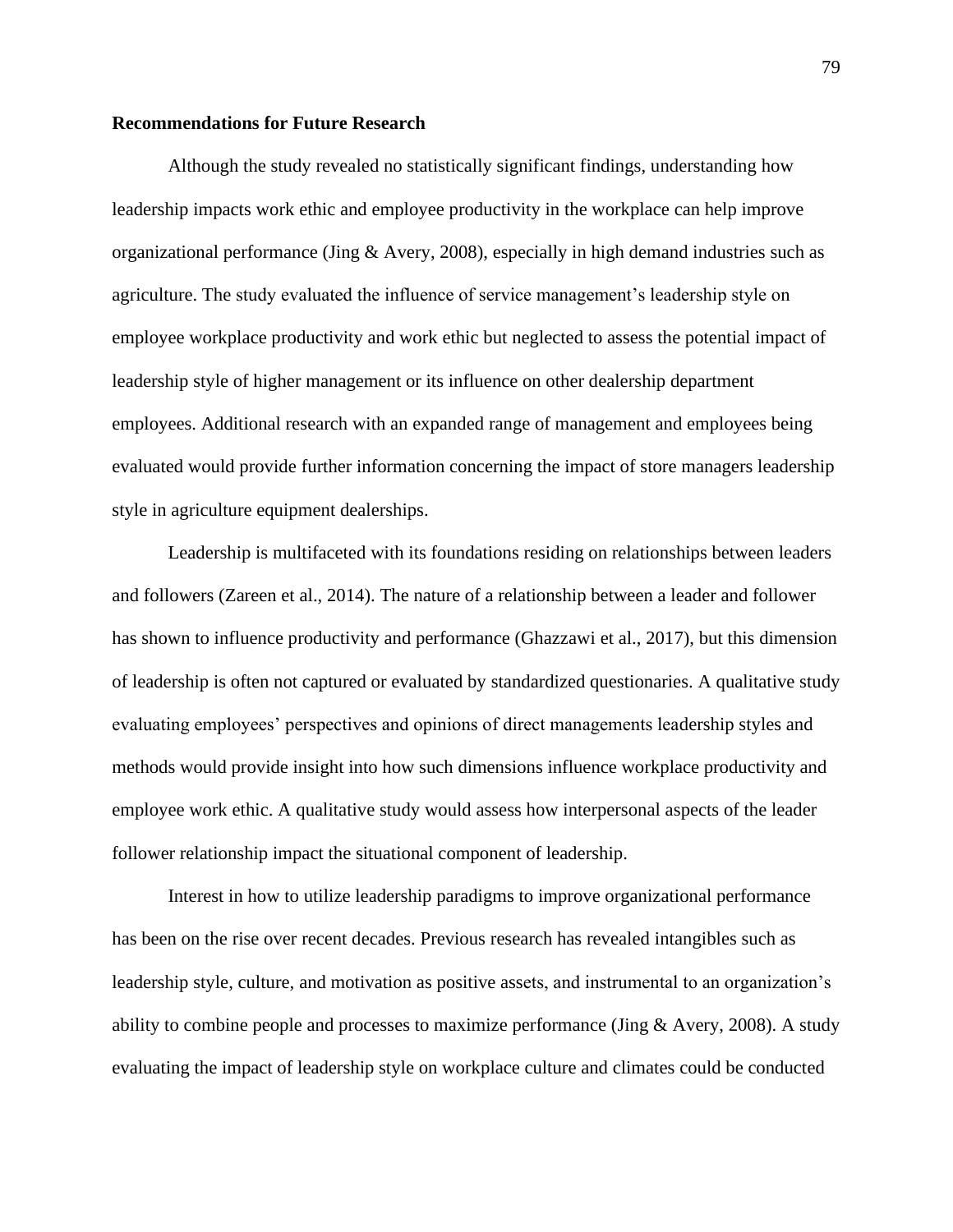to evaluate its influence on employee morale, satisfaction, and retention which according to Zareen et al. (2014), has shown to influence customer satisfaction and overall organizational success.

Investigation into the association between leadership style and behavior could also add to the literature concerning the impact of leadership on organizational success. Previous studies have revealed a relationship exists between leadership style and behavior, but none have explained the nature of the relationship and therefore neglected how and why leadership influences performance (Jing  $&$  Avery, 2008). Understanding the how and why behind leadership's influence can aid in contextualizing its effects on followers (Zareen et al., 2014).

### **Conclusion**

This study provides insight into the impact of leadership style on, and the relationship between, employee work ethic and workplace productivity. Although the results of the study did not yield statistically significant results, the importance of leadership and work ethic on workplace productivity in an agriculture equipment dealership were analyzed extensively. The study results emphasize how a leader, no matter their style and effectiveness, cannot completely control an employee's work ethic or output in the workplace. The study highlights multiple organizational and job-related factors that influence employees in the workplace with continued research into such being warranted. Contributions from additional research would be valuable to managers and leaders across all industries as they work to navigate the human dimension of business that is vital to organizational success.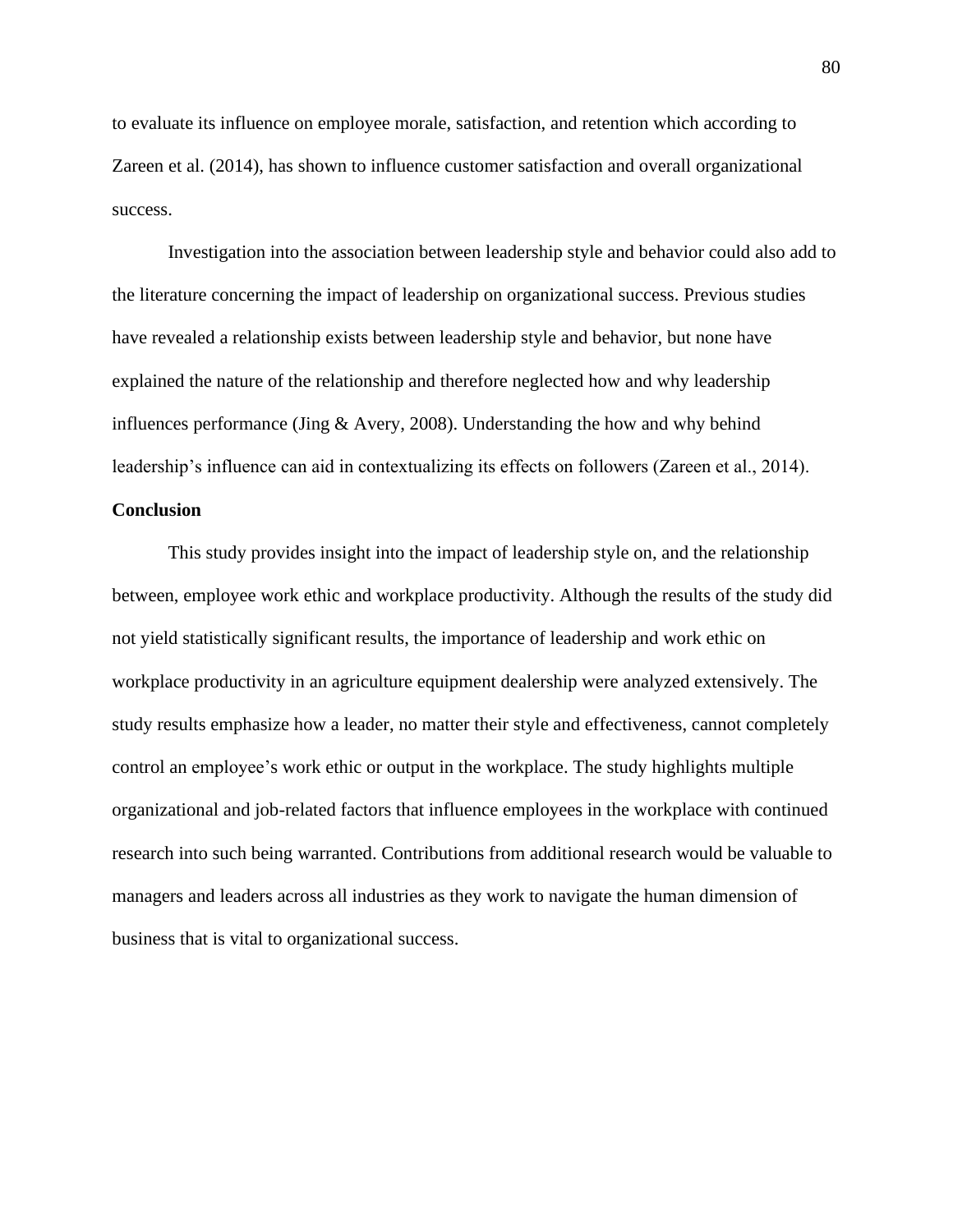#### **References**

- Ali, A.J., & Azim, A. (1995). Work ethic and loyalty in Canada. *Journal of Social Psychology, 135*(1), 31-37.
- Allerton, H. (1994). Working life: Getting a life. *Training and Development, 48*(3), 80.
- Anjum, A., Ming, X., Siddiqi, F., & Rasool, S.F. (2018). An empirical study analyzing job productivity in toxic workplace environments. *International Journal of Environmental Research and Public Health, 15*(5), 1035-1050.

Avery, G.C. (2004). *Understanding Leadership: Paradigms and Cases.* Sage.

- Avolio, B.J., & Bass, B.M. (2004). Multifactor leadership questionnaire: Manual. Mind Garden, Inc.
- Avolio, B.J., Gardner, W.L., Walumbwa, F.O., Luthans, F., & May, D.R. (2004). Unlocking the mask: A look at the process by which authentic leaders impact follower attitudes and behaviors. *The Leadership Quarterly*, *15*(6), 801-823. https://doi.org/101016/j.leaqua.2004.09.003
- Bandura, A. (1989). Social cognitive theory. In R. Vasta (Ed), *Annals of child development: Vol. 6. Six theories of child development.* (pp. 1-60). JAI Press.
- Bandura, A. (2005). The evolution of social cognitive theory. In K.G. Smith & M.A. Hitt (Eds.), *Great minds in management* (pp. 9-35). Oxford University Press.
- Barling, J., Christie, A., & Turner, N. (2008). Pseudo-transformational leadership: Toward the development and test of a model. *Journal of Business Ethics, 81*, 851-861. https://doi.org.101007/s10551-007-9552-8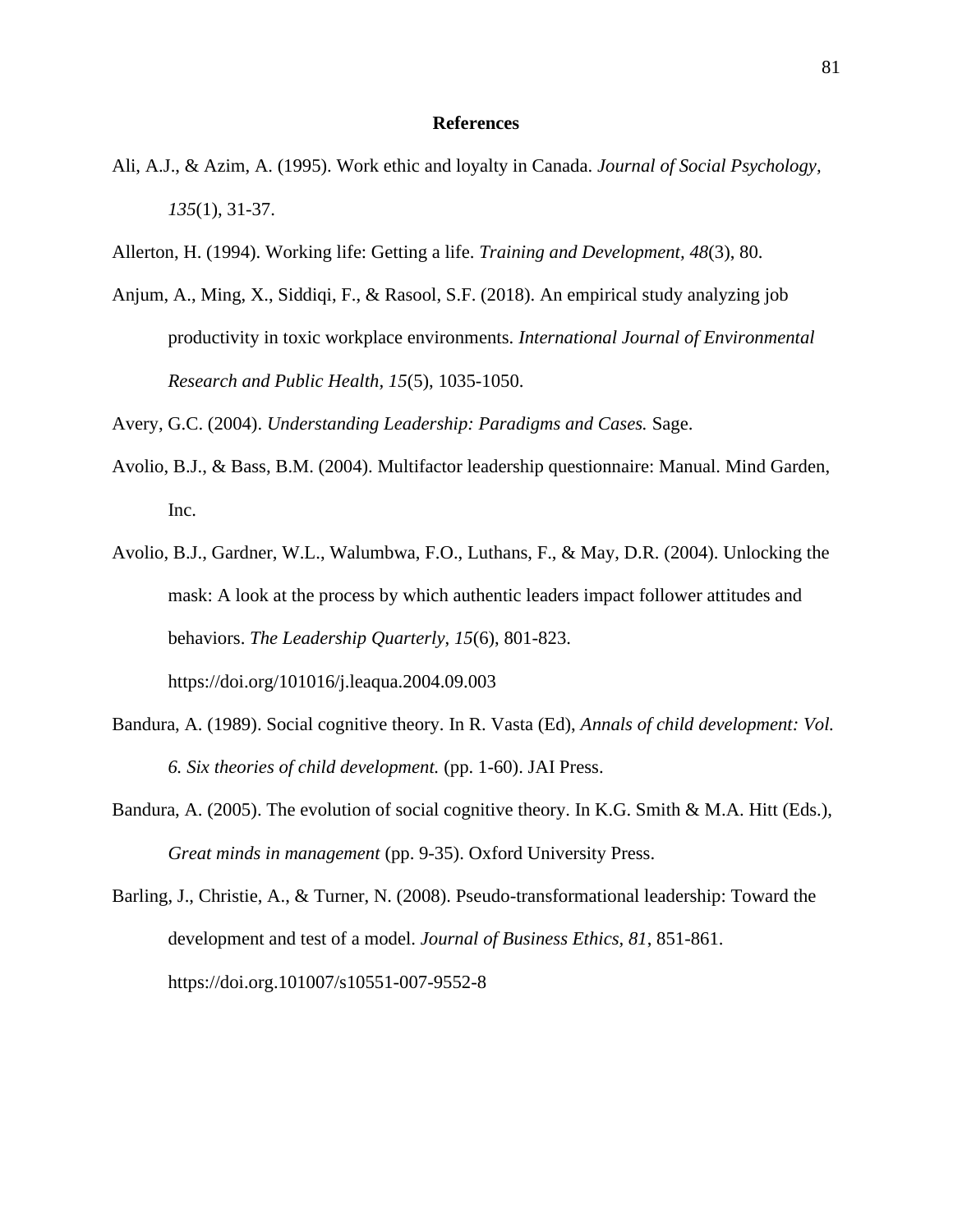- Barling, J., Weber, T., & Kelloway, E.K. (1996). Effects of transformational leadership training on attitudinal & financial outcomes: A field experiment. *Journal of Applied Psychology, 81*(6), 827-832.
- Bass, B.M. (1985). *Leadership and performance beyond expectations*. Academic
- Bass, B.M. (1990). *Bass and Stogdill's handbook of leadership*. Free Press
- Bass, B.M., & Avolio, B.J. (1990). Developing transformational leadership: 1992 and beyond. *Journal of European Industrial Training, 14*(5), 21-37.
- Bass, B.M., & Avolio, B.J. (1994). *Improving organizational effectiveness through transformational leadership*. SAGE.
- Bass, B.M., & Steidlmeier, P. (1999). Ethics, character, and authentic transformational leadership behavior. *The Leadership Quarterly, 10*(2), 181-217. https://doi.org/10.1016/S1048-9843(99)00016-8
- Bennis, W.G. (1959). Leadership theory and administrative behavior: The problem of authority. *Administrative Science Quarterly, 4*(3), 259-301. https://doi.org/10.2307/2390911
- Berson, Y., Shamair, B., Avolio, B.J., and Popper, M. (2001). The relationship between vision strength, leadership style, & context. *The Leadership Quarterly, 12*(1), 53-73.
- Bird, J., & Wang, C. (2011). Authentic leadership and budge building: Superintendents reveal origins, strategies, and connections. *Academy of Educational Leadership Journal, 15*(3), 143-149.
- Bouma, G.D. (1973). Beyond Lenski: A critical review of recent "Protestant Ethic" research*. Journal for the Scientific Study of Religion, 12*(2), 141-155.
- Brauchle, P.E., & Shafiqul, A. (2004). Factorial invariance of the Occupational Work Ethic Inventory (OWEI). *Journal of Vocational Education Research, 29*(2), 121-131.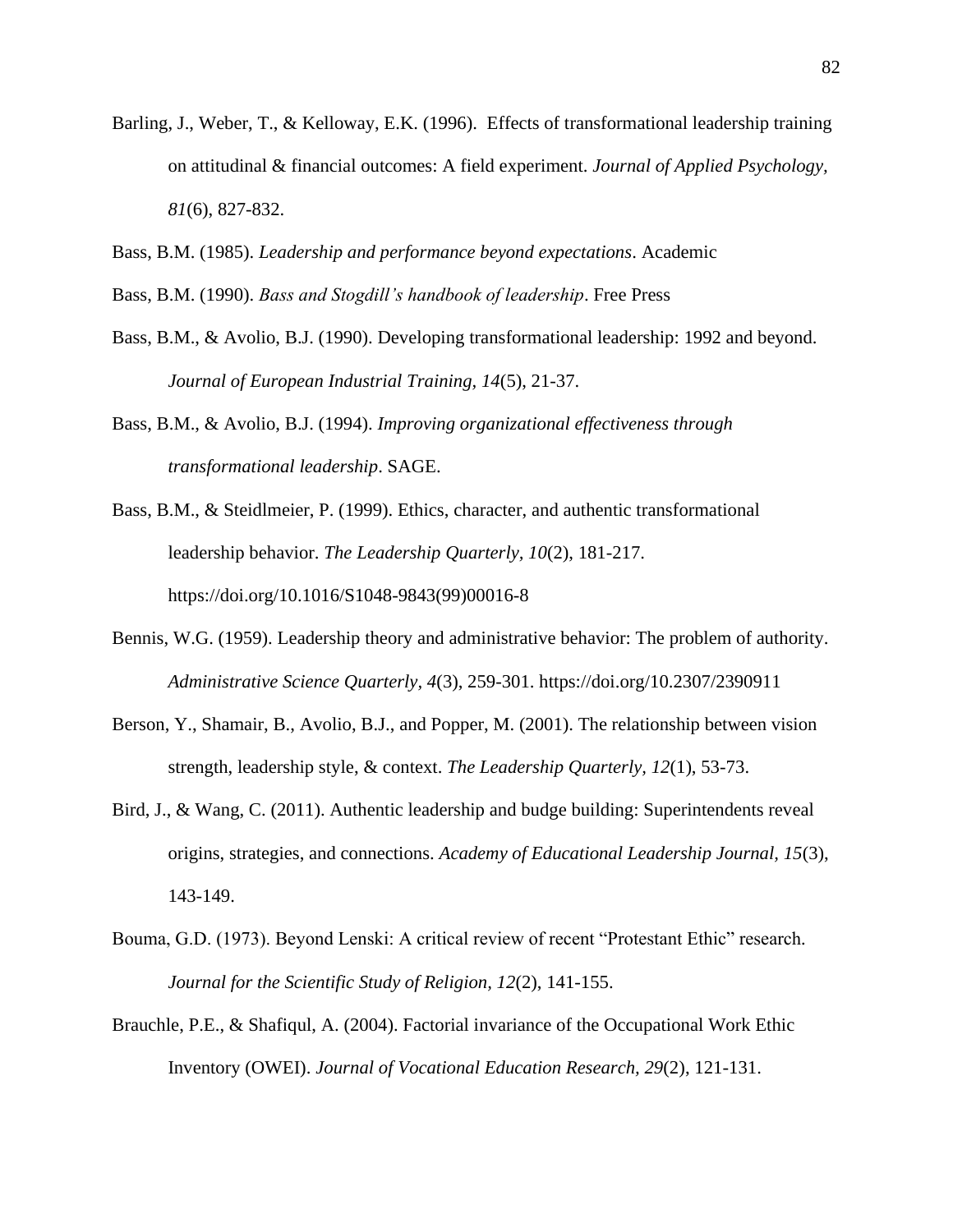Breevaart, K., & Zacher, H. (2019). Main and interactive effects of weekly transformational and laissez-faire leadership on followers' trust in the leader and leader effectiveness. *Journal of Occupational and Organizational Psychology, 92*, 384-409.

https://doi.org/10.1111.joop.12253

Brown, B. (2018). *Dare to lead*. Random House.

- Brown, D. (1983). The managerial ethic and productivity improvement. *Public Productivity Review, 7*(3), 223-250.
- Burns, J.M. (1978). *Leadership.* Harper and Row.
- Burns, J. M. (1998). The empowering leader: Unrealized opportunities. In R.G. Hickman (Ed.), *Leading organizations: Perspectives for a new era*. SAGE.
- Charlton, W., Mallinson, T., & Oakeshott, R. (1986). *The Christian response to industrial capitalism*. Sheed & Ward.
- Chașovschi, C. (2016). Perspectives on work ethic. An intercultural approach [Special issue]. *The USV Annals of Economic and Public Administration, 16*(1), 93-98.
- Cherrington, D.J. (1980). *The work ethic: Working values and values that work*. AMACOM.
- Chester, E. (2015). *Reviving work ethic*. Sound Wisdom.
- Corbo, S.A. (1997). *The X-er files. Hospitals and Health Networks, 71*(7), 58-60.
- Donnelly, J.H., Gibson, J.L., & Ivancevich, J.M. (1992). *Fundamentals of management.* IRWIN.
- Downton, J.V. (1973). *Rebel leadership: Commitment and charisma in a revolutionary process*. Free Press.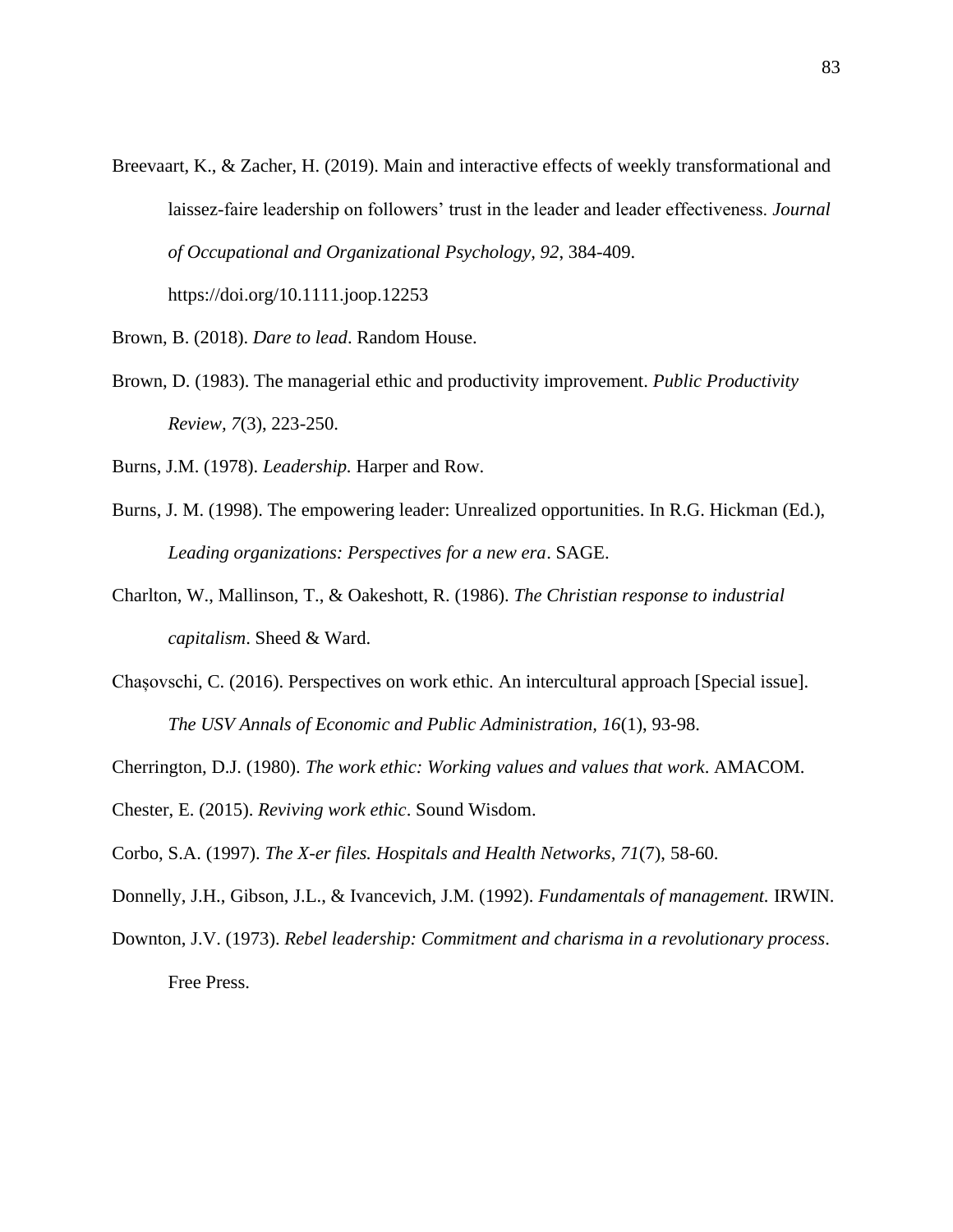- Eagly, A.H., Mary, C., Schmidt, J., & van Engen, M.L. (2003). Transformational, transactional, and laissez-faire leadership styles: A meta-analysis comparing women and men. *Psychological Bulletin, 129*(4), 569-591.
- Edward, G., & Gill, R. (2012). Transformational leadership across hierarchical levels in UK manufacturing organizations. *Leadership & Organizational Development Journal, 33*(1), 25-50. https://doi.org/10.1108.01437731211193106

Eisenberger, R. (1989). *Blue Monday: The loss of the work ethic in America.* Paragon House.

Erwin, J. S. (2005). Caterpillar Inc.'s Think Big program at Illinois Central College: Sustaining financial support through collaborative partnerships. *New Directions for Community Colleges, 2005*(132), 59-65.

Flynn, G. (1994). Attitude more valued than ability. *Personnel Journal,73* (1), 16.

- Furnham, A. (1990). *The Protestant work ethic: The psychology of work-related beliefs and behaviors*. Routledge.
- Gardner, J.W. (1995). *Excellence.* W.W. Norton & Company Inc.
- Ghazzawi, K., Shoughari, R., & Osta, B. (2017). Situational leadership and its effectiveness in rising employee productivity: A study on North Lebanon Organization. *Human Resource Management Research, 7*(3), 102-110. https://doi.org/10.5923/j.hrmr.20170703.02

Giddens, A. (1995). *Politics, sociology, and social theory*. Stanford University Press.

- Gilbert, J.B. (1977). *Work without salvation: America's intellectuals and industrial alienation, 1880-1910*. Johns Hopkins University Press.
- Grand View Research. (2019, January). *Agriculture equipment market size, share, & trends analysis report by application.* https://www.grandviewresearch.com/industryanalysis/agriculture-equipment-market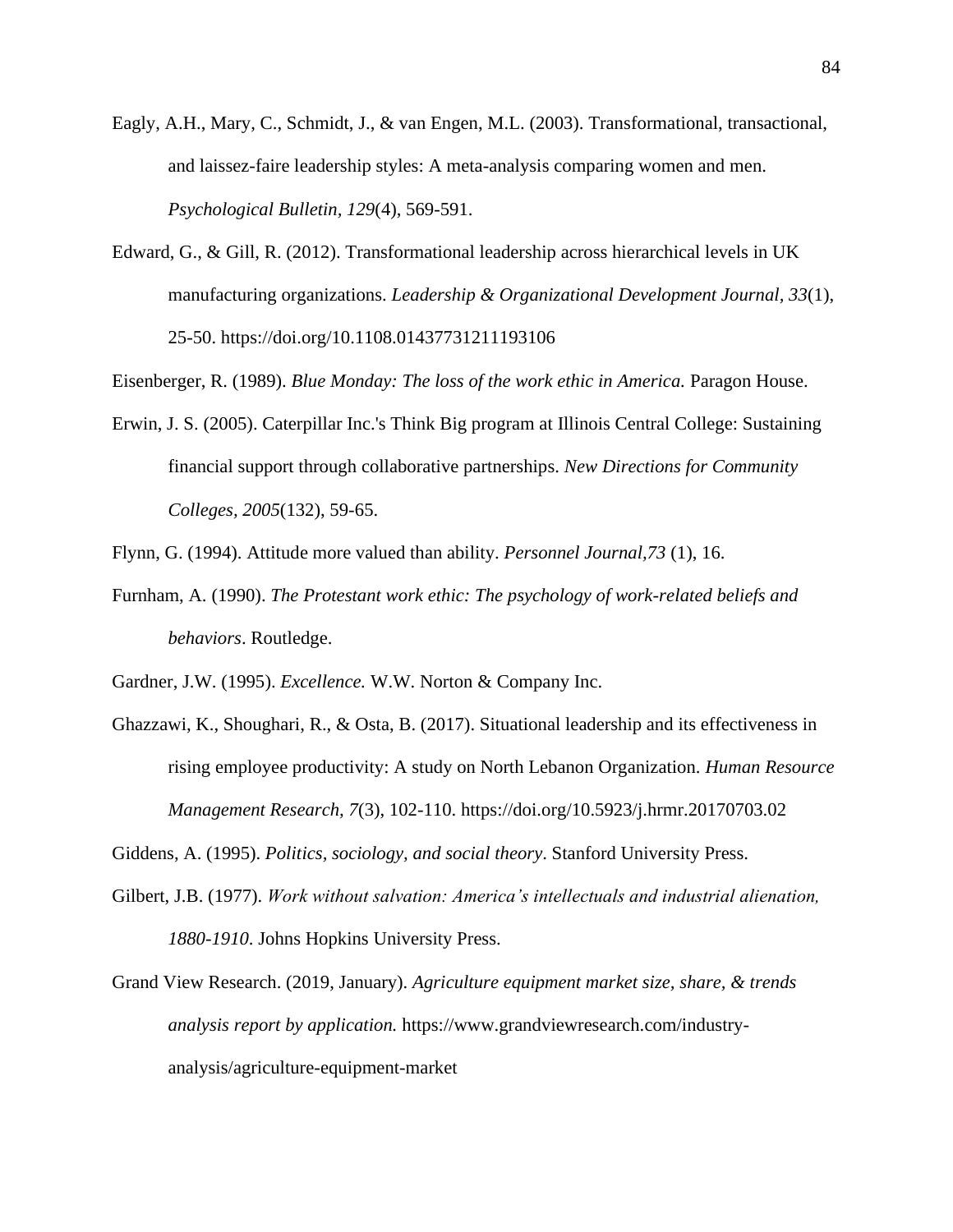- Groves, K.S., & LaRocca, M.A. (2011). An empirical study of leader ethical values, transformational and transactional leadership, and follower attitudes toward corporate social responsibility. *Journal of Business Ethics, 103*(4), 511-528.
- Hayward, B.A. (2005). *Relationship between employee performance, leadership, and emotional intelligence in a South African parastatal organization.* [Unpublished master's thesis]. Rhodes University.
- Hebert, E.B. (2011). *The relationship between emotional intelligence, transformational leadership, effectiveness in school principals* [Unpublished doctoral dissertation]. Georgia State University.
- Hill, R.B. (1992). *The work ethic as determined by occupation, education, age, gender, work experience and empowerment* (Publication No. 9233546) [Doctoral dissertation, The University of Tennessee]. ProQuest Dissertations and Theses Global.
- Hill, R.B. (1997). Demographic differences in selected work ethic attributes. *Journal of Career Development, 24*(1), 3-23.
- Hill, R.B., & Petty, G.C. (1995). A new look at selected employability skills: A factor analysis of the occupational work ethic. *Journal of Vocational Education Research, 20*(4), 59-73.
- Howard, A., & Wilson, J.A. (1982). Leadership in a declining work ethic. *California Management Review, 24*(4), 33-36. https://doi.org/10.2307/41164980
- Howell, J.M., & Avolio, B.J. (1993). Transformational leadership, transactional leadership, focus of control & support for innovation: Key predictors of consolidated-business-unit performance. *Journal of Applied Psychology, 78*(6), 891-902.
- Huang, F., & Capelli, P. (2007). Employee screening: Theory and evidence. *Research Collection School of Economics*. https://doi.org/10.2139/ssrn.893261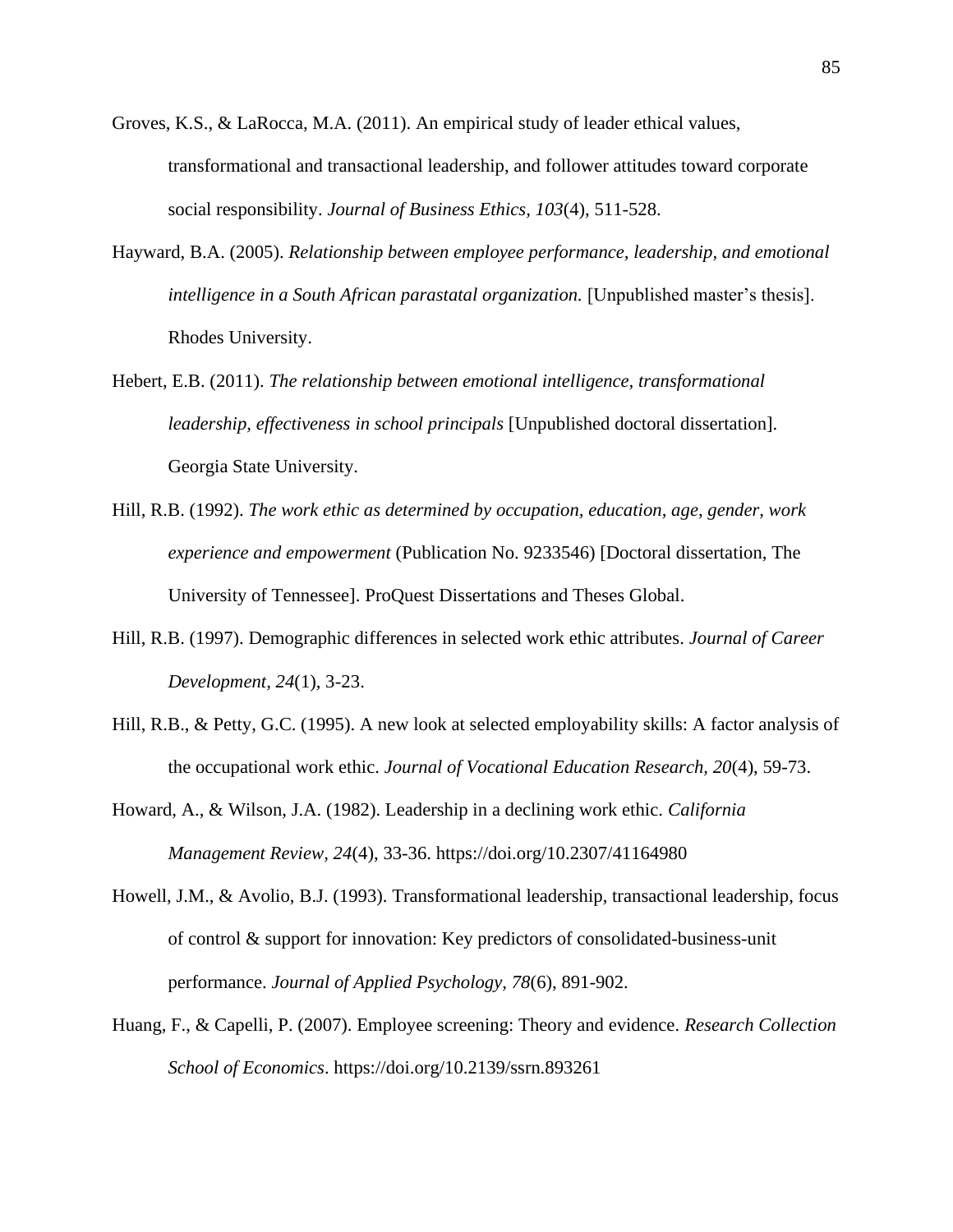- Jing, F.F., & Avery, G.C. (2008). Missing links in understanding the relationship between leadership and organizational performance. *International Business & Economics Research Journal, 7*(5), 67-78.
- Judge, T.A., & Piccolo, R.F. (2004). Transformational & transactional leadership: A metaanalytic test of their relative validity. *Journal of Applied Psychology, 89*(5), 755-768.

Kanungo, R.N., & Mendonca, M. (1996). *Ethical dimensions of leadership.* Sage.

- Kazanas, H.C. (1978). *Affective work competencies for vocational education* (ED166420). ERIC. https://archive.org/stream/ERIC\_ED166420/ERIC\_ED166420\_djvu.txt
- Kim, S.J. (2007). *Identifying work ethic constructs using a Korean translation of the OWEI* [Doctoral dissertation, The University of Georgia]. University of Georgia Digital Archive. https://getd.libs.uga.edu/pdfs/kim\_soo-jung\_200708\_phd.pdf
- Kim, T. K. (2015). T test as a parametric statistic. *Korean Journal of Anesthesiology*, *68*(6), 540- 546. http://doi.org/10.4097.kjae.2015.68.6.540
- Kitchener, K.S. (1984). Intuition, critical evaluation, and ethical principles: The foundation for ethical decisions in counseling psychology. *Counseling Psychologist, 12*(3), 43-55.
- Klebnikov, P. (1993). The Swedish disease. *Forbes,* 78-80.
- Krishnan, V.R. (2005). Transformational leadership and outcomes: Role of relationship duration. *Leadership and Organizational Development Journal, 26*(6), 442-457.
- Lenski, G. (1961). *The religious factor: A sociological study of religious impact on politics, economics, and family lif*e. Doubleday.
- Leenders, M., Buunk, A.P., & Henkens, K. (2017). The role of the relationship with parents with respect to work orientation and work ethic. *The Journal of General Psychology, 144*(1), 16-34. https://doi.org/10.1080/00221309.2016.1258386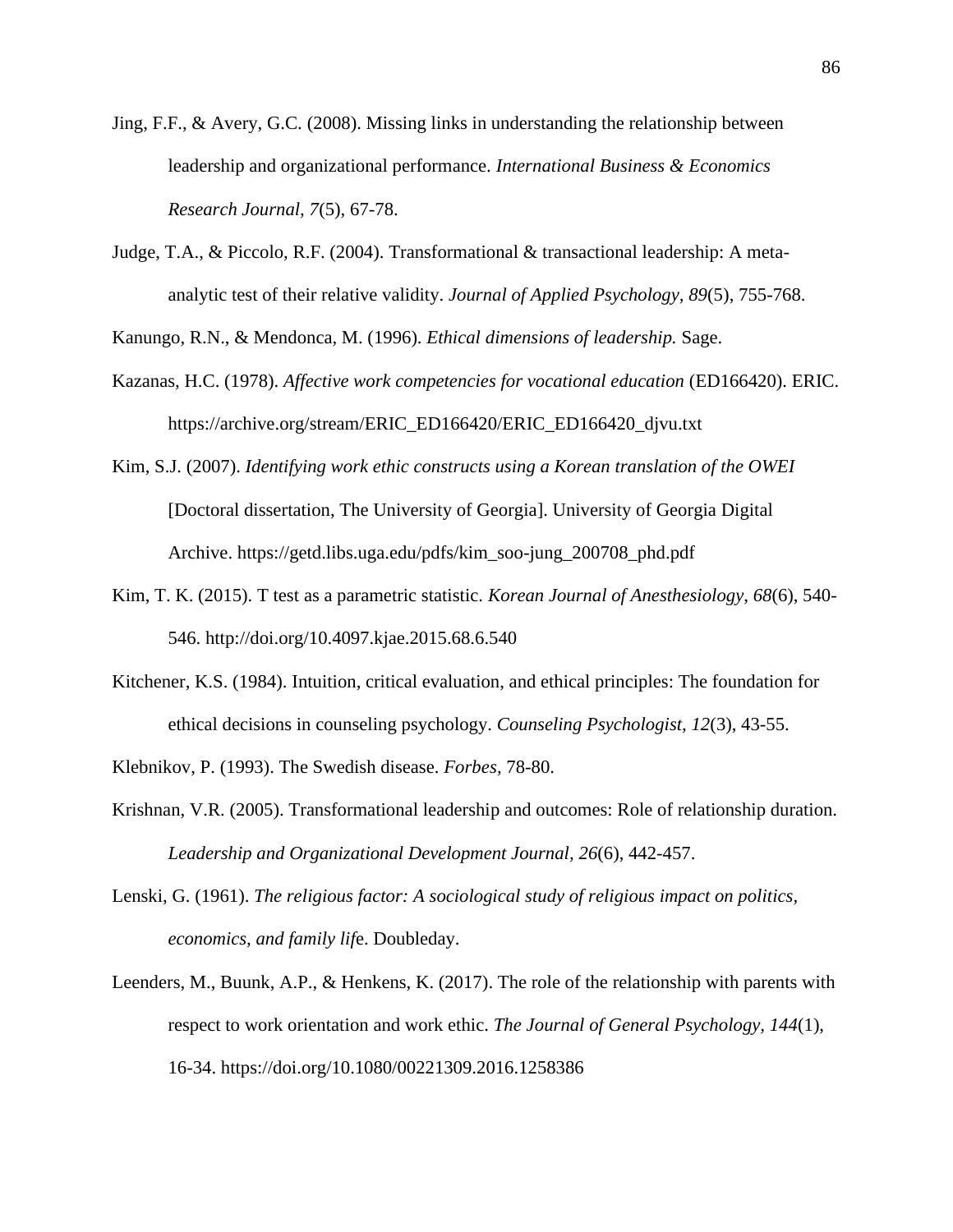- Lessnoff, M.H. (1994). *The spirit of capitalism and the Protestant ethic: An enquiry into the Weber thesis*. E. Elgar.
- Louw, L., Muriithi, S.M., & Radloff, S. (2017). The relationship between transformational leadership and leadership effectiveness in Kenyan indigenous banks. *SA Journal of Human Resource Management, 15 (2)*, e1-e11.
- McHoskey, J.W. (1994). Factor structure of the Protestant Work Ethic scale. *Journal of Personality and Individual Differences, 17*(1), 49-52. https://doi.org/10.1016/0191- 8869(94)90260-7
- Meriac, J.P., Woehr, D.J., Gorman, C.A. & Thomas, A.L. (2013). Development and validation for a short form for the multidimensional work ethic profile. *Journal of Vocational Behavior, 82*(3), 155-164.
- Merrens, M. R., & Garrett, J. B. (1975). The Protestant Ethic Scale as a predictor of repetitive work performance. *Journal of Applied Psychology, 60*(1), 125– 127. https://doi.org/10.1037/h0076297
- Miller, M.J. (1997). *Work ethic: The development and evaluation of a multidimensional measure* (Publication No. 9815809) [Doctoral dissertation, Texas A&M University]. ProQuest Dissertations and Theses Global.
- Miller, M.J., Woehr, D.J., & Hudspeth, N. (2002). The meaning and measurement of work ethic: Construction and initial validation of a multidimensional inventory*. Journal of Vocational Behavior, 60*(3), 451-489. https://doi.org/10.1006/jvbe.2001.1838
- Moscolo, M. (2015). 8 keys to old school parenting for modern-day families*. Publishers Weekly, 262*(14), 54.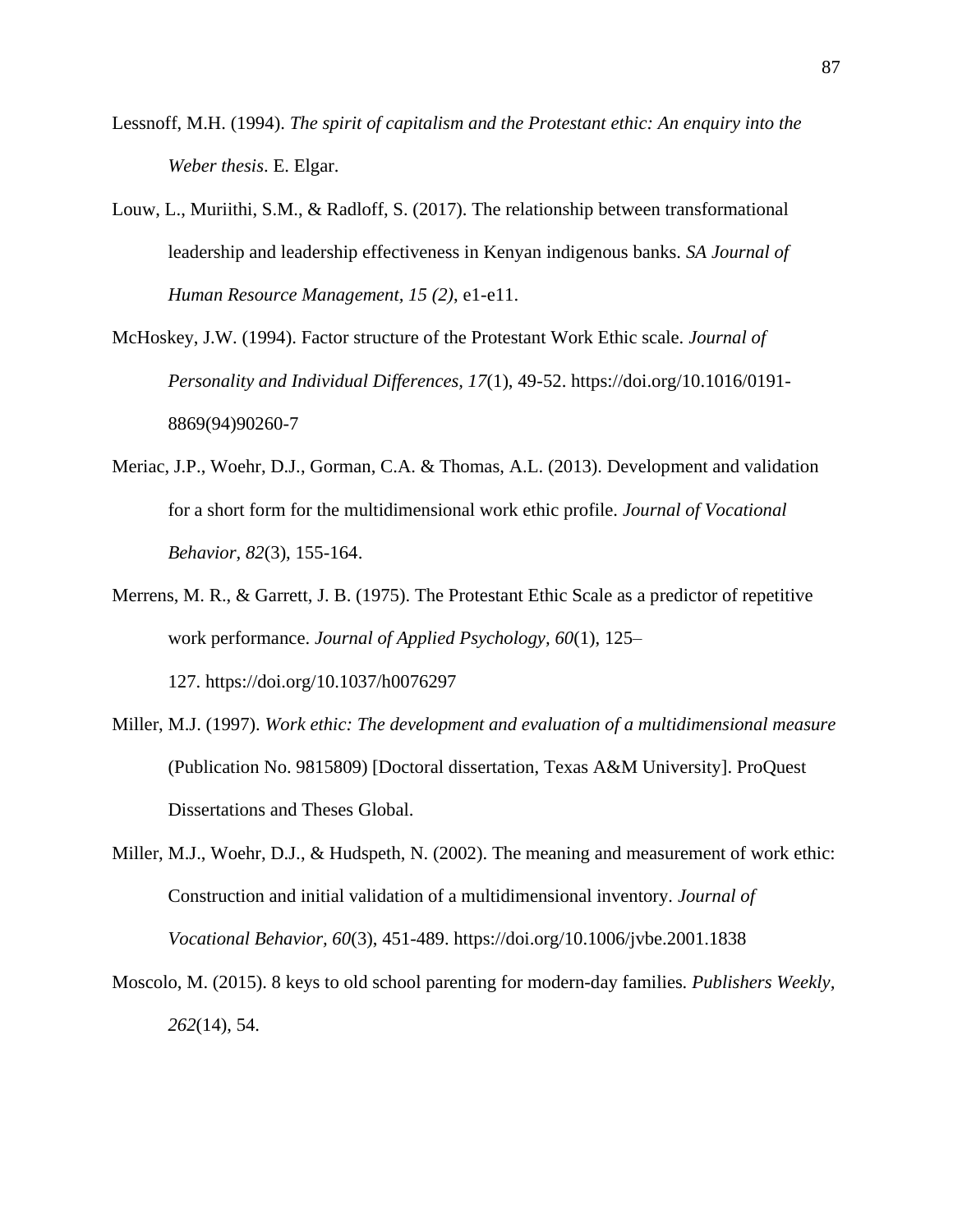- Muenjohn, N., & Armstrong, A. (2008). Evaluating the structural validity of the multifactor leadership questionnaire (MLQ), capturing the leadership factors of transformational – transactional leadership. *Contemporary Management Research, 4*(1), 3-14.
- Nelson, B. (1973). Weber's Protestant ethic: Its origins, wanderings, and foreseeable future. In C. Glock & P. Hammond (Eds.), *Beyond the Classics,* (pp. 71-130). Harper & Row.
- Ng, T.W. H. (2017). Transformational leadership and performance outcomes: Analyses of multiple mediation pathways. *The Leadership Quarterly, 28*(3), 385-417. https://doi.org/10.1016/j.leaqua.2016.11.008
- Nickels, S., & Ford, K.A. (2017). Leadership Instruments Library (LIL) for graduate research. *Leadership Instruments Library.*

https://commons.lib.jmu.edu/lil/1?utm\_source=commons.lib.jmu.edu%2Flil%2F1&utm medium=PDF&utm\_campaign=PDFCoverPages

Northouse, P.G. (2010). Leadership theory and practice. SAGE.

- Park, H., & Hill, R.B. (2016). Employability skills assessment: Measuring work ethic for research and learning. *Career and Technical Education Research, 41*(3), 175-192. https://doi.org/10.5328/cter41.3.175
- Park, H., & Hill, R.B. (2017). Development and validation of a short form of the Occupational Work Ethic Inventory. *The Journal of Career and Technical Education, 32*(1), 9-28.

Pascarella, P. (1984). *The new achievers*. The Free Press.

Pereira, C.M.M., & Gomes, J.F.S. (2012). The strength of human resource practices and transformational leadership: Impact on organizational performance. *The International Journal of Human Resource Management, 23*(20), 4301-4318. https://doi.org/10.1080/09585192.2012.667434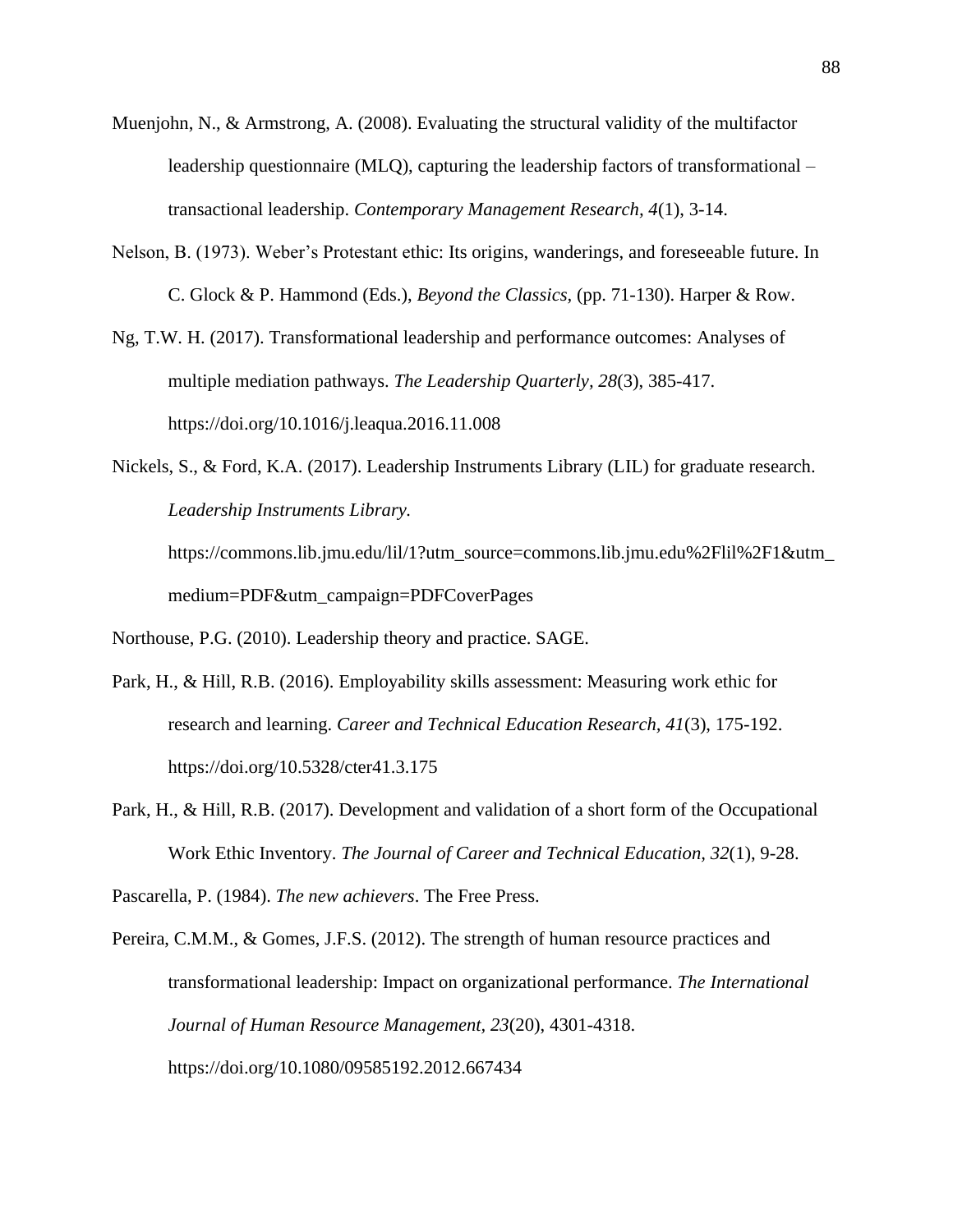- Petty, G.C. (1995). Vocational-technical education and the occupational work ethic. *Journal of Industrial Teacher Education Research, 32*(3), 45-58.
- Petty, G.C., & Hill, R.B. (2005). Work ethic characteristics: Perceived work ethics of supervisors and workers. *Journal of Industrial Teacher Education, 42*(2), 5-20.
- Price, T.L. (2003). The ethics of authentic transformational leadership. *Leadership Quarterly, 14*(1), 67-81.

Ravid, R. (2015). *Practical statistics for educators*. Rowan & Littlefield.

Rojewski, J.W., & Hill, R.B. (2014). Positioning research and practice in career and technical education: A framework for college and career preparation in the 21st century. *Career and Technical Education Research, 39*(2), 137-150. https://doi.org/10.5328/cter39.2.137

Sacks, P. (1998). No…generation X is not ok. *The American Enterprise, 9(1)*, 46-48.

Schluchter, W. (1981). *The rise of western rationalism: Max Weber's developmental history*. University of California Press.

Sheehy, J.W. (1990). New work ethic is frightening. *Personnel Journal*, *69*(6)28-26.

- Shimko, B. W. (1992). Pre-hire assessment of the new work force: Finding wheat (and work ethic) among the chaff. *Business Horizons*, *35*(3)60-65.
- Skogstad, A., Einarsen, S., Torsheim, T. Aasland, A.M., & Hetland, H. (2007). The destructiveness of laissez-faire leadership behavior. *Journal of Occupational Health Psychology, 12*(1), 80-92. https://doi.org/10.1037/1076-8998.12.1.80
- Tepper, B.J., & Percy, P.M. (1994). Structural validity of the Multifactor Leadership Questionnaire. *Educational and Psychological Measurement, 54*(3), 734-744.
- Tichy, N., & Uhich, D. (1984). The leadership challenge: A call for the transformational leader. *Sloan Management Review, 26*, 59-68.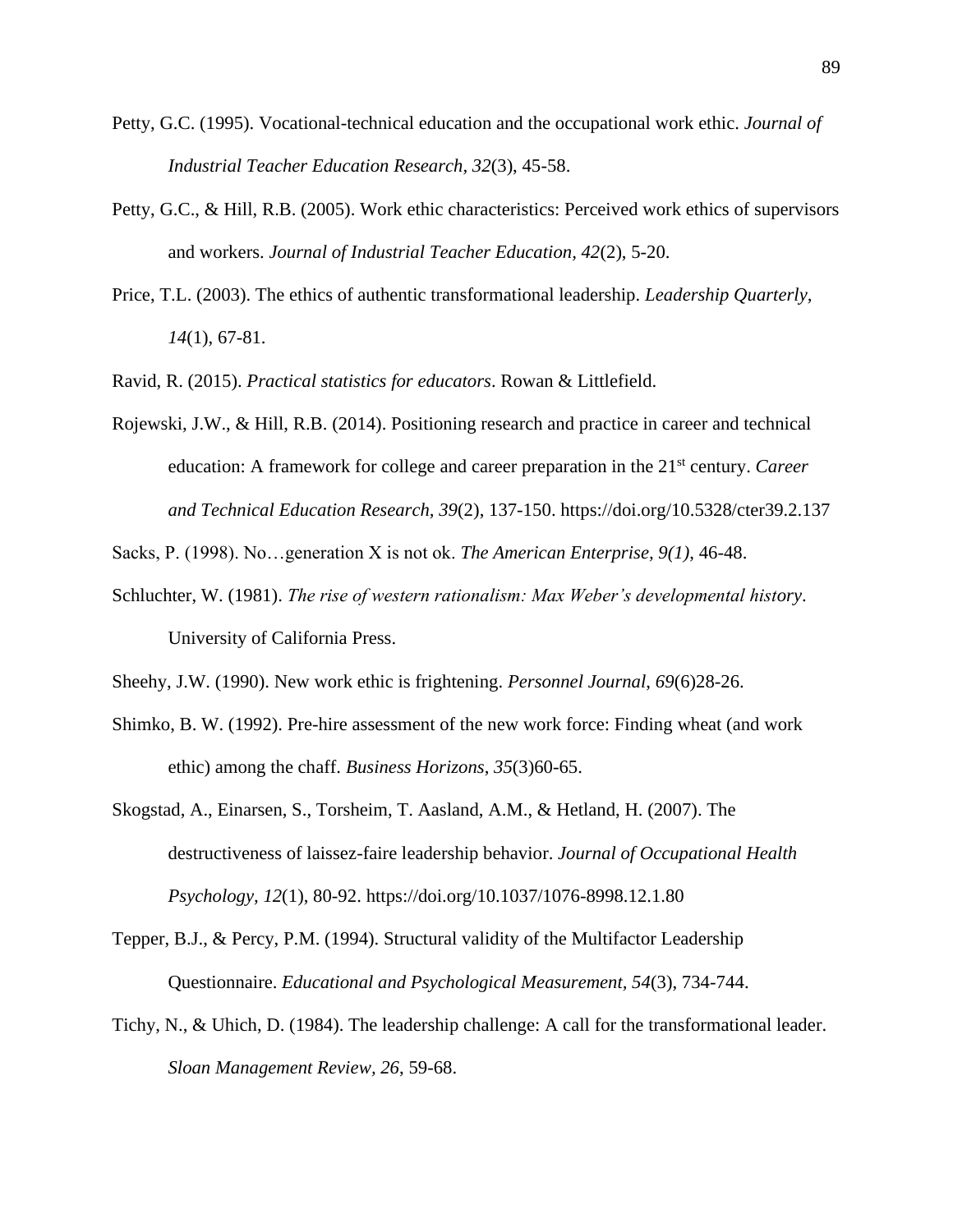- Walter, E. (2013, December 11). *Your company is only as extraordinary as your people*. Forbes. https://www.forbes.com/sites/ekaterinawalter/2013/12/11/your-company-is-only-asextraordinary-as-your-people/#13b8905255d5
- Weber, M. (1958). *The Protestant Ethic and the spirt of capitalism* (T. Parsons, Trans.). Charles Scribner's Sons. (Original work published 1905)
- Weber, M. (1961). *General economic history* (F. Knight, Trans.). Collier Books. (Original work published 1927)
- Werbel, J.D., & Gilliland, S.W. (1999). Person-environment fit in the selection process. *Research in Personnel and Human Resources Management,17*, 2009-243.
- Woehr, D.J, Arciniega, L.M., & Lim, D.H. (2007). Examining work ethic across populations. *Educational and Psychological Measurement, 67*(1), 154-168. https://doi.org/10.11770013164406292036
- Van Ness, R.K., Melinsky, K., Buff, C., & Seifert, C. F. (2010). Work ethic: Do new employees mean new work values? *Journal of Managerial Issues, 22*(1), 10-34.
- Velasco, J.C., & Chavez, J. (2018). Millennial work ethic: A preliminary examination of the work ethic profile of Filipino University students. *Mediterranean Journal of Social Sciences, 9*(6). https://doi.org/10.2478/mjss-2018-0167
- Yandle, B. (1992). Does anyone still care? *Supervision*, 14-16.
- Yockey, R.D. (2018). *SPSS demystified*. Routledge.
- Zacharatos, A., Barling, J., & Kelloway, E.K. (2000). Development and effects of transformational leadership in adolescents. *The Leadership Quarterly,11*(2), 211-226.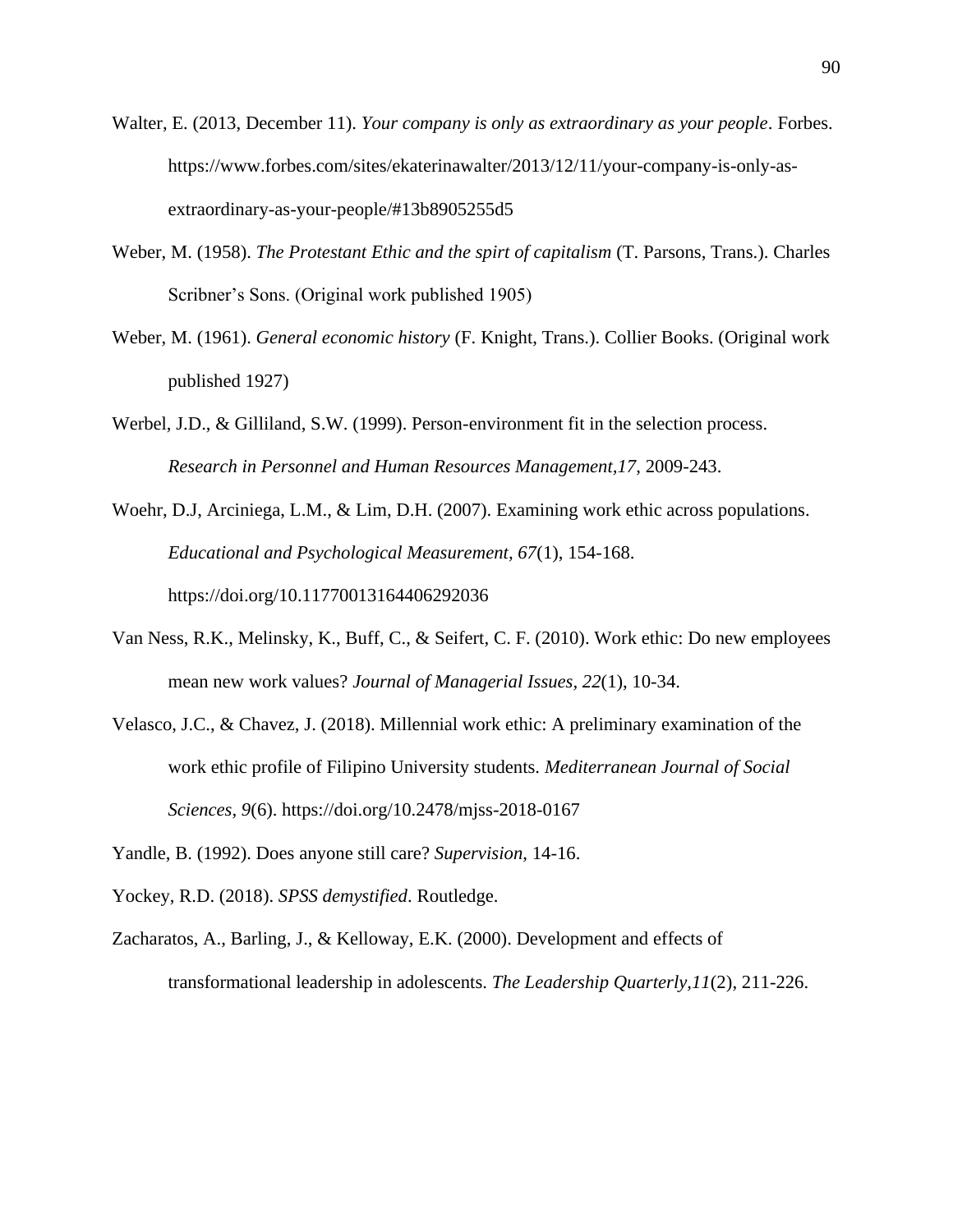Zareen, M., & Razzaq, K., & Mutjtaba, B.G. (2015). Impact of transactional, transformational, and laissez-faire leadership styles on motivation: A quantitative study of banking employees in Pakistan. *Public Organize Rev, 15*, 531-549. https://doi.org/10.1007/s11115-014-0287-6

Zemke, R., Raines, C., & Filipczak, B. (2013). *Generations at work*. AMACOM.

Zhu, W., Riggio, R., Avolio, B.J., & Sosik, J.J. (2011). The effect of leadership on follower moral identity: Does transformational/transactional style make a difference? *Journal of Leadership and Organizational Studies, 18*(2), 150-463.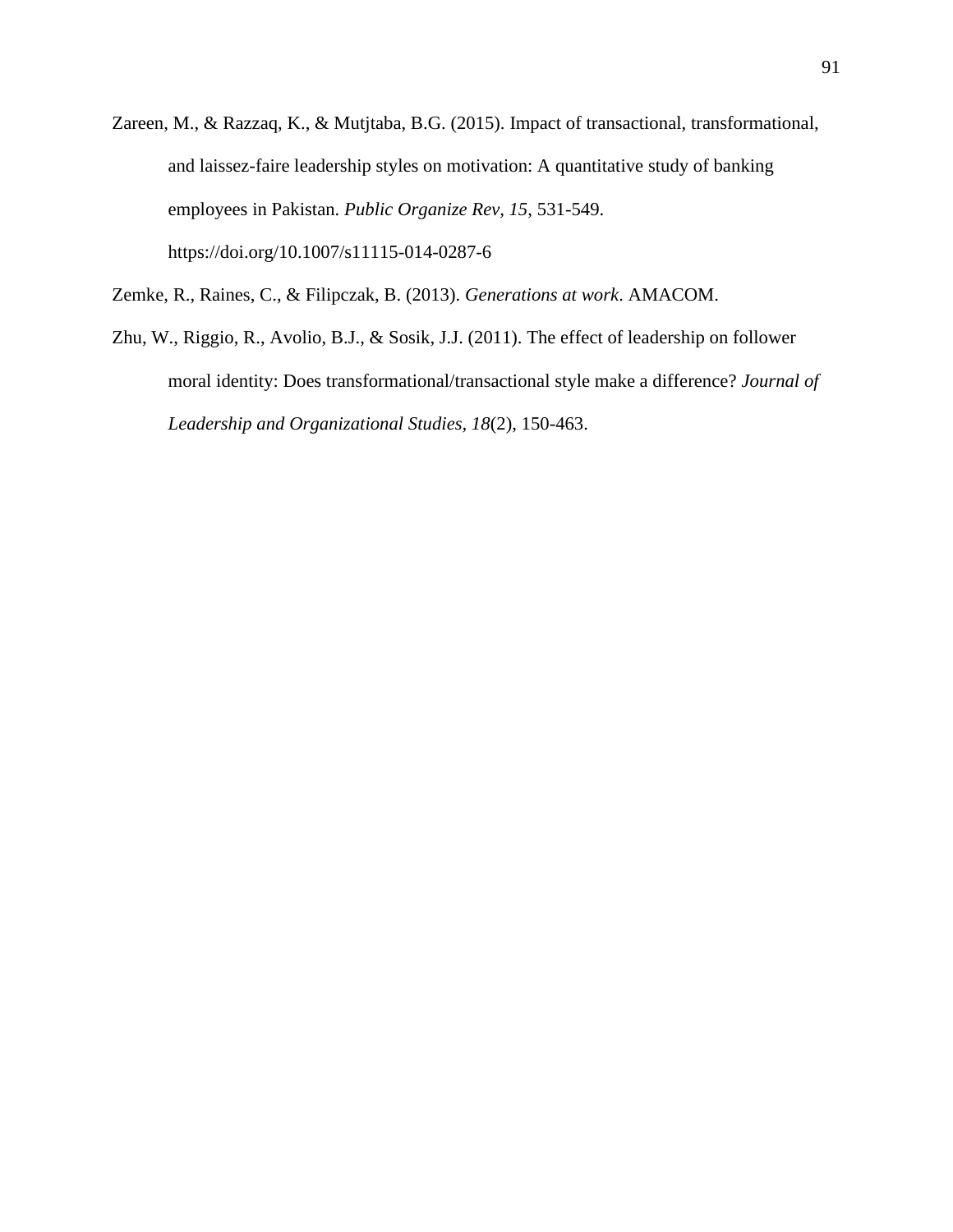## **Appendix A**

## Informed Consent

## **Study Title**: Work Ethic and Productivity: The Mediating Role of Leadership **Investigator**: Everly Tapp **Faculty Mentor**: Dr. Randal Wilson; Educational Studies, Leadership, and Counseling Contact information: (270) 809- 3168 or rwilson6@murraystate.edu

You are being invited to participate in a research study being conducted through Murray State University. The following information is being provided to assist you with making an informed decision on whether you would like to participate.

The purpose of this study is to identify relationships between leadership behaviors of managers and the work ethic and productivity of their direct reports as well as the connection between work ethic and productivity in the workplace. Participating in the study will simply require you to provide brief demographic data and complete a "pen and paper" survey that will take approximately 15 minutes.

Your participation is strictly voluntary. You are free to withdraw/stop at any time and may do so by simply leaving the area where the study is being conducted.

Only the researcher will know your responses to the survey questions. Your answers will not be shared individually with anyone, although they may be combined with the data/answers of others and used collectively for presentations or publications in scholarly journals. All data will be stored in a locked safe or on a password protected computer.

The researcher and all participants will be required to wear a mask during the study and maintain the CDC social distancing guidelines of at least 6'. Hand sanitizer and masks will be provided to study participants by the researcher. The researcher and participants presenting potential symptoms of COVID-19 will NOT be allowed to participate in the study.

 $\overline{\phantom{a}}$  , and the contribution of the contribution of the contribution of the contribution of  $\overline{\phantom{a}}$ 

Participants Signature Date

This project has been reviewed and approved by the Murray State University Institutional Review Board (IRB) for the Protection of Human Subjects. If you have any questions about your rights as a research participant, you should contact the MSU IRB Coordinator at (270) 809- 2916 or msu.irb@murraystate.edu.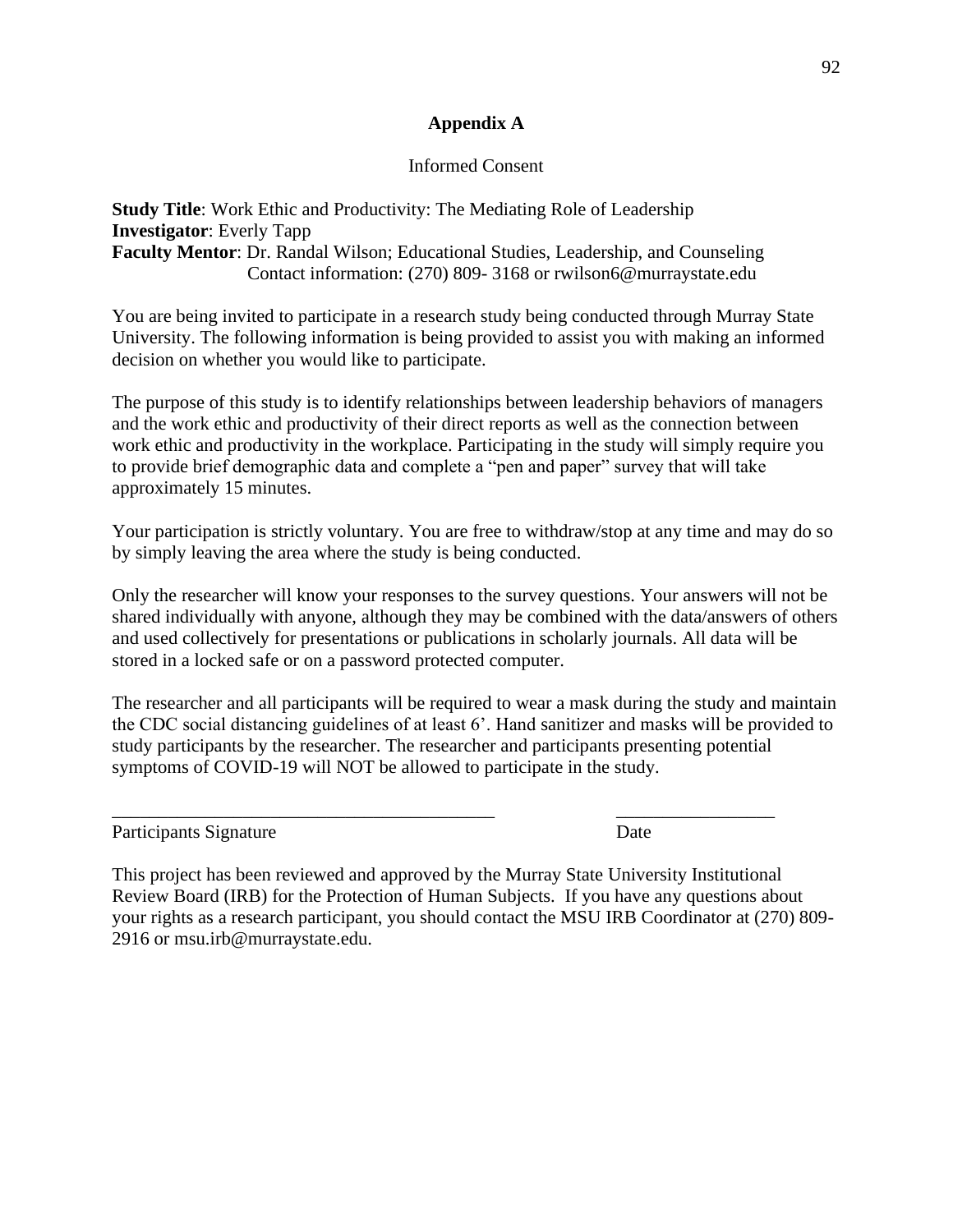# **Appendix B**

# IRB Approval Letter

| BartallwW.Bcc<br>Brei: Holla YA Jamhab<br>270 809 2916 Insuli b@munzystate.edu<br>Randal Wilson, English and Philosophy<br>TO:<br>Jonathan Baskin, IRB Coordinator<br><b>FROM:</b><br>DATE:<br>1/11/2021<br>RE:<br>Human Subjects Protocol I.D. - IRB # 21-085<br>The IRB has completed its review of your student's Level 1 protocol entitled Work Ethic &<br>Productivity: The Mediating Rale of Leadership. After review and consideration, the IRB has<br>determined that the research, as described in the protocol form, will be conducted in<br>compliance with Murray State University guidelines for the protection of human participants.<br>The forms and materials that have been approved for use in this research study are<br>attached to the email containing this letter. These are the forms and materials that must be<br>presented to the subjects. Use of any process or forms other than those approved by the<br>IRB will be considered misconduct in research as stated in the MSU IRB Procedures and<br>Guidelines section 20.3.<br>Your stated data collection period is from 12/5/2020 to 3/1/2021.<br>If data collection extends beyond this period, please submit an Amendment to an Approved<br>Protocol form detailing the new data collection period and the reason for the change.<br>This Level 1 approval is valid until 1/10/2022.<br>If data collection and analysis extends beyond this date, the research project must be<br>reviewed as a continuation project by the IRB prior to the end of the approval period,<br>1/10/2022. You must reapply for IRB approval by submitting a Project Update and Closure<br>form (available at murraystate.edu/irb). You must allow ample time for IRB processing and<br>decision prior to your expiration date, or your research must stop until such time that IRB<br>approval is received. If the research project is completed by the end of the approval period,<br>then a Project Update and Closure form must be submitted for IRB review so that your<br>protocol may be closed. It is your responsibility to submit the appropriate paperwork in a<br>timely manner.<br>The protocol is approved. You may begin data collection now.<br>Opportunity<br>afforded | UNIVERSITY<br><b>Institutional Review Board</b> |  |
|-------------------------------------------------------------------------------------------------------------------------------------------------------------------------------------------------------------------------------------------------------------------------------------------------------------------------------------------------------------------------------------------------------------------------------------------------------------------------------------------------------------------------------------------------------------------------------------------------------------------------------------------------------------------------------------------------------------------------------------------------------------------------------------------------------------------------------------------------------------------------------------------------------------------------------------------------------------------------------------------------------------------------------------------------------------------------------------------------------------------------------------------------------------------------------------------------------------------------------------------------------------------------------------------------------------------------------------------------------------------------------------------------------------------------------------------------------------------------------------------------------------------------------------------------------------------------------------------------------------------------------------------------------------------------------------------------------------------------------------------------------------------------------------------------------------------------------------------------------------------------------------------------------------------------------------------------------------------------------------------------------------------------------------------------------------------------------------------------------------------------------------------------------------------------------------------------------------------------------------------------------|-------------------------------------------------|--|
|                                                                                                                                                                                                                                                                                                                                                                                                                                                                                                                                                                                                                                                                                                                                                                                                                                                                                                                                                                                                                                                                                                                                                                                                                                                                                                                                                                                                                                                                                                                                                                                                                                                                                                                                                                                                                                                                                                                                                                                                                                                                                                                                                                                                                                                       |                                                 |  |
|                                                                                                                                                                                                                                                                                                                                                                                                                                                                                                                                                                                                                                                                                                                                                                                                                                                                                                                                                                                                                                                                                                                                                                                                                                                                                                                                                                                                                                                                                                                                                                                                                                                                                                                                                                                                                                                                                                                                                                                                                                                                                                                                                                                                                                                       |                                                 |  |
|                                                                                                                                                                                                                                                                                                                                                                                                                                                                                                                                                                                                                                                                                                                                                                                                                                                                                                                                                                                                                                                                                                                                                                                                                                                                                                                                                                                                                                                                                                                                                                                                                                                                                                                                                                                                                                                                                                                                                                                                                                                                                                                                                                                                                                                       |                                                 |  |
|                                                                                                                                                                                                                                                                                                                                                                                                                                                                                                                                                                                                                                                                                                                                                                                                                                                                                                                                                                                                                                                                                                                                                                                                                                                                                                                                                                                                                                                                                                                                                                                                                                                                                                                                                                                                                                                                                                                                                                                                                                                                                                                                                                                                                                                       |                                                 |  |
|                                                                                                                                                                                                                                                                                                                                                                                                                                                                                                                                                                                                                                                                                                                                                                                                                                                                                                                                                                                                                                                                                                                                                                                                                                                                                                                                                                                                                                                                                                                                                                                                                                                                                                                                                                                                                                                                                                                                                                                                                                                                                                                                                                                                                                                       |                                                 |  |
|                                                                                                                                                                                                                                                                                                                                                                                                                                                                                                                                                                                                                                                                                                                                                                                                                                                                                                                                                                                                                                                                                                                                                                                                                                                                                                                                                                                                                                                                                                                                                                                                                                                                                                                                                                                                                                                                                                                                                                                                                                                                                                                                                                                                                                                       |                                                 |  |
|                                                                                                                                                                                                                                                                                                                                                                                                                                                                                                                                                                                                                                                                                                                                                                                                                                                                                                                                                                                                                                                                                                                                                                                                                                                                                                                                                                                                                                                                                                                                                                                                                                                                                                                                                                                                                                                                                                                                                                                                                                                                                                                                                                                                                                                       |                                                 |  |
|                                                                                                                                                                                                                                                                                                                                                                                                                                                                                                                                                                                                                                                                                                                                                                                                                                                                                                                                                                                                                                                                                                                                                                                                                                                                                                                                                                                                                                                                                                                                                                                                                                                                                                                                                                                                                                                                                                                                                                                                                                                                                                                                                                                                                                                       |                                                 |  |
|                                                                                                                                                                                                                                                                                                                                                                                                                                                                                                                                                                                                                                                                                                                                                                                                                                                                                                                                                                                                                                                                                                                                                                                                                                                                                                                                                                                                                                                                                                                                                                                                                                                                                                                                                                                                                                                                                                                                                                                                                                                                                                                                                                                                                                                       |                                                 |  |
|                                                                                                                                                                                                                                                                                                                                                                                                                                                                                                                                                                                                                                                                                                                                                                                                                                                                                                                                                                                                                                                                                                                                                                                                                                                                                                                                                                                                                                                                                                                                                                                                                                                                                                                                                                                                                                                                                                                                                                                                                                                                                                                                                                                                                                                       |                                                 |  |
|                                                                                                                                                                                                                                                                                                                                                                                                                                                                                                                                                                                                                                                                                                                                                                                                                                                                                                                                                                                                                                                                                                                                                                                                                                                                                                                                                                                                                                                                                                                                                                                                                                                                                                                                                                                                                                                                                                                                                                                                                                                                                                                                                                                                                                                       |                                                 |  |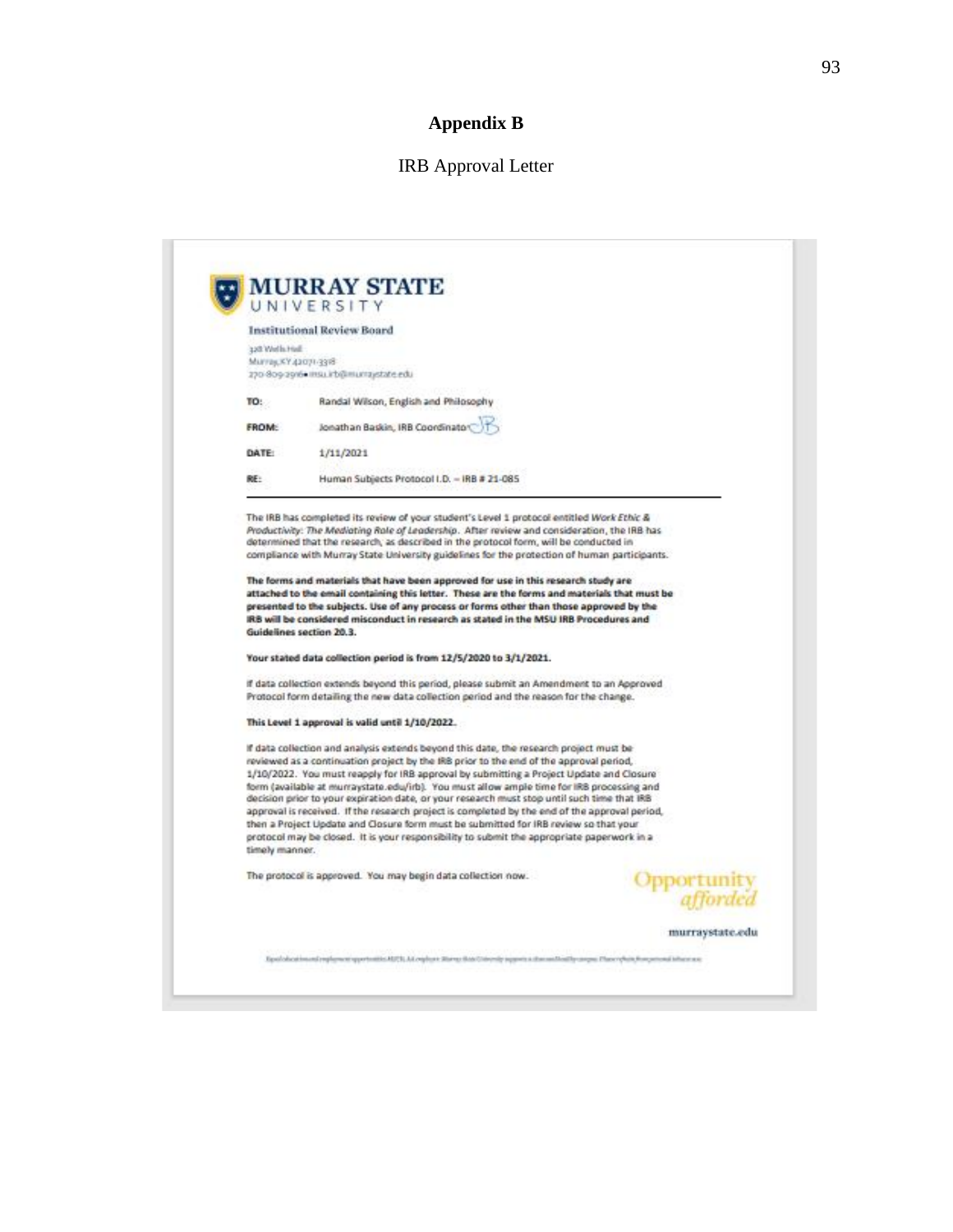## **Appendix C**

## **Sample Questions from MLQ (5x-Short)**

For use by Everly Tapp only. Received from Mind Garden, Inc. on October 6, 2020

## Multifactor Leadership Questionnaire™ **MLQ Leader Form (5x-Short)**

| My Name:          |             |  |
|-------------------|-------------|--|
| Organization ID#: | Leader ID#: |  |

This questionnaire is to describe your leadership style as you perceive it. Please answer all items on this answer sheet. If an item is irrelevant, or if you are unsure or do not know the answer, leave the answer blank.

Forty-five descriptive statements are listed on the following pages. Judge how frequently each statement fits you. The word "others" may mean your peers, clients, direct reports, supervisors, and/or all of these individuals.

Use the following rating scale:

|    | Not at all<br>Once in a while |  | <b>Fairly often</b><br><b>Sometimes</b> |  |  | <b>Frequently,</b><br>if not always |  |  |  |  |  |
|----|-------------------------------|--|-----------------------------------------|--|--|-------------------------------------|--|--|--|--|--|
|    | U                             |  |                                         |  |  |                                     |  |  |  |  |  |
|    |                               |  |                                         |  |  |                                     |  |  |  |  |  |
| 1. |                               |  |                                         |  |  |                                     |  |  |  |  |  |
|    |                               |  |                                         |  |  |                                     |  |  |  |  |  |
| 3. |                               |  |                                         |  |  |                                     |  |  |  |  |  |

## Copyright © 1995 by Bernard Bass & Bruce J. Avolio. All rights reserved in all media. Published by Mind Garden, Inc. www.mindgarden.com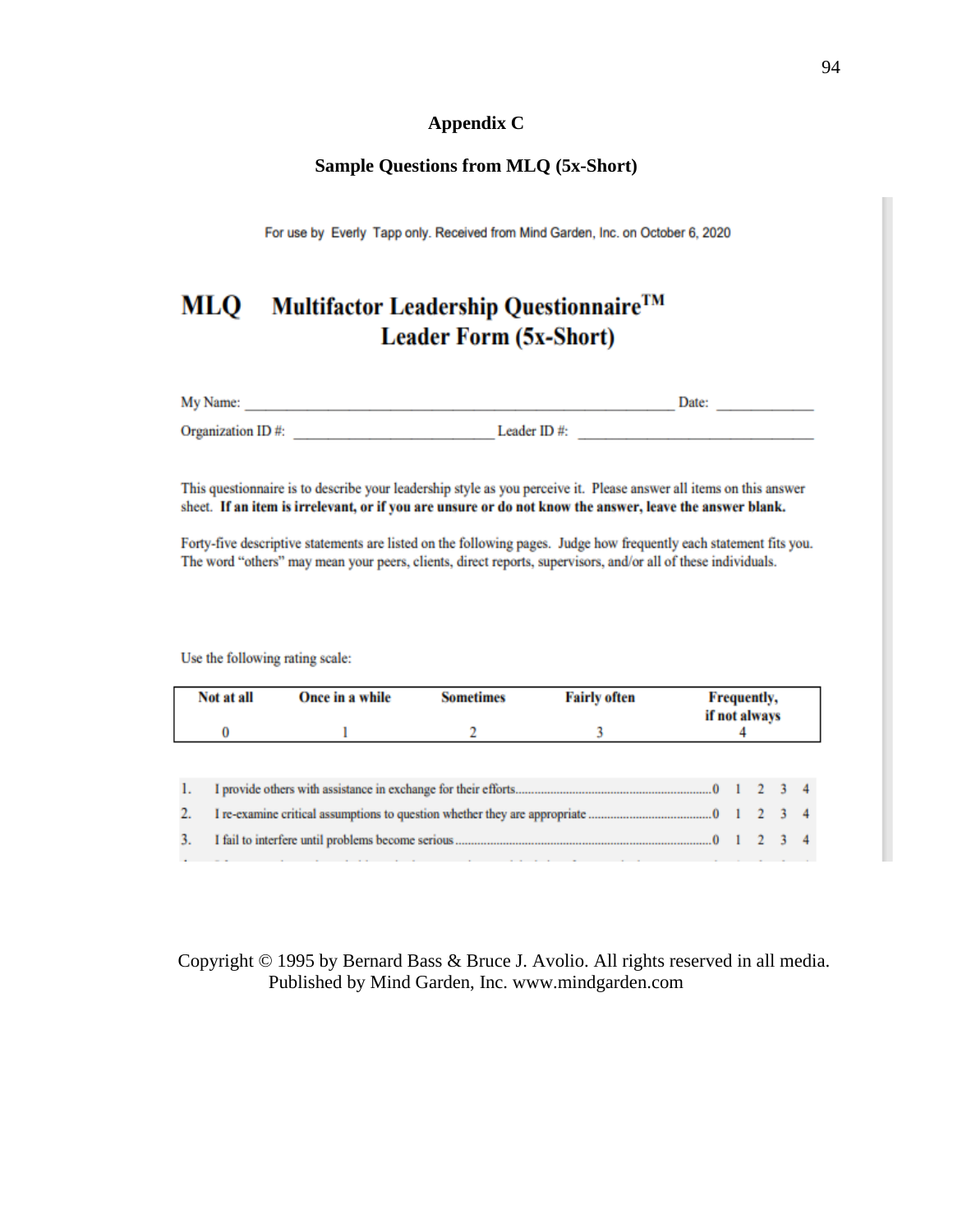# **Appendix D**

# Sample questions from Multidimensional Work Ethic Profile (MWEP)

| Name: | ID#:                                                                                                                                                                                      |                     |         |         |       |                   |  |  |  |
|-------|-------------------------------------------------------------------------------------------------------------------------------------------------------------------------------------------|---------------------|---------|---------|-------|-------------------|--|--|--|
|       | Instructions: Rate the extent to which you agree with each of the following statements. Please circle your answers on this sheet and<br>fill in the appropriate circles on the scan form. |                     |         |         |       |                   |  |  |  |
|       |                                                                                                                                                                                           | Strongly<br>Disagre | Disagre | Neutral | Agree | Strongly<br>Agree |  |  |  |
| 1.    | It is important to stay busy at work and not waste time.                                                                                                                                  |                     | 2       | 3       | 4     | 5                 |  |  |  |
| 2.    | I feel uneasy when there is little work for me to do.                                                                                                                                     |                     | 2       | 3       | 4     | 5                 |  |  |  |
| 3.    | If I want to buy something, I always wait until I can afford it.                                                                                                                          |                     | 2       | 3       | 4     | 5                 |  |  |  |
| 4.    | I feel content when I have spent the day working.                                                                                                                                         |                     | 2       | 3       | 4     | 5                 |  |  |  |
| 5.    | Life would be more meaningful if we had more leisure time.                                                                                                                                |                     | 2       | 3       | 4     | 5                 |  |  |  |
| 6.    | To be truly successful, a person should be self-reliant.                                                                                                                                  |                     | 2       | 3       | 4     | 5                 |  |  |  |
| 7.    | One should always take responsibility for one's actions.                                                                                                                                  |                     | 2       | 3       | 4     | 5                 |  |  |  |
| 8.    | I would prefer a job that allowed me to have more leisure time.                                                                                                                           |                     | 2       | 3       | 4     | 5                 |  |  |  |
| 9.    | Time should not be wasted. It should be used efficiently.                                                                                                                                 |                     | 2       | 3       | 4     | 5                 |  |  |  |
|       | 10. Even if I were financially able, I would not stop working.                                                                                                                            |                     | 2       | 3       | 4     | 5                 |  |  |  |
|       | 11. I get more fulfillment from items I had to wait for.                                                                                                                                  |                     | 2       | 3       | 4     | 5                 |  |  |  |

#### Multidimensional Work Ethic Profile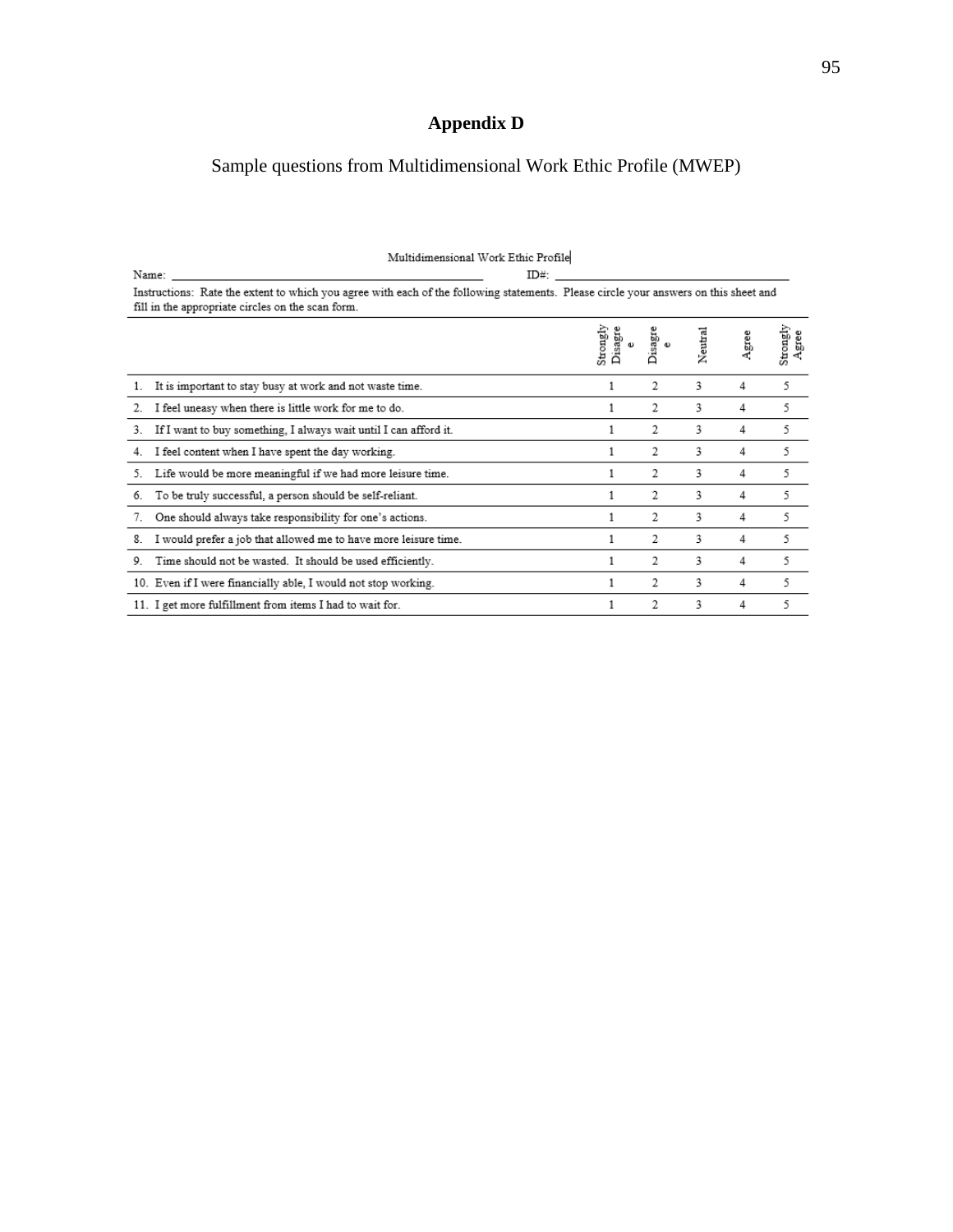## **Appendix E**

#### MLQ(5x-Short) Permission to Reproduce